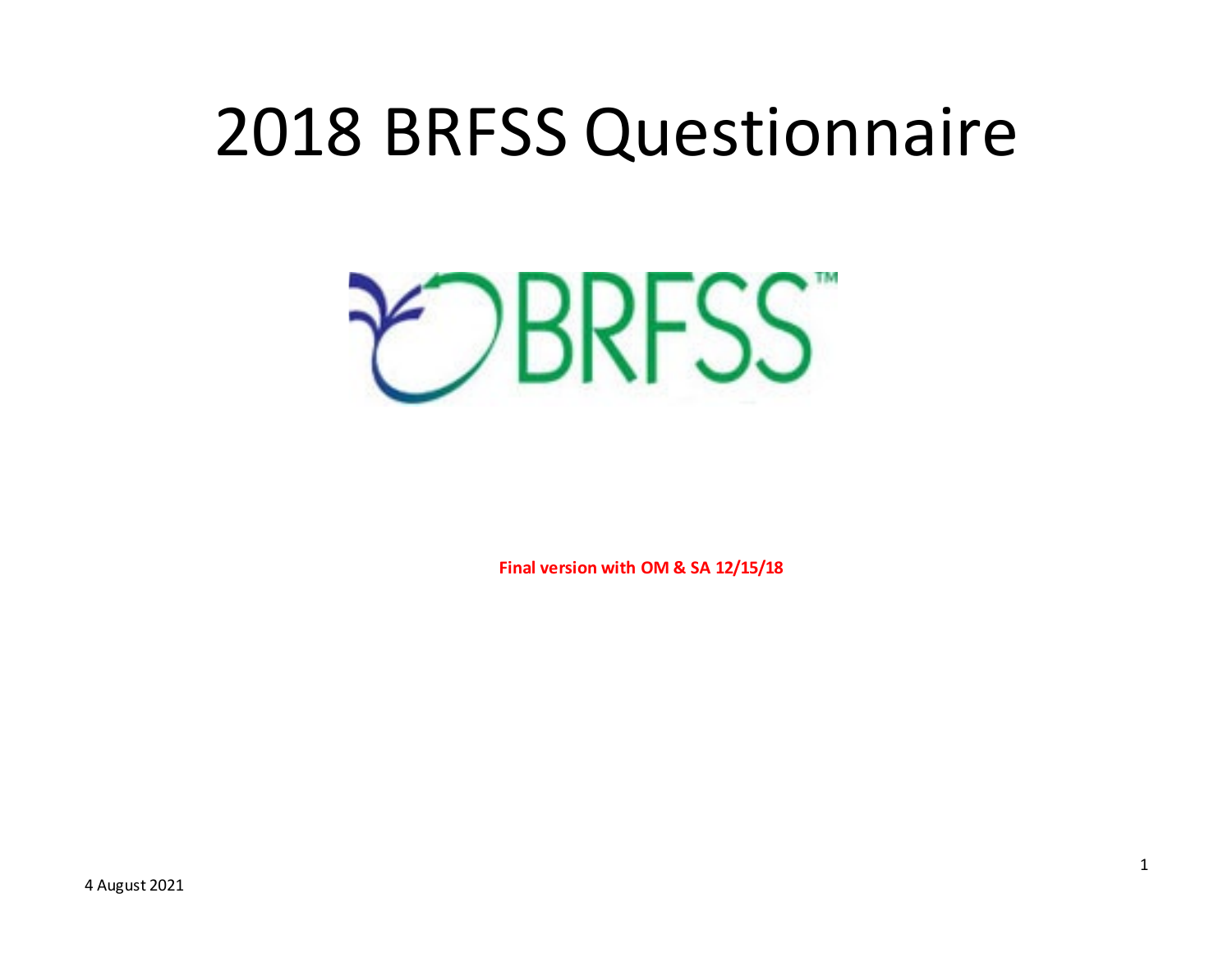# Table of Contents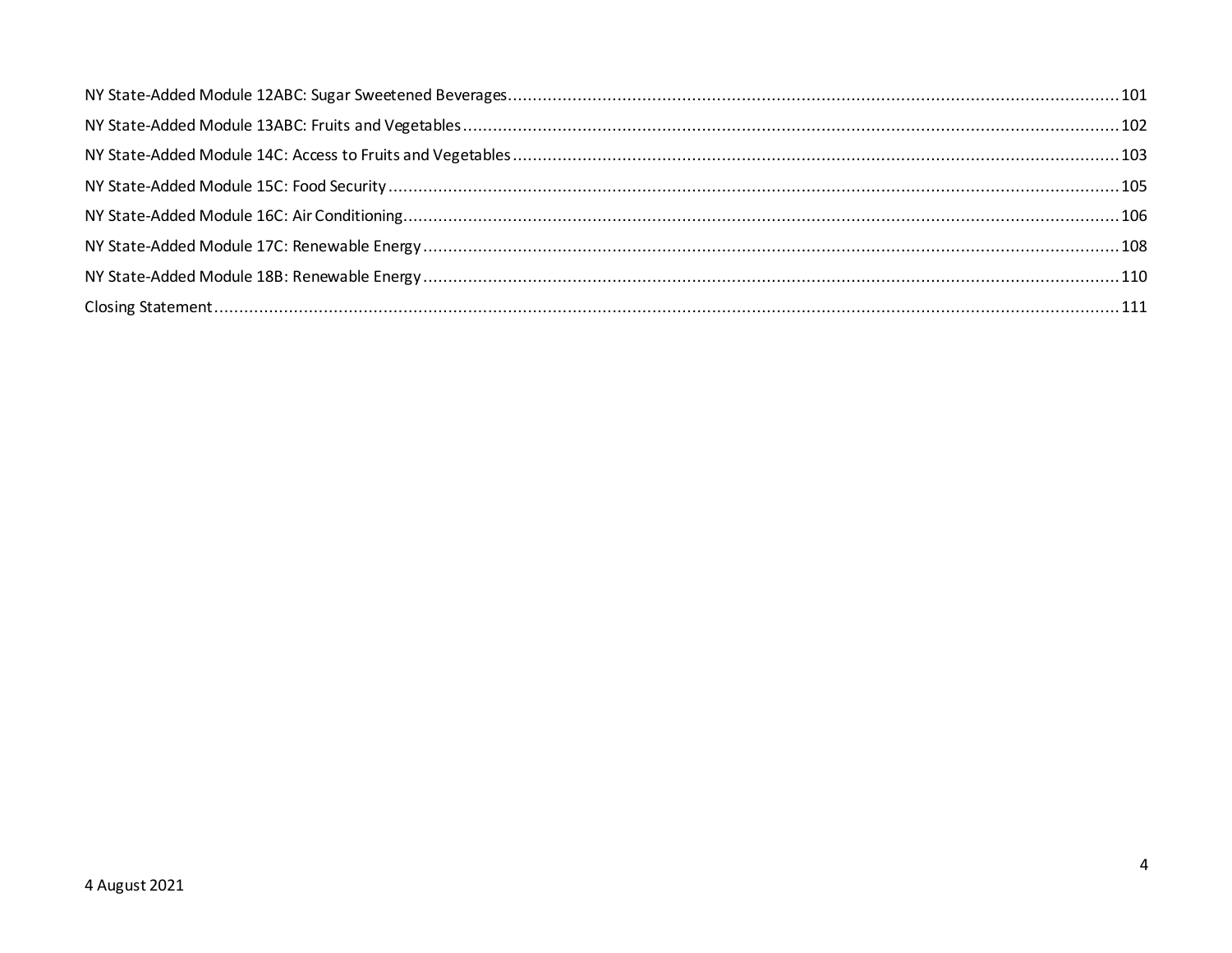# <span id="page-4-0"></span>OMB Header and Introductory Text

| <b>Read if necessary</b>                      | <b>Read</b>                                        | <b>Interviewer instructions</b>                                                                                  |
|-----------------------------------------------|----------------------------------------------------|------------------------------------------------------------------------------------------------------------------|
|                                               |                                                    | (not read)                                                                                                       |
| Public reporting burden of this collection of |                                                    | Form Approved                                                                                                    |
| information is estimated to average 27        |                                                    | OMB No. 0920-1061                                                                                                |
| minutes per response, including the time for  |                                                    | Exp. Date 3/31/2018                                                                                              |
| reviewing instructions, searching existing    |                                                    |                                                                                                                  |
| data sources, gathering and maintaining the   |                                                    | Interviewers do not need to read any part of the                                                                 |
| data needed, and completing and reviewing     |                                                    | burden estimate nor provide the OMB number unless                                                                |
| the collection of information. An agency      |                                                    | asked by the respondent for specific information. If a                                                           |
| may not conduct or sponsor, and a person is   |                                                    | respondent asks for the length of time of the                                                                    |
| not required to respond to a collection of    |                                                    | interview provide the most accurate information                                                                  |
| information unless it displays a currently    |                                                    | based on the version of the questionnaire that will be                                                           |
| valid OMB control number. Send comments       |                                                    | administered to that respondent. If the interviewer is<br>not sure, provide the average time as indicated in the |
| regarding this burden estimate or any other   |                                                    | burden statement. If data collectors have questions                                                              |
| aspect of this collection of information,     |                                                    | concerning the BRFSS OMB process, please contact                                                                 |
| including suggestions for reducing this       |                                                    | Carol Pierannunzi at ivk7@cdc.gov.                                                                               |
| burden to CDC/ATSDR Reports Clearance         |                                                    |                                                                                                                  |
| Officer; 1600 Clifton Road NE, MS D-74,       |                                                    |                                                                                                                  |
| Atlanta, Georgia 30333; ATTN: PRA (0920-      |                                                    |                                                                                                                  |
| 1061).                                        |                                                    |                                                                                                                  |
|                                               | HELLO, I am calling for the (health department).   |                                                                                                                  |
|                                               | My name is (name). We are gathering                |                                                                                                                  |
|                                               | information about the health of (state) residents. |                                                                                                                  |
|                                               | This project is conducted by the health            |                                                                                                                  |
|                                               | department with assistance from the Centers for    |                                                                                                                  |
|                                               | Disease Control and Prevention. Your telephone     |                                                                                                                  |
|                                               | number has been chosen randomly, and I would       |                                                                                                                  |
|                                               | like to ask some questions about health and        |                                                                                                                  |
|                                               | health practices.                                  |                                                                                                                  |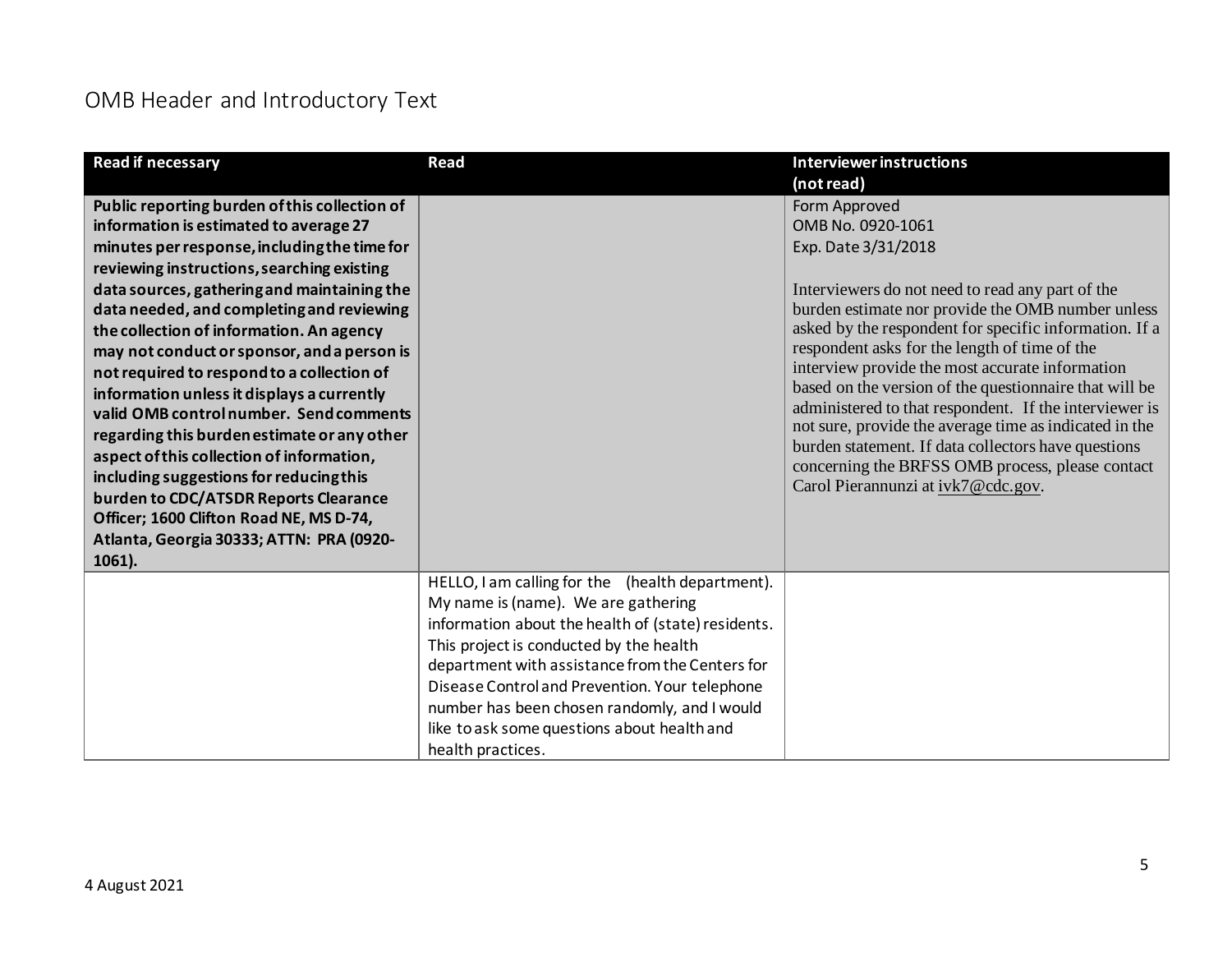## <span id="page-5-0"></span>Landline Introduction

| Question<br><b>Number</b> | <b>Question text</b>               | Variable<br>names | <b>Responses</b><br><b>DO NOT READ</b><br><b>UNLESS</b><br><b>OTHERWISE</b><br><b>NOTED)</b> | <b>SKIPINFO/CATI</b><br><b>Note</b> | <b>Interviewer Note (s)</b>                                                                                                                                                                                                                                                                                            | Column(s) |
|---------------------------|------------------------------------|-------------------|----------------------------------------------------------------------------------------------|-------------------------------------|------------------------------------------------------------------------------------------------------------------------------------------------------------------------------------------------------------------------------------------------------------------------------------------------------------------------|-----------|
| LL01.                     | Is this [PHONE NUMBER]?            | CTELENM1          | 1 Yes                                                                                        | Go to LL02                          |                                                                                                                                                                                                                                                                                                                        | 63        |
|                           |                                    |                   | 2 No                                                                                         | <b>TERMINATE</b>                    |                                                                                                                                                                                                                                                                                                                        |           |
| LL02.                     | Is this a private<br>residence?    | PVTRESD1          | 1 Yes<br>2 No                                                                                | Go to LL04<br>Go to LL03            | Read if necessary: By private<br>residence we mean someplace like<br>a house or apartment.<br>Do not read: Private residence<br>includes any home where the<br>respondent spends at least 30<br>days including vacation homes,<br>RVs or other locations in which the<br>respondent lives for portions of<br>the year. | 64        |
|                           |                                    |                   |                                                                                              |                                     |                                                                                                                                                                                                                                                                                                                        |           |
|                           |                                    |                   | 3 No, this is a<br>business                                                                  |                                     | Read: Thank you very much but<br>we are only interviewing persons<br>on residential phones at this time.                                                                                                                                                                                                               |           |
| LL03.                     | Do you live in college<br>housing? | <b>COLGHOUS</b>   | 1 Yes                                                                                        | Go to LL04                          | Read if necessary: By college<br>housing we mean dormitory,<br>graduate student or visiting faculty<br>housing, or other housing<br>arrangement provided by a college<br>or university.                                                                                                                                | 65        |
|                           |                                    |                   | 2 No                                                                                         | <b>TERMINATE</b>                    | Read: Thank you very much, but<br>we are only interviewing persons<br>who live in private residences or<br>college housing at this time.                                                                                                                                                                               |           |
| LL04.                     |                                    | STATERE1          | 1 Yes                                                                                        | Go to LL05                          |                                                                                                                                                                                                                                                                                                                        | 66        |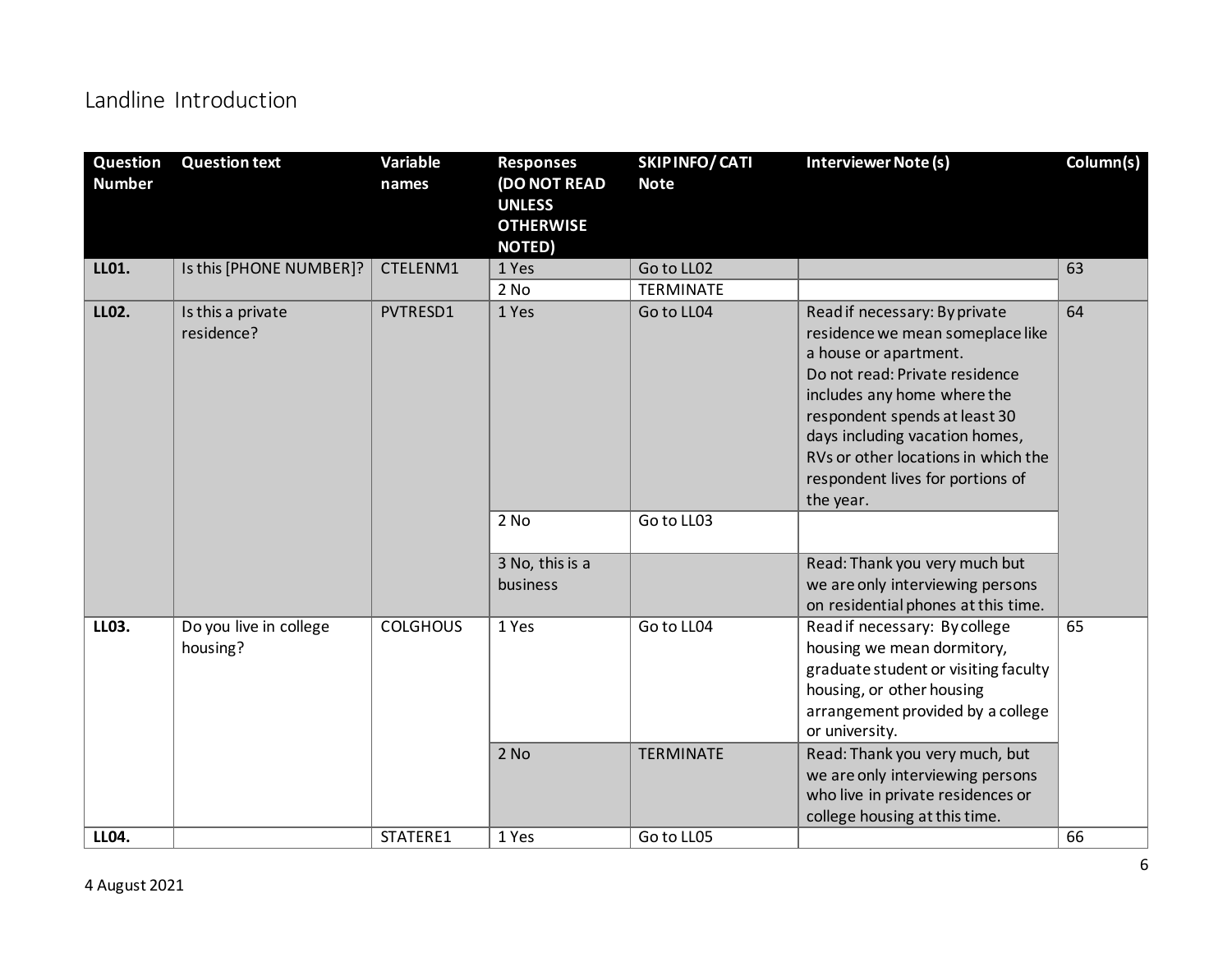|              | Do you currently live<br>in (state) ?                                                                                                                                                             |               | $2$ No                                                   | <b>TERMINATE</b>                  | Thank you very much but we are<br>only interviewing persons who live                                                                                                                                                                                                             |           |
|--------------|---------------------------------------------------------------------------------------------------------------------------------------------------------------------------------------------------|---------------|----------------------------------------------------------|-----------------------------------|----------------------------------------------------------------------------------------------------------------------------------------------------------------------------------------------------------------------------------------------------------------------------------|-----------|
| <b>LL05.</b> | Is this a cell phone?                                                                                                                                                                             | CELLFON4      | 1 Yes, it is a cell<br>phone                             | TERMINATE                         | in [STATE] at this time.<br>Read: Thank you very much but<br>we are only interviewing by<br>landline telephones in private<br>residences at this time.                                                                                                                           |           |
|              |                                                                                                                                                                                                   |               | 2 Not a cell<br>phone                                    | Go to LL06                        | Read if necessary: By cell phone<br>we mean a telephone that is<br>mobile and usable outside your<br>neighborhood.<br>Do not read: Telephone service<br>over the internet counts as<br>landline service (includes Vonage,<br>Magic Jack and other home-based<br>phone services). |           |
| LL06.        | Are you 18 years of age or<br>older?                                                                                                                                                              | <b>LADULT</b> | 1 Yes, male<br>respondent<br>2 Yes, female<br>respondent |                                   | Do not read: Sex will be asked<br>again in demographics section.                                                                                                                                                                                                                 | 68        |
|              |                                                                                                                                                                                                   |               | 3 No                                                     | <b>TERMINATE</b>                  | Read: Thank you very much but<br>we are only interviewing persons<br>aged 18 or older at this time.                                                                                                                                                                              |           |
| <b>LL07.</b> | I need to randomly select<br>one adult who lives in<br>your household to be                                                                                                                       | NUMADULT      | $\mathbf{1}$                                             | Go to Transition to<br>Section 1. | Read: Are you that adult? Then<br>you are the person I need to speak<br>with.                                                                                                                                                                                                    | 69-70     |
|              | interviewed. Excluding<br>adults living away from<br>home, such as students<br>away at college, how<br>many members of your<br>household, including<br>yourself, are 18 years of<br>age or older? |               | 2-6 or more                                              | Go to LL08.                       |                                                                                                                                                                                                                                                                                  |           |
| <b>LL08.</b> | How many of these adults<br>are men?                                                                                                                                                              | <b>NUMMEN</b> | $\overline{a}$ Number                                    |                                   |                                                                                                                                                                                                                                                                                  | $71 - 72$ |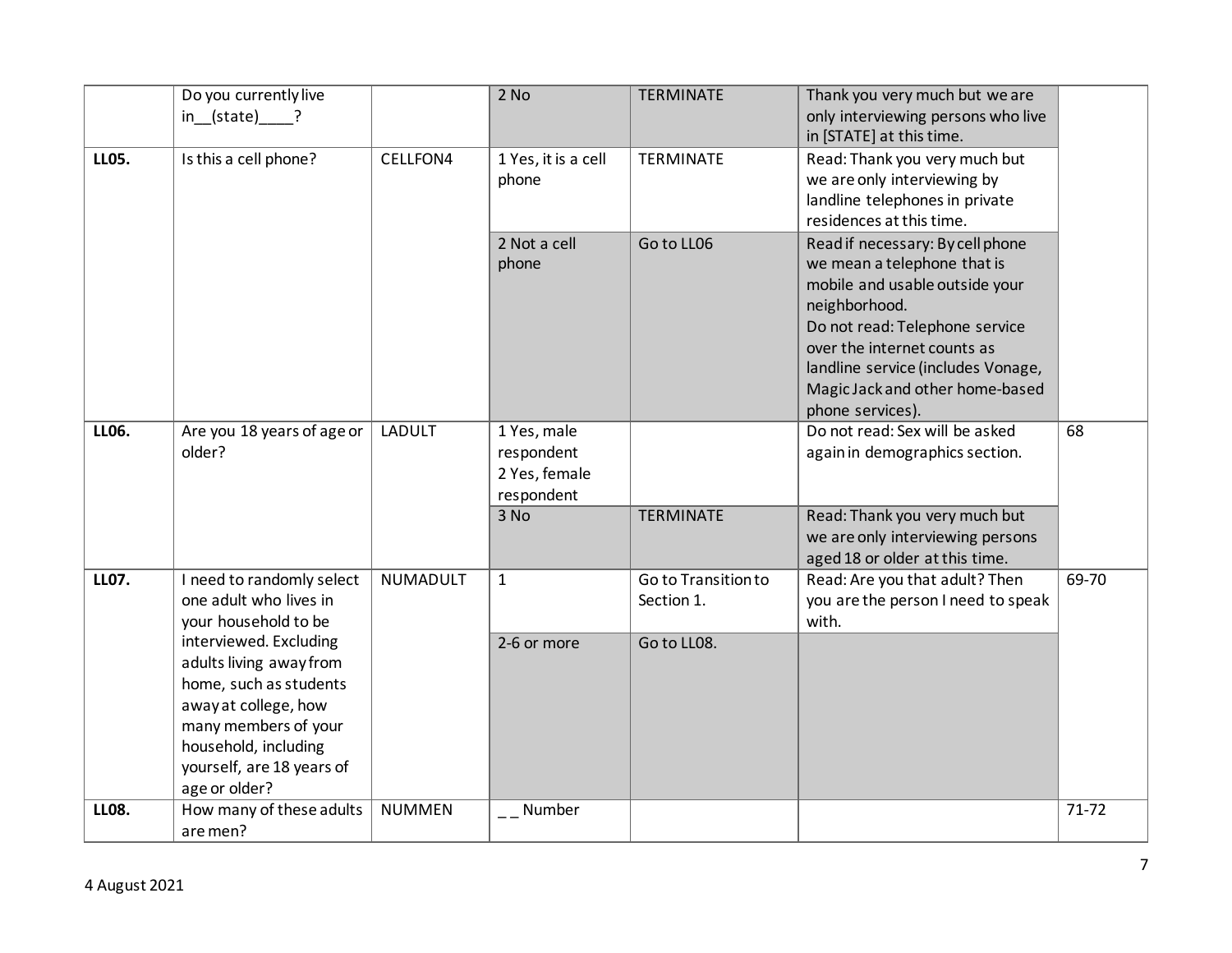|                   |                                                                        |                 | 77 Don't know/     |                                                                                                                                                                                                  |       |
|-------------------|------------------------------------------------------------------------|-----------------|--------------------|--------------------------------------------------------------------------------------------------------------------------------------------------------------------------------------------------|-------|
|                   |                                                                        |                 | Not sure           |                                                                                                                                                                                                  |       |
|                   |                                                                        |                 | 99 Refused         |                                                                                                                                                                                                  |       |
| LL09.             | So the number of women<br>in the household is [X]. Is<br>that correct? | <b>NUMWOMEN</b> |                    | Do not read: Confirm the number<br>of adult women or clarify the total<br>number of adults in the<br>household.<br>Read: The persons in your<br>household that I need to speak<br>with is [XXX]. | 73-74 |
| <b>Transition</b> |                                                                        |                 | I will not ask for | Do not read: Introductory text                                                                                                                                                                   |       |
| to Section        |                                                                        |                 | your last name,    | may be reread when selected                                                                                                                                                                      |       |
| 1.                |                                                                        |                 | address, or other  | respondent is reached.                                                                                                                                                                           |       |
|                   |                                                                        |                 | personal           |                                                                                                                                                                                                  |       |
|                   |                                                                        |                 | information that   |                                                                                                                                                                                                  |       |
|                   |                                                                        |                 | can identify you.  |                                                                                                                                                                                                  |       |
|                   |                                                                        |                 | You do not have    |                                                                                                                                                                                                  |       |
|                   |                                                                        |                 | to answer any      |                                                                                                                                                                                                  |       |
|                   |                                                                        |                 | question you do    |                                                                                                                                                                                                  |       |
|                   |                                                                        |                 | not want to, and   |                                                                                                                                                                                                  |       |
|                   |                                                                        |                 | you can end the    |                                                                                                                                                                                                  |       |
|                   |                                                                        |                 | interview at any   |                                                                                                                                                                                                  |       |
|                   |                                                                        |                 | time. Any          |                                                                                                                                                                                                  |       |
|                   |                                                                        |                 | information you    |                                                                                                                                                                                                  |       |
|                   |                                                                        |                 | give me will not   |                                                                                                                                                                                                  |       |
|                   |                                                                        |                 | be connected to    |                                                                                                                                                                                                  |       |
|                   |                                                                        |                 | any personal       |                                                                                                                                                                                                  |       |
|                   |                                                                        |                 | information. If    |                                                                                                                                                                                                  |       |
|                   |                                                                        |                 | you have any       |                                                                                                                                                                                                  |       |
|                   |                                                                        |                 | questions about    |                                                                                                                                                                                                  |       |
|                   |                                                                        |                 | the survey,        |                                                                                                                                                                                                  |       |
|                   |                                                                        |                 | please call (give  |                                                                                                                                                                                                  |       |
|                   |                                                                        |                 | appropriate state  |                                                                                                                                                                                                  |       |
|                   |                                                                        |                 | telephone          |                                                                                                                                                                                                  |       |
|                   |                                                                        |                 | number).           |                                                                                                                                                                                                  |       |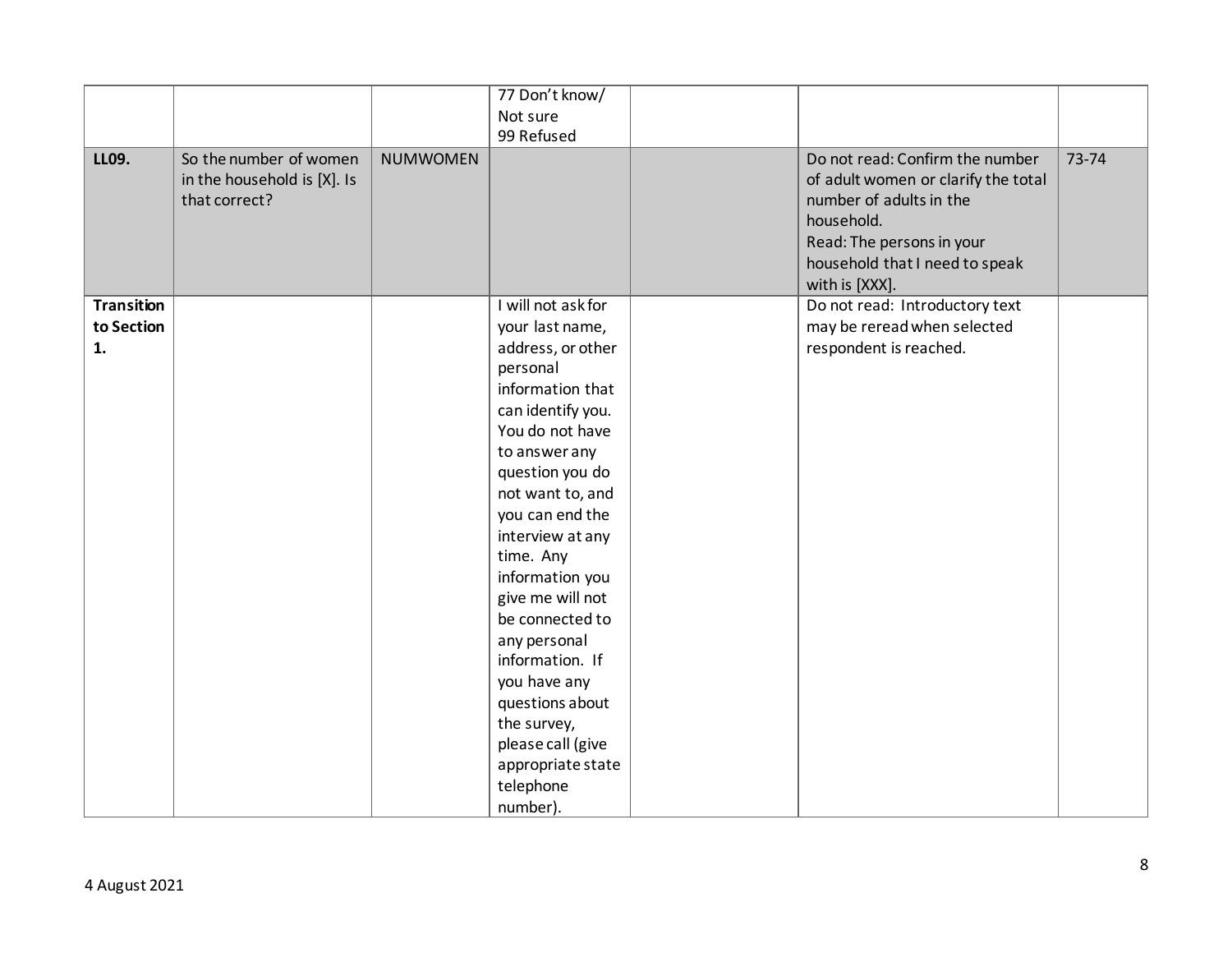## <span id="page-8-0"></span>Cell Phone Introduction

| Question<br><b>Number</b> | <b>Question text</b>                   | Variable<br>names | <b>Responses</b><br><b>(DO NOT READ</b><br><b>UNLESS</b><br><b>OTHERWISE</b><br><b>NOTED)</b> | SKIPINFO/CATI Note Interviewer Note (s)          |                                                                                                                                                                                                                                                                                                                                                         | Column(s) |
|---------------------------|----------------------------------------|-------------------|-----------------------------------------------------------------------------------------------|--------------------------------------------------|---------------------------------------------------------------------------------------------------------------------------------------------------------------------------------------------------------------------------------------------------------------------------------------------------------------------------------------------------------|-----------|
|                           |                                        |                   |                                                                                               |                                                  |                                                                                                                                                                                                                                                                                                                                                         |           |
| CP01.                     | Is this a safe time to talk            | <b>SAFETIME</b>   | 1 Yes                                                                                         | Go to CP02                                       |                                                                                                                                                                                                                                                                                                                                                         | 75        |
|                           | with you?                              |                   | $2$ No                                                                                        | ([set appointment if<br>possible])<br>TERMINATE] | Thank you very much. We will call<br>you back at a more convenient<br>time.                                                                                                                                                                                                                                                                             |           |
| <b>CP02.</b>              | Is this [PHONE NUMBER]?                | CTELNUM1          | 1 Yes                                                                                         | Go to CP03                                       |                                                                                                                                                                                                                                                                                                                                                         | 76        |
|                           |                                        |                   | $2$ No                                                                                        | <b>TERMINATE</b>                                 |                                                                                                                                                                                                                                                                                                                                                         |           |
| CP03.                     | Is this a cell phone?                  | <b>CELLFON5</b>   | 1 Yes                                                                                         | Go to CADULT                                     |                                                                                                                                                                                                                                                                                                                                                         | 77        |
|                           |                                        |                   | 2 No                                                                                          | <b>TERMINATE</b>                                 | Read: Thank you very much but<br>we are only interviewing persons<br>aged 18 or older at this time.                                                                                                                                                                                                                                                     |           |
| CP04.                     | Are you 18 years of age or             | CADULT            | 1 Yes                                                                                         | Go to CP05                                       |                                                                                                                                                                                                                                                                                                                                                         | 78        |
|                           | older?                                 |                   | 2 No                                                                                          | <b>TERMINATE</b>                                 |                                                                                                                                                                                                                                                                                                                                                         |           |
| <b>CP05.</b>              | Do you live in a private<br>residence? | PVTRESD3          | 1 Yes<br>$2$ No                                                                               | Go to CP07<br>Go to CP06                         | Read if necessary: By private<br>residence we mean someplace<br>like a house or apartment<br>Do not read: Private residence<br>includes any home where the<br>respondent spends at least 30<br>days including vacation homes,<br>RVs or other locations in which<br>the respondent lives for portions<br>of the year.<br>Read: Thank you very much, but | 79        |
|                           |                                        |                   |                                                                                               |                                                  | we are only interviewing persons<br>who live in a private residence or<br>college housing at this time.                                                                                                                                                                                                                                                 |           |
| CP06.                     | Do you live in college<br>housing?     | <b>CCLGHOUS</b>   | 1 Yes                                                                                         | Go to CP07                                       | Read if necessary: By college<br>housing we mean dormitory,                                                                                                                                                                                                                                                                                             | 80        |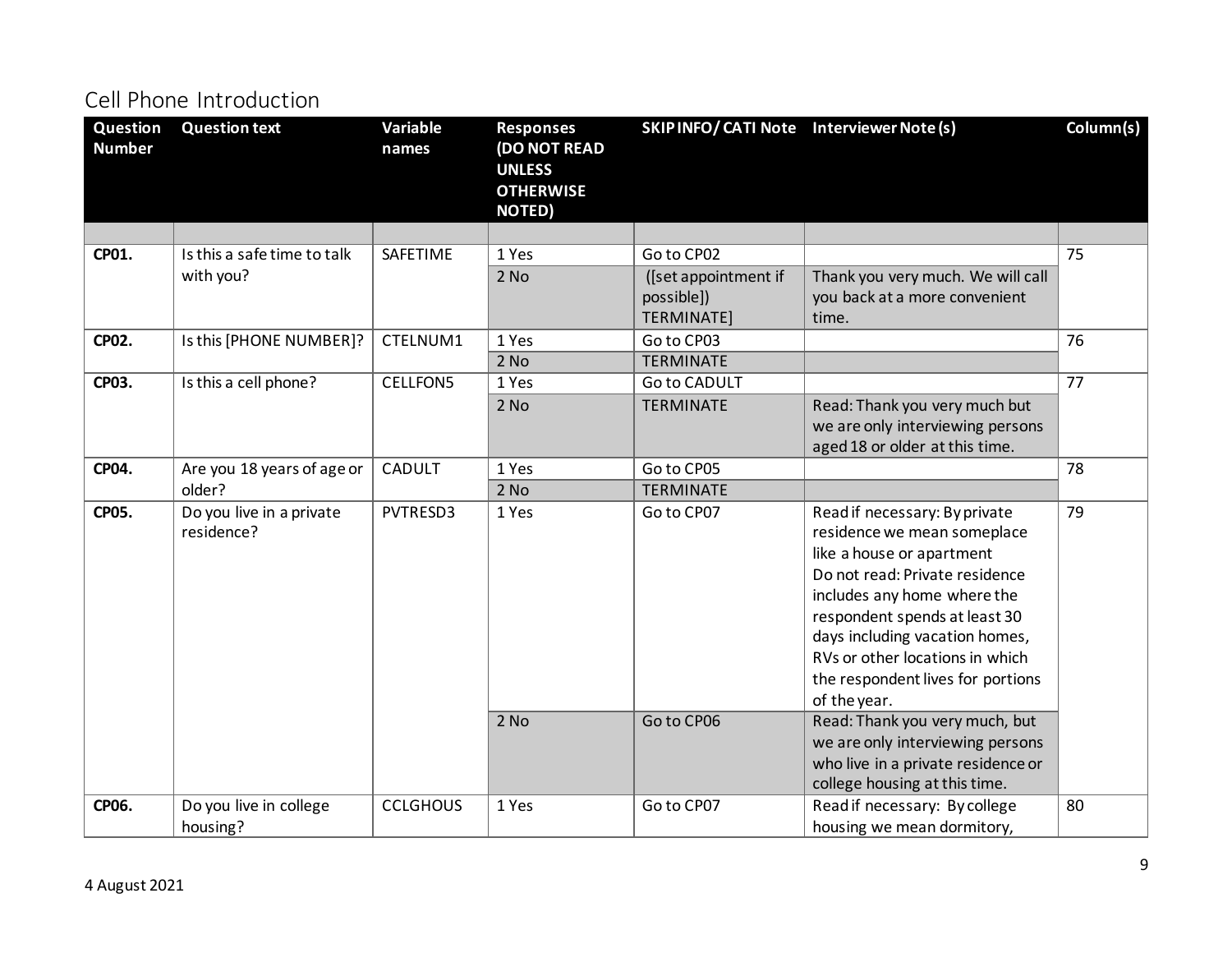|              |                                      |          |                  |                  | graduate student or visiting      |           |
|--------------|--------------------------------------|----------|------------------|------------------|-----------------------------------|-----------|
|              |                                      |          |                  |                  |                                   |           |
|              |                                      |          |                  |                  | faculty housing, or other housing |           |
|              |                                      |          |                  |                  | arrangement provided by a         |           |
|              |                                      |          |                  |                  | college or university.            |           |
|              |                                      |          | $2$ No           | <b>TERMINATE</b> | Read: Thank you very much, but    |           |
|              |                                      |          |                  |                  | we are only interviewing persons  |           |
|              |                                      |          |                  |                  | who live in private residences or |           |
|              |                                      |          |                  |                  | college housing at this time.     |           |
| CP07.        | Do you currently live                | CSTATE1  | 1 Yes            | Go to CP09       |                                   | 81        |
|              | $_{\_\_}$ (state)<br>$\cdot$ ?<br>in |          | 2 No             | Go to CP08       |                                   |           |
| <b>CP08.</b> | In what state do you                 | RSPSTAT1 | 1 Alabama        |                  |                                   | $82 - 83$ |
|              | currently live?                      |          | 2 Alaska         |                  |                                   |           |
|              |                                      |          | 4 Arizona        |                  |                                   |           |
|              |                                      |          | 5 Arkansas       |                  |                                   |           |
|              |                                      |          | 6 California     |                  |                                   |           |
|              |                                      |          | 8 Colorado       |                  |                                   |           |
|              |                                      |          | 9 Connecticut    |                  |                                   |           |
|              |                                      |          | 10 Delaware      |                  |                                   |           |
|              |                                      |          |                  |                  |                                   |           |
|              |                                      |          | 11 District of   |                  |                                   |           |
|              |                                      |          | Columbia         |                  |                                   |           |
|              |                                      |          | 12 Florida       |                  |                                   |           |
|              |                                      |          | 13 Georgia       |                  |                                   |           |
|              |                                      |          | 15 Hawaii        |                  |                                   |           |
|              |                                      |          | 16 Idaho         |                  |                                   |           |
|              |                                      |          | 17 Illinois      |                  |                                   |           |
|              |                                      |          | 18 Indiana       |                  |                                   |           |
|              |                                      |          | 19 Iowa          |                  |                                   |           |
|              |                                      |          | 20 Kansas        |                  |                                   |           |
|              |                                      |          | 21 Kentucky      |                  |                                   |           |
|              |                                      |          | 22 Louisiana     |                  |                                   |           |
|              |                                      |          | 23 Maine         |                  |                                   |           |
|              |                                      |          | 24 Maryland      |                  |                                   |           |
|              |                                      |          | 25 Massachusetts |                  |                                   |           |
|              |                                      |          |                  |                  |                                   |           |
|              |                                      |          | 26 Michigan      |                  |                                   |           |
|              |                                      |          | 27 Minnesota     |                  |                                   |           |
|              |                                      |          | 28 Mississippi   |                  |                                   |           |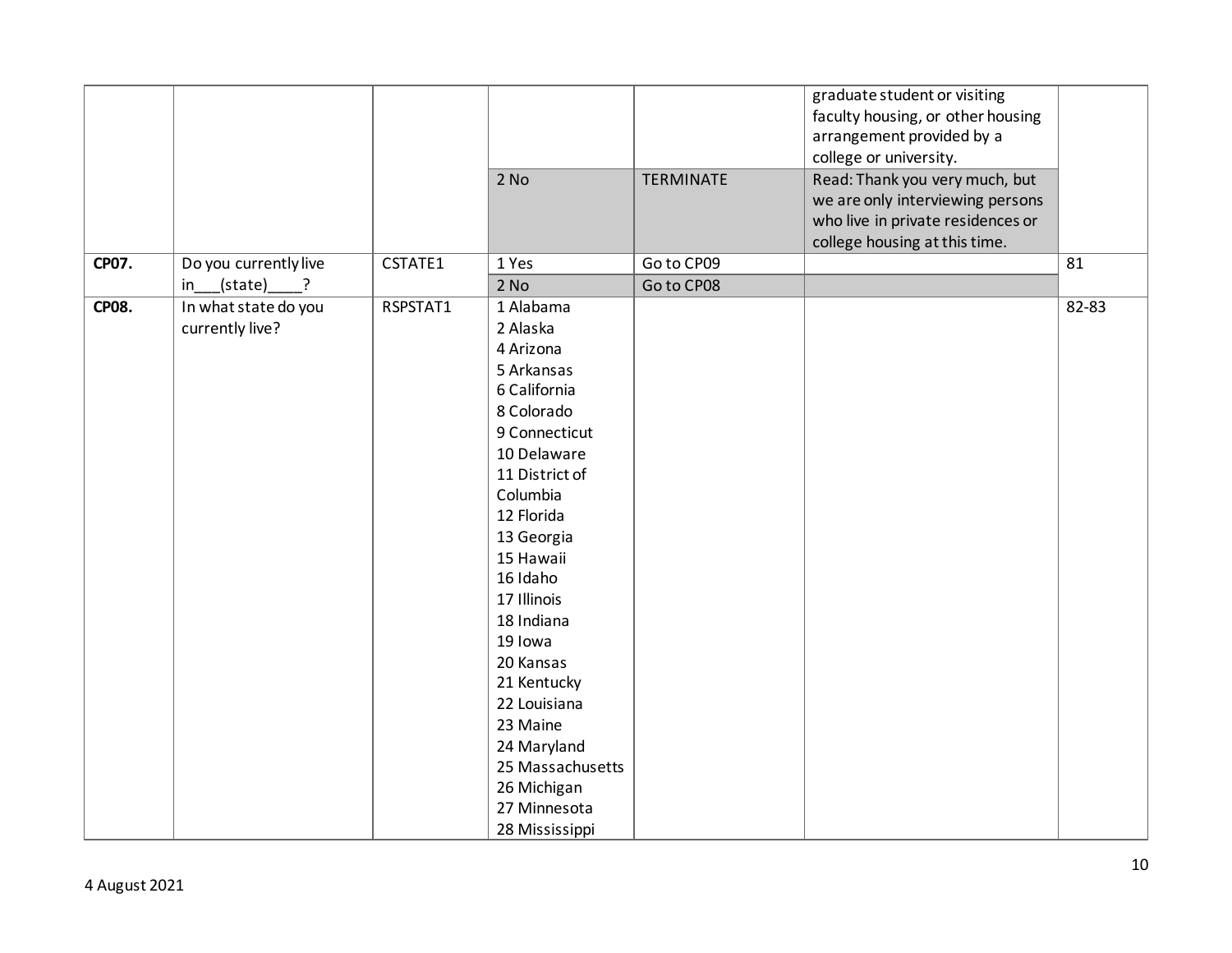|       |                            |                 | 29 Missouri       |                                     |    |
|-------|----------------------------|-----------------|-------------------|-------------------------------------|----|
|       |                            |                 | 30 Montana        |                                     |    |
|       |                            |                 | 31 Nebraska       |                                     |    |
|       |                            |                 | 32 Nevada         |                                     |    |
|       |                            |                 | 33 New            |                                     |    |
|       |                            |                 | Hampshire         |                                     |    |
|       |                            |                 | 34 New Jersey     |                                     |    |
|       |                            |                 | 35 New Mexico     |                                     |    |
|       |                            |                 | 36 New York       |                                     |    |
|       |                            |                 | 37 North Carolina |                                     |    |
|       |                            |                 | 38 North Dakota   |                                     |    |
|       |                            |                 | 39 Ohio           |                                     |    |
|       |                            |                 | 40 Oklahoma       |                                     |    |
|       |                            |                 | 41 Oregon         |                                     |    |
|       |                            |                 | 42 Pennsylvania   |                                     |    |
|       |                            |                 | 44 Rhode Island   |                                     |    |
|       |                            |                 | 45 South Carolina |                                     |    |
|       |                            |                 | 46 South Dakota   |                                     |    |
|       |                            |                 | 47 Tennessee      |                                     |    |
|       |                            |                 | 48 Texas          |                                     |    |
|       |                            |                 | 49 Utah           |                                     |    |
|       |                            |                 | 50 Vermont        |                                     |    |
|       |                            |                 | 51 Virginia       |                                     |    |
|       |                            |                 | 53 Washington     |                                     |    |
|       |                            |                 | 54 West Virginia  |                                     |    |
|       |                            |                 | 55 Wisconsin      |                                     |    |
|       |                            |                 | 56 Wyoming        |                                     |    |
|       |                            |                 | 66 Guam           |                                     |    |
|       |                            |                 | 72 Puerto Rico    |                                     |    |
|       |                            |                 | 78 Virgin Islands |                                     |    |
|       |                            |                 | 99 Refused        |                                     |    |
| CP09. | Do you also have a         | <b>LANDLINE</b> | 1 Yes             | Read if necessary: By landline      | 84 |
|       | landline telephone in your |                 | $2$ No            | telephone, we mean a regular        |    |
|       | home that is used to       |                 | 7 Don't know/     | telephone in your home that is      |    |
|       | make and receive calls?    |                 | Not sure          | used for making or receiving calls. |    |
|       |                            |                 | 9 Refused         | Please include landline phones      |    |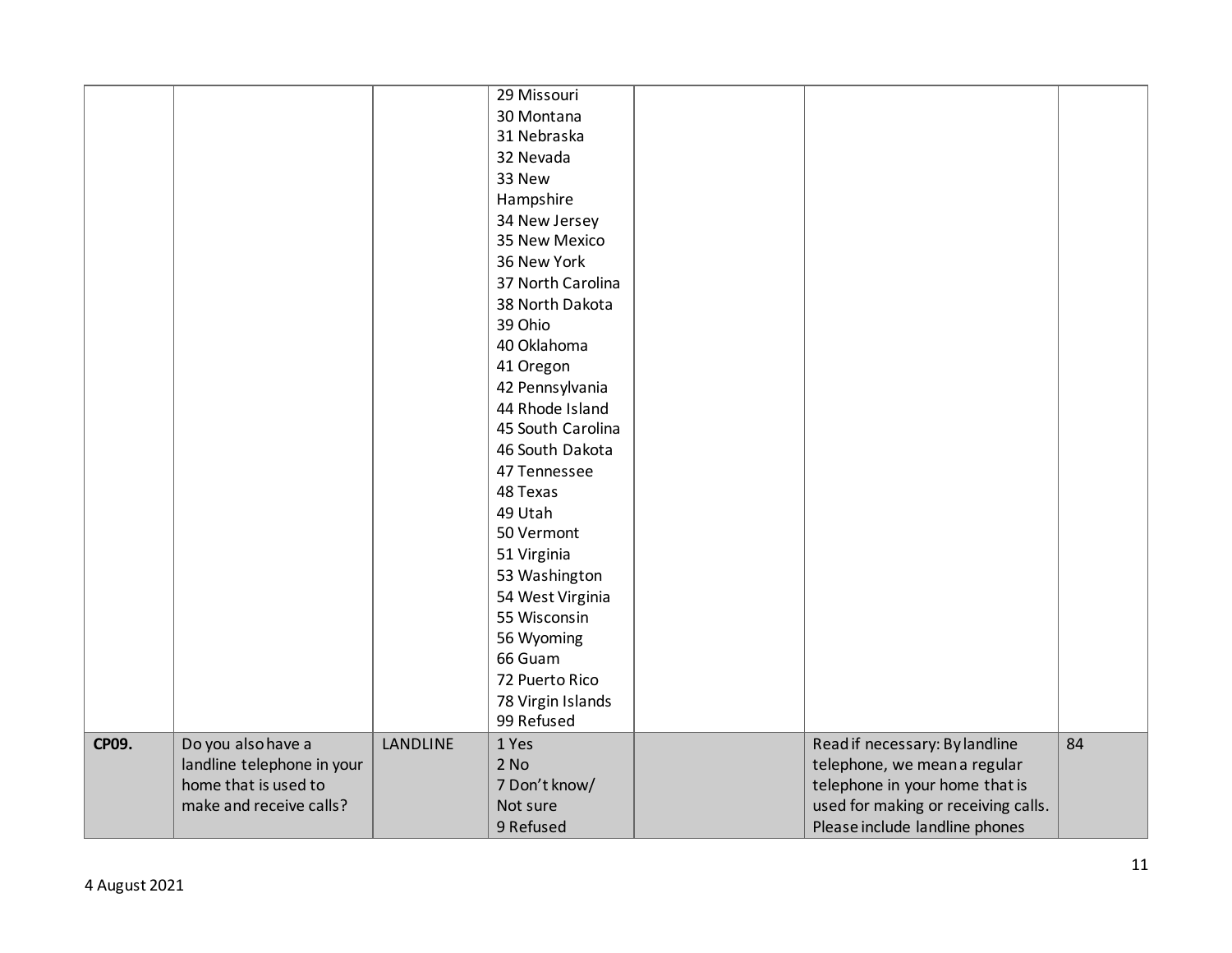|                   |                           |                |                                 |                        | used for both business and |       |
|-------------------|---------------------------|----------------|---------------------------------|------------------------|----------------------------|-------|
|                   |                           |                |                                 |                        | personal use.              |       |
| CP10.             | How many members of       | <b>HHADULT</b> | $\overline{\phantom{a}}$ Number | If $CPO6 = yes$ then   |                            | 85-86 |
|                   | your household, including |                | 77 Don't know/                  | number of adults is    |                            |       |
|                   | yourself, are 18 years of |                | Not sure                        | automatically set to 1 |                            |       |
|                   | age or older?             |                | 99 Refused                      |                        |                            |       |
| <b>Transition</b> |                           |                | I will not ask for              |                        |                            |       |
| to section        |                           |                | your last name,                 |                        |                            |       |
| 1.                |                           |                | address, or other               |                        |                            |       |
|                   |                           |                | personal                        |                        |                            |       |
|                   |                           |                | information that                |                        |                            |       |
|                   |                           |                | can identify you.               |                        |                            |       |
|                   |                           |                | You do not have                 |                        |                            |       |
|                   |                           |                | to answer any                   |                        |                            |       |
|                   |                           |                | question you do                 |                        |                            |       |
|                   |                           |                | not want to, and                |                        |                            |       |
|                   |                           |                | you can end the                 |                        |                            |       |
|                   |                           |                | interview at any                |                        |                            |       |
|                   |                           |                | time. Any                       |                        |                            |       |
|                   |                           |                | information you                 |                        |                            |       |
|                   |                           |                | give me will not                |                        |                            |       |
|                   |                           |                | be connected to                 |                        |                            |       |
|                   |                           |                | any personal                    |                        |                            |       |
|                   |                           |                | information. If                 |                        |                            |       |
|                   |                           |                | you have any                    |                        |                            |       |
|                   |                           |                | questions about                 |                        |                            |       |
|                   |                           |                | the survey, please              |                        |                            |       |
|                   |                           |                | call (give                      |                        |                            |       |
|                   |                           |                | appropriate state               |                        |                            |       |
|                   |                           |                | telephone                       |                        |                            |       |
|                   |                           |                | number).                        |                        |                            |       |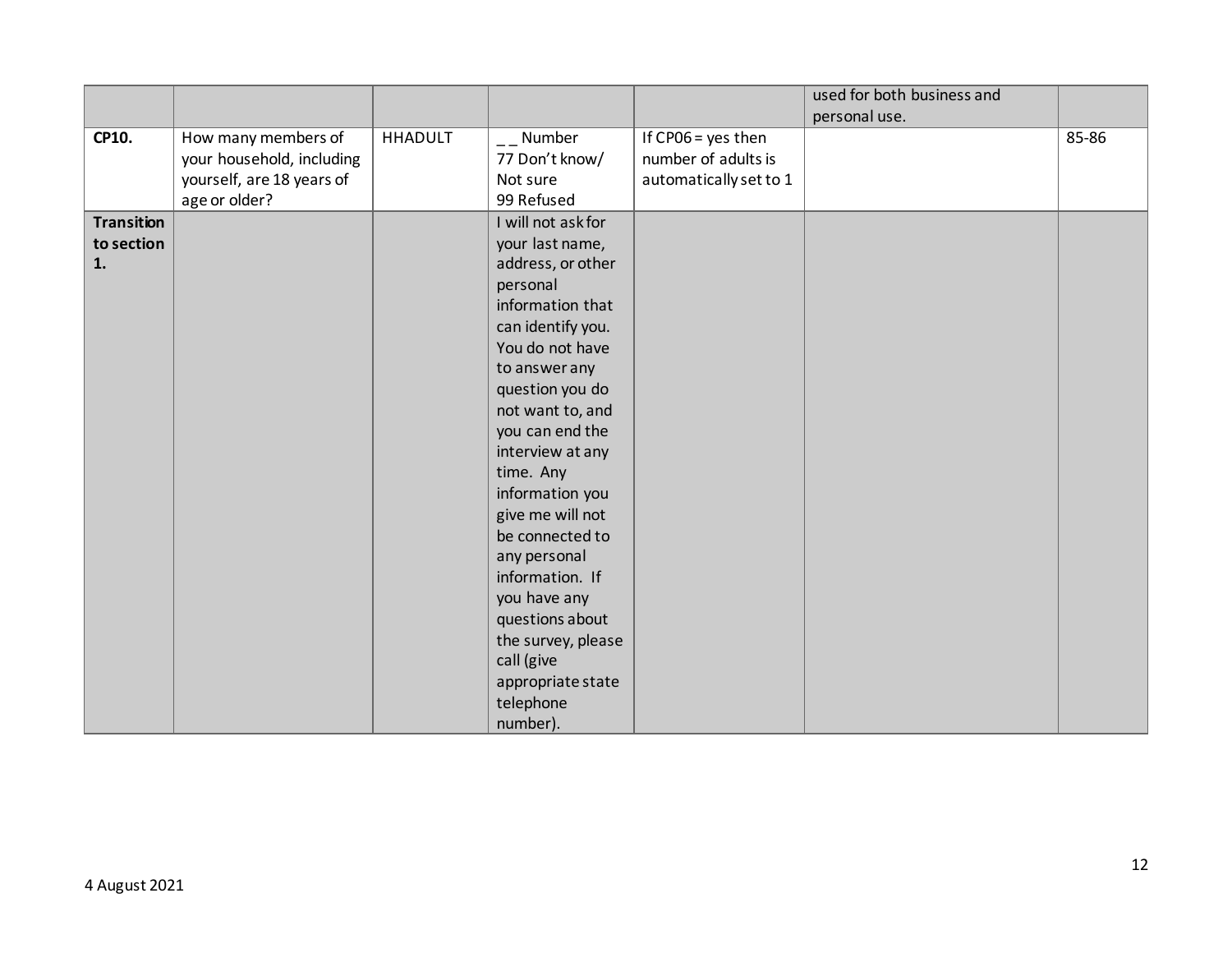## <span id="page-12-0"></span>Core Section 1: Health Status

| Question<br><b>Number</b> | <b>Question text</b>                             | Variable<br>names | <b>Responses</b><br><b>(DO NOT READ</b><br><b>UNLESS</b><br><b>OTHERWISE</b><br><b>NOTED)</b>                              | <b>SKIPINFO/CATI</b><br><b>Note</b> | <b>Interviewer Note (s)</b> | Column(s) |
|---------------------------|--------------------------------------------------|-------------------|----------------------------------------------------------------------------------------------------------------------------|-------------------------------------|-----------------------------|-----------|
| CO1.01                    | Would you say that in<br>general your health is- | <b>GENHLTH</b>    | Read:<br>1 Excellent<br>2 Very Good<br>3 Good<br>4 Fair<br>5 Poor<br>Do not read:<br>7 Don't know/Not<br>sure<br>9 Refused |                                     |                             | 90        |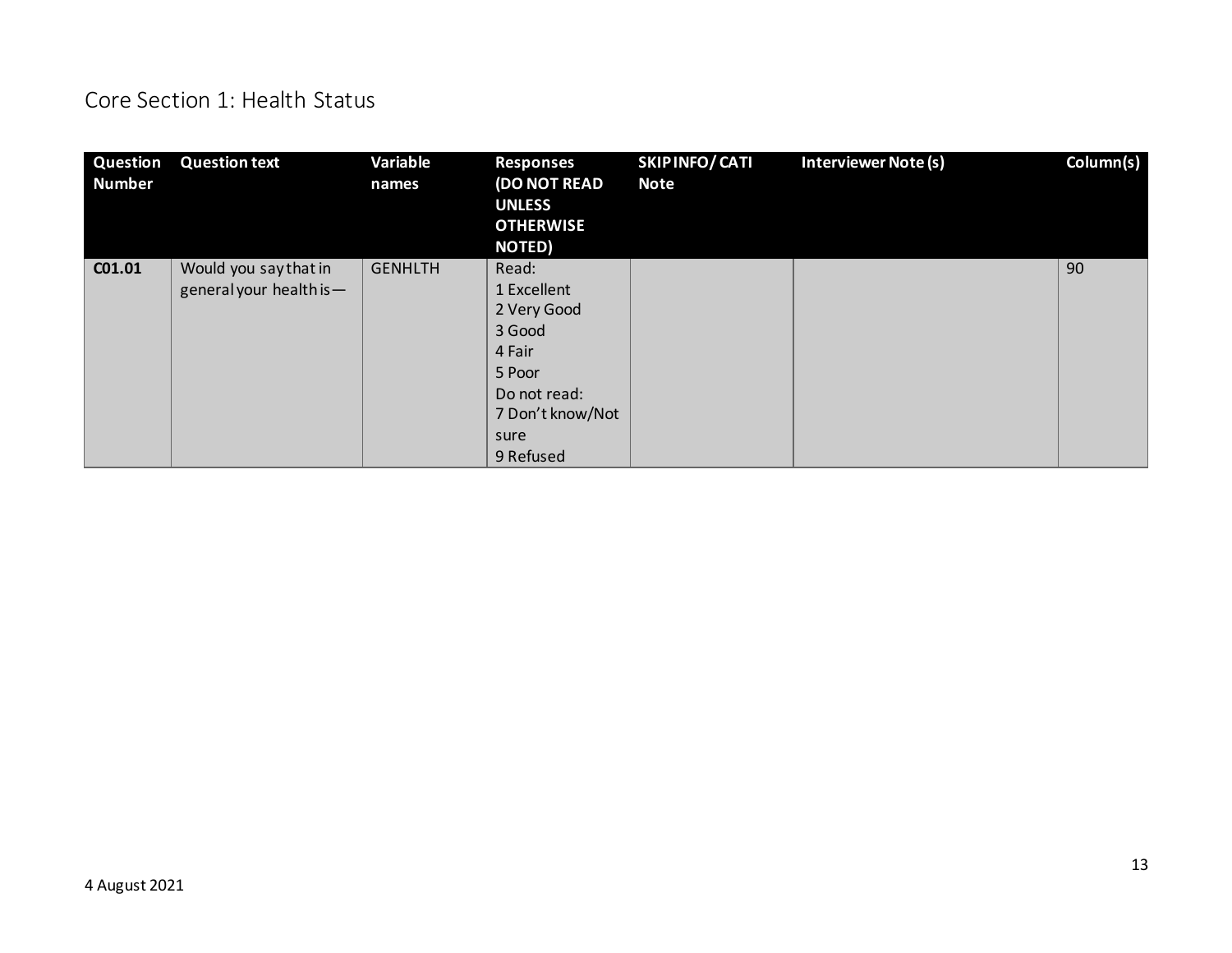# <span id="page-13-0"></span>Core Section 2: Healthy Days

| Question<br><b>Number</b> | <b>Question text</b>                                                                                                                                                                                     | Variable<br>names | <b>Responses</b><br><b>(DO NOT READ</b><br><b>UNLESS</b><br><b>OTHERWISE</b><br><b>NOTED)</b> | SKIP INFO/ CATI Note Interviewer Note (s)                            | Column(s) |
|---------------------------|----------------------------------------------------------------------------------------------------------------------------------------------------------------------------------------------------------|-------------------|-----------------------------------------------------------------------------------------------|----------------------------------------------------------------------|-----------|
| CO2.01                    | Now thinking about your<br>physical health, which<br>includes physical illness<br>and injury, for how many<br>days during the past 30<br>days was your physical<br>health not good?                      | PHYSHLTH          | Number of<br>days (01-30)<br>88 None<br>77 Don't<br>know/not sure<br>99 Refused               |                                                                      | 91-92     |
| CO2.02                    | Now thinking about your<br>mental health, which<br>includes stress,<br>depression, and<br>problems with emotions,<br>for how many days<br>during the past 30 days<br>was your mental health<br>not good? | <b>MENTHLTH</b>   | __ Number of<br>days (01-30)<br>88 None<br>77 Don't<br>know/not sure<br>99 Refused            |                                                                      | 93-94     |
| CO2.03                    | During the past 30 days,<br>for about how many<br>days did poor physical or<br>mental health keep you<br>from doing your usual<br>activities, such as self-<br>care, work, or<br>recreation?             | <b>POORHLTH</b>   | Number of<br>days (01-30)<br>88 None<br>77 Don't<br>know/not sure<br>99 Refused               | Skip if C02.01,<br>PHYSHLTH, is 88 and<br>C02.02, MENTHLTH, is<br>88 | 95-96     |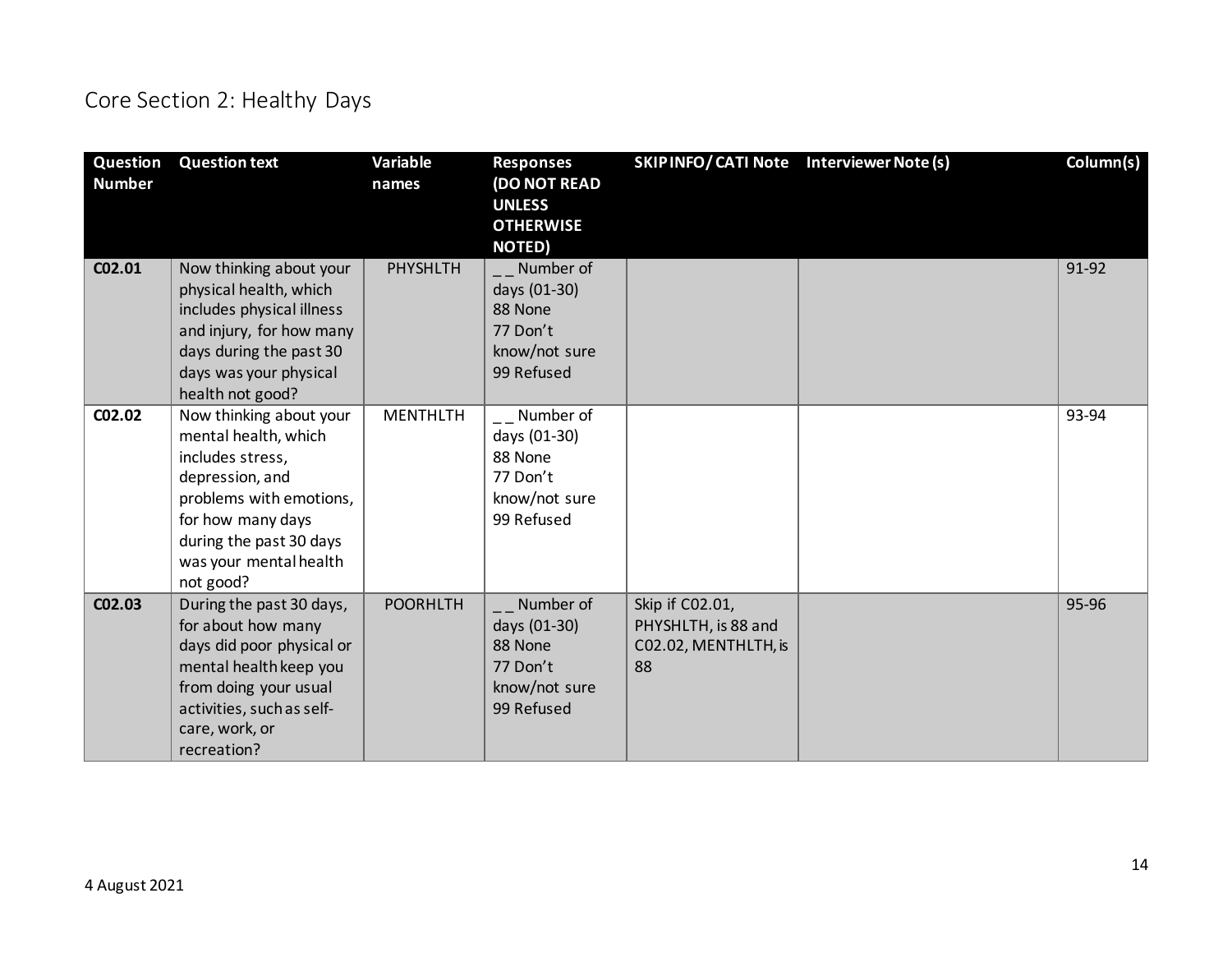# <span id="page-14-0"></span>Core Section 3: Health Care Access

| Question<br><b>Number</b> | <b>Question text</b>                                                                                                 | Variable<br>names | <b>Responses</b><br><b>(DO NOT READ</b><br><b>UNLESS</b><br><b>OTHERWISE</b><br><b>NOTED)</b>                                   | <b>SKIPINFO/CATI</b><br><b>Note</b>                                                                                                             | Interviewer Note (s)                                                                                                                  | Column(s) |
|---------------------------|----------------------------------------------------------------------------------------------------------------------|-------------------|---------------------------------------------------------------------------------------------------------------------------------|-------------------------------------------------------------------------------------------------------------------------------------------------|---------------------------------------------------------------------------------------------------------------------------------------|-----------|
| C03.01                    | Do you have any kind of<br>health care coverage,<br>including health<br>insurance, prepaid plans<br>such as HMOs, or | HLTHPLN1          | 1 Yes                                                                                                                           | If using Health Care<br>Access (HCA) Module<br>go to Module 03,<br>M03.01, else<br>continue                                                     |                                                                                                                                       | 97        |
|                           | government plans such<br>as Medicare, or Indian<br>Health Service?                                                   |                   | 2 No<br>7 Don't<br>know/Not Sure<br>9 Refused                                                                                   |                                                                                                                                                 |                                                                                                                                       |           |
| C03.02                    | Do you have one person<br>you think of as your<br>personal doctor or<br>health care provider?                        | PERSDOC2          | 1 Yes, only one<br>2 More than one<br>3 No<br>7 Don't know /<br>Not sure<br>9 Refused                                           |                                                                                                                                                 | If No, read: Is there more than<br>one, or is there no person who you<br>think of as your personal doctor or<br>health care provider? | 98        |
| C03.03                    | Was there a time in the<br>past 12 months when<br>you needed to see a<br>doctor but could not<br>because of cost?    | <b>MEDCOST</b>    | 1 Yes<br>2 No<br>7 Don't know /<br>Not sure<br>9 Refused                                                                        | If using HCA Module,<br>go to Module 03,<br>M03.03, else<br>continue.                                                                           |                                                                                                                                       | 99        |
| C03.04                    | About how long has it<br>been since you last<br>visited a doctor for a<br>routine checkup?                           | CHECKUP1          | Read if necessary:<br>1 Within the past<br>year (anytime<br>less than 12<br>months ago)<br>2 Within the past<br>2 years (1 year | If using HCA Module<br>and $C03.01 = 1$ go to<br>Module 03 M03.04<br>or if using HCA<br>Module and $CO3,01 =$<br>2, 7, or 9 go to<br>Module 03, | Read if necessary: A routine<br>checkup is a general physical<br>exam, not an exam for a specific<br>injury, illness, or condition.   | 100       |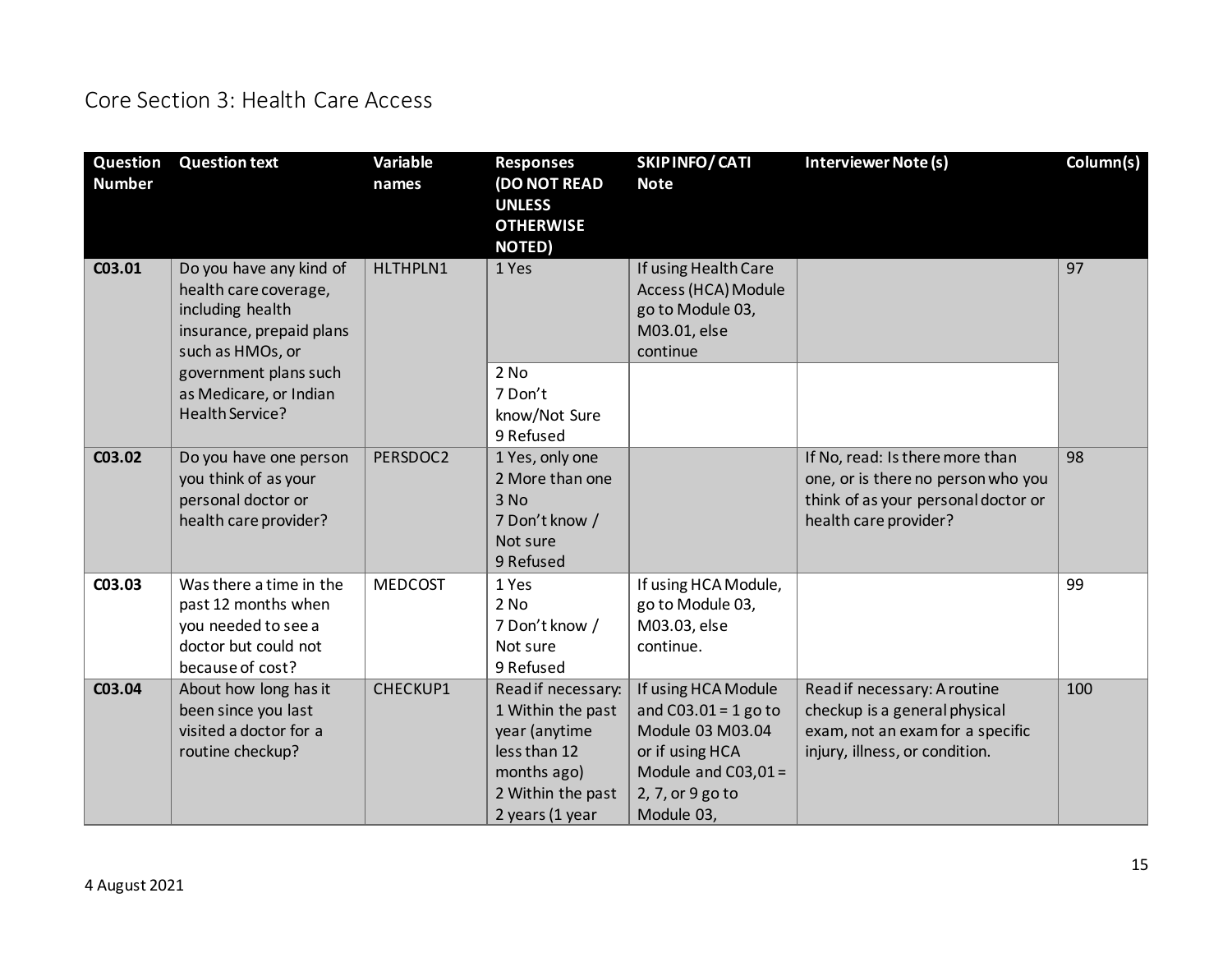|  | but less than 2   | M03.04A, else go to |  |
|--|-------------------|---------------------|--|
|  | years ago)        | next section.       |  |
|  | 3 Within the past |                     |  |
|  | 5 years (2 years  |                     |  |
|  | but less than 5   |                     |  |
|  | years ago)        |                     |  |
|  | 4 5 or more years |                     |  |
|  | ago               |                     |  |
|  | Do not read:      |                     |  |
|  | 7 Don't know /    |                     |  |
|  | Not sure          |                     |  |
|  | 8 Never           |                     |  |
|  | 9 Refused         |                     |  |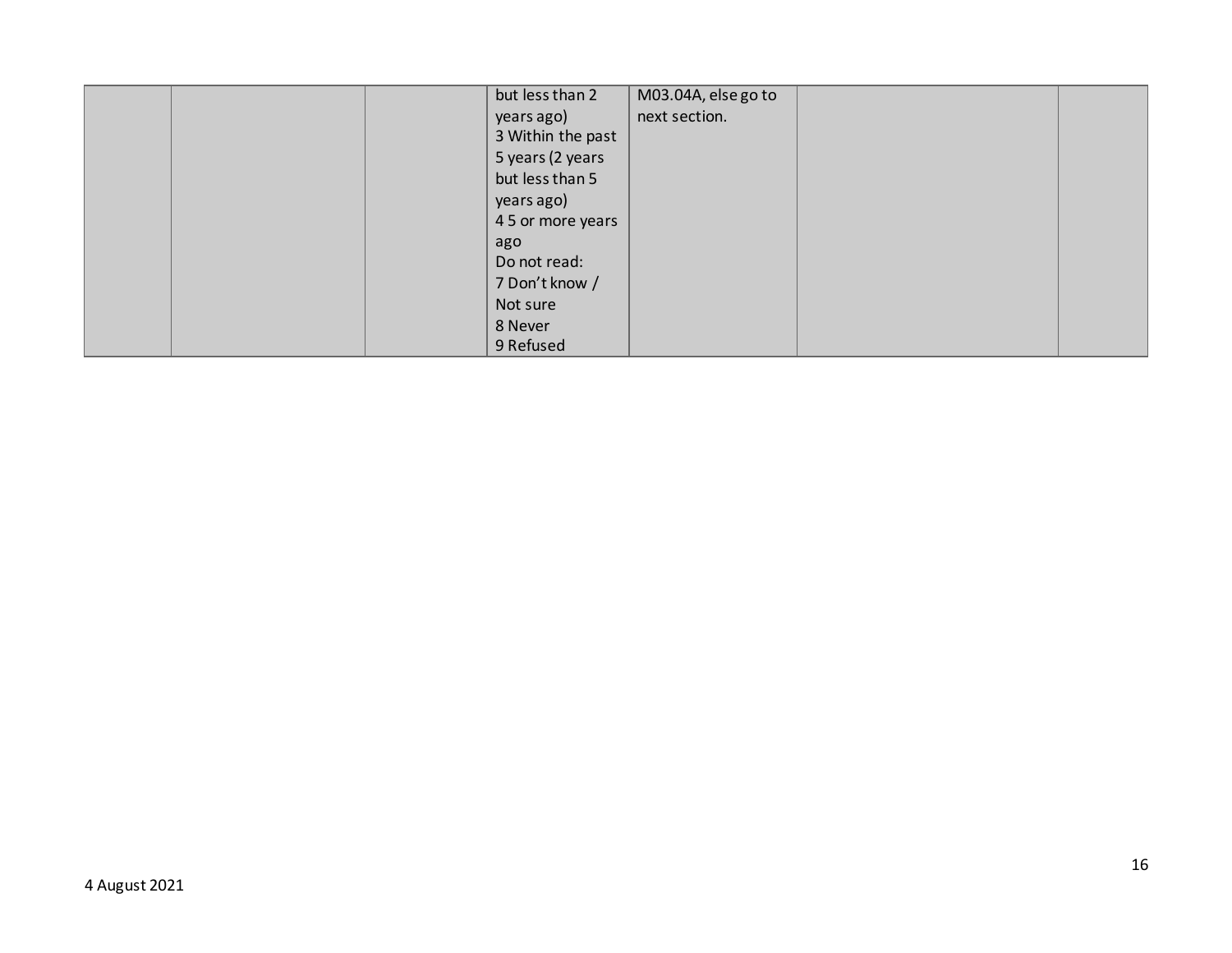#### <span id="page-16-0"></span>Core Section 4: Exercise

| Question<br><b>Number</b> | <b>Question text</b>                                                                                                                                                                                          | Variable<br>names | <b>Responses</b><br><b>(DO NOT READ</b><br><b>UNLESS</b><br><b>OTHERWISE</b><br><b>NOTED)</b> | SKIPINFO/CATI<br><b>Note</b> | <b>Interviewer Note (s)</b>                                                                                                             | Column(s) |
|---------------------------|---------------------------------------------------------------------------------------------------------------------------------------------------------------------------------------------------------------|-------------------|-----------------------------------------------------------------------------------------------|------------------------------|-----------------------------------------------------------------------------------------------------------------------------------------|-----------|
| C04.01                    | During the past month,<br>other than your regular<br>job, did you participate in<br>any physical activities or<br>exercises such as<br>running, calisthenics,<br>golf, gardening, or<br>walking for exercise? | EXERANY2          | 1 Yes<br>$2$ No<br>7 Don't know /<br>Not sure<br>9 Refused                                    |                              | Do not read: If respondent does<br>not have a regular job or is retired,<br>they may count any physical<br>activity or exercise they do | 101       |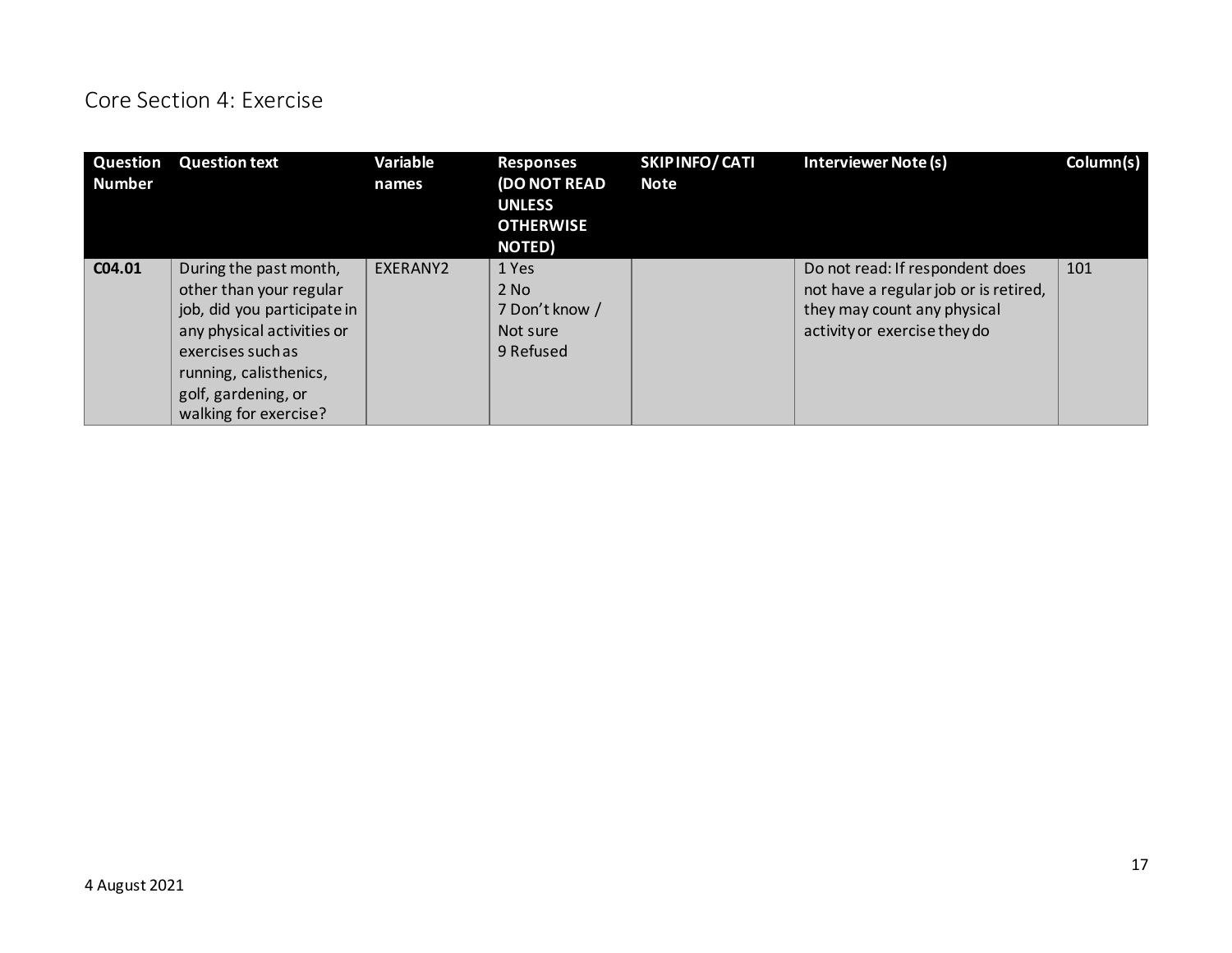# <span id="page-17-0"></span>Core Section 5: Inadequate Sleep

| Question<br><b>Number</b> | <b>Question text</b>                                                      | Variable<br>names | <b>Responses</b><br><b>(DO NOT READ</b><br><b>UNLESS</b><br><b>OTHERWISE</b><br><b>NOTED)</b> | SKIPINFO/CATI<br><b>Note</b> | <b>Interviewer Note (s)</b>                                                                            | Column(s) |
|---------------------------|---------------------------------------------------------------------------|-------------------|-----------------------------------------------------------------------------------------------|------------------------------|--------------------------------------------------------------------------------------------------------|-----------|
| C05.01                    | On average, how many<br>hours of sleep do you<br>get in a 24-hour period? | SLEPTIM1          | Number of<br>hours [01-24]<br>77 Don't know /                                                 |                              | Do not read: Enter hours of sleep in<br>whole numbers, rounding 30<br>minutes (1/2 hour) or more up to | 102-103   |
|                           |                                                                           |                   | Not sure<br>99 Refused                                                                        |                              | the next whole hour and dropping<br>29 or fewer minutes.                                               |           |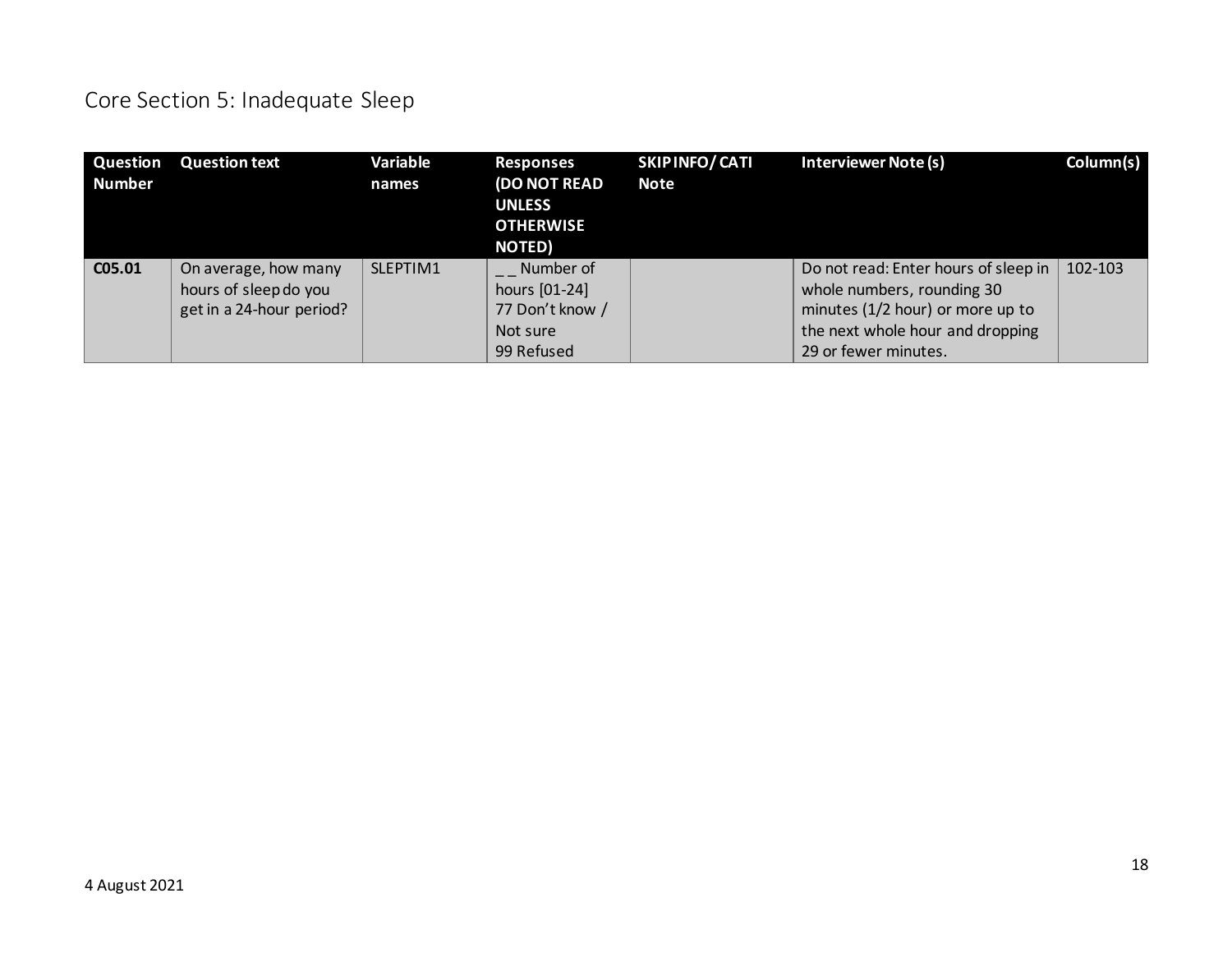## <span id="page-18-0"></span>Core Section 6: Chronic Health Conditions

| Question<br><b>Number</b> | <b>Question text</b>                                                                                                                                                                                                                                         | Variable<br>names | <b>Responses</b><br><b>(DO NOT READ</b><br><b>UNLESS</b><br><b>OTHERWISE</b><br><b>NOTED)</b> | SKIPINFO/CATI<br><b>Note</b> | <b>Interviewer Note (s)</b> | Column(s) |
|---------------------------|--------------------------------------------------------------------------------------------------------------------------------------------------------------------------------------------------------------------------------------------------------------|-------------------|-----------------------------------------------------------------------------------------------|------------------------------|-----------------------------|-----------|
| C06.01                    | Has a doctor, nurse, or<br>other health professional<br>ever told you that you<br>had any of the following?<br>For each, tell me Yes, No,<br>Or You're Not Sure.<br>Ever told) you that you<br>had a heart attack also<br>called a myocardial<br>infarction? | <b>CVDINFR4</b>   | 1 Yes<br>$2$ No<br>7 Don't know /<br>Not sure<br>9 Refused                                    |                              |                             | 104       |
| C06.02                    | (Ever told) you had<br>angina or coronary heart<br>disease?                                                                                                                                                                                                  | CVDCRHD4          | 1 Yes<br>2 No<br>7 Don't know /<br>Not sure<br>9 Refused                                      |                              |                             | 105       |
| C06.03                    | (Ever told) you had a<br>stroke?                                                                                                                                                                                                                             | CVDSTRK3          | 1 Yes<br>$2$ No<br>7 Don't know /<br>Not sure<br>9 Refused                                    |                              |                             | 106       |
| C06.04                    | (Ever told) you had<br>asthma?                                                                                                                                                                                                                               | ASTHMA3           | 1 Yes<br>$2$ No<br>7 Don't know /<br>Not sure<br>9 Refused                                    | Go to C06.06                 |                             | 107       |
| C06.05                    | Do you still have<br>asthma?                                                                                                                                                                                                                                 | <b>ASTHNOW</b>    | 1 Yes<br>$2$ No                                                                               |                              |                             | 108       |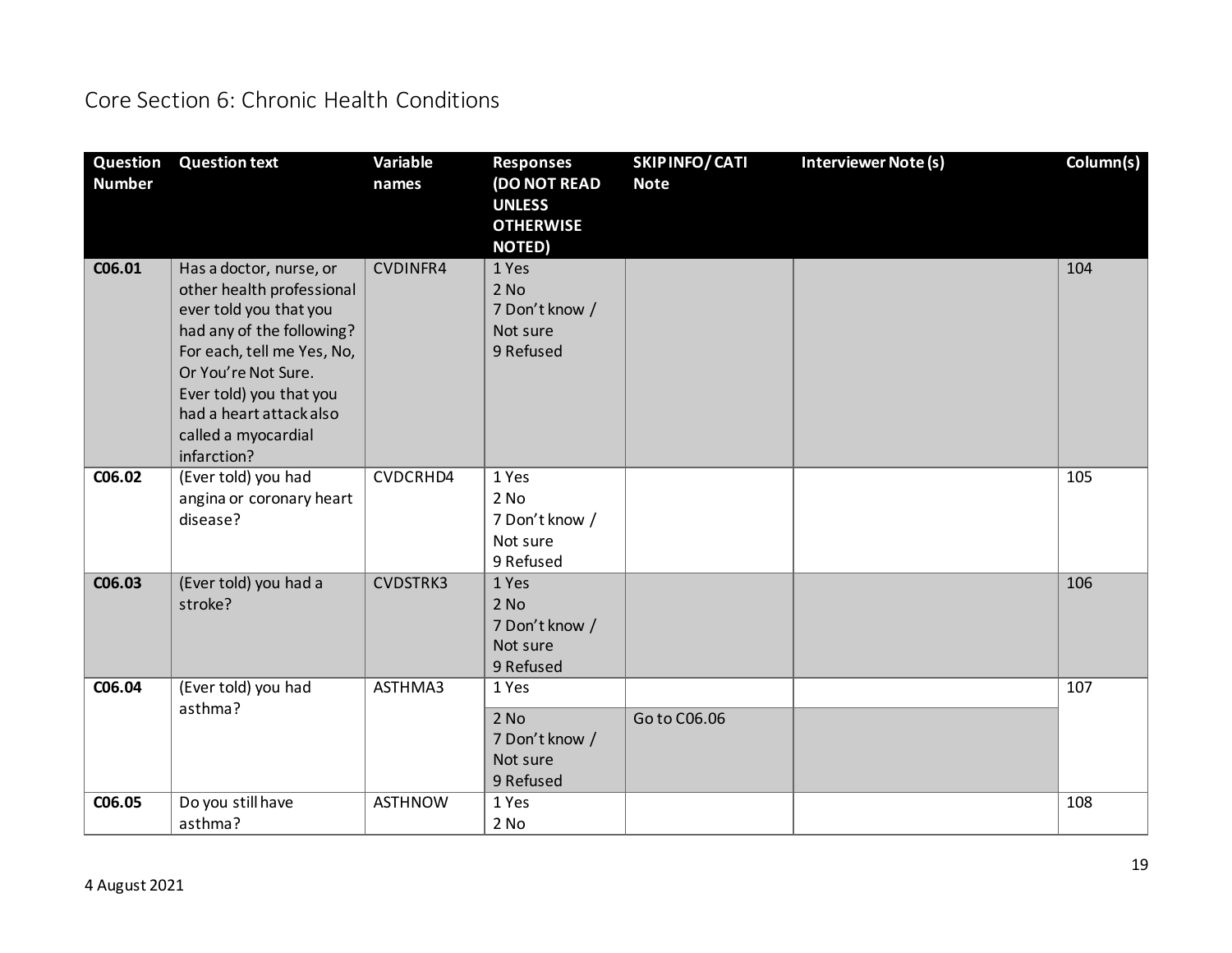|        |                                                                                                                    |                 | 7 Don't know /<br>Not sure<br>9 Refused                    |                                                                                                                                                                                                                                                                                                                                                                                                                                                                                                                                             |     |
|--------|--------------------------------------------------------------------------------------------------------------------|-----------------|------------------------------------------------------------|---------------------------------------------------------------------------------------------------------------------------------------------------------------------------------------------------------------------------------------------------------------------------------------------------------------------------------------------------------------------------------------------------------------------------------------------------------------------------------------------------------------------------------------------|-----|
| C06.06 | (Ever told) you had skin<br>cancer?                                                                                | <b>CHCSCNCR</b> | 1 Yes<br>$2$ No<br>7 Don't know /<br>Not sure<br>9 Refused |                                                                                                                                                                                                                                                                                                                                                                                                                                                                                                                                             | 109 |
| C06.07 | (Ever told) you had any<br>other types of cancer?                                                                  | <b>CHCOCNCR</b> | 1 Yes<br>2 No<br>7 Don't know /<br>Not sure<br>9 Refused   |                                                                                                                                                                                                                                                                                                                                                                                                                                                                                                                                             | 110 |
| C06.08 | (Ever told) you have<br>chronic obstructive<br>pulmonary disease,<br>C.O.P.D., emphysema or<br>chronic bronchitis? | CHCCOPD1        | 1 Yes<br>$2$ No<br>7 Don't know /<br>Not sure<br>9 Refused |                                                                                                                                                                                                                                                                                                                                                                                                                                                                                                                                             | 111 |
| C06.09 | (Ever told) you have<br>some form of arthritis,<br>rheumatoid arthritis,<br>gout, lupus, or<br>fibromyalgia?       | HAVARTH3        | 1 Yes<br>$2$ No<br>7 Don't know /<br>Not sure<br>9 Refused | Do not read: Arthritis diagnoses<br>include: rheumatism, polymyalgia<br>rheumatic, osteoarthritis (not<br>osteoporosis), tendonitis, bursitis,<br>bunion, tennis elbow, carpal tunnel<br>syndrome, tarsal tunnel syndrome,<br>joint infection, Reiter's syndrome,<br>ankylosing spondylitis; spondylosis,<br>rotator cuff syndrome, connective<br>tissue disease, scleroderma,<br>polymyositis, Raynaud's syndrome,<br>vasculitis, giant cell arteritis,<br>Henoch-Schonlein purpura,<br>Wegener's granulomatosis,<br>polyarteritis nodosa) | 112 |
| C06.10 | (Ever told) you have a<br>depressive disorder<br>(including depression,                                            | ADDEPEV2        | 1 Yes<br>2 No                                              |                                                                                                                                                                                                                                                                                                                                                                                                                                                                                                                                             | 113 |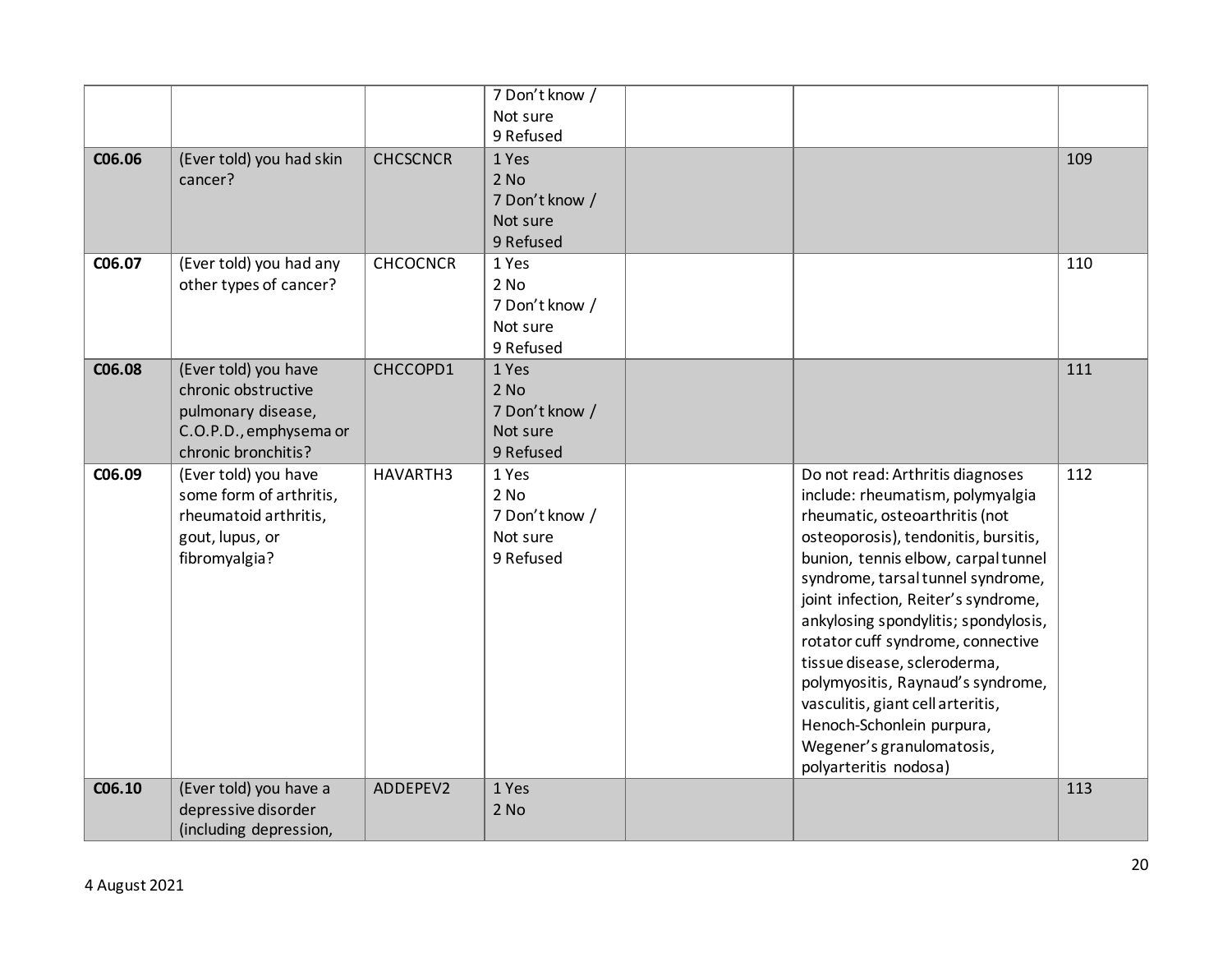|        | major depression,<br>dysthymia, or minor<br>depression)?                                                                |                 | 7 Don't know /<br>Not sure<br>9 Refused                                                                                                                               |                                                                                       |                                                                                                                                                                       |         |
|--------|-------------------------------------------------------------------------------------------------------------------------|-----------------|-----------------------------------------------------------------------------------------------------------------------------------------------------------------------|---------------------------------------------------------------------------------------|-----------------------------------------------------------------------------------------------------------------------------------------------------------------------|---------|
| C06.11 | Not including kidney<br>stones, bladder infection<br>or incontinence, were<br>you ever told you have<br>kidney disease? | <b>CHCKDNY1</b> | 1 Yes<br>$2$ No<br>7 Don't know /<br>Not sure<br>9 Refused                                                                                                            |                                                                                       | Read if necessary: Incontinence is<br>not being able to control urine<br>flow.                                                                                        | 114     |
| C06.12 | (Ever told) you have<br>diabetes?                                                                                       | DIABETE3        | 1 Yes<br>2 Yes, but female<br>told only during<br>pregnancy<br>3 No<br>4 No, pre-<br>diabetes or<br>borderline<br>diabetes<br>7 Don't know /<br>Not sure<br>9 Refused | Go to Pre-Diabetes<br>Optional Module (if<br>used). Otherwise, go<br>to next section. | If yes and respondent is female,<br>ask: was this only when you were<br>pregnant? If respondent says pre-<br>diabetes or borderline diabetes,<br>use response code 4. | 115     |
| C06.13 | How old were you when<br>you were told you have<br>diabetes?                                                            | DIABAGE2        | $\overline{\phantom{a}}$ Code age in<br>years $[97 = 97]$<br>and older]<br>98 Don't know /<br>Not sure<br>99 Refused                                                  | Go to Diabetes<br>Module if used,<br>otherwise go to next<br>section.                 |                                                                                                                                                                       | 116-117 |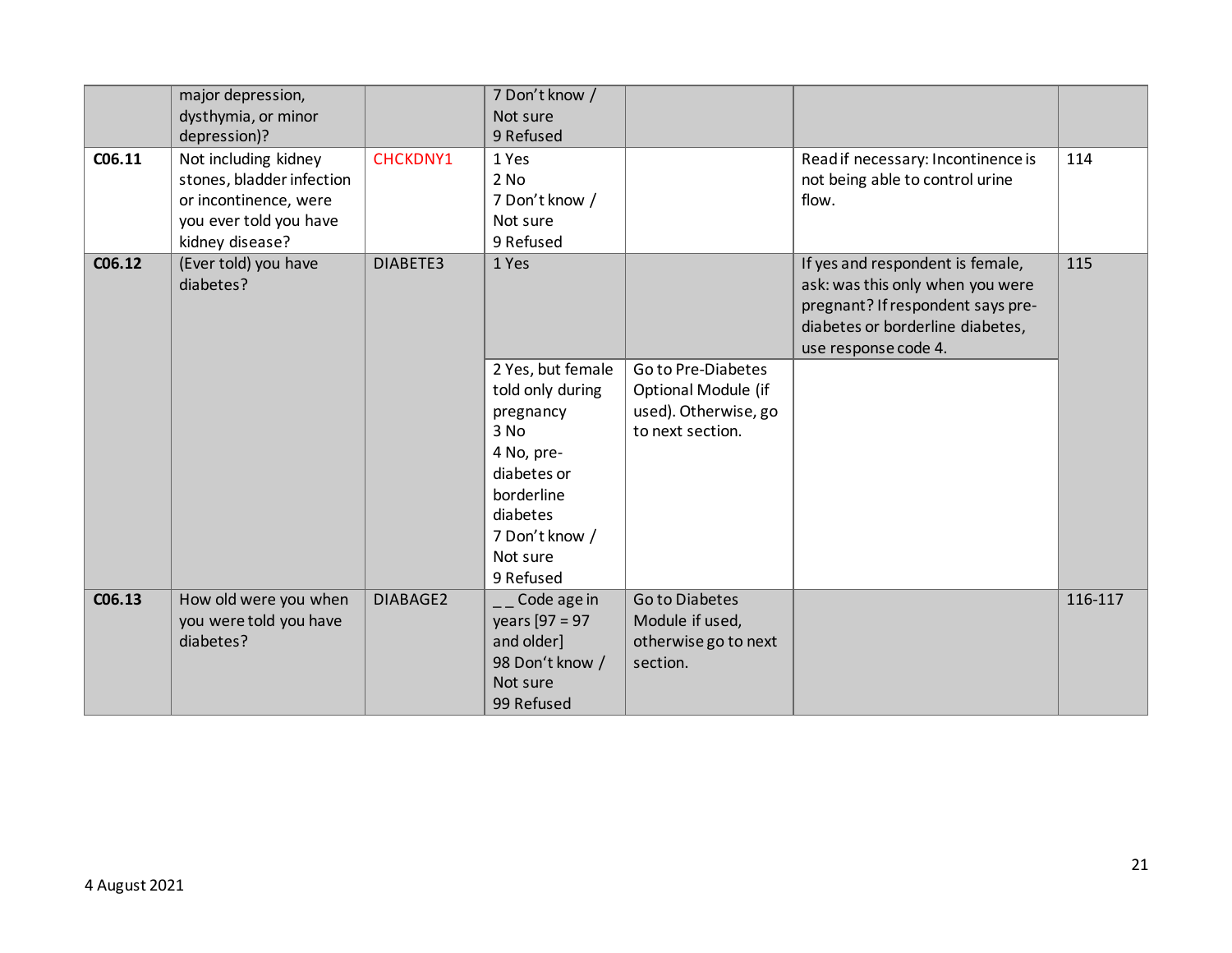## <span id="page-21-0"></span>Core Section 7: Oral Health

| Question<br><b>Number</b> | <b>Question text</b>                                                                                                                                                                                                                                       | Variable<br>names | <b>Responses</b><br><b>(DO NOT READ</b><br><b>UNLESS</b><br><b>OTHERWISE</b><br><b>NOTED)</b>                                                                                                                                                                                                                                                | SKIPINFO/CATI<br><b>Note</b> | Interviewer Note (s)                                                                                                                                   | Column(s) |
|---------------------------|------------------------------------------------------------------------------------------------------------------------------------------------------------------------------------------------------------------------------------------------------------|-------------------|----------------------------------------------------------------------------------------------------------------------------------------------------------------------------------------------------------------------------------------------------------------------------------------------------------------------------------------------|------------------------------|--------------------------------------------------------------------------------------------------------------------------------------------------------|-----------|
| C07.01                    | Including all types of<br>dentists, such as<br>orthodontists, oral<br>surgeons, and all other<br>dental specialists, as well<br>as dental hygienists, how<br>long has it been since you<br>last visited a dentist or a<br>dental clinic for any<br>reason? | LASTDEN4          | Read if necessary:<br>1 Within the past<br>year (anytime<br>less than 12<br>months ago)<br>2 Within the past<br>2 years (1 year<br>but less than 2<br>years ago)<br>3 Within the past<br>5 years (2 years<br>but less than 5<br>years ago)<br>4 5 or more years<br>ago<br>Do not read:<br>7 Don't know /<br>Not sure<br>8 Never<br>9 Refused |                              |                                                                                                                                                        | 118       |
| C07.02                    | Not including teeth lost<br>for injury or orthodontics,<br>how many of your<br>permanent teeth have<br>been removed because of<br>tooth decay or gum<br>disease?                                                                                           | RMVTETH4          | Read if necessary:<br>11 to 5<br>26 or more but<br>not all<br>3 All<br>8 None<br>Do not read:                                                                                                                                                                                                                                                |                              | Read if necessary: If wisdom teeth<br>are removed because of tooth<br>decay or gum disease, they should<br>be included in the count for lost<br>teeth. | 119       |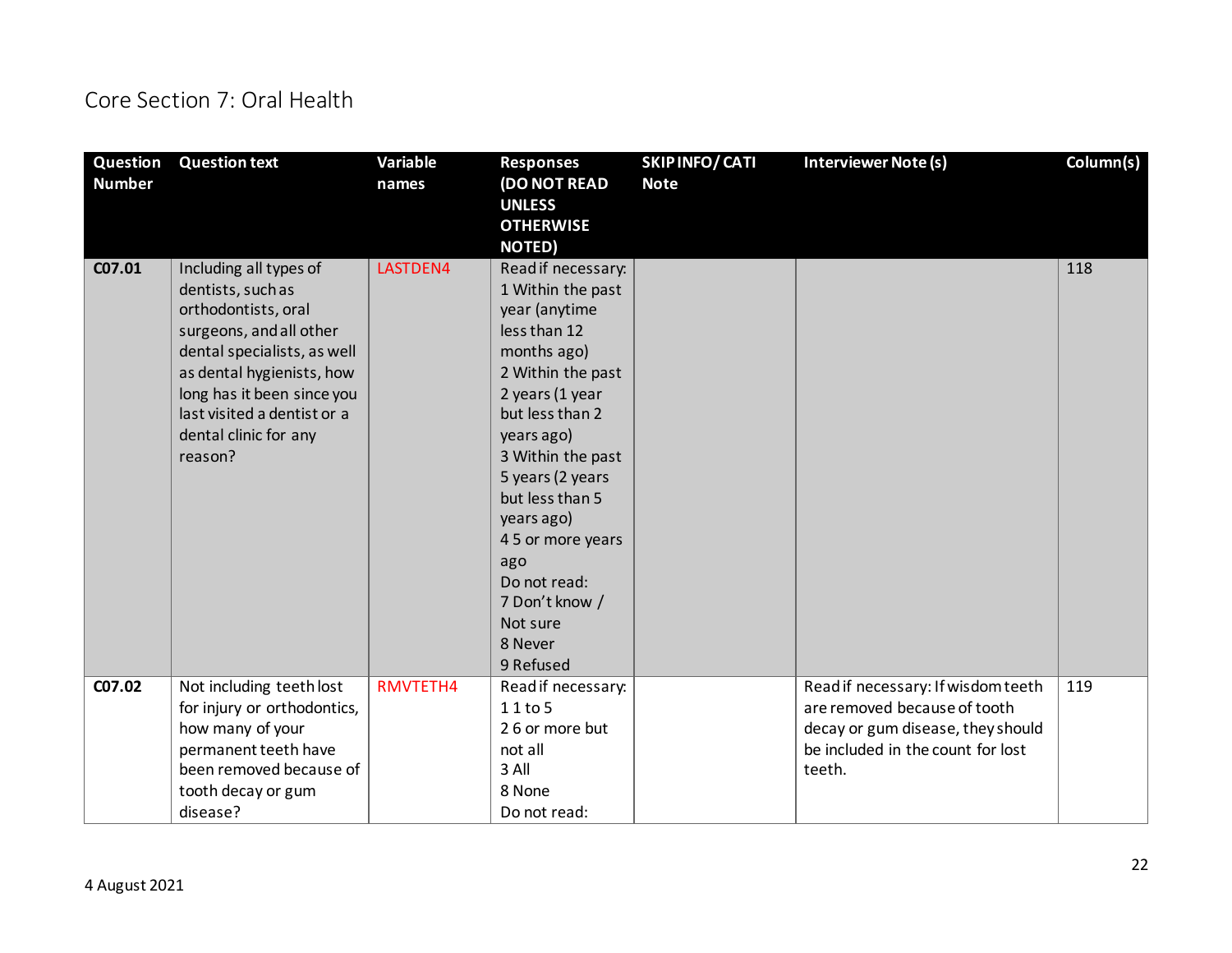|  |  | 7 Don't know, |  |  |
|--|--|---------------|--|--|
|  |  | Not sure      |  |  |
|  |  | etuser'       |  |  |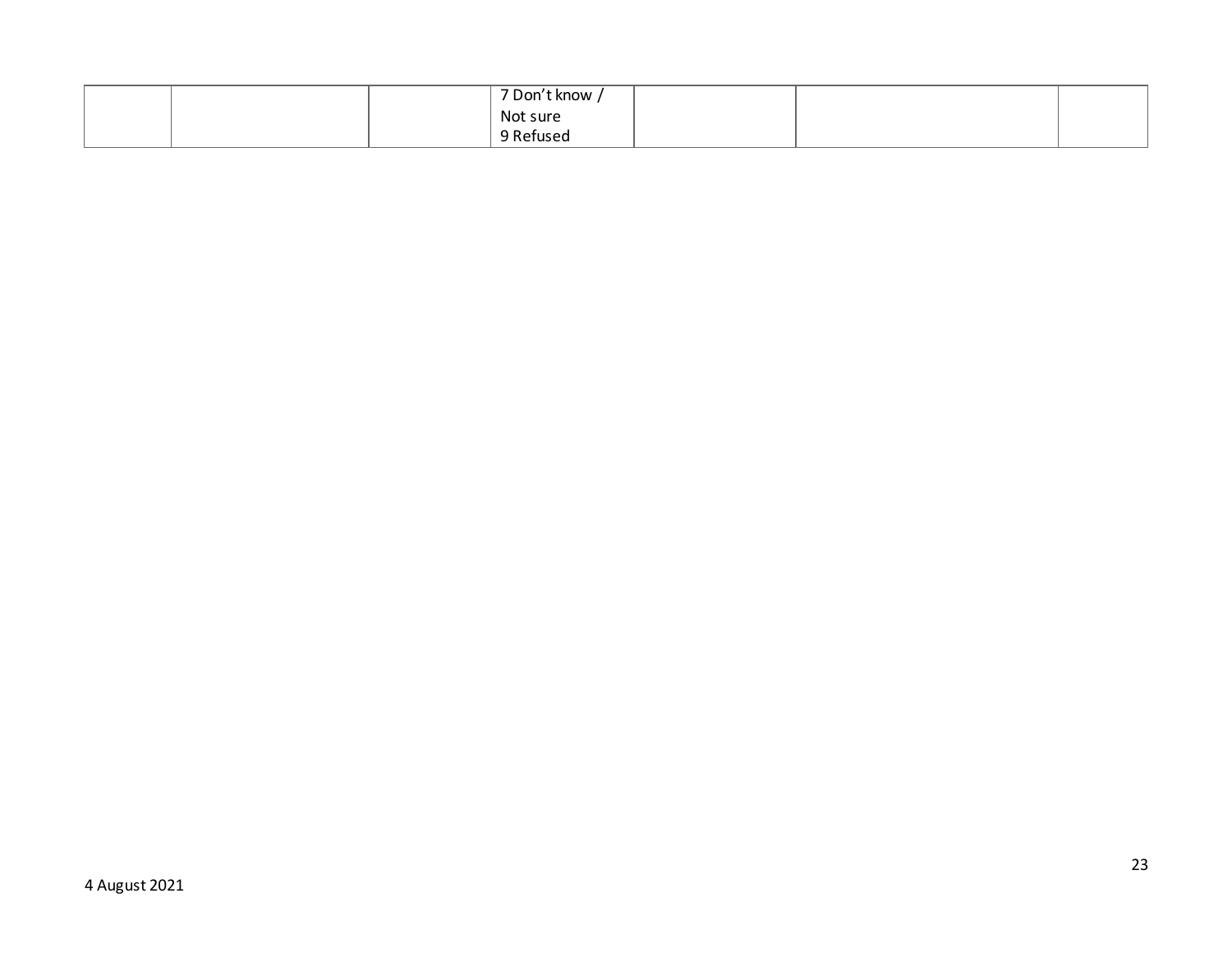# <span id="page-23-0"></span>Core Section 8: Demographics

| Question<br><b>Number</b> | <b>Question text</b>                                                                 | Variable names | <b>Responses</b><br>(DO NOT READ UNLESS                                                                                                                                                                               | <b>SKIPINFO/CATI</b><br><b>Note</b>                                                                             | <b>Interviewer Note (s)</b>                                                                                                                                     | Column(s) |
|---------------------------|--------------------------------------------------------------------------------------|----------------|-----------------------------------------------------------------------------------------------------------------------------------------------------------------------------------------------------------------------|-----------------------------------------------------------------------------------------------------------------|-----------------------------------------------------------------------------------------------------------------------------------------------------------------|-----------|
| C08.01                    | Format 1:<br>What is your sex?<br>Format 2:<br>What was your sex<br>at birth? Was it | SEX1           | <b>OTHERWISE NOTED)</b><br>Read if format 2 is selected:<br>1 Male<br>2 Female<br>Do not read:<br>7 Don't know / Not sure<br>9 Refused                                                                                | States may adopt<br>one of the two<br>formats of the<br>question. If second<br>format is used,<br>read options. | [NOTE DELETED HERE]                                                                                                                                             | 120       |
| C08.02                    | What is your age?                                                                    | <b>AGE</b>     | __ Code age in years<br>07 Don't know / Not sure<br>09 Refused                                                                                                                                                        |                                                                                                                 |                                                                                                                                                                 | 121-122   |
| C08.03                    | Are you Hispanic,<br>Latino/a, or Spanish<br>origin?                                 | HISPANC3       | If yes, read: Are you<br>1 Mexican, Mexican<br>American, Chicano/a<br>2 Puerto Rican<br>3 Cuban<br>4 Another Hispanic,<br>Latino/a, or Spanish origin<br>Do not read:<br>5 No<br>7 Don't know / Not sure<br>9 Refused |                                                                                                                 | One or more categories may<br>be selected.                                                                                                                      | 123-126   |
| C08.04                    | Which one or more<br>of the following<br>would you say is<br>your race?              | MRACE1         | Please read:<br>10 White<br>20 Black or African<br>American<br>30 American Indian or<br>Alaska Native<br>40 Asian<br>41 Asian Indian<br>42 Chinese<br>43 Filipino                                                     | If more than one<br>responseto<br>C08.04; continue.<br>Otherwise, goto<br>C08.06.                               | If 40 (Asian) or 50 (Pacific<br>Islander) is selected read and<br>code subcategories<br>underneath major heading.<br>One or more categories may<br>be selected. | 127-154   |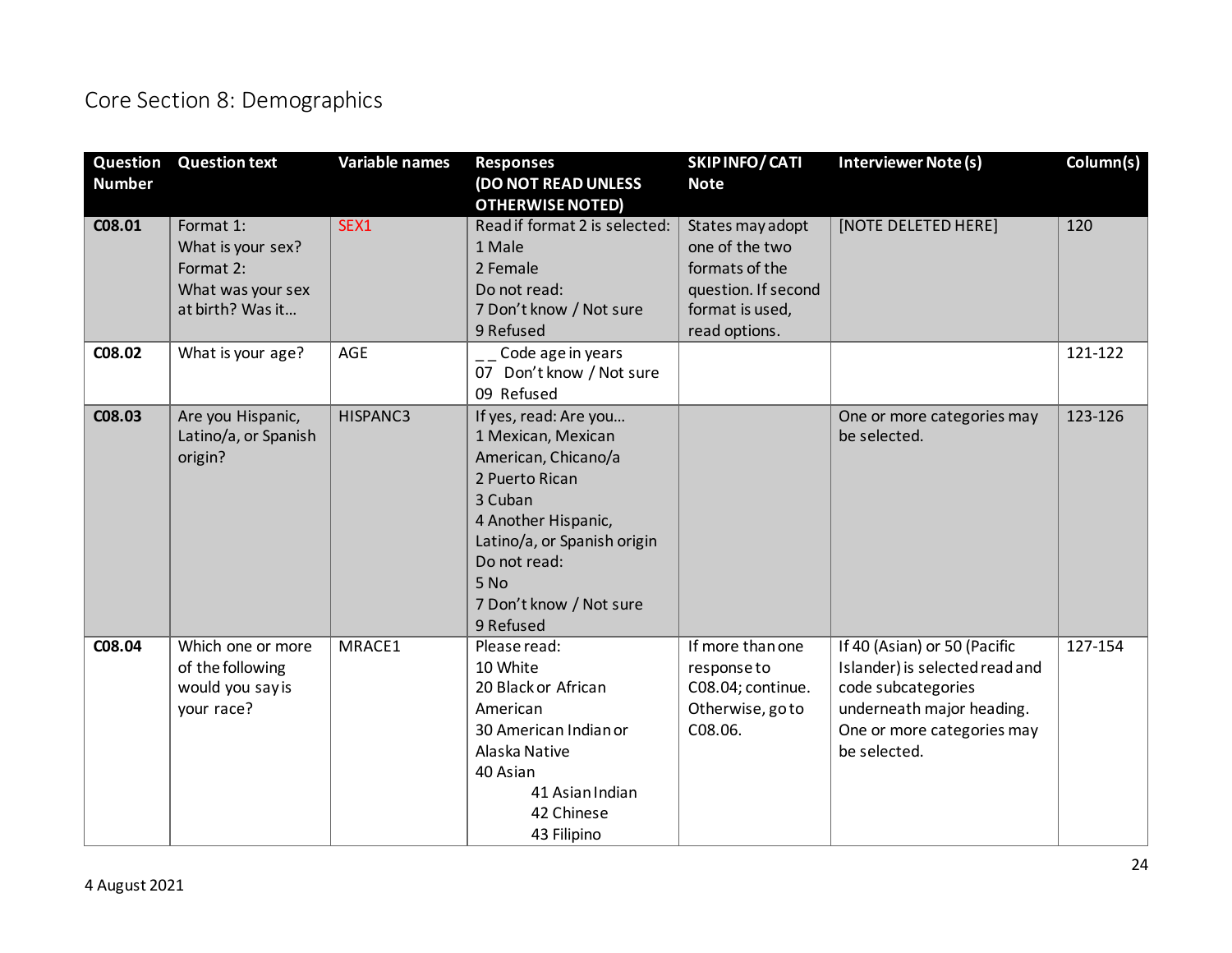|        |                     |        | 44 Japanese              |                                  |         |
|--------|---------------------|--------|--------------------------|----------------------------------|---------|
|        |                     |        | 45 Korean                |                                  |         |
|        |                     |        | 46 Vietnamese            |                                  |         |
|        |                     |        | 47 Other Asian           |                                  |         |
|        |                     |        | 50 Pacific Islander      |                                  |         |
|        |                     |        | 51 Native Hawaiian       |                                  |         |
|        |                     |        | 52 Guamanian or          |                                  |         |
|        |                     |        | Chamorro                 |                                  |         |
|        |                     |        | 53 Samoan                |                                  |         |
|        |                     |        | 54 Other Pacific         |                                  |         |
|        |                     |        | Islander                 |                                  |         |
|        |                     |        | Do not read:             |                                  |         |
|        |                     |        | 60 Other                 |                                  |         |
|        |                     |        | 88 No additional choices |                                  |         |
|        |                     |        | 77 Don't know / Not sure |                                  |         |
|        |                     |        | 99 Refused               |                                  |         |
| C08.05 | Which one of these  | ORACE3 | Please read:             | If 40 (Asian) or 50 (Pacific     | 155-156 |
|        | groups would you    |        | 10 White                 | Islander) is selected read and   |         |
|        | say best represents |        | 20 Black or African      | code subcategories               |         |
|        | your race?          |        | American                 | underneath major heading.        |         |
|        |                     |        | 30 American Indian or    |                                  |         |
|        |                     |        | Alaska Native            | If respondent has selected       |         |
|        |                     |        | 40 Asian                 | multiple races in previous and   |         |
|        |                     |        | 41 Asian Indian          | refuses to select a single race, |         |
|        |                     |        | 42 Chinese               | code refused                     |         |
|        |                     |        | 43 Filipino              |                                  |         |
|        |                     |        | 44 Japanese              |                                  |         |
|        |                     |        | 45 Korean                |                                  |         |
|        |                     |        |                          |                                  |         |
|        |                     |        | 46 Vietnamese            |                                  |         |
|        |                     |        | 47 Other Asian           |                                  |         |
|        |                     |        | 50 Pacific Islander      |                                  |         |
|        |                     |        | 51 Native Hawaiian       |                                  |         |
|        |                     |        | 52 Guamanian or          |                                  |         |
|        |                     |        | Chamorro                 |                                  |         |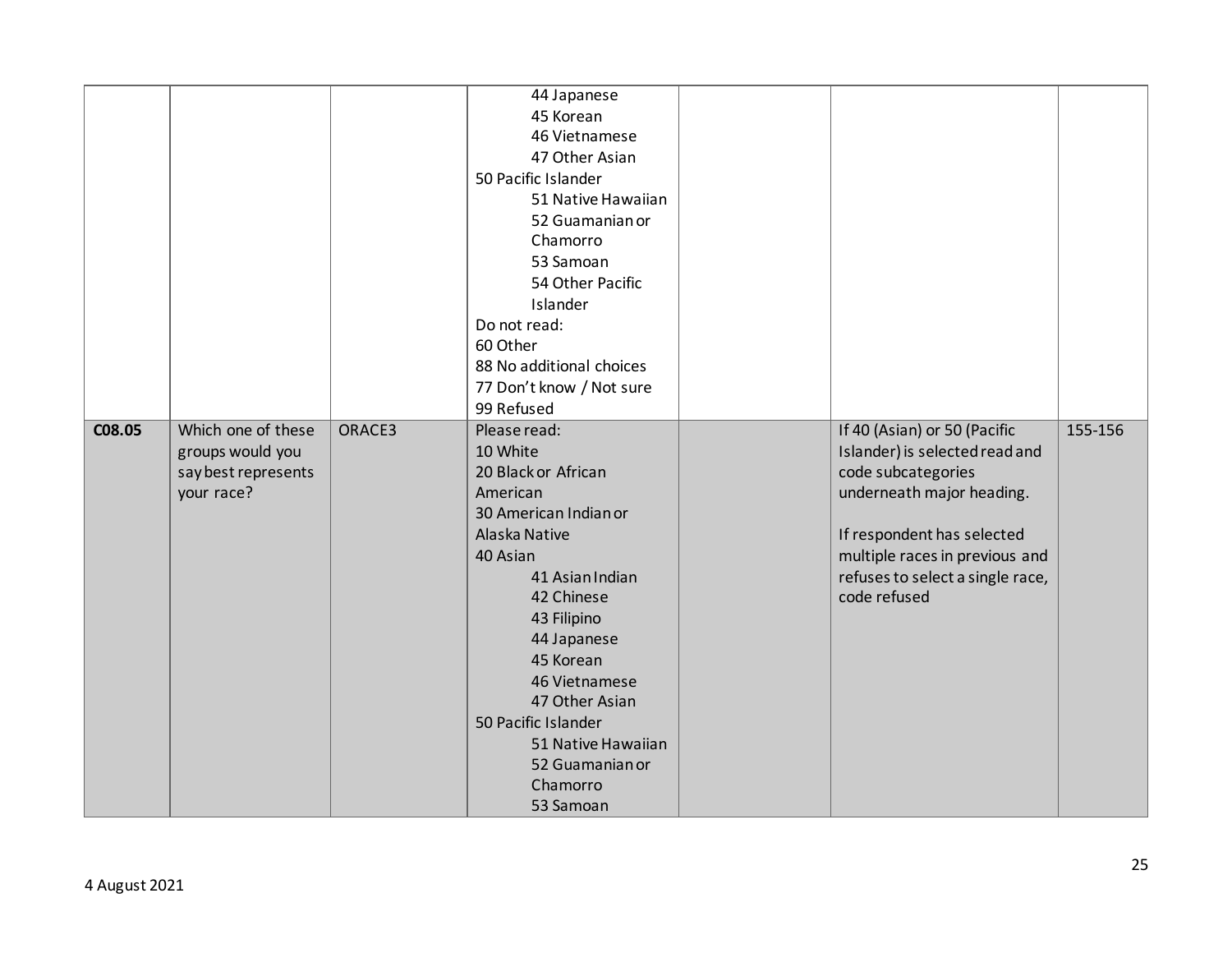|        |                     |                | 54 Other Pacific            |                             |     |
|--------|---------------------|----------------|-----------------------------|-----------------------------|-----|
|        |                     |                | <b>Islander</b>             |                             |     |
|        |                     |                | Do not read:                |                             |     |
|        |                     |                | 60 Other                    |                             |     |
|        |                     |                |                             |                             |     |
|        |                     |                | 77 Don't know / Not sure    |                             |     |
|        |                     |                | 99 Refused                  |                             |     |
| C08.06 | Are you             | <b>MARITAL</b> | Please read:                |                             | 157 |
|        |                     |                | 1 Married                   |                             |     |
|        |                     |                | 2 Divorced                  |                             |     |
|        |                     |                | 3 Widowed                   |                             |     |
|        |                     |                | 4 Separated                 |                             |     |
|        |                     |                | 5 Never married             |                             |     |
|        |                     |                | <b>Or</b>                   |                             |     |
|        |                     |                | 6 A member of an            |                             |     |
|        |                     |                | unmarried couple            |                             |     |
|        |                     |                | Do not read:                |                             |     |
|        |                     |                | 9 Refused                   |                             |     |
| C08.07 | What is the highest | <b>EDUCA</b>   | Read if necessary:          |                             | 158 |
|        | grade or year of    |                | 1 Never attended school or  |                             |     |
|        | school you          |                | only attended kindergarten  |                             |     |
|        | completed?          |                | 2 Grades 1 through 8        |                             |     |
|        |                     |                | (Elementary)                |                             |     |
|        |                     |                | 3 Grades 9 through 11       |                             |     |
|        |                     |                | (Some high school)          |                             |     |
|        |                     |                | 4 Grade 12 or GED (High     |                             |     |
|        |                     |                | school graduate)            |                             |     |
|        |                     |                | 5 College 1 year to 3 years |                             |     |
|        |                     |                | (Some college or technical  |                             |     |
|        |                     |                | school)                     |                             |     |
|        |                     |                | 6 College 4 years or more   |                             |     |
|        |                     |                | (College graduate)          |                             |     |
|        |                     |                | Do not read:                |                             |     |
|        |                     |                | 9 Refused                   |                             |     |
| C08.08 | Do you own or rent  | RENTHOM1       | 1 Own                       | Other arrangement may       | 159 |
|        | your home?          |                | 2 Rent                      | include group home, staying |     |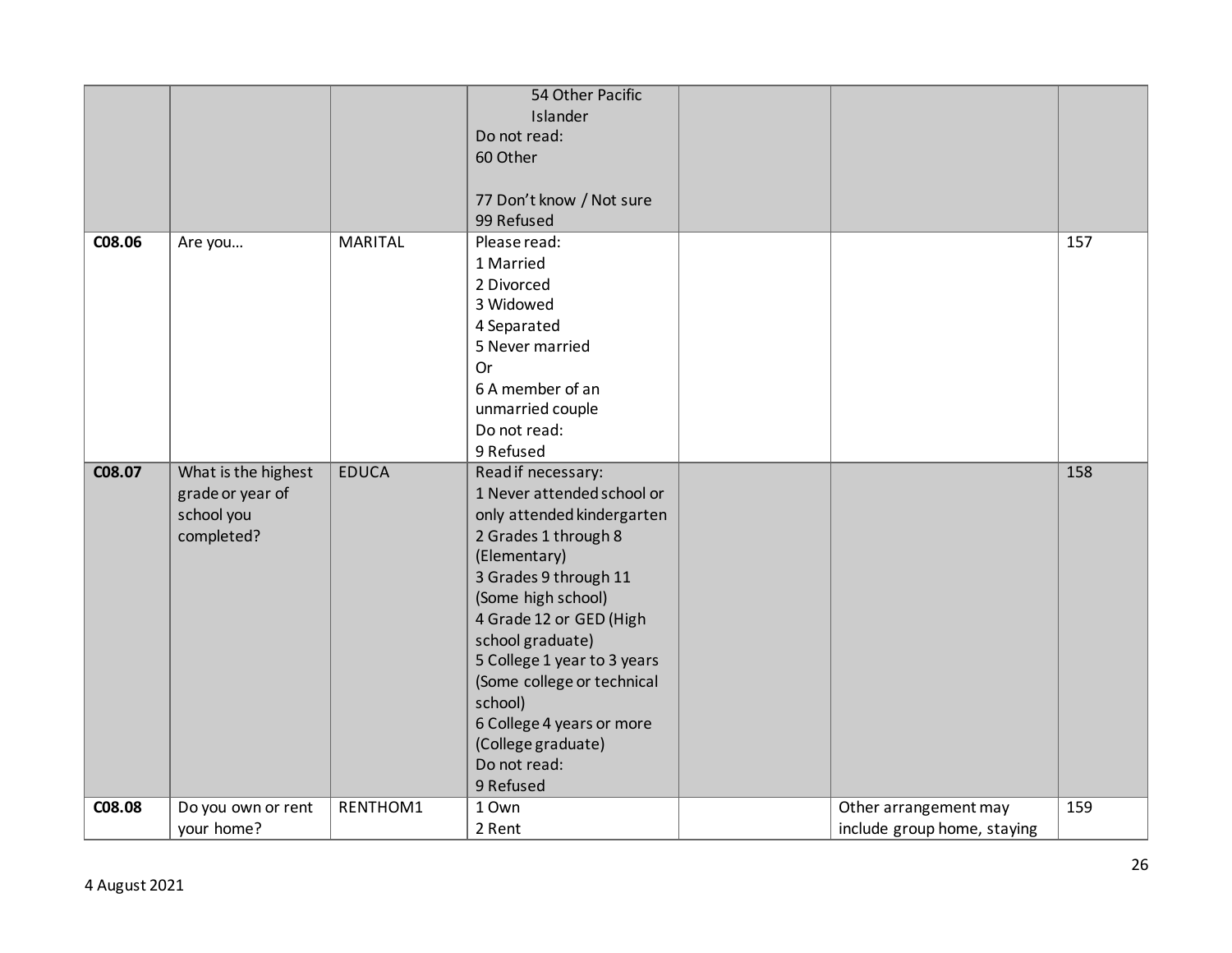|        |                                                                                                           |          | 3 Other arrangement<br>7 Don't know / Not sure<br>9 Refused                           |                                                                         | with friends or family without<br>paying rent. Home is defined<br>as the place where you live<br>most of the time/the majority<br>of the year.<br>Read if necessary: We ask<br>this question in order to<br>compare health indicators<br>among people with different<br>housing situations. |         |
|--------|-----------------------------------------------------------------------------------------------------------|----------|---------------------------------------------------------------------------------------|-------------------------------------------------------------------------|---------------------------------------------------------------------------------------------------------------------------------------------------------------------------------------------------------------------------------------------------------------------------------------------|---------|
| C08.09 | In what county do<br>you currently live?                                                                  | CTYCODE2 | <b>ANSI County Code</b><br>777 Don't know / Not sure<br>999 Refused                   |                                                                         |                                                                                                                                                                                                                                                                                             | 160-162 |
| C08.10 | What is the ZIP<br>Code where you<br>currently live?                                                      | ZIPCODE1 | 77777 Do not know<br>99999 Refused                                                    |                                                                         |                                                                                                                                                                                                                                                                                             | 163-167 |
| C08.11 | Not including cell<br>phones or numbers<br>used for computers,<br>fax machines or<br>security systems, do | NUMHHOL3 | 1 Yes                                                                                 | If cellular<br>telephone<br>interview skip to<br>8.14 (QSTVER GE<br>20) |                                                                                                                                                                                                                                                                                             | 168     |
|        | you have more than<br>one telephone<br>number in your<br>household?                                       |          | $2$ No<br>7 Don't know / Not sure<br>9 Refused                                        | Go to C08.13                                                            |                                                                                                                                                                                                                                                                                             |         |
| C08.12 | How many of these<br>telephone numbers<br>are residential<br>numbers?                                     | NUMPHON3 | Enter number (1-5)<br>6 Six or more<br>7 Don't know / Not sure<br>8 None<br>9 Refused |                                                                         |                                                                                                                                                                                                                                                                                             | 169     |
| C08.13 | How many cell<br>phones do you have<br>for personal use?                                                  | CPDEMO1B | Enter number (1-5)<br>6 Six or more<br>7 Don't know / Not sure<br>8 None<br>9 Refused | Last question<br>needed for partial<br>complete.                        | Read if necessary: Include cell<br>phones used for both<br>business and personal use.                                                                                                                                                                                                       | 170     |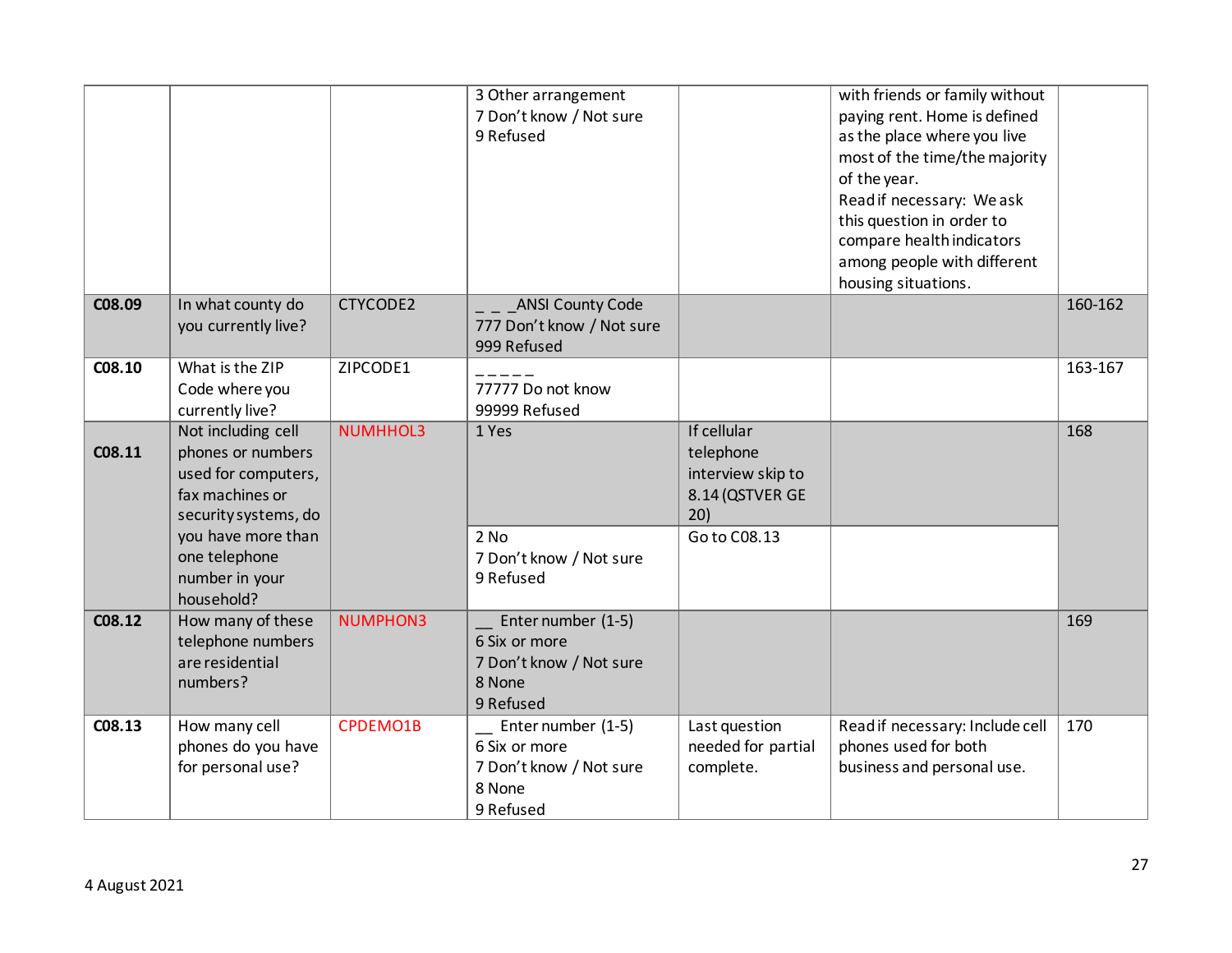| C08.14 | Have you ever<br>served on active<br>duty in the United<br><b>States Armed</b><br>Forces, either in the<br>regular military or in<br>a National Guard or<br>military reserve<br>unit? | VETERAN3        | 1 Yes<br>$2$ No<br>7 Don't know / Not sure<br>9 Refused                                                                                                                                                                                     | Read if necessary: Active duty<br>does not include training for<br>the Reserves or National<br>Guard, but DOES include<br>activation, for example, for<br>the Persian Gulf War. | 171     |
|--------|---------------------------------------------------------------------------------------------------------------------------------------------------------------------------------------|-----------------|---------------------------------------------------------------------------------------------------------------------------------------------------------------------------------------------------------------------------------------------|---------------------------------------------------------------------------------------------------------------------------------------------------------------------------------|---------|
| C08.15 | Are you currently?                                                                                                                                                                    | EMPLOY1         | Read:<br>1 Employed for wages<br>2 Self-employed<br>3 Out of work for 1 year or<br>more<br>4 Out of work for less than<br>1 year<br>5 A Homemaker<br>6 A Student<br>7 Retired<br><b>Or</b><br>8 Unable to work<br>Do not read:<br>9 Refused | If more than one, say "select<br>the category which best<br>describes you".                                                                                                     | 172     |
| C08.16 | How many children<br>less than 18 years of<br>age live in your<br>household?                                                                                                          | <b>CHILDREN</b> | _ _ Number of children<br>88 None<br>99 Refused                                                                                                                                                                                             |                                                                                                                                                                                 | 173-174 |
| C08.17 | Is your annual<br>household income<br>from all sources-                                                                                                                               | INCOME2         | Read if necessary:<br>04 Less than \$25,000<br>If no, ask 05; if yes, ask 03<br>(\$20,000 to less than<br>\$25,000<br>03 Less than \$20,000 If no,<br>code 04; if yes, ask 02<br>(\$15,000 to less than<br>\$20,000                         | If respondent refuses at ANY<br>income level, code '99'<br>(Refused)                                                                                                            | 175-176 |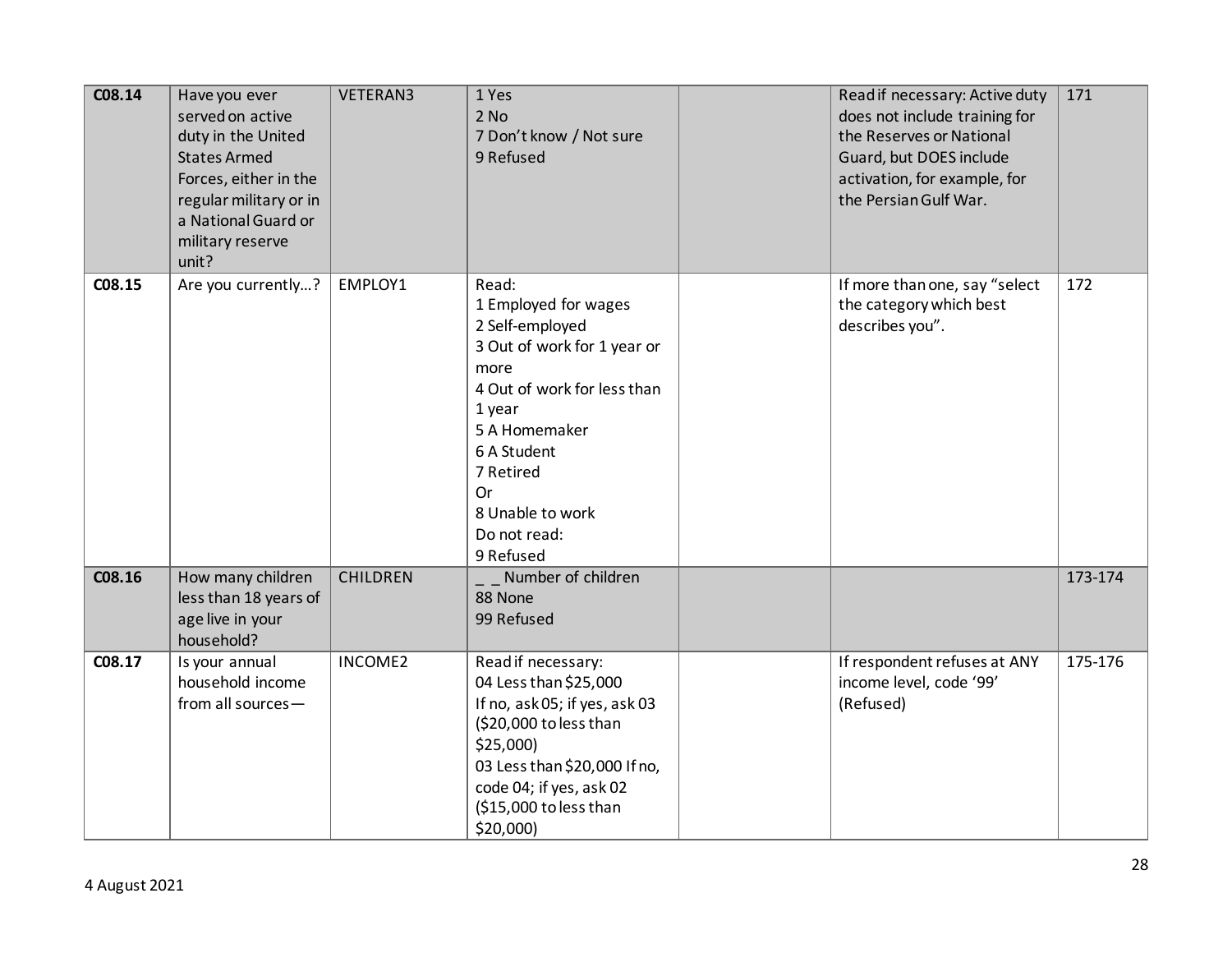|        |                    |          | 02 Less than \$15,000 If no, |                      |                                 |         |
|--------|--------------------|----------|------------------------------|----------------------|---------------------------------|---------|
|        |                    |          | code 03; if yes, ask 01      |                      |                                 |         |
|        |                    |          | (\$10,000 to less than       |                      |                                 |         |
|        |                    |          | $$15,000$ )                  |                      |                                 |         |
|        |                    |          | 01 Less than \$10,000 If no, |                      |                                 |         |
|        |                    |          | code 02                      |                      |                                 |         |
|        |                    |          | 05 Less than \$35,000 If no, |                      |                                 |         |
|        |                    |          | ask                          |                      |                                 |         |
|        |                    |          | 06 (\$25,000 to less than    |                      |                                 |         |
|        |                    |          | \$35,000                     |                      |                                 |         |
|        |                    |          | 06 Less than \$50,000 If no, |                      |                                 |         |
|        |                    |          | ask                          |                      |                                 |         |
|        |                    |          | 07 (\$35,000 to less than    |                      |                                 |         |
|        |                    |          | \$50,000                     |                      |                                 |         |
|        |                    |          | 07 Less than \$75,000 If no, |                      |                                 |         |
|        |                    |          | code 08                      |                      |                                 |         |
|        |                    |          | (\$50,000 to less than       |                      |                                 |         |
|        |                    |          | \$75,000)                    |                      |                                 |         |
|        |                    |          | 08 \$75,000 or more          |                      |                                 |         |
|        |                    |          | Do not read:                 |                      |                                 |         |
|        |                    |          | 77 Don't know / Not sure     |                      |                                 |         |
|        |                    |          | 99 Refused                   |                      |                                 |         |
| C08.18 | About how much do  | WEIGHT2  | Weight                       |                      | If respondent answers in        | 177-180 |
|        | you weigh without  |          | (pounds/kilograms)           |                      | metrics, put 9 in first column. |         |
|        | shoes?             |          | 7777 Don't know / Not sure   |                      | Round fractions up              |         |
|        |                    |          | 9999 Refused                 |                      |                                 |         |
| C08.19 | About how tall are | HEIGHT3  | $_{-}/_{--}$ Height (ft /    |                      | If respondent answers in        | 181-184 |
|        | you without shoes? |          | inches/meters/centimeters)   |                      | metrics, put 9 in first column. |         |
|        |                    |          | 77/77 Don't know / Not       |                      | Round fractions up              |         |
|        |                    |          | sure                         |                      |                                 |         |
|        |                    |          | 99/99 Refused                |                      |                                 |         |
| C08.20 | To your knowledge, | PREGNANT | 1 Yes                        | Skip if C08.01, SEX, |                                 | 185     |
|        | are you now        |          | $2$ No                       | is coded 1; or       |                                 |         |
|        | pregnant?          |          | 7 Don't know / Not sure      | C08.02, AGE, is      |                                 |         |
|        |                    |          | 9 Refused                    | greater than 49      |                                 |         |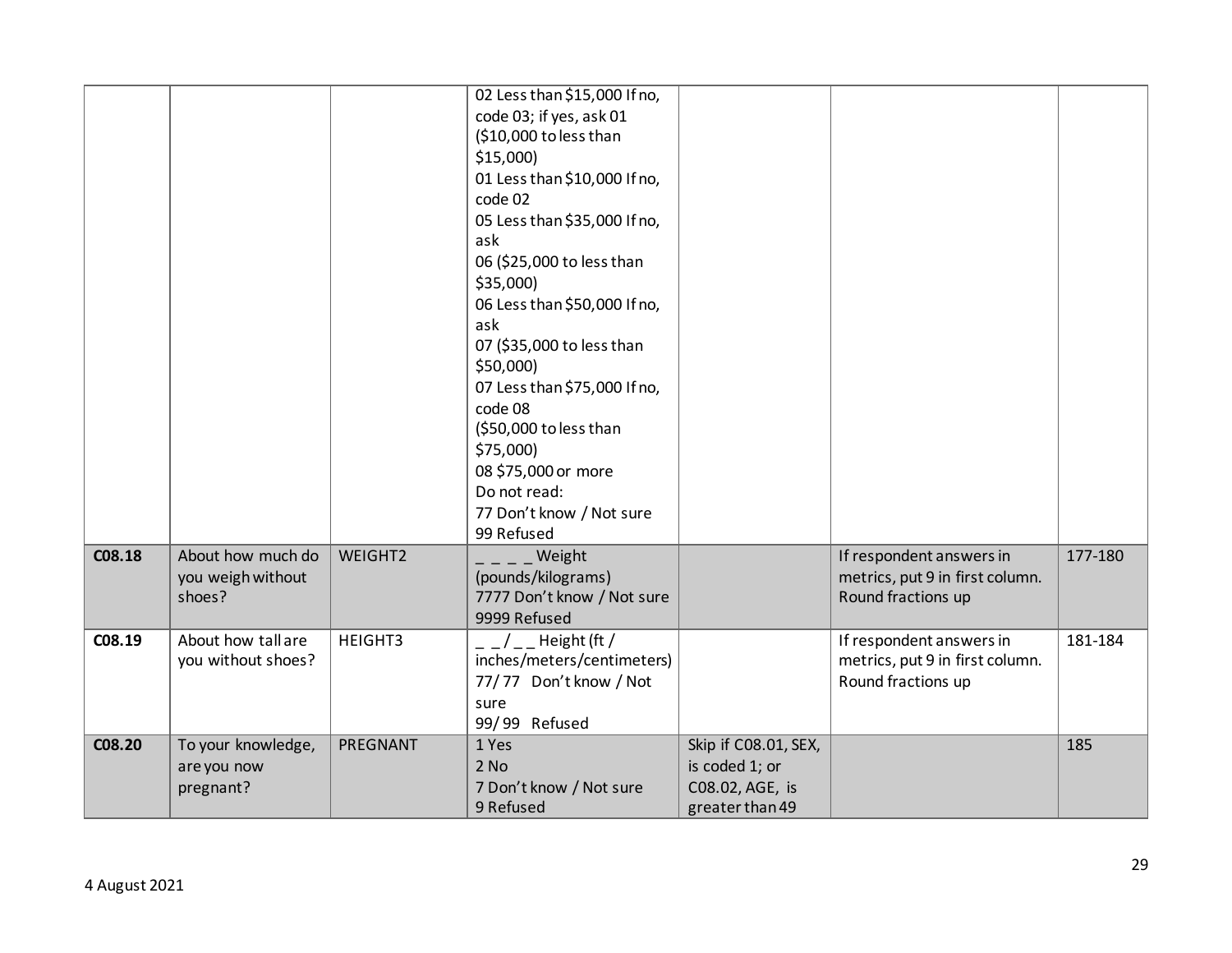| C08.21 | Some people who<br>are deaf or have<br>serious difficulty<br>hearing use assistive<br>devices to<br>communicate by<br>phone. Are you deaf<br>or do you have<br>serious difficulty<br>hearing? | <b>DEAF</b>     | 1 Yes<br>$2$ No<br>7 Don't know / Not sure<br>9 Refused |  | 186 |
|--------|-----------------------------------------------------------------------------------------------------------------------------------------------------------------------------------------------|-----------------|---------------------------------------------------------|--|-----|
| C08.22 | Are you blind or do<br>you have serious<br>difficulty seeing,<br>even when wearing<br>glasses?                                                                                                | <b>BLIND</b>    | 1 Yes<br>$2$ No<br>7 Don't know / Not sure<br>9 Refused |  | 187 |
| C08.23 | Because of a<br>physical, mental, or<br>emotional<br>condition, do you<br>have serious<br>difficulty<br>concentrating,<br>remembering, or<br>making decisions?                                | <b>DECIDE</b>   | 1 Yes<br>2 No<br>7 Don't know / Not sure<br>9 Refused   |  | 188 |
| C08.24 | Do you have serious<br>difficulty walking or<br>climbing stairs?                                                                                                                              | <b>DIFFWALK</b> | 1 Yes<br>$2$ No<br>7 Don't know / Not sure<br>9 Refused |  | 189 |
| C08.25 | Do you have<br>difficulty dressing or<br>bathing?                                                                                                                                             | <b>DIFFDRES</b> | 1 Yes<br>2 No<br>7 Don't know / Not sure<br>9 Refused   |  | 190 |
| C08.26 | Because of a<br>physical, mental, or<br>emotional<br>condition, do you                                                                                                                        | <b>DIFFALON</b> | 1 Yes<br>$2$ No<br>7 Don't know / Not sure<br>9 Refused |  | 191 |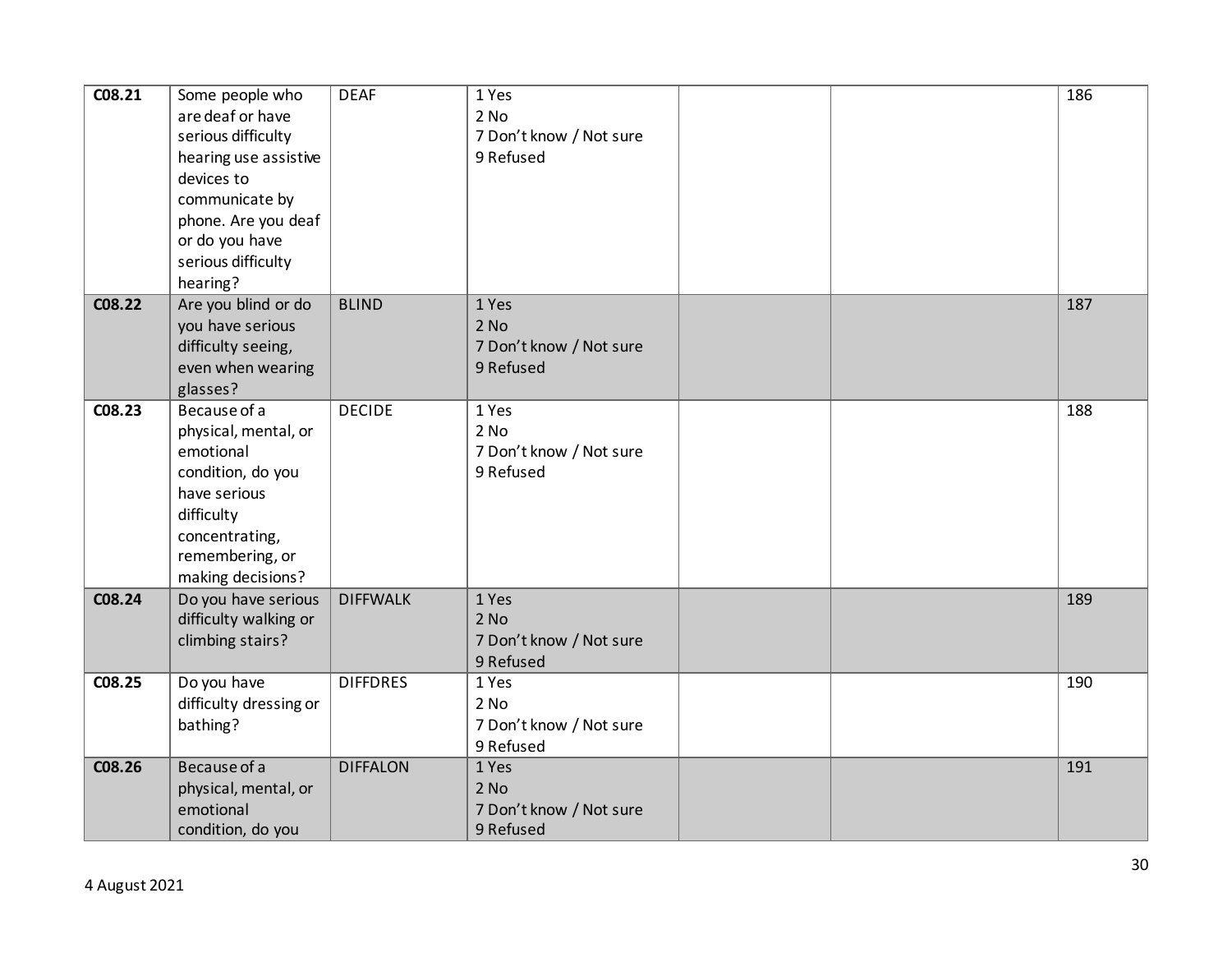| have difficulty doing          |  |  |  |
|--------------------------------|--|--|--|
| errands alone such             |  |  |  |
| as visiting a doctor's $\vert$ |  |  |  |
| office or shopping?            |  |  |  |

#### <span id="page-30-0"></span>Core Section 9: Tobacco Use

| Question<br><b>Number</b>                                                    | <b>Question text</b>                                                                       | Variable<br>names | <b>Responses</b><br><b>(DO NOT READ</b><br><b>UNLESS</b><br><b>OTHERWISE</b><br><b>NOTED)</b> | <b>SKIPINFO/CATI</b><br><b>Note</b>                                                                                                                                                                                                | <b>Interviewer Note (s)</b> | Column(s) |
|------------------------------------------------------------------------------|--------------------------------------------------------------------------------------------|-------------------|-----------------------------------------------------------------------------------------------|------------------------------------------------------------------------------------------------------------------------------------------------------------------------------------------------------------------------------------|-----------------------------|-----------|
| C09.01<br>Have you smoked at<br>least 100 cigarettes in<br>your entire life? | SMOKE100                                                                                   | 1 Yes             |                                                                                               | Do not include: electronic<br>cigarettes (e-cigarettes, njoy,<br>bluetip), herbal cigarettes, cigars,<br>cigarillos, little cigars, pipes, bidis,<br>kreteks, water pipes (hookahs) or<br>marijuana.<br>5 packs = $100$ cigarettes | 192                         |           |
|                                                                              |                                                                                            |                   | 2 No<br>7 Don't know/Not<br>Sure<br>9 Refused                                                 | Go to C09.05                                                                                                                                                                                                                       |                             |           |
| C09.02                                                                       | Do you now smoke<br>cigarettes every day,<br>some days, or not at all?                     | SMOKDAY2          | 1 Every day<br>2 Some days<br>3 Not at all<br>7 Don't know /                                  | Go to C09.04<br>Go to C09.05                                                                                                                                                                                                       |                             | 193       |
|                                                                              |                                                                                            |                   | Not sure<br>9 Refused                                                                         |                                                                                                                                                                                                                                    |                             |           |
| C09.03                                                                       | During the past 12<br>months, have you<br>stopped smoking for one<br>day or longer because | STOPSMK2          | 1 Yes<br>2 No<br>7 Don't know /<br>Not sure                                                   | Go to C09.05                                                                                                                                                                                                                       |                             | 194       |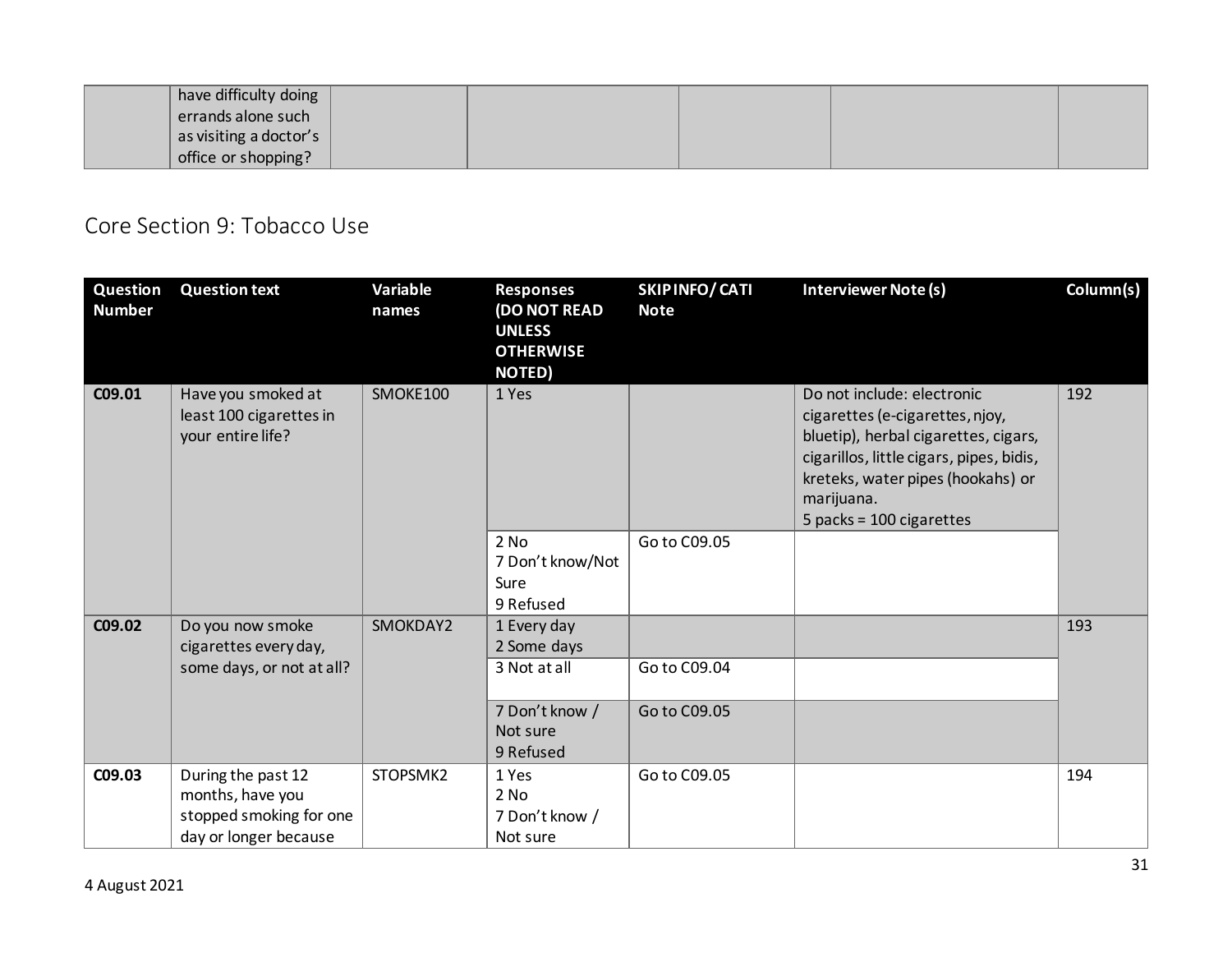|        | you were trying to quit |          | 9 Refused          |  |         |
|--------|-------------------------|----------|--------------------|--|---------|
|        | smoking?                |          |                    |  |         |
| C09.04 | How long has it been    | LASTSMK2 | Read if necessary: |  | 195-196 |
|        | since you last smoked a |          | 01 Within the      |  |         |
|        | cigarette, even one or  |          | past month (less   |  |         |
|        | two puffs?              |          | than 1 month       |  |         |
|        |                         |          | ago)               |  |         |
|        |                         |          | 02 Within the      |  |         |
|        |                         |          | past 3 months (1   |  |         |
|        |                         |          | month but less     |  |         |
|        |                         |          | than 3 months      |  |         |
|        |                         |          | ago)               |  |         |
|        |                         |          | 03 Within the      |  |         |
|        |                         |          | past 6 months (3   |  |         |
|        |                         |          | months but less    |  |         |
|        |                         |          | than 6 months      |  |         |
|        |                         |          | ago)               |  |         |
|        |                         |          | 04 Within the      |  |         |
|        |                         |          | past year (6       |  |         |
|        |                         |          | months but less    |  |         |
|        |                         |          | than 1 year ago)   |  |         |
|        |                         |          | 05 Within the      |  |         |
|        |                         |          | past 5 years (1    |  |         |
|        |                         |          | year but less than |  |         |
|        |                         |          | 5 years ago)       |  |         |
|        |                         |          | 06 Within the      |  |         |
|        |                         |          | past 10 years (5   |  |         |
|        |                         |          | years but less     |  |         |
|        |                         |          | than 10 years      |  |         |
|        |                         |          | ago)               |  |         |
|        |                         |          | 07 10 years or     |  |         |
|        |                         |          | more               |  |         |
|        |                         |          | 08 Never smoked    |  |         |
|        |                         |          | regularly          |  |         |
|        |                         |          | 77 Don't know /    |  |         |
|        |                         |          | Not sure           |  |         |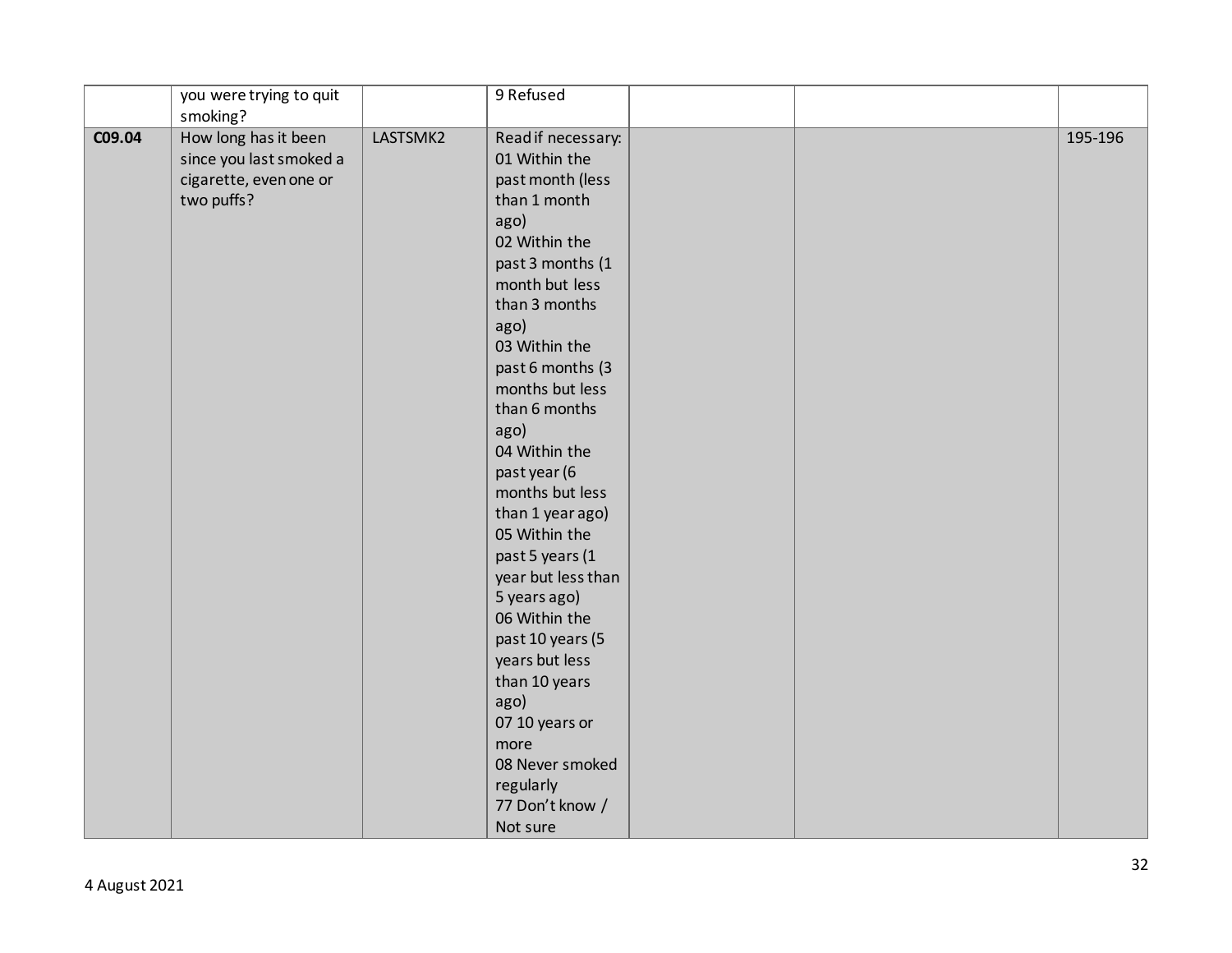|        |                         |         | 99 Refused     |                                   |     |
|--------|-------------------------|---------|----------------|-----------------------------------|-----|
| C09.05 | Do you currently use    | USENOW3 | 1 Every day    | Read if necessary: Snus (Swedish  | 197 |
|        | chewing tobacco, snuff, |         | 2 Some days    | for snuff) is a moist smokeless   |     |
|        | or snus every day, some |         | 3 Not at all   | tobacco, usually sold in small    |     |
|        | days, or not at all?    |         | 7 Don't know / | pouches that are placed under the |     |
|        |                         |         | Not sure       | lip against the gum.              |     |
|        |                         |         | 9 Refused      |                                   |     |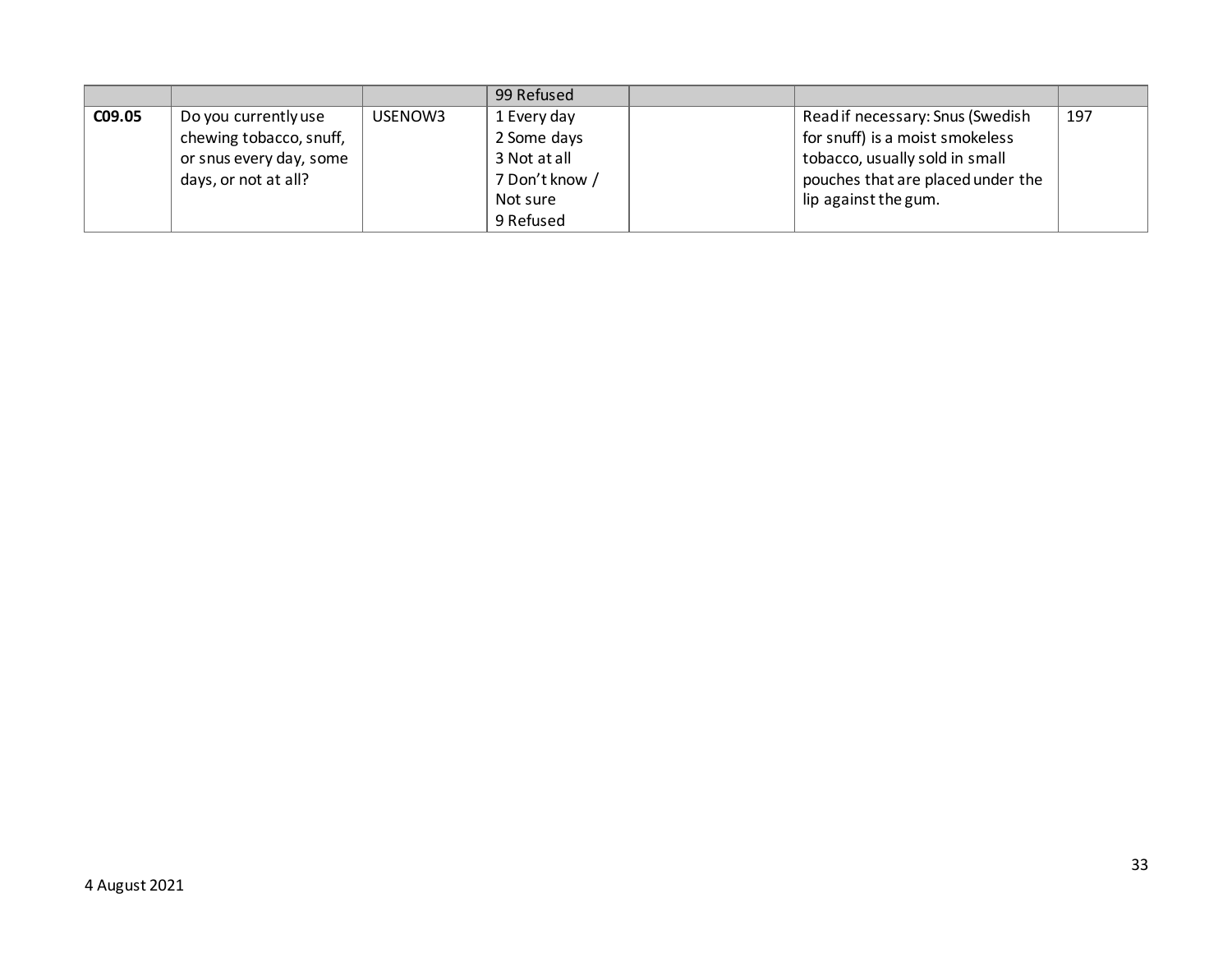# <span id="page-33-0"></span>Core Section 10: Alcohol Consumption

| Question      | <b>Question text</b>                                                                                                                                                                                                                       | Variable        | <b>Responses</b>                                                                                                                          | <b>SKIPINFO/CATI</b>                       | <b>Interviewer Note (s)</b>                                                                                                    | Column(s) |
|---------------|--------------------------------------------------------------------------------------------------------------------------------------------------------------------------------------------------------------------------------------------|-----------------|-------------------------------------------------------------------------------------------------------------------------------------------|--------------------------------------------|--------------------------------------------------------------------------------------------------------------------------------|-----------|
| <b>Number</b> |                                                                                                                                                                                                                                            | names           | <b>(DO NOT READ</b><br><b>UNLESS</b><br><b>OTHERWISE</b><br><b>NOTED)</b>                                                                 | <b>Note</b>                                |                                                                                                                                |           |
| C10.01        | During the past 30 days,<br>how many days per week<br>or per month did you<br>have at least one drink of<br>any alcoholic beverage<br>such as beer, wine, a<br>malt beverage or liquor?                                                    | ALCDAY5         | $1 \_$ Days per<br>week<br>2 _ Days in past<br>30 days<br>888 No drinks in<br>past 30 days<br>777 Don't know /<br>Not sure<br>999 Refused | Go to next section                         |                                                                                                                                | 198-200   |
| C10.02        | One drink is equivalent<br>to a 12-ounce beer, a 5-<br>ounce glass of wine, or a<br>drink with one shot of<br>liquor. During the past<br>30 days, on the days<br>when you drank, about<br>how many drinks did you<br>drink on the average? | AVEDRNK2        | $\overline{\phantom{a}}$ Number of<br>drinks<br>88 None<br>77 Don't know /<br>Not sure<br>99 Refused                                      |                                            | Read if necessary: A 40 ounce beer<br>would count as 3 drinks, or a<br>cocktail drink with 2 shots would<br>count as 2 drinks. | 201-202   |
| C10.03        | Considering all types of<br>alcoholic beverages, how<br>many times during the<br>past 30 days did you<br>have $X$ [CATI $X = 5$ for<br>men, $X = 4$ for women]<br>or more drinks on an<br>occasion?                                        | DRNK3GE5        | $\overline{\phantom{a}}$ Number of<br>times<br>77 Don't know /<br>Not sure<br>99 Refused                                                  | CATI $X = 5$ for men, X<br>$= 4$ for women |                                                                                                                                | 203-204   |
| C10.04        | During the past 30 days,<br>what is the largest<br>number of drinks you<br>had on any occasion?                                                                                                                                            | <b>MAXDRNKS</b> | Number of<br>drinks<br>77 Don't know /<br>Not sure                                                                                        |                                            |                                                                                                                                | 205-206   |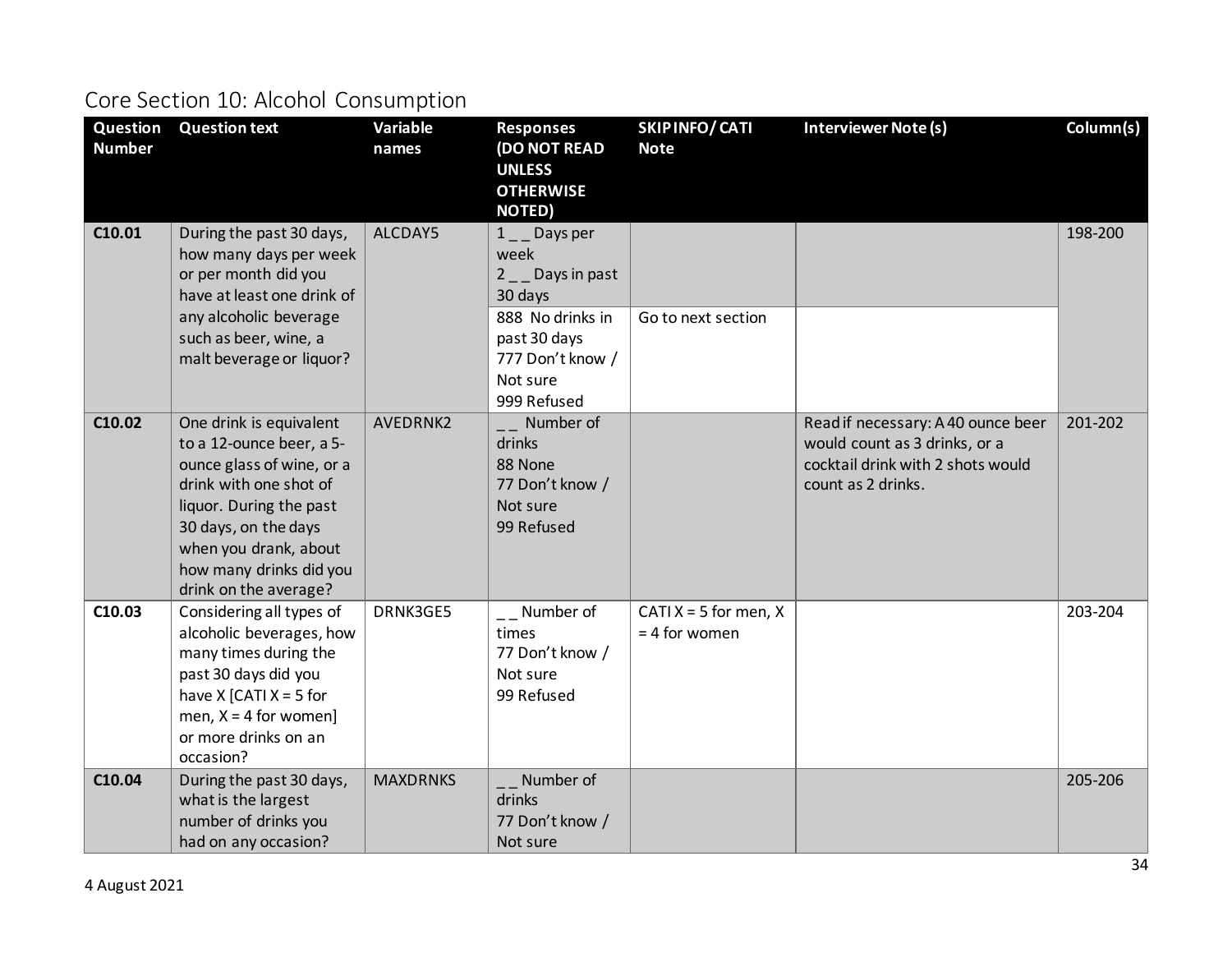#### <span id="page-34-0"></span>Core Section 11: Immunization

| Question<br><b>Number</b> | <b>Question text</b>                                                                                                                                     | Variable<br>names | <b>Responses</b><br><b>(DO NOT READ</b><br><b>UNLESS</b><br><b>OTHERWISE</b><br><b>NOTED)</b>                                                                                                                      | SKIPINFO/CATI<br><b>Note</b> | <b>Interviewer Note (s)</b>                                                                                                                                                                                  | Column(s) |
|---------------------------|----------------------------------------------------------------------------------------------------------------------------------------------------------|-------------------|--------------------------------------------------------------------------------------------------------------------------------------------------------------------------------------------------------------------|------------------------------|--------------------------------------------------------------------------------------------------------------------------------------------------------------------------------------------------------------|-----------|
| C11.01                    | During the past 12<br>months, have you had<br>either a flu shot or a flu<br>vaccine that was sprayed<br>in your nose?                                    | <b>FLUSHOT6</b>   | Yes<br>$\mathbf{1}$<br>2 No<br>7 Don't know /<br>Not sure<br>9 Refused                                                                                                                                             | Go to C11.04                 | Read if necessary: A new flu shot<br>came out in 2011 that injects<br>vaccine into the skin with a very<br>small needle. It is called Fluzone<br>Intradermal vaccine. This is also<br>considered a flu shot. | 207       |
| C11.02                    | During what month and<br>year did you receive your<br>most recent flu shot<br>injected into your arm or<br>flu vaccine that was<br>sprayed in your nose? | FLSHTMY2          | Month / Year<br>77 / 7777 Don't<br>know / Not sure<br>09 / 9999 Refused                                                                                                                                            |                              |                                                                                                                                                                                                              | 208-213   |
| C11.03                    | At what kind of place did<br>you get your last flu shot<br>or vaccine?                                                                                   | <b>IMFVPLAC</b>   | Read if necessary:<br>01 A doctor's<br>office or health<br>maintenance<br>organization<br>(HMO)<br>02 A health<br>department<br>03 Another type<br>of clinic or health<br>center (a<br>community health<br>center) |                              | Read if necessary: How would you<br>describe the place where you went<br>to get your most recent flu<br>vaccine?                                                                                             | 214-215   |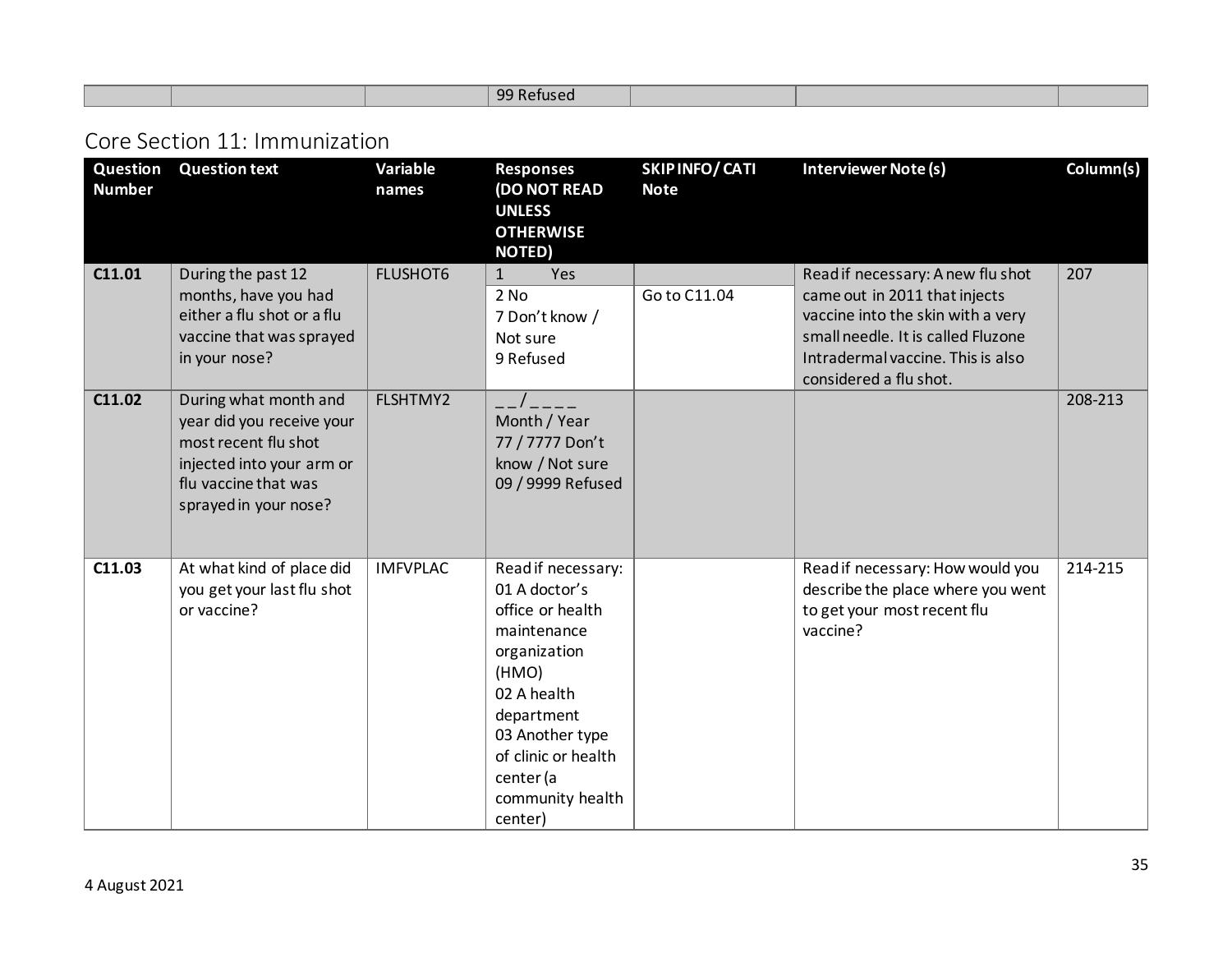|        |                       |          | 04 A senior,<br>recreation, or<br>community center<br>05 A store |                                  |     |
|--------|-----------------------|----------|------------------------------------------------------------------|----------------------------------|-----|
|        |                       |          | (supermarket,                                                    |                                  |     |
|        |                       |          | drug store)                                                      |                                  |     |
|        |                       |          | 06 A hospital                                                    |                                  |     |
|        |                       |          | (inpatient)                                                      |                                  |     |
|        |                       |          | 07 An emergency                                                  |                                  |     |
|        |                       |          | room                                                             |                                  |     |
|        |                       |          | 08 Workplace                                                     |                                  |     |
|        |                       |          | 09 Some other                                                    |                                  |     |
|        |                       |          | kind of place                                                    |                                  |     |
|        |                       |          | 11 A school                                                      |                                  |     |
|        |                       |          | Do not read:                                                     |                                  |     |
|        |                       |          | 10 Received                                                      |                                  |     |
|        |                       |          | vaccination in                                                   |                                  |     |
|        |                       |          | Canada/Mexico                                                    |                                  |     |
|        |                       |          | 77 Don't know /                                                  |                                  |     |
|        |                       |          | Not sure                                                         |                                  |     |
|        |                       |          | 99 Refused                                                       |                                  |     |
| C11.04 | Have you ever had a   | PNEUVAC4 | 1 Yes                                                            | Read if necessary: There are two | 216 |
|        | pneumonia shot also   |          | $2$ No                                                           | types of pneumonia shots:        |     |
|        | known as a            |          | 7 Don't know /                                                   | polysaccharide, also known as    |     |
|        | pneumococcal vaccine? |          | Not sure                                                         | pneumovax, and conjugate, also   |     |
|        |                       |          | 9 Refused                                                        | known as prevnar.                |     |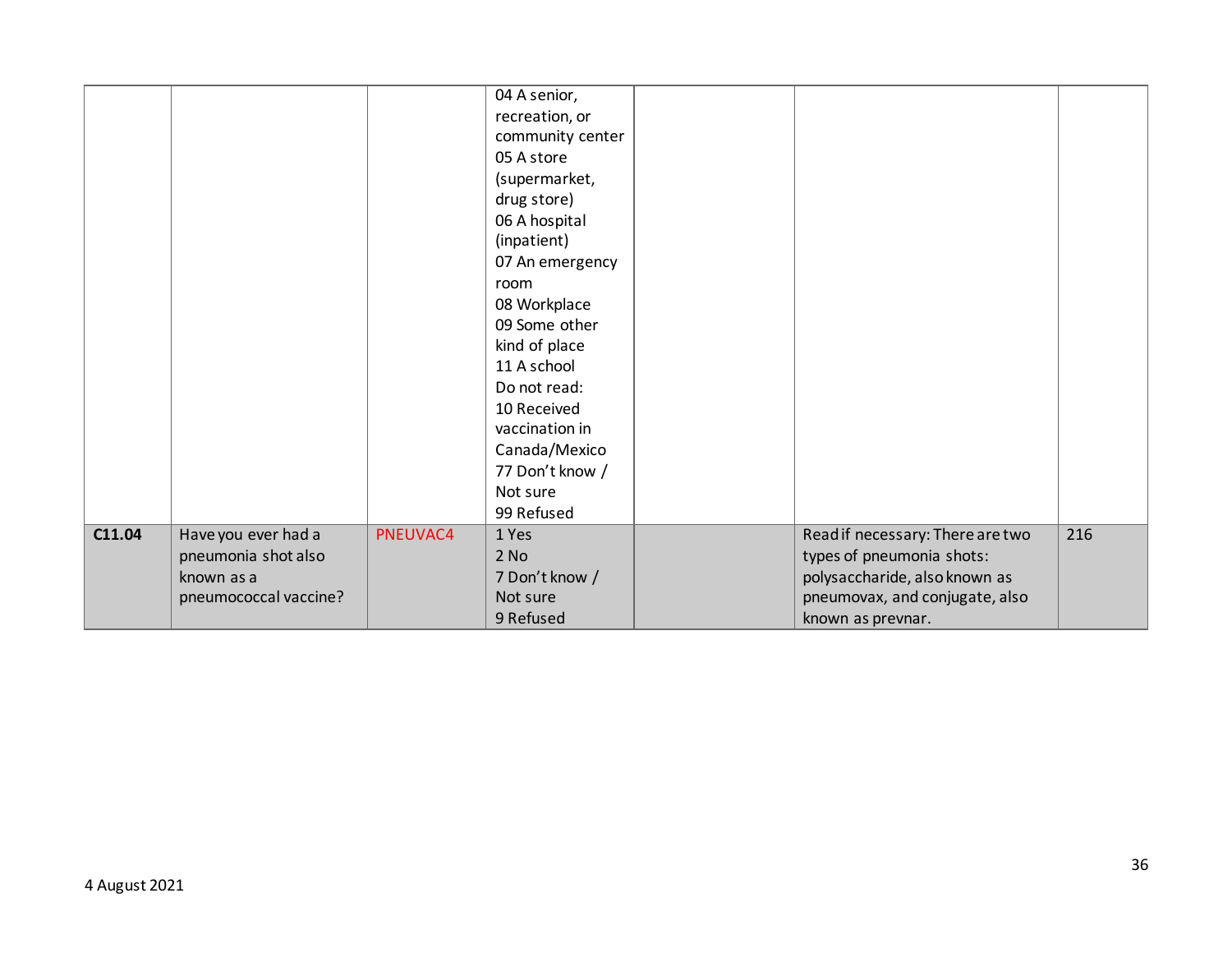#### Core Section 12: Falls

| Question<br><b>Number</b> | <b>Question text</b>                                                                                                                                                                                             | Variable<br>names | <b>Responses</b><br><b>(DO NOT READ</b><br><b>UNLESS</b><br><b>OTHERWISE</b><br><b>NOTED)</b>       | <b>SKIPINFO/CATI</b><br><b>Note</b>                                                                                                                                                                                     | <b>Interviewer Note (s)</b>                                                                                                                      | Column(s) |
|---------------------------|------------------------------------------------------------------------------------------------------------------------------------------------------------------------------------------------------------------|-------------------|-----------------------------------------------------------------------------------------------------|-------------------------------------------------------------------------------------------------------------------------------------------------------------------------------------------------------------------------|--------------------------------------------------------------------------------------------------------------------------------------------------|-----------|
| C12.01                    | In the past 12 months,<br>how many times have<br>you fallen?                                                                                                                                                     | FALL12MN          | <b>Number</b><br>of times<br>88 None<br>77 Don't know /<br>Not sure<br>99 Refused                   | Skip if Section 08.02,<br>AGE, coded 18-44<br>Go to Next Section                                                                                                                                                        | Read if necessary: By a fall, we<br>mean when a person<br>unintentionally comes to rest on<br>the ground or another lower level.                 | 217-218   |
| C12.02                    | Did this fall cause an<br>injury that limited your<br>regular activities for at<br>least a day?<br>How many of these falls<br>caused an injury that<br>limited your regular<br>activities for at least a<br>day? | <b>FALLINJ3</b>   | __ Number of<br>falls $[76 = 76$ or<br>more<br>88 None<br>77 Don't know /<br>Not sure<br>99 Refused | If $C12.01 = 1$ ask first<br>version of question,<br>if $C12.01 > 1$ ask<br>second version.<br>If only one fall from<br>C12.01 and response<br>is Yes (caused an<br>injury); code 01. If<br>response is No, code<br>88. | Read if necessary: By an injury, we<br>mean the fall caused you to limit<br>your regular activities for at least a<br>day or to go see a doctor. | 219-220   |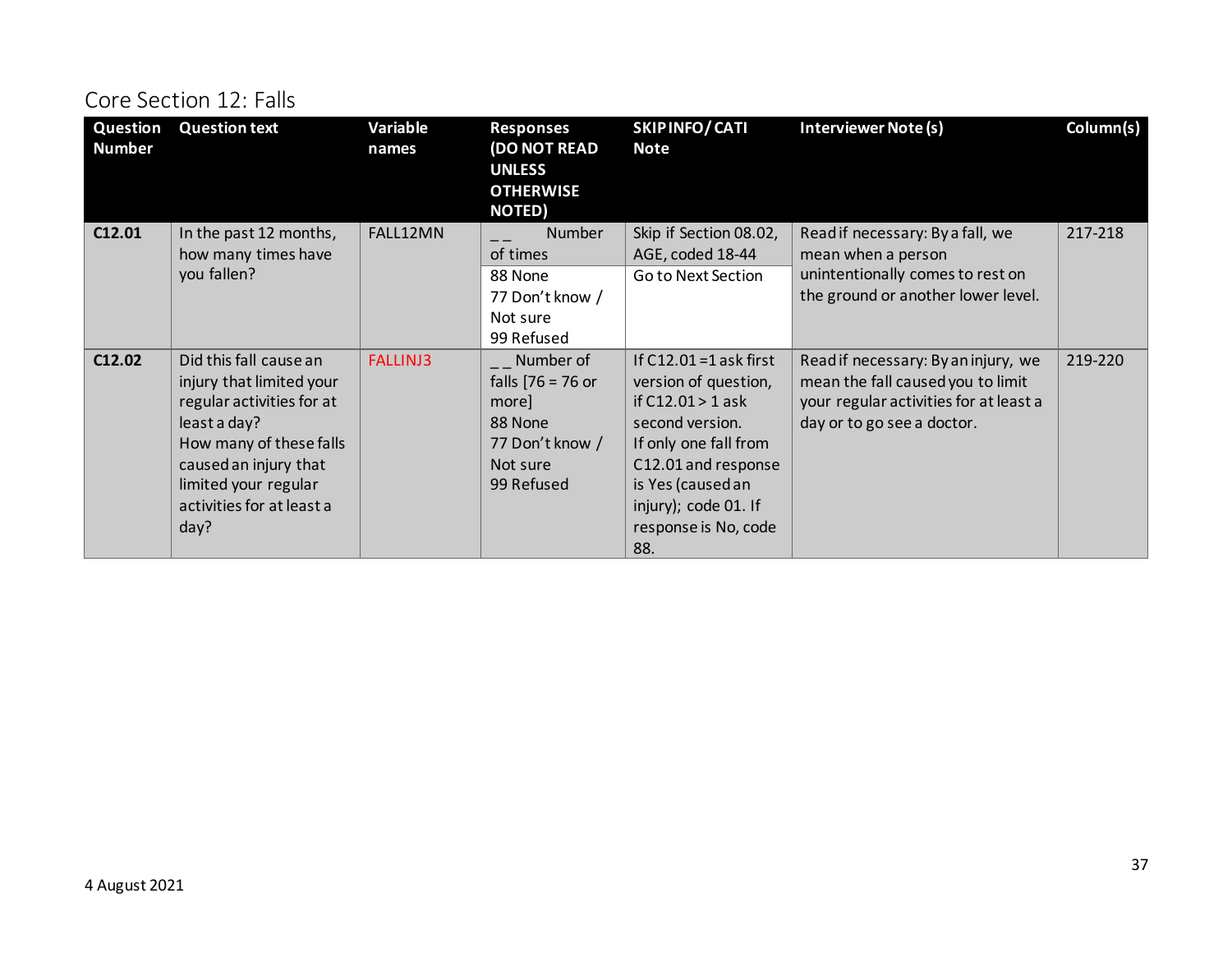# Core Section 13: Seat Belt Use and Drinking and Driving

| Question<br><b>Number</b> | <b>Question text</b>                                                                                           | Variable<br>names | <b>Responses</b><br><b>(DO NOT READ</b><br><b>UNLESS</b><br><b>OTHERWISE</b><br><b>NOTED)</b>                                                                              | SKIP INFO/ CATI<br><b>Note</b>                                                  | <b>Interviewer Note (s)</b> | Column(s) |
|---------------------------|----------------------------------------------------------------------------------------------------------------|-------------------|----------------------------------------------------------------------------------------------------------------------------------------------------------------------------|---------------------------------------------------------------------------------|-----------------------------|-----------|
| C13.01                    | How often do you use<br>seat belts when you<br>drive or ride in a car?<br>Would you say-                       | <b>SEATBELT</b>   | Read:<br>1 Always<br>2 Nearly always<br>3 Sometimes<br>4 Seldom<br>5 Never<br>Do not read:<br>7 Don't know /<br>Not sure<br>8 Never drive or<br>ride in a car<br>9 Refused | Go to next section                                                              |                             | 221       |
| C13.02                    | During the past 30 days,<br>how many times have<br>you driven when you've<br>had perhaps too much<br>to drink? | DRNKDRI2          | $\overline{a}$ Number of<br>times<br>88 None<br>77 Don't know /<br>Not sure<br>99 Refused                                                                                  | If $C10.01 = 888$ (No<br>drinks in the past 30<br>days); go to next<br>section. |                             | 222-223   |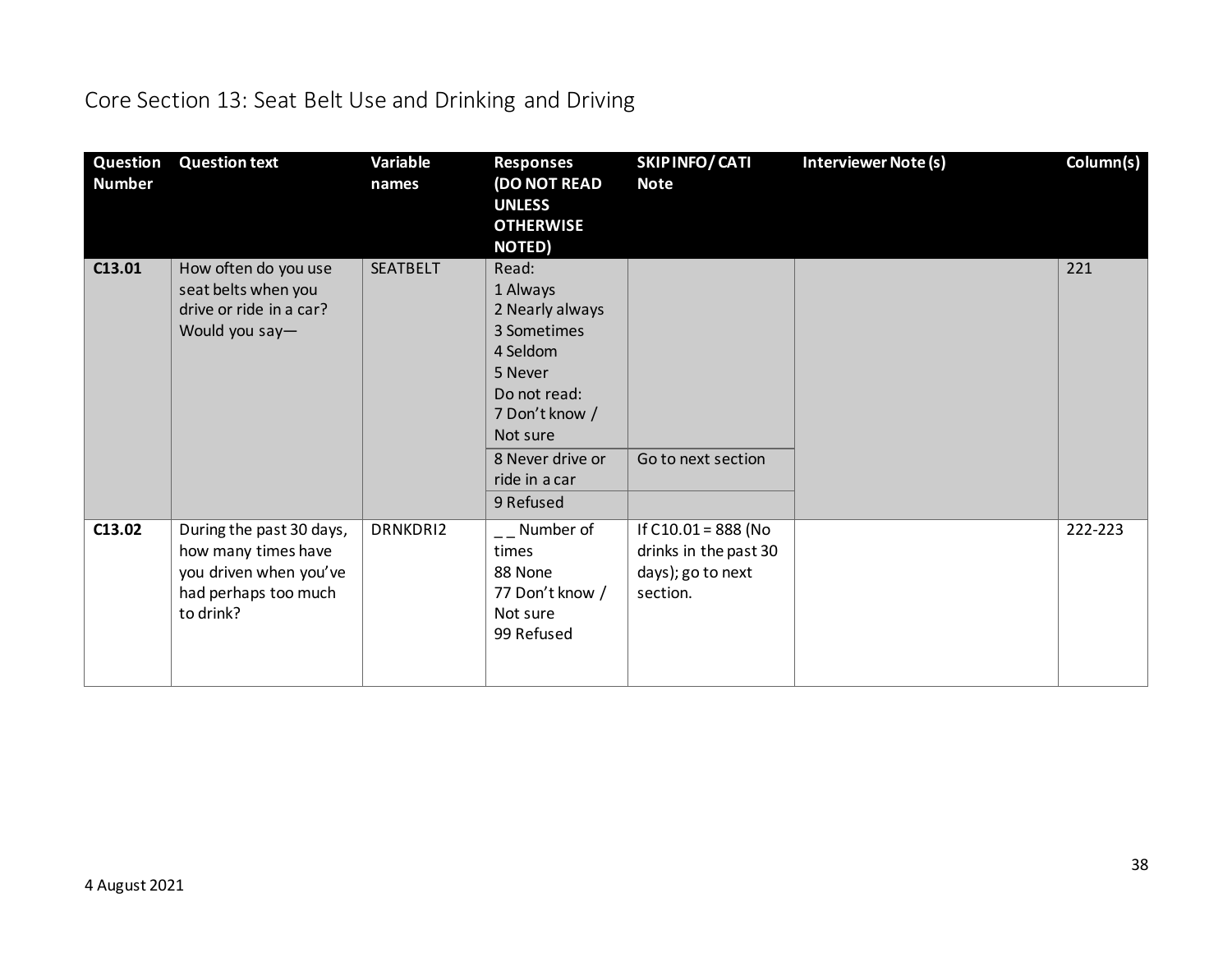### Core Section 14: Breast and Cervical Cancer Screening

| Question<br><b>Number</b> | <b>Question text</b>                                                                             | Variable<br>names | <b>Responses</b><br><b>(DO NOT READ</b><br><b>UNLESS</b><br><b>OTHERWISE</b><br><b>NOTED)</b>                                                                                                                                                                                                                                                      | SKIPINFO/CATI<br><b>Note</b> | Interviewer Note (s)                                                                 | Column(s) |
|---------------------------|--------------------------------------------------------------------------------------------------|-------------------|----------------------------------------------------------------------------------------------------------------------------------------------------------------------------------------------------------------------------------------------------------------------------------------------------------------------------------------------------|------------------------------|--------------------------------------------------------------------------------------|-----------|
| C14.01                    | The next questions are<br>about breast and cervical<br>cancer. Have you ever<br>had a mammogram? | <b>HADMAM</b>     | 1 Yes<br>$2$ No<br>7 Don't know/<br>not sure<br>9 Refused                                                                                                                                                                                                                                                                                          | Skip if male.                | A mammogram is an x-ray of each<br>breast to look for breast cancer.<br>Go to C14.03 | 224       |
| C14.02                    | How long has it been<br>since you had your last<br>mammogram?                                    | <b>HOWLONG</b>    | Read if<br>necessary:<br>1 Within the past<br>year (anytime<br>less than 12<br>months ago)<br>2 Within the past<br>2 years (1 year<br>but less than 2<br>years ago)<br>3 Within the past<br>3 years (2 years<br>but less than 3<br>years ago)<br>4 Within the past<br>5 years (3 years<br>but less than 5<br>years ago)<br>55 or more years<br>ago |                              |                                                                                      | 225       |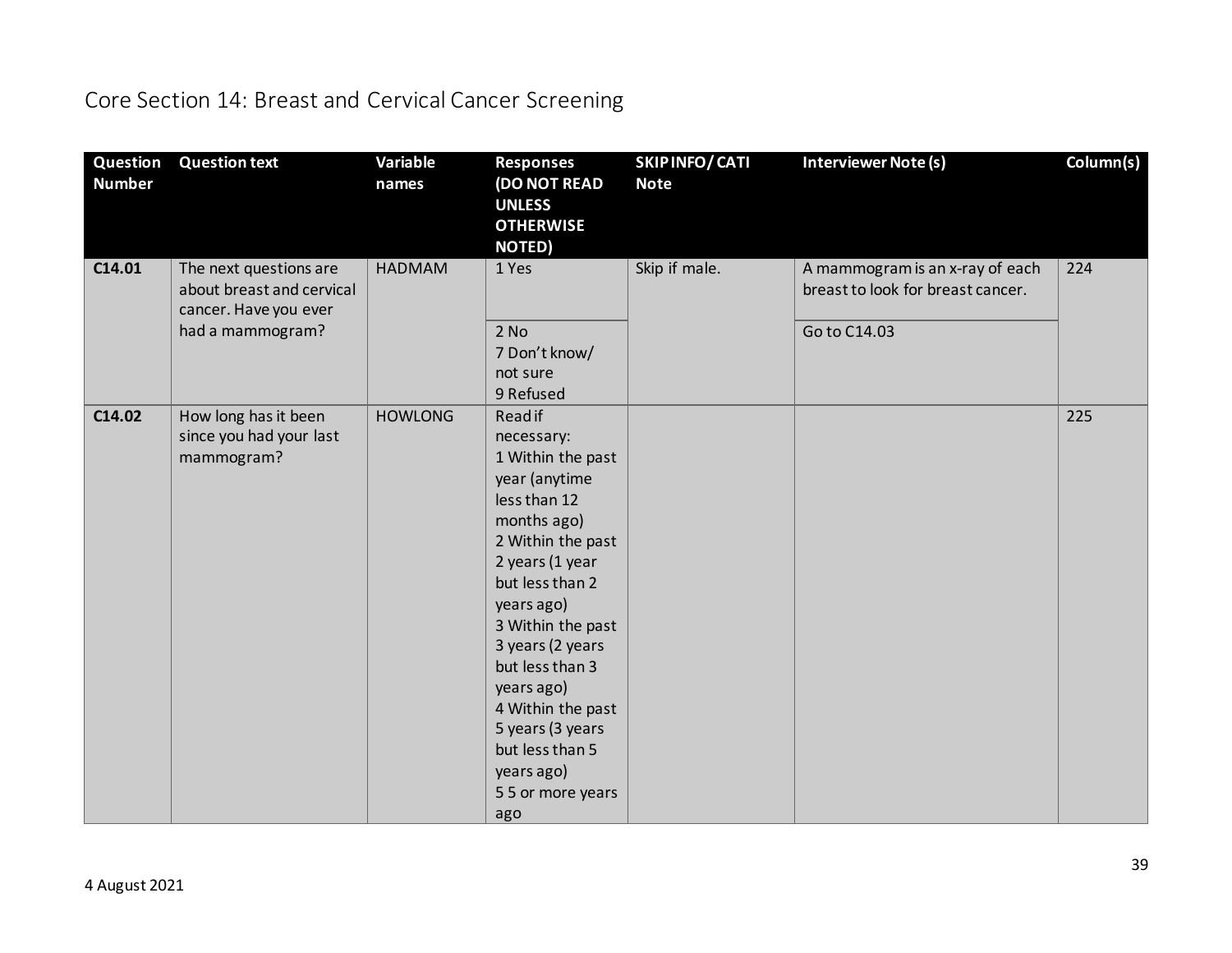|        |                                                              |          | 7 Don't know /<br>Not sure<br>9 Refused                                                                                                                                                                                                                                                                                                                                                       |              |     |
|--------|--------------------------------------------------------------|----------|-----------------------------------------------------------------------------------------------------------------------------------------------------------------------------------------------------------------------------------------------------------------------------------------------------------------------------------------------------------------------------------------------|--------------|-----|
| C14.03 | Have you ever had a Pap<br>test?                             | HADPAP2  | 1 Yes<br>$2$ No<br>7 Don't know /<br>Not sure<br>9 Refused                                                                                                                                                                                                                                                                                                                                    | Go to C14.05 | 226 |
| C14.04 | How long has it been<br>since you had your last<br>Pap test? | LASTPAP2 | Read if<br>necessary:<br>1 Within the past<br>year (anytime<br>less than 12<br>months ago)<br>2 Within the past<br>2 years (1 year<br>but less than 2<br>years ago)<br>3 Within the past<br>3 years (2 years<br>but less than 3<br>years ago)<br>4 Within the past<br>5 years (3 years<br>but less than 5<br>years ago)<br>55 or more years<br>ago<br>7 Don't know /<br>Not sure<br>9 Refused |              | 227 |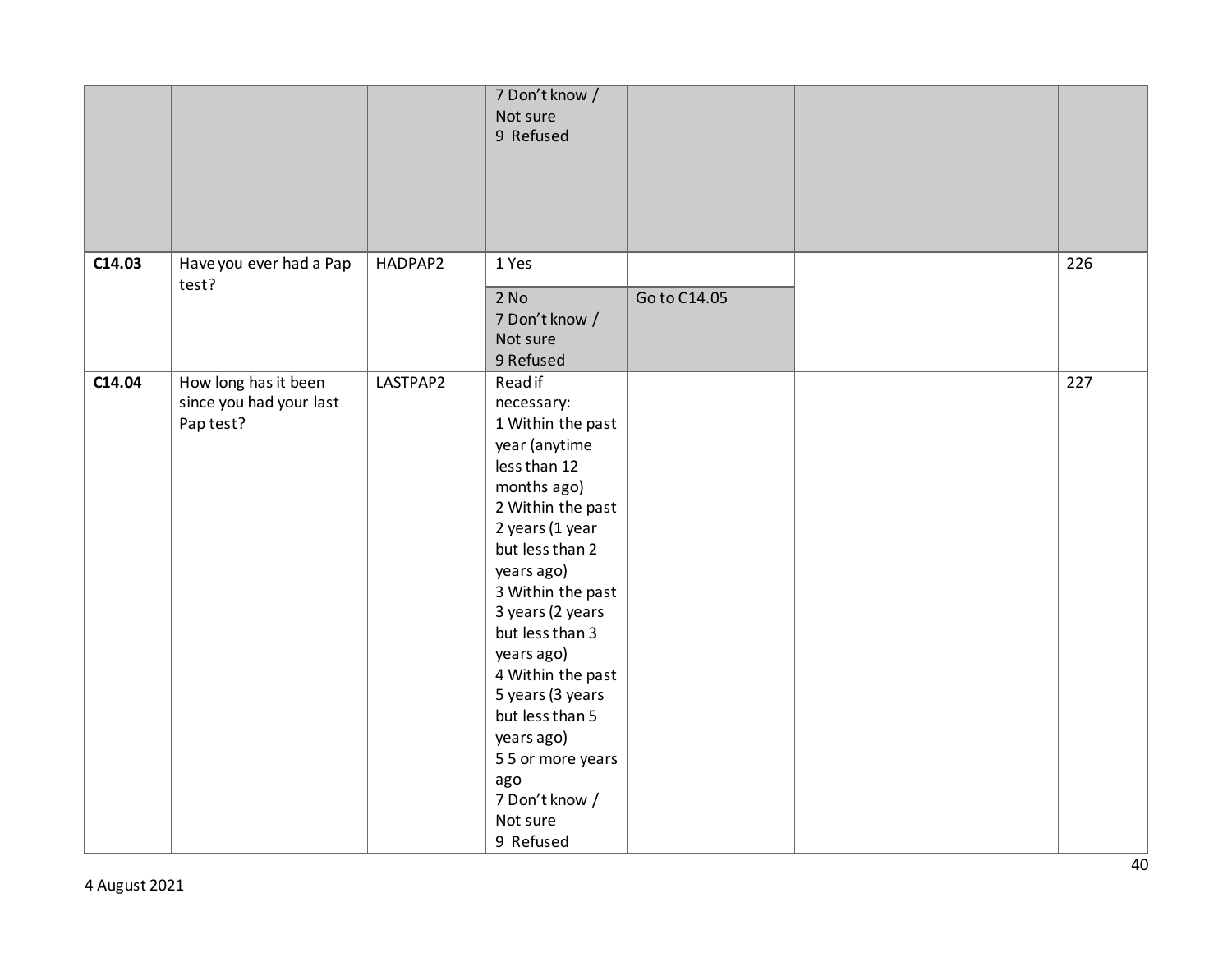| C14.05 | An H.P.V. test is<br>sometimes given with the<br>Pap test for cervical | <b>HPVTEST</b>  | 1 Yes<br>$2$ No<br>7 Don't know /                                                                                                                                                                                                                                                                                                                                                                    | Go to C14.07                                                                     | Human papillomarvirus (pap-uh-<br>loh-muh virus)                                     | 228 |
|--------|------------------------------------------------------------------------|-----------------|------------------------------------------------------------------------------------------------------------------------------------------------------------------------------------------------------------------------------------------------------------------------------------------------------------------------------------------------------------------------------------------------------|----------------------------------------------------------------------------------|--------------------------------------------------------------------------------------|-----|
|        | cancer screening. Have<br>you ever had an H.P.V.<br>test?              |                 | Not sure<br>9 Refused                                                                                                                                                                                                                                                                                                                                                                                |                                                                                  |                                                                                      |     |
| C14.06 | How long has it been<br>since you had your last<br>H.P.V. test?        | <b>HPLSTTST</b> | <b>Read if</b><br>necessary:<br>1 Within the past<br>year (anytime<br>less than 12<br>months ago)<br>2 Within the past<br>2 years (1 year<br>but less than 2<br>years ago)<br>3 Within the past<br>3 years (2 years<br>but less than 3<br>years ago)<br>4 Within the past<br>5 years (3 years<br>but less than 5<br>years ago)<br>55 or more years<br>ago<br>7 Don't know /<br>Not sure<br>9 Refused |                                                                                  |                                                                                      | 229 |
| C14.07 | Have you had a<br>hysterectomy?                                        | HADHYST2        | 1 Yes<br>$2$ No<br>7 Don't know /<br>Not sure<br>9 Refused                                                                                                                                                                                                                                                                                                                                           | If response to Core<br>$Q8.20 = 1$ (is<br>pregnant); then go to<br>next section. | Read if necessary: A hysterectomy<br>is an operation to remove the<br>uterus (womb). | 230 |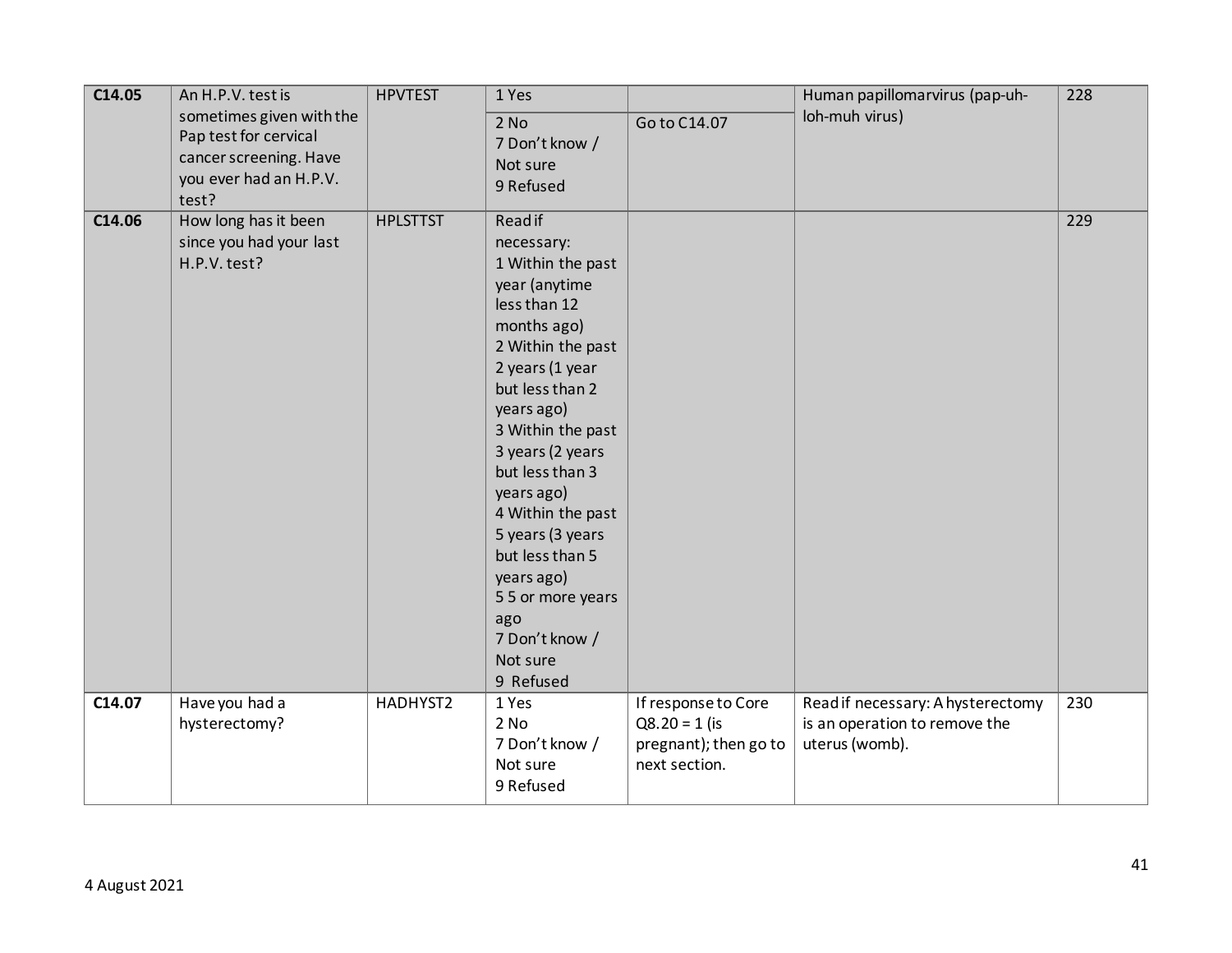### Core Section 15: Prostate Cancer Screening

| <b>Question</b><br><b>Number</b> | <b>Question text</b>                                                                                                                                        | Variable<br>names | <b>Responses</b><br><b>(DO NOT READ</b><br><b>UNLESS</b><br><b>OTHERWISE</b><br><b>NOTED</b> ) | SKIP INFO/CATI Note Interviewer Note (s)                                                         |                                                                                                                                                  | Column(s) |
|----------------------------------|-------------------------------------------------------------------------------------------------------------------------------------------------------------|-------------------|------------------------------------------------------------------------------------------------|--------------------------------------------------------------------------------------------------|--------------------------------------------------------------------------------------------------------------------------------------------------|-----------|
| C15.01                           | Has a doctor, nurse, or<br>other health professional<br>ever talked with you<br>about the advantages of<br>the Prostate-Specific<br>Antigen or P.S.A. test? | PCPSAAD3          | 1 Yes<br>$2$ No<br>7 Don't know/<br>not sure<br>9 Refused                                      | If respondent is ≤39<br>years of age, or<br>C08.01 is coded 2,<br>female, go to next<br>section. | Read if necessary: A prostate-<br>specific antigen test, also called a<br>P.S.A. test, is a blood test used to<br>check men for prostate cancer. | 231       |
| C <sub>15.02</sub>               | Has a doctor, nurse, or<br>other health professional<br>ever talked with you<br>about the disadvantages<br>of the P.S.A. test?                              | PCPSADI1          | 1 Yes<br>2 No<br>7 Don't know/<br>not sure<br>9 Refused                                        |                                                                                                  |                                                                                                                                                  | 232       |
| C <sub>15.03</sub>               | Has a doctor, nurse, or<br>other health professional<br>ever recommended that<br>you have a P.S.A. test?                                                    | PCPSARE1          | 1 Yes<br>$2$ No<br>7 Don't know /<br>Not sure<br>9 Refused                                     |                                                                                                  |                                                                                                                                                  | 233       |
| C15.04                           | Have you ever had a<br>P.S.A. test?                                                                                                                         | PSATEST1          | 1 Yes<br>$2$ No<br>7 Don't know /<br>Not sure<br>9 Refused                                     | Go to next section                                                                               |                                                                                                                                                  | 234       |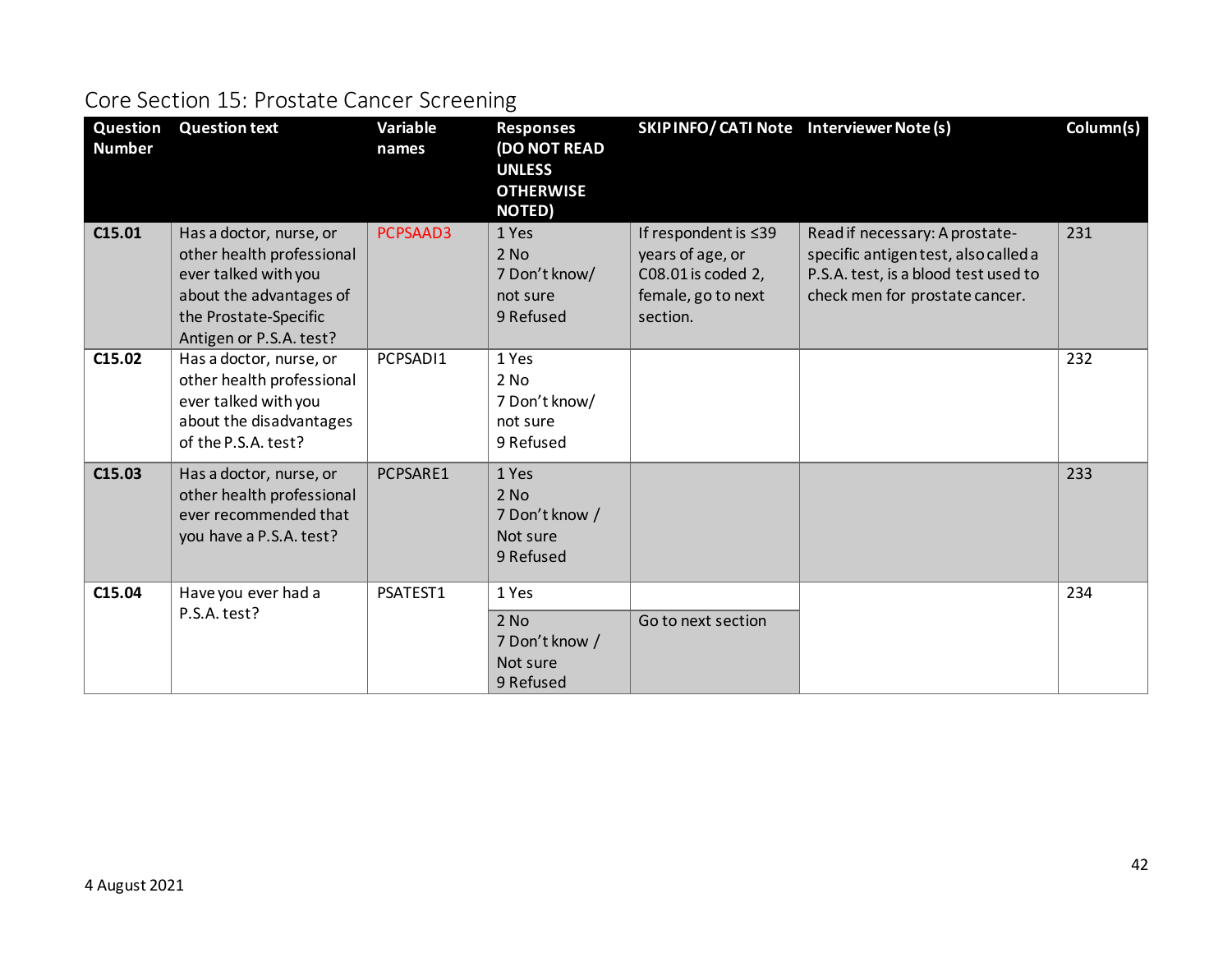| C15.05 | How long has it been       | <b>PSATIME</b> | Read if           |  | 235 |
|--------|----------------------------|----------------|-------------------|--|-----|
|        | since you had your last    |                | necessary:        |  |     |
|        | P.S.A. test?               |                | 1 Within the past |  |     |
|        |                            |                | year (anytime     |  |     |
|        |                            |                | less than 12      |  |     |
|        |                            |                |                   |  |     |
|        |                            |                | months ago)       |  |     |
|        |                            |                | 2 Within the past |  |     |
|        |                            |                | 2 years (1 year   |  |     |
|        |                            |                | but less than 2   |  |     |
|        |                            |                | years ago)        |  |     |
|        |                            |                | 3 Within the past |  |     |
|        |                            |                | 3 years (2 years  |  |     |
|        |                            |                | but less than 3   |  |     |
|        |                            |                | years ago)        |  |     |
|        |                            |                | 4 Within the past |  |     |
|        |                            |                | 5 years (3 years  |  |     |
|        |                            |                | but less than 5   |  |     |
|        |                            |                | years ago)        |  |     |
|        |                            |                | 55 or more years  |  |     |
|        |                            |                | ago               |  |     |
|        |                            |                | Do not read:      |  |     |
|        |                            |                | 7 Don't know /    |  |     |
|        |                            |                | Not sure          |  |     |
|        |                            |                | 9 Refused         |  |     |
| C15.06 | What was the main          | PCPSARS1       | Read:             |  | 236 |
|        | reason you had this P.S.A. |                | 1 Part of a       |  |     |
|        | test-was it ?              |                | routine exam      |  |     |
|        |                            |                | 2 Because of a    |  |     |
|        |                            |                | prostate problem  |  |     |
|        |                            |                | 3 Because of a    |  |     |
|        |                            |                | family history of |  |     |
|        |                            |                | prostate cancer   |  |     |
|        |                            |                |                   |  |     |
|        |                            |                | 4 Because you     |  |     |
|        |                            |                | were told you     |  |     |
|        |                            |                | had prostate      |  |     |
|        |                            |                | cancer            |  |     |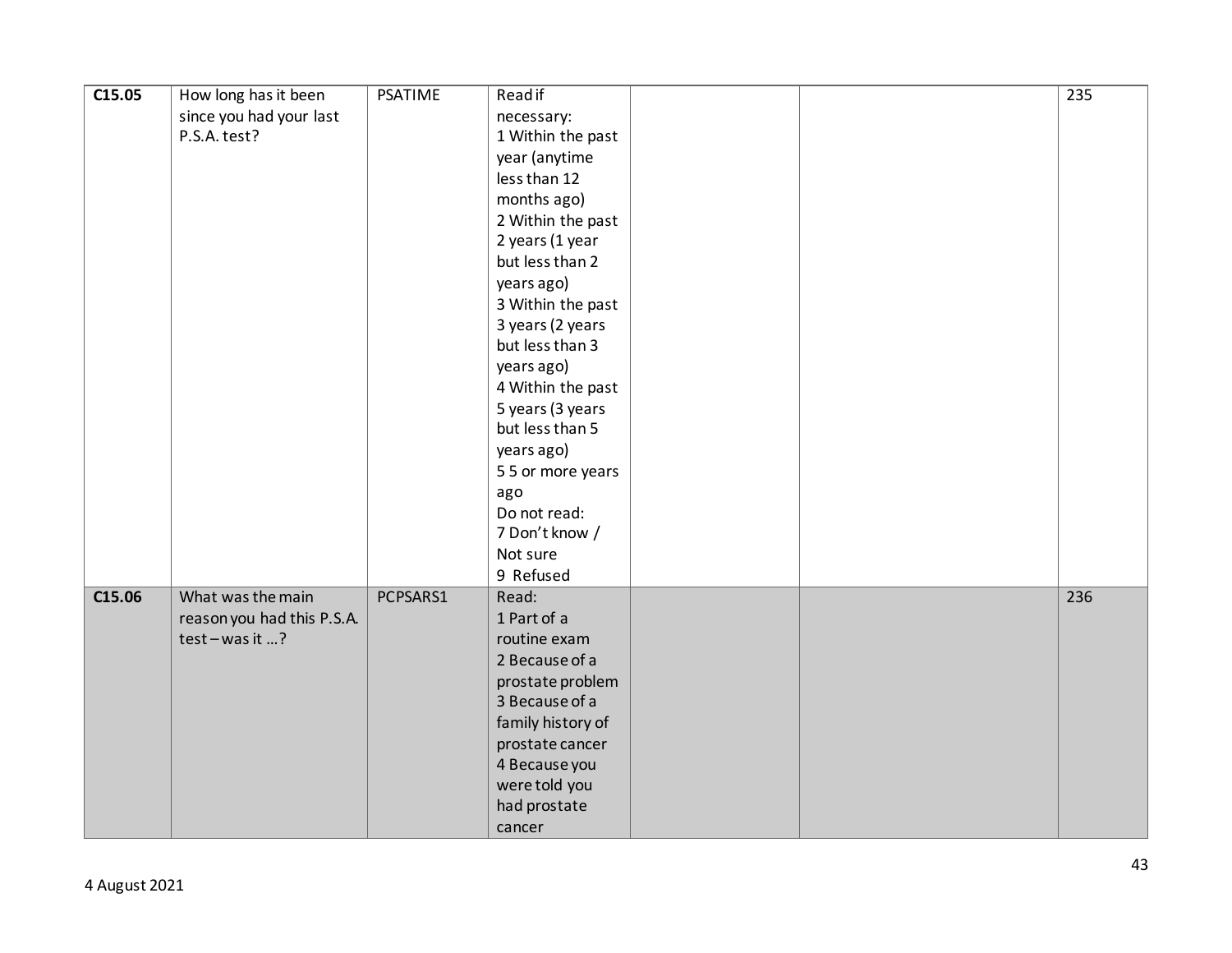|  | 5 Some other   |  |  |
|--|----------------|--|--|
|  | reason         |  |  |
|  | Do not read:   |  |  |
|  | 7 Don't know / |  |  |
|  | Not sure       |  |  |
|  | 9 Refused      |  |  |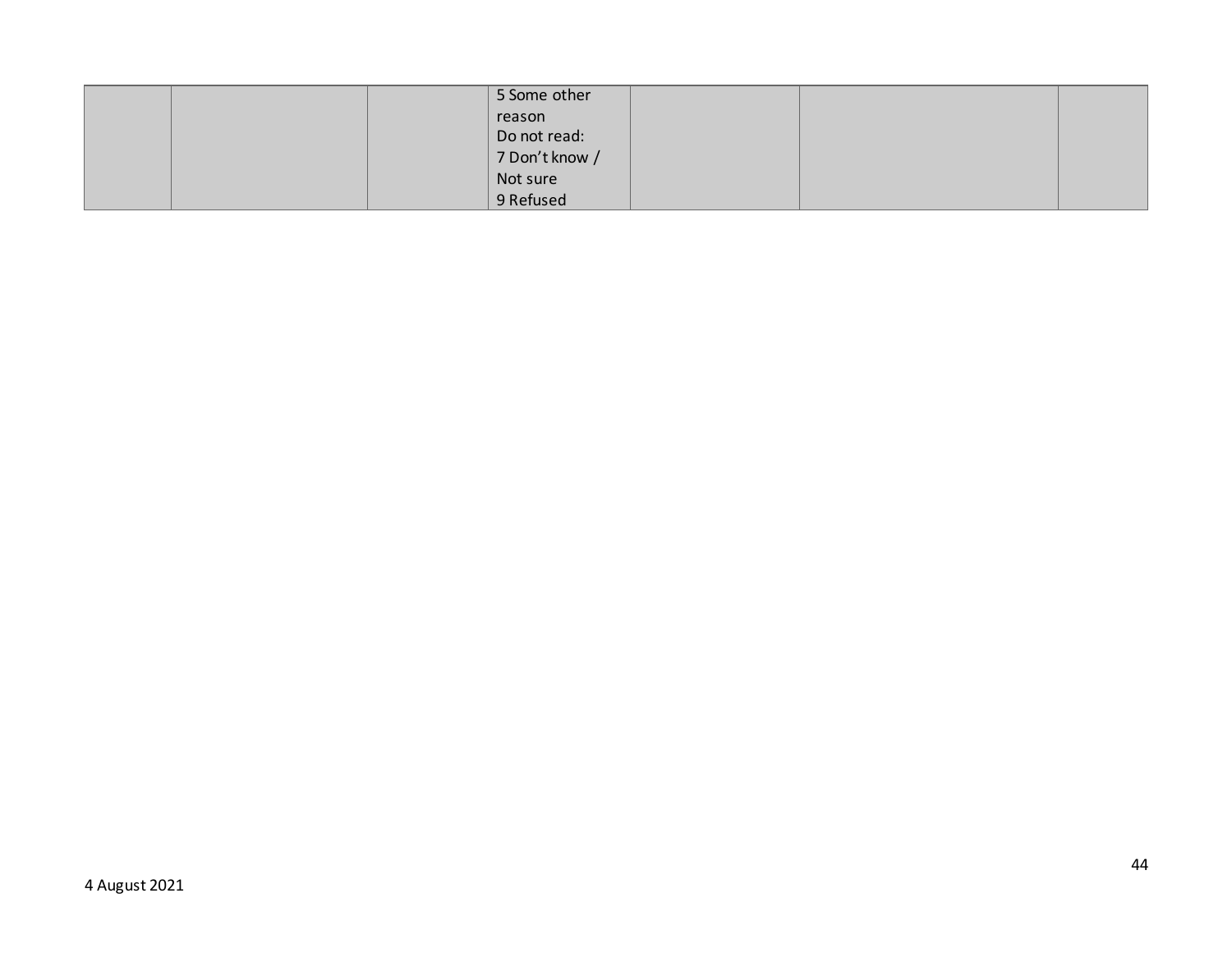### Core Section 16: Colorectal Cancer Screening

| Question<br><b>Number</b> | <b>Question text</b>                                                                                                                                                           | Variable<br>names | <b>Responses</b><br><b>(DO NOT READ</b><br><b>UNLESS</b><br><b>OTHERWISE</b><br><b>NOTED)</b>                                                                                                                                                                                                                                                                                                              | <b>SKIPINFO/CATI</b><br><b>Note</b>                            | <b>Interviewer Note (s)</b> | Column(s) |
|---------------------------|--------------------------------------------------------------------------------------------------------------------------------------------------------------------------------|-------------------|------------------------------------------------------------------------------------------------------------------------------------------------------------------------------------------------------------------------------------------------------------------------------------------------------------------------------------------------------------------------------------------------------------|----------------------------------------------------------------|-----------------------------|-----------|
| C16.01                    | A blood stool test is a test<br>that may use a special kit<br>at home to determine<br>whether the stool<br>contains blood. Have you<br>ever had this test using a<br>home kit? | <b>BLDSTOOL</b>   | 1 Yes<br>2 No<br>7 Don't know/ not<br>sure<br>9 Refused                                                                                                                                                                                                                                                                                                                                                    | Skip if Section 08.02,<br>AGE, is less than 50<br>Go to C16.03 |                             | 237       |
| C16.02                    | How long has it been<br>since you had your last<br>blood stool test using a<br>home kit?                                                                                       | LSTBLDS3          | Read if necessary:<br>1 Within the past<br>year (anytime less<br>than 12 months<br>ago)<br>2 Within the past<br>2 years (1 year but<br>less than 2 years<br>ago)<br>3 Within the past<br>3 years (2 years<br>but less than 3<br>years ago)<br>4 Within the past<br>5 years (3 years<br>but less than 5<br>years ago)<br>55 or more years<br>ago<br>Do not read:<br>7 Don't know /<br>Not sure<br>9 Refused |                                                                |                             | 238       |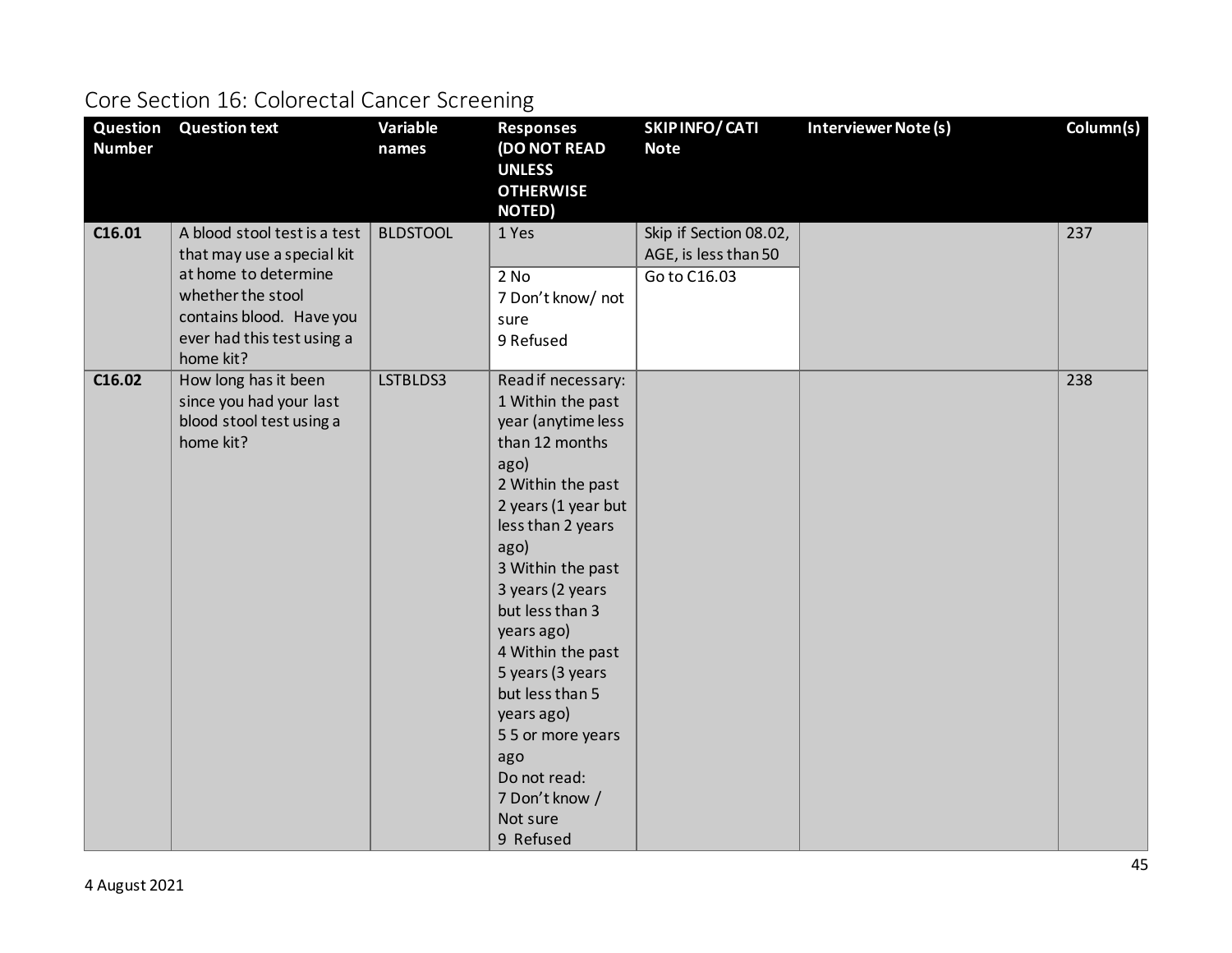| C16.03 | Sigmoidoscopy and         | HADSIGM3 | 1 Yes               |                    | 239 |
|--------|---------------------------|----------|---------------------|--------------------|-----|
|        | colonoscopy are exams in  |          | 2 No                | Go to next section |     |
|        | which a tube is inserted  |          | 7 Don't know /      |                    |     |
|        | in the rectum to view the |          | Not sure            |                    |     |
|        | colon for signs of cancer |          | 9 Refused           |                    |     |
|        | or other health problems. |          |                     |                    |     |
|        | Have you ever had either  |          |                     |                    |     |
|        | of these exams?           |          |                     |                    |     |
| C16.04 | For a sigmoidoscopy, a    | HADSGCO1 | 1 Sigmoidoscopy     |                    | 240 |
|        | flexible tube is inserted |          | 2 Colonoscopy       |                    |     |
|        | into the rectum to look   |          | 7 Don't know /      |                    |     |
|        | for problems. A           |          | Not sure            |                    |     |
|        | colonoscopy is similar,   |          | 9 Refused           |                    |     |
|        | but uses a longer tube,   |          |                     |                    |     |
|        | and you are usually given |          |                     |                    |     |
|        | medication through a      |          |                     |                    |     |
|        | needle in your arm to     |          |                     |                    |     |
|        | make you sleepy and told  |          |                     |                    |     |
|        | to have someone else      |          |                     |                    |     |
|        | drive you home after the  |          |                     |                    |     |
|        | test. Was your most       |          |                     |                    |     |
|        | recent exam a             |          |                     |                    |     |
|        | sigmoidoscopy or a        |          |                     |                    |     |
|        | colonoscopy?              |          |                     |                    |     |
| C16.05 | How long has it been      | LASTSIG3 | Read if necessary:  |                    | 241 |
|        | since you had your last   |          | 1 Within the past   |                    |     |
|        | sigmoidoscopy or          |          | year (anytime less  |                    |     |
|        | colonoscopy?              |          | than 12 months      |                    |     |
|        |                           |          | ago)                |                    |     |
|        |                           |          | 2 Within the past   |                    |     |
|        |                           |          | 2 years (1 year but |                    |     |
|        |                           |          | less than 2 years   |                    |     |
|        |                           |          | ago)                |                    |     |
|        |                           |          | 3 Within the past   |                    |     |
|        |                           |          | 3 years (2 years    |                    |     |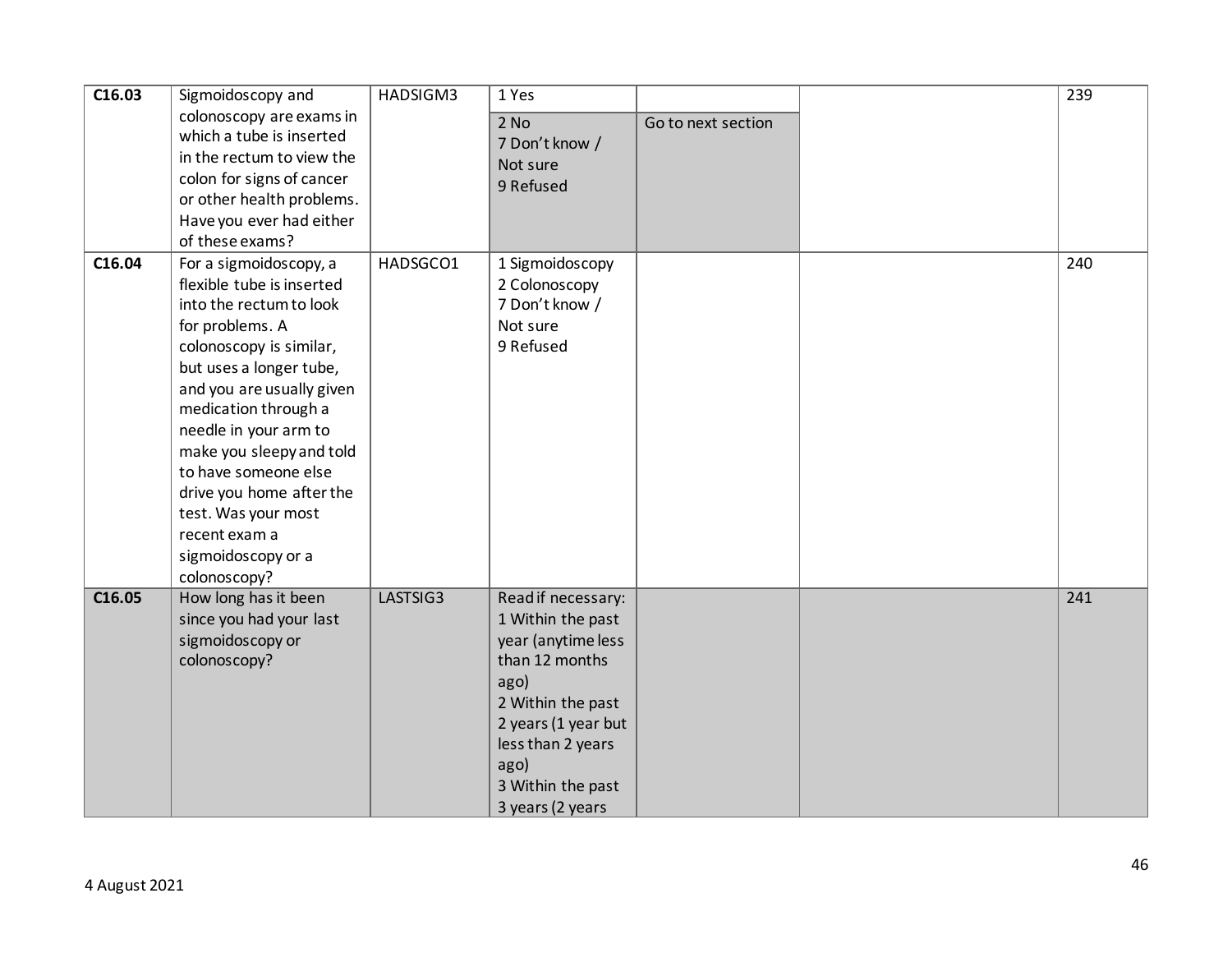| but less than 3   |
|-------------------|
| years ago)        |
| 4 Within the past |
| 5 years (3 years  |
| but less than 5   |
| years ago)        |
| 5 Within the past |
| 10 years (5 years |
| but less than 10  |
| years ago)        |
| 6 10 or more      |
| years ago         |
| Do not read:      |
| 7 Don't know /    |
| Not sure          |
| 9 Refused         |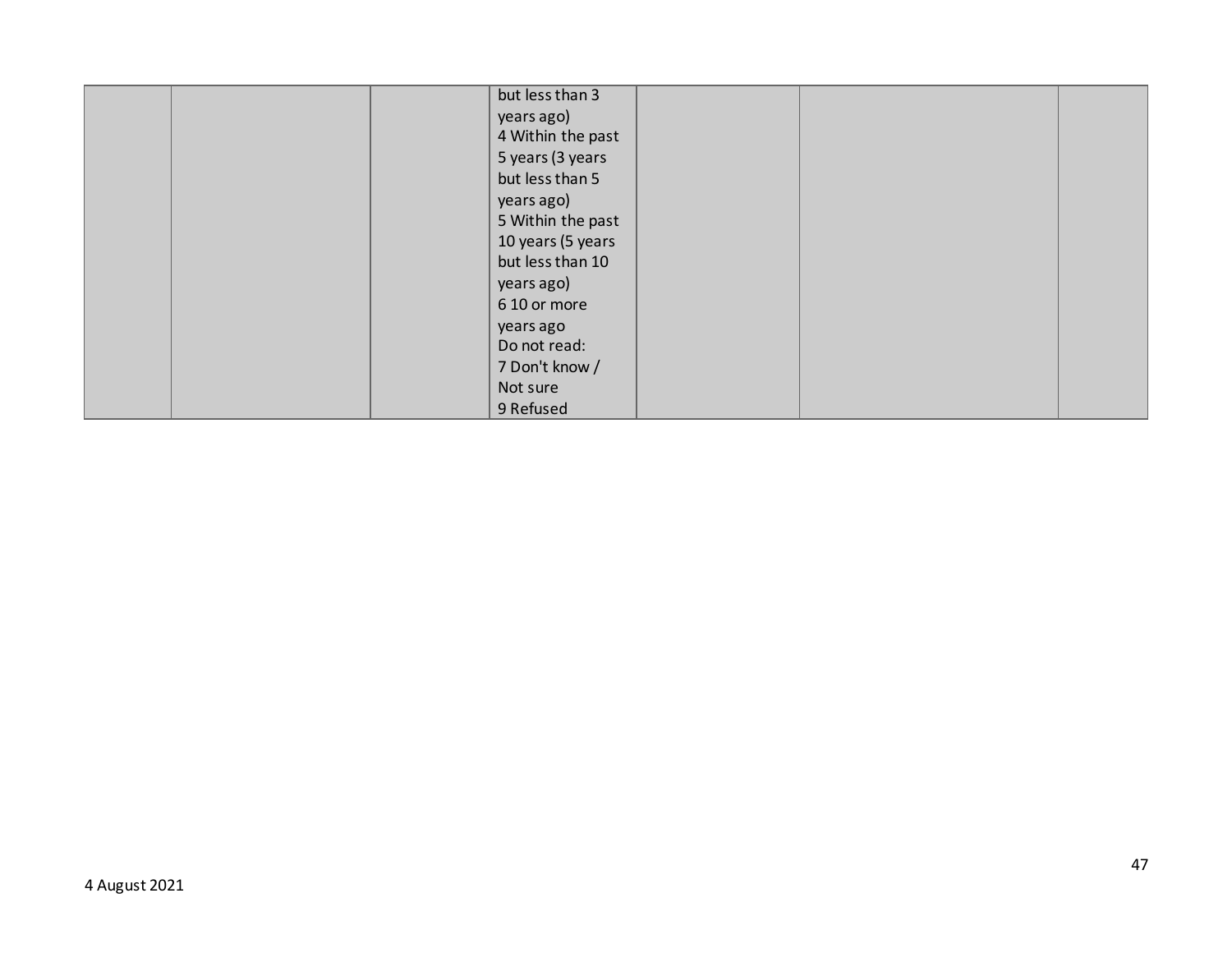# Core Section 17: H.I.V./AIDS

| Question<br><b>Number</b> | <b>Question text</b>                                                                                                                                                                                                                                                                                                                                                                                                                                                                                                                                             | Variable<br>names | <b>Responses</b><br><b>(DO NOT READ</b><br><b>UNLESS</b><br><b>OTHERWISE</b><br><b>NOTED)</b> | <b>SKIPINFO/CATI</b><br><b>Note</b>                      | <b>Interviewer Note (s)</b>                                                                                                                                                  | Column(s) |
|---------------------------|------------------------------------------------------------------------------------------------------------------------------------------------------------------------------------------------------------------------------------------------------------------------------------------------------------------------------------------------------------------------------------------------------------------------------------------------------------------------------------------------------------------------------------------------------------------|-------------------|-----------------------------------------------------------------------------------------------|----------------------------------------------------------|------------------------------------------------------------------------------------------------------------------------------------------------------------------------------|-----------|
| C17.01                    | The next few questions<br>are about the national<br>health problem of H.I.V.,<br>the virus that causes<br>AIDS. Please remember<br>that your answers are<br>strictly confidential and<br>that you don't have to<br>answer every question if<br>you do not want to.<br>Although we will ask you<br>about testing, we will<br>not ask you about the<br>results of any test you<br>may have had.<br>Have you ever been<br>tested for H.I.V.? Do not<br>count tests you may<br>have had as part of a<br>blood donation. Include<br>testing fluid from your<br>mouth. | HIVTST6           | 1 Yes<br>$2$ No<br>7 Don't know/<br>not sure<br>9 Refused                                     | Go to C17.03                                             |                                                                                                                                                                              | 242       |
| C17.02                    | Not including blood<br>donations, in what<br>month and year was<br>your last H.I, V. test?                                                                                                                                                                                                                                                                                                                                                                                                                                                                       | HIVTSTD3          | Code<br>month and year<br>77/7777 Don't<br>know / Not sure<br>99/9999 Refused                 | If response is before<br>January 1985, code<br>"777777". | <b>INTERVIEWER NOTE: If the</b><br>respondent remembers the year<br>but cannot remember the month,<br>code the first two digits 77 and the<br>last four digits for the year. | 243-248   |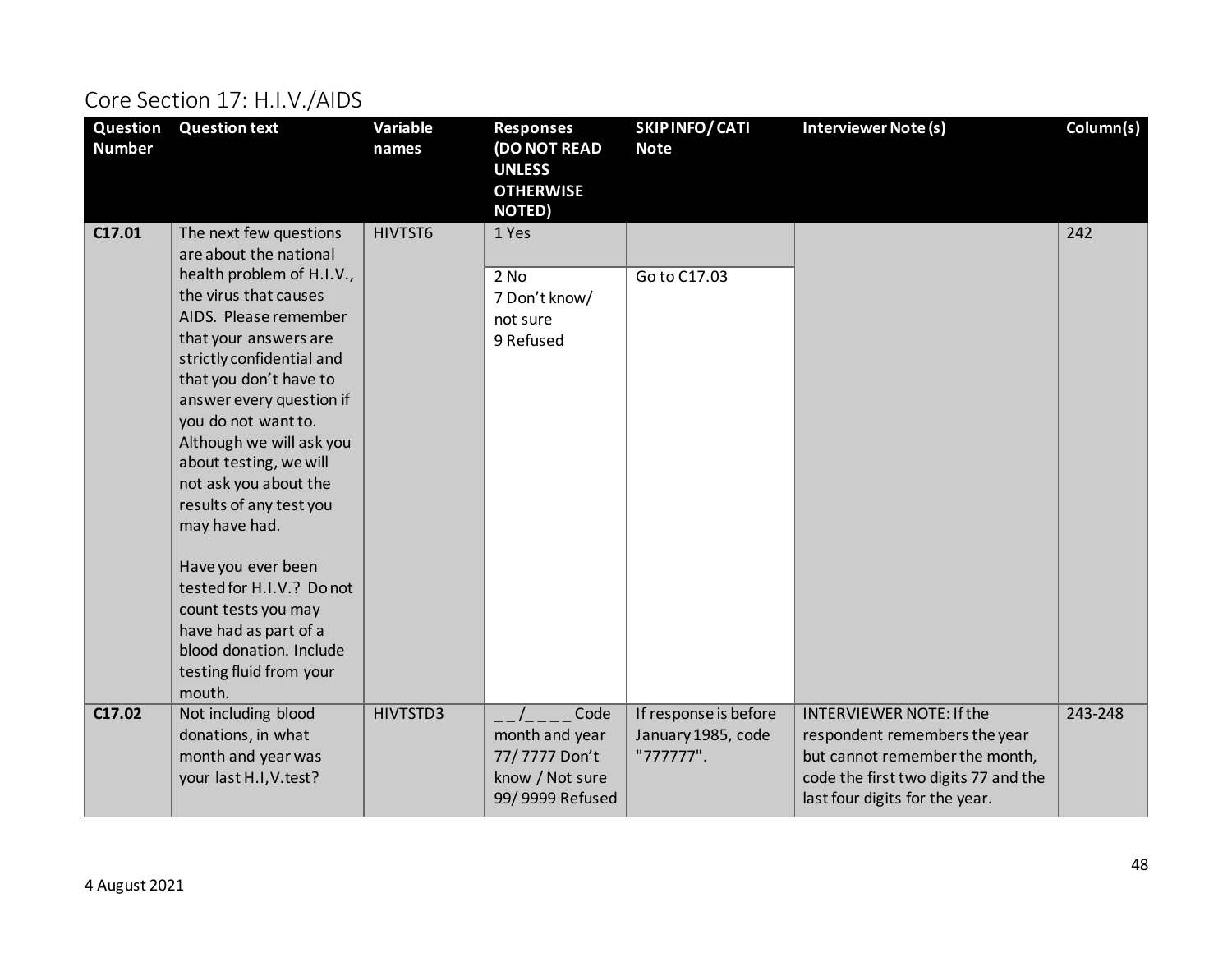| C17.03 | I amgoing to read you a   | <b>HIVRISK5</b> | 1 Yes          |  | 249 |
|--------|---------------------------|-----------------|----------------|--|-----|
|        | list. When I am done,     |                 | 2 No           |  |     |
|        | please tell me if any of  |                 | 7 Don't know / |  |     |
|        | the situations apply to   |                 | Not sure       |  |     |
|        | you. You do not need to   |                 | 9 Refused      |  |     |
|        | tell me which one.        |                 |                |  |     |
|        |                           |                 |                |  |     |
|        | You have injected any     |                 |                |  |     |
|        | drug other than those     |                 |                |  |     |
|        | prescribed for you in the |                 |                |  |     |
|        | past year.                |                 |                |  |     |
|        | You have been treated     |                 |                |  |     |
|        | for a sexually            |                 |                |  |     |
|        | transmitted disease or    |                 |                |  |     |
|        | STD in the past year.     |                 |                |  |     |
|        | You have given or         |                 |                |  |     |
|        | received money or drugs   |                 |                |  |     |
|        | in exchange for sex in    |                 |                |  |     |
|        | the past year.            |                 |                |  |     |
|        | You had analsex           |                 |                |  |     |
|        | without a condom in the   |                 |                |  |     |
|        | past year.                |                 |                |  |     |
|        | You had four or more      |                 |                |  |     |
|        | sex partners in the past  |                 |                |  |     |
|        | year.                     |                 |                |  |     |
|        | Do any of these           |                 |                |  |     |
|        | situations apply to you?  |                 |                |  |     |
|        |                           |                 |                |  |     |
|        | Do any of these           |                 |                |  |     |
|        | situations apply to you?  |                 |                |  |     |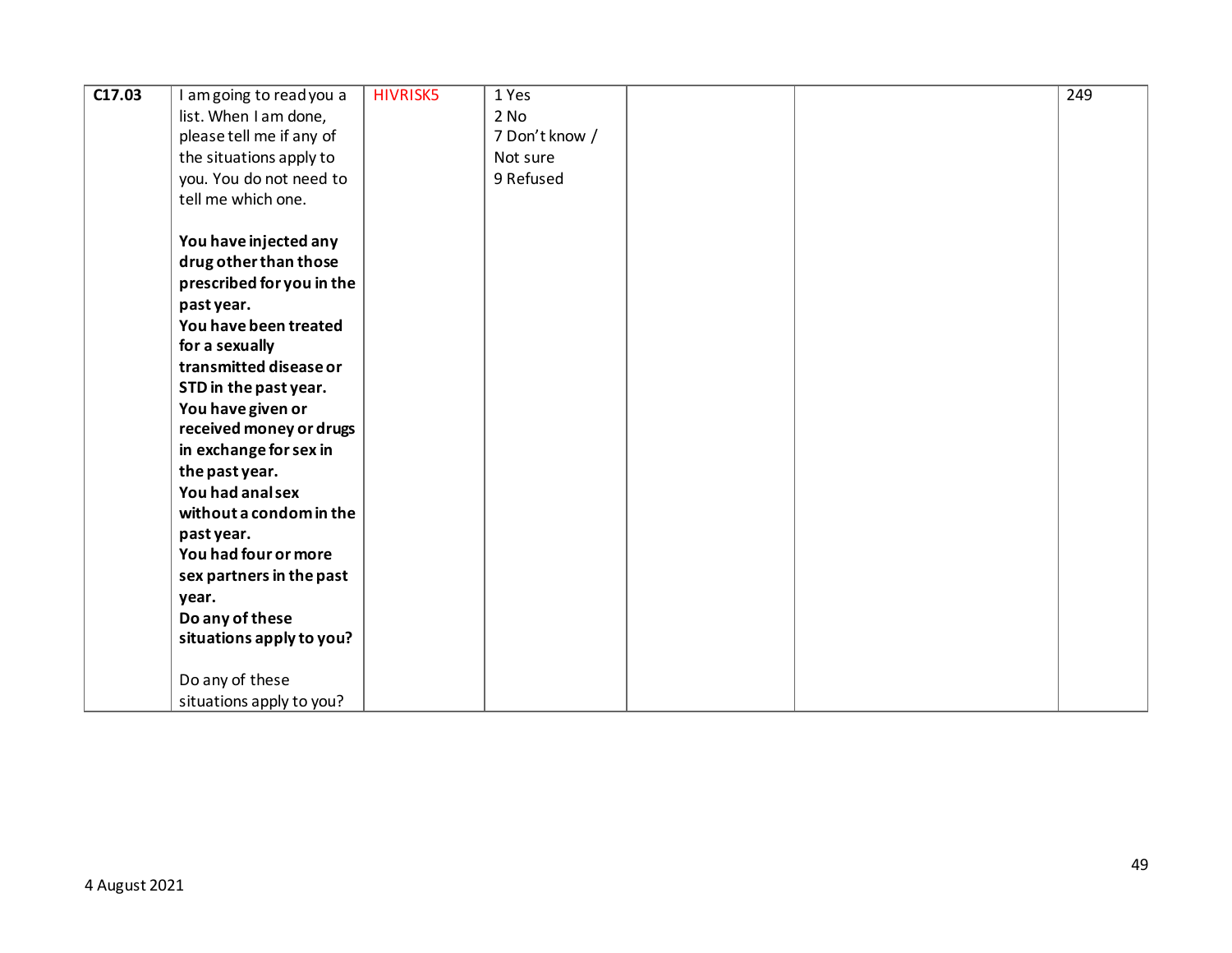### Closing Statement/ Transition to Modules

| <b>Read if necessary</b>                                                                                                                                                                                         | Read | <b>CATI</b> instructions<br>(not read)                                         |
|------------------------------------------------------------------------------------------------------------------------------------------------------------------------------------------------------------------|------|--------------------------------------------------------------------------------|
| That was my last question. Everyone's<br>answers will be combined to help us provide<br>information about the health practices of<br>people in this state. Thank you very much<br>for your time and cooperation. |      | Read if no optional modules follow, otherwise<br>continue to optional modules. |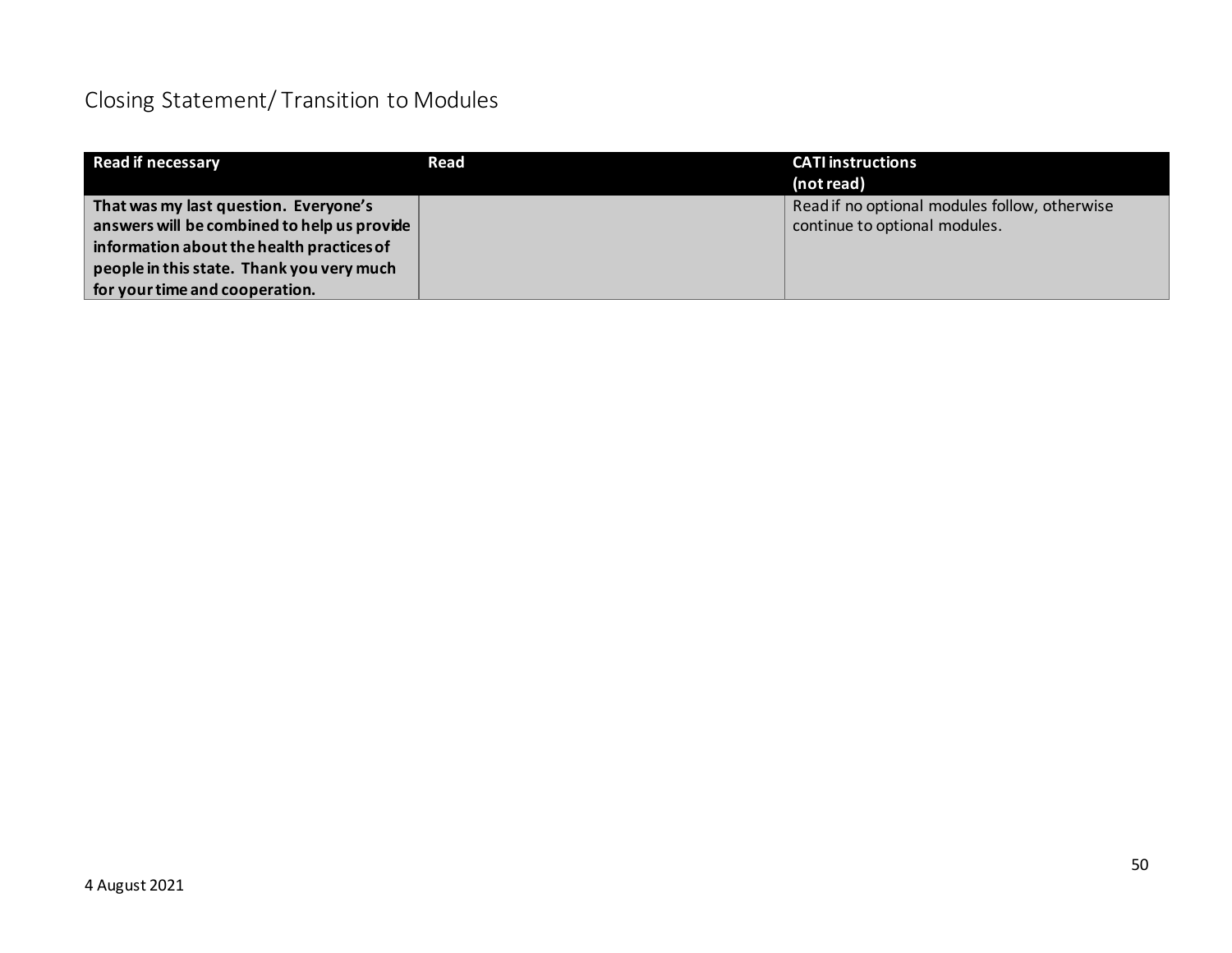Optional Modules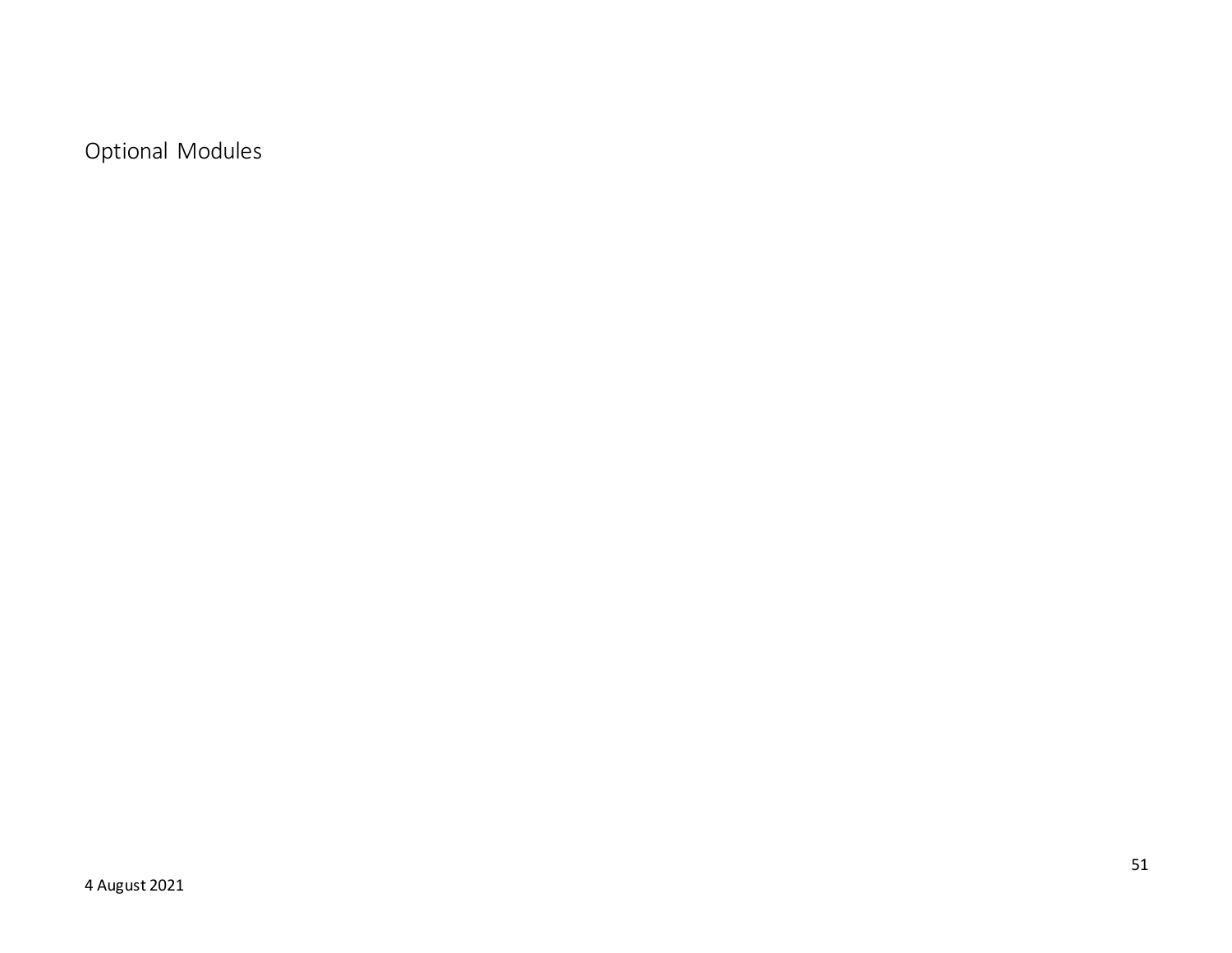#### Module 1ABC: Prediabetes

| Question<br><b>Number</b> | <b>Question text</b>                                                                                                            | Variable<br>names | <b>Responses</b><br><b>(DO NOT READ</b><br><b>UNLESS</b><br><b>OTHERWISE</b><br><b>NOTED)</b> | SKIP INFO/CATI Note Interviewer Note (s)                                                                                                              |                                                                                   | Column(s) |
|---------------------------|---------------------------------------------------------------------------------------------------------------------------------|-------------------|-----------------------------------------------------------------------------------------------|-------------------------------------------------------------------------------------------------------------------------------------------------------|-----------------------------------------------------------------------------------|-----------|
| M01.01                    | Have you had a test for<br>high blood sugar or<br>diabetes within the past<br>three years?                                      | <b>PDIABTST</b>   | 1 Yes<br>$2$ No<br>7 Don't know/<br>not sure<br>9 Refused                                     | Skip if Section C06.12,<br>DIABETE3, is coded 1                                                                                                       |                                                                                   | 250       |
| M01.02                    | Have you ever been told<br>by a doctor or other<br>health professional that<br>you have pre-diabetes or<br>borderline diabetes? | PREDIAB1          | 1 Yes<br>2 Yes, during<br>pregnancy<br>3 No<br>7 Don't know /<br>Not sure<br>9 Refused        | Skip if Section 06.12,<br>DIABETE3, is coded 1;<br>If C06.12, DIABETE3, is<br>coded 4 automatically<br>code M01.02,<br>PREDIAB1, equal to 1<br>(yes); | If Yes and respondent is female,<br>ask: Was this only when you were<br>pregnant? | 251       |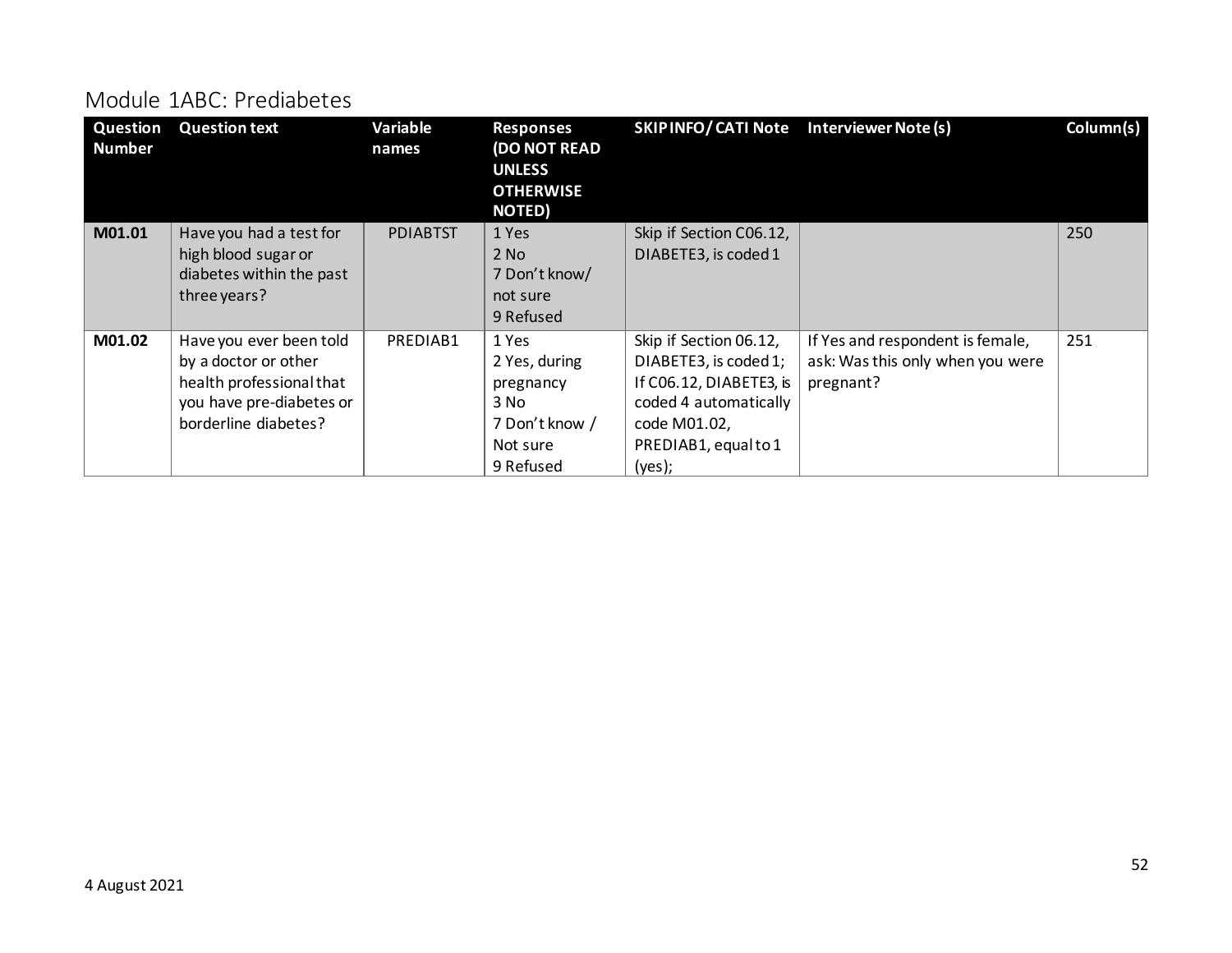### Module 4B: Cognitive Decline

| Question<br><b>Number</b> | <b>Question text</b>                                                                                                                                                                       | Variable<br>names | <b>Responses</b><br><b>(DO NOT READ</b><br><b>UNLESS</b><br><b>OTHERWISE</b><br><b>NOTED)</b> | SKIP INFO/ CATI Note Interviewer Note (s)                                                            | Column(s) |
|---------------------------|--------------------------------------------------------------------------------------------------------------------------------------------------------------------------------------------|-------------------|-----------------------------------------------------------------------------------------------|------------------------------------------------------------------------------------------------------|-----------|
| M04.01                    | The next few questions<br>ask about difficulties in<br>thinking or remembering<br>that can make a big<br>difference in everyday<br>activities. This does not                               | <b>CIMEMLOS</b>   | 1 Yes                                                                                         | If respondent is 45<br>years of age or older<br>continue, else go to<br>next module.<br>Go to M04.02 | 304       |
|                           | refer to occasionally<br>forgetting your keys or<br>the name of someone<br>you recently met, which<br>is normal. This refers to<br>confusion or memory                                     |                   | $2$ No                                                                                        | Go to next module                                                                                    |           |
|                           | loss that is happening<br>more often or getting<br>worse, such as forgetting<br>how to do things you've<br>always done or forgetting<br>things that you would<br>normally know. We want    |                   | 7 Don't know/<br>not sure                                                                     | Go to M04.02                                                                                         |           |
|                           | to know how these<br>difficulties impact you.<br>During the past 12<br>months, have you<br>experienced confusion or<br>memory loss that is<br>happening more often or<br>is getting worse? |                   | 9 Refused                                                                                     | Go to next module                                                                                    |           |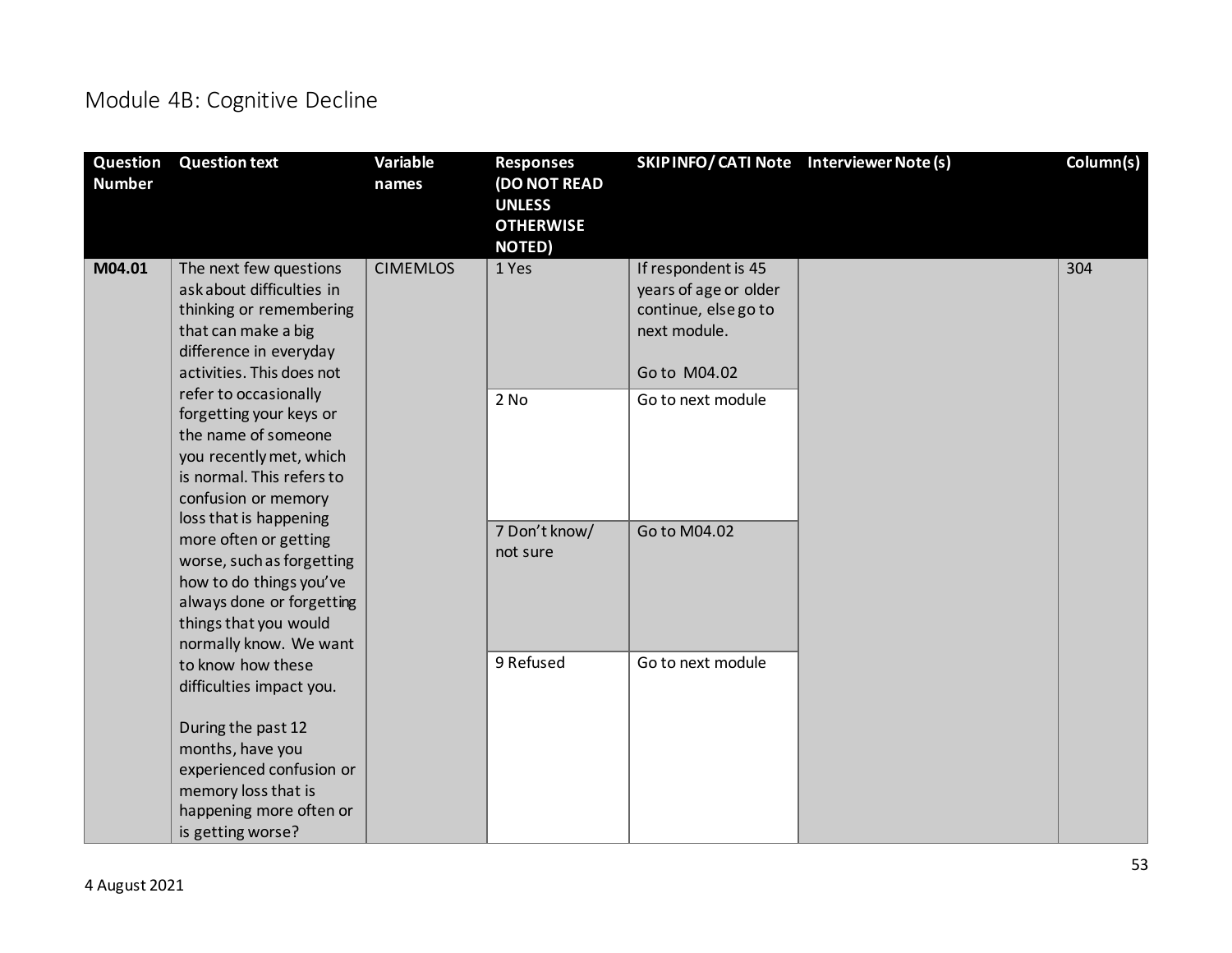| M04.02 | During the past 12<br>months, as a result of<br>confusion or memory<br>loss, how often have you<br>given up day-to-day<br>household activities or<br>chores you used to do,<br>such as cooking,<br>cleaning, taking<br>medications, driving, or<br>paying bills? Would you<br>say it is | <b>CDHOUSE</b>  | Read:<br>1 Always<br>2 Usually<br>3 Sometimes<br>4 Rarely<br>5 Never<br>Do not read:<br>7 Don't know/Not<br>sure<br>9 Refused |              | 305 |
|--------|-----------------------------------------------------------------------------------------------------------------------------------------------------------------------------------------------------------------------------------------------------------------------------------------|-----------------|-------------------------------------------------------------------------------------------------------------------------------|--------------|-----|
| M04.03 | As a result of confusion<br>or memory loss, how<br>often do you need<br>assistance with these<br>day-to-day activities?<br>Would you say it is                                                                                                                                          | <b>CDASSIST</b> | Read:<br>1 Always<br>2 Usually<br>3 Sometimes<br>4 Rarely<br>5 Never<br>Do not read:<br>7 Don't know/Not<br>sure<br>9 Refused | Go to M04.05 | 306 |
| M04.04 | When you need help<br>with these day-to-day<br>activities, how often are<br>you able to get the help<br>that you need? Would<br>you say it is                                                                                                                                           | CDHELP          | Read:<br>1 Always<br>2 Usually<br>3 Sometimes<br>4 Rarely<br>5 Never<br>Do not read:<br>7 Don't know/Not<br>sure<br>9 Refused |              | 307 |
| M04.05 | During the past 12<br>months, how often has<br>confusion or memory<br>loss interfered with your                                                                                                                                                                                         | <b>CDSOCIAL</b> | Read:<br>1 Always<br>2 Usually<br>3 Sometimes                                                                                 |              | 308 |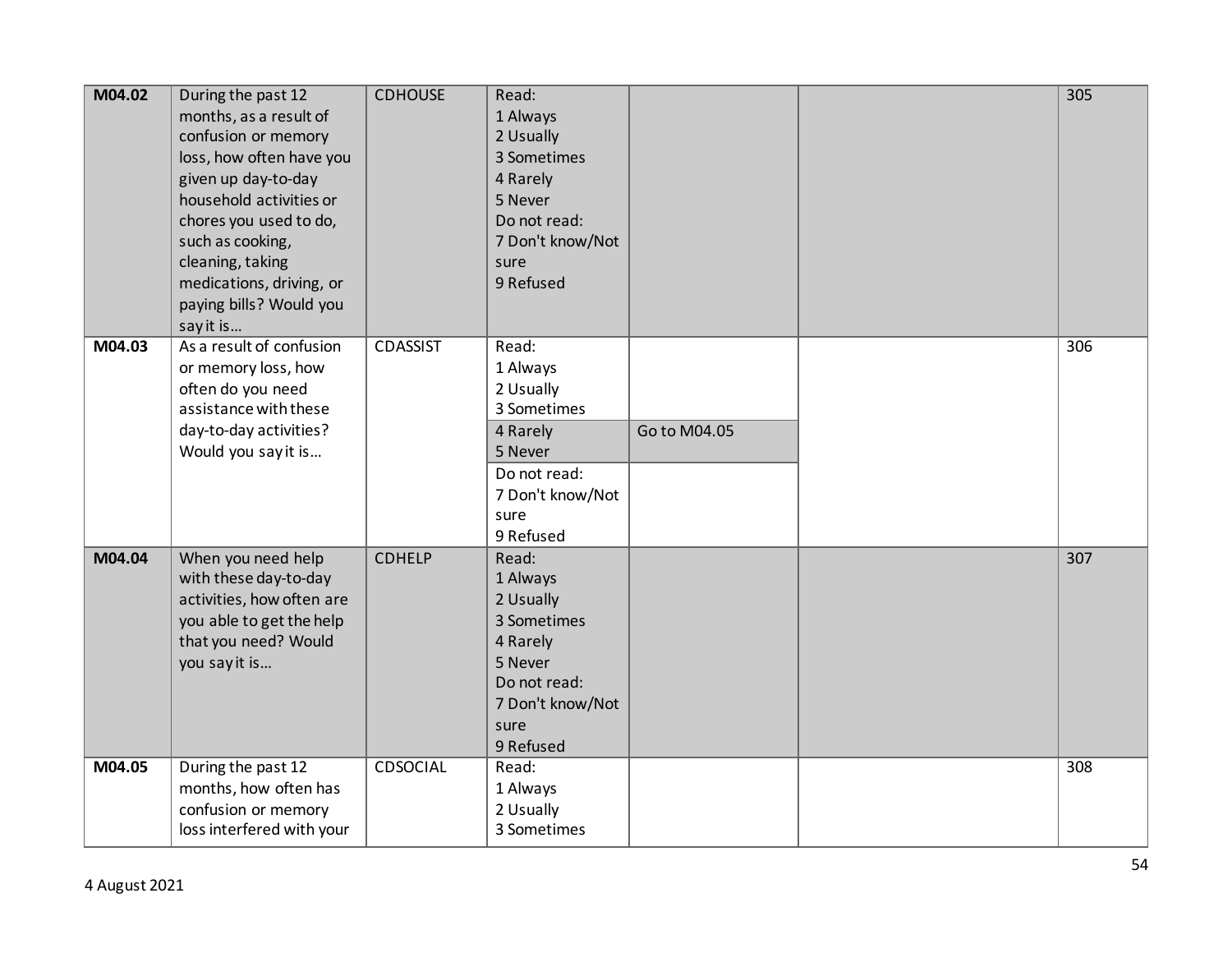|        | ability to work,<br>volunteer, or engage in<br>social activities outside<br>the home? Would you<br>say it is |                 | 4 Rarely<br>5 Never<br>Do not read:<br>7 Don't know/Not<br>sure<br>9 Refused |  |     |
|--------|--------------------------------------------------------------------------------------------------------------|-----------------|------------------------------------------------------------------------------|--|-----|
| M04.06 | Have you or anyone else<br>discussed your confusion<br>or memory loss with a<br>health care professional?    | <b>CDDISCUS</b> | 1 Yes<br>$2$ No<br>7 Don't know/<br>not sure<br>9 Refused                    |  | 309 |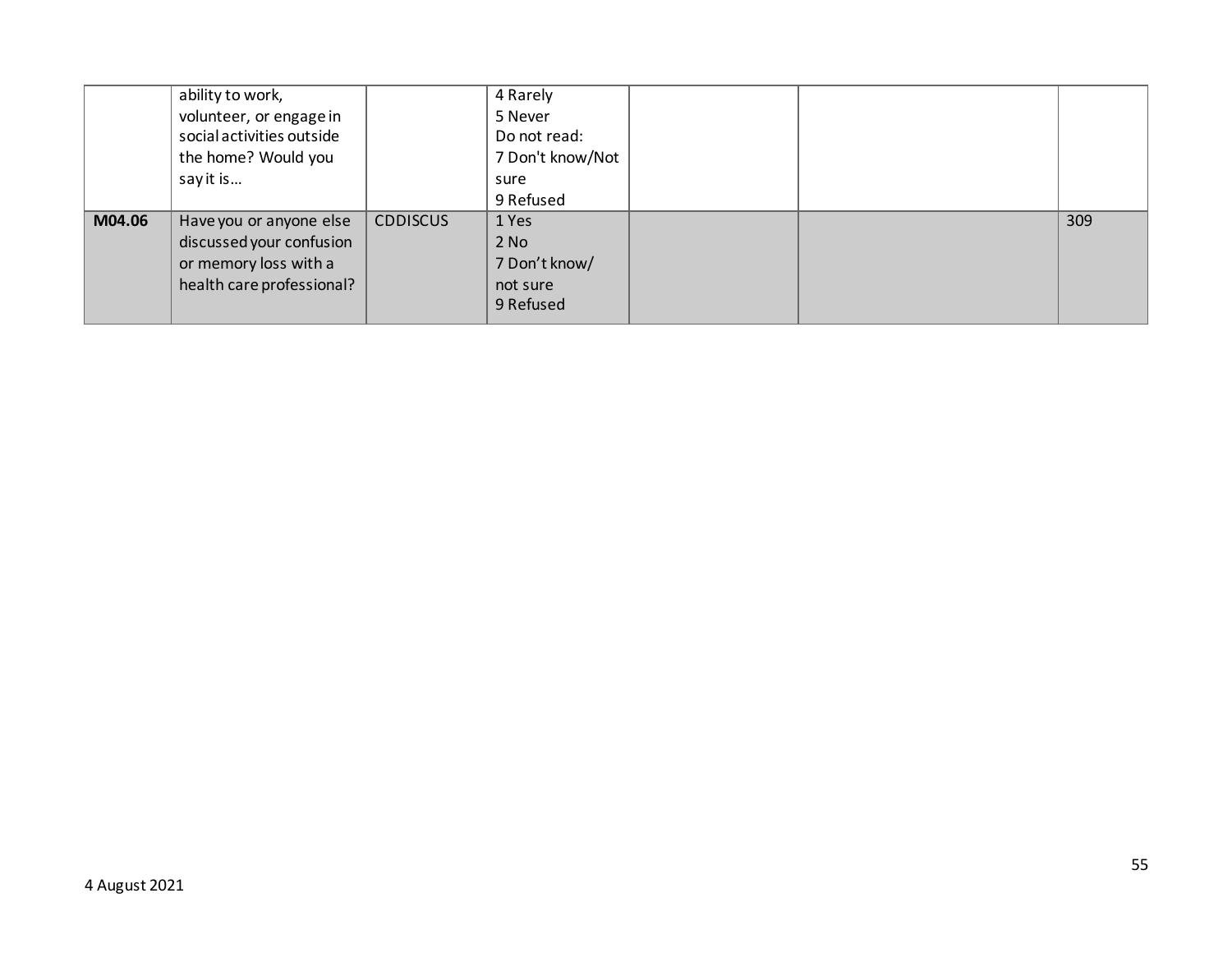### Module 5B: Caregiver

| Question<br><b>Number</b> | <b>Question text</b>                                                                                      | Variable<br>names | <b>Responses</b><br><b>(DO NOT READ</b><br><b>UNLESS</b><br><b>OTHERWISE</b><br><b>NOTED)</b>                                                                                                                                                                                                                                                                         | SKIPINFO/CATI<br><b>Note</b> | <b>Interviewer Note (s)</b>                                                                                   | Column(s) |
|---------------------------|-----------------------------------------------------------------------------------------------------------|-------------------|-----------------------------------------------------------------------------------------------------------------------------------------------------------------------------------------------------------------------------------------------------------------------------------------------------------------------------------------------------------------------|------------------------------|---------------------------------------------------------------------------------------------------------------|-----------|
| M05.01                    | During the past 30 days,<br>did you provide regular<br>care or assistance to a<br>friend or family member | CAREGIV1          | 1 Yes<br>$2$ No<br>7 Don't know/Not<br>sure                                                                                                                                                                                                                                                                                                                           | Go to M05.09                 | If caregiving recipient has died in<br>the past 30 days, code 8 and say:<br>I'm so sorry to hear of your loss | 310       |
|                           | who has a health<br>problem or disability?                                                                |                   | 8 Caregiving<br>recipient died in<br>past 30 days                                                                                                                                                                                                                                                                                                                     | Go to next module            |                                                                                                               |           |
| M05.02                    | What is his or her<br>relationship to you?                                                                | CRGVREL2          | 9 Refused<br>01 Mother<br>02 Father<br>03 Mother-in-law<br>04 Father-in-law<br>05 Child<br>06 Husband<br>07 Wife<br>08 Live-in partner<br>09 Brother or<br>brother-in-law<br>10 Sister or sister-<br>in-law<br>11 Grandmother<br>12 Grandfather<br>13 Grandchild<br>14 Other relative<br>15 Non-relative/<br>Family friend<br>77 Don't know/Not<br>sure<br>99 Refused | Go to M05.09                 | If more than one person, say:<br>Please refer to the person to<br>whom you are giving the most<br>care.       | 311-312   |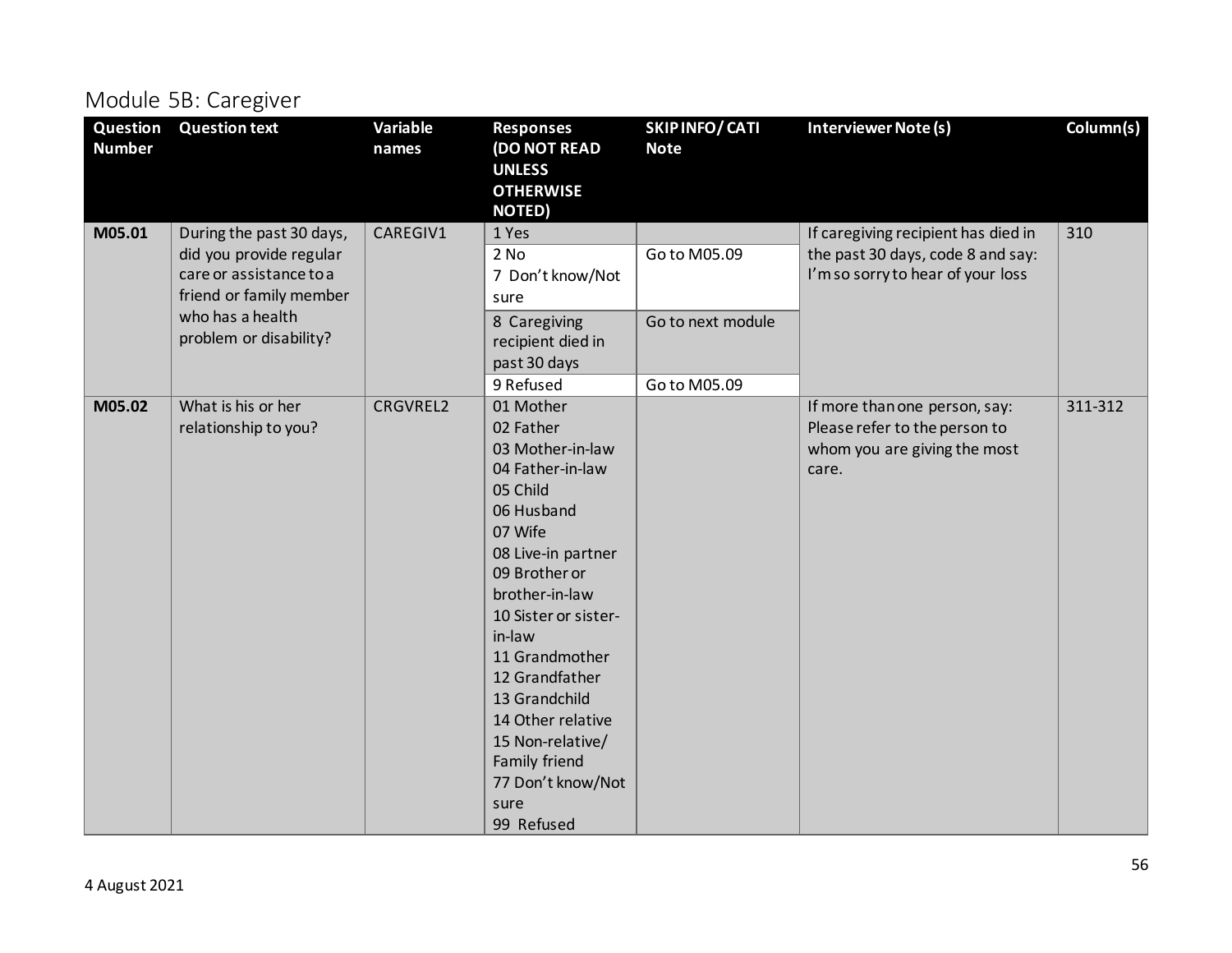| M05.03 | For how long have you<br>provided care for that<br>person? Would you say                                        | CRGVLNG1 | Read:<br>1 Less than 30 days<br>21 month to less<br>than 6 months<br>36 months to less                                                                                            |  | 313     |
|--------|-----------------------------------------------------------------------------------------------------------------|----------|-----------------------------------------------------------------------------------------------------------------------------------------------------------------------------------|--|---------|
|        |                                                                                                                 |          | than 2 years<br>4 2 years to less<br>than 5 years<br>5 More than 5<br>years<br>Do not read:<br>7 Don't Know/ Not<br>Sure                                                          |  |         |
|        |                                                                                                                 |          | 9 Refused                                                                                                                                                                         |  |         |
| M05.04 | In an average week, how<br>many hours do you<br>provide care or<br>assistance? Would you<br>say                 | CRGVHRS1 | Read:<br>1 Up to 8 hours per<br>week<br>29 to 19 hours per<br>week<br>3 20 to 39 hours<br>per week<br>4 40 hours or more<br>Do not read:<br>7 Don't know/Not<br>sure<br>9 Refused |  | 314     |
| M05.05 | What is the main health<br>problem, long-term<br>illness, or disability that<br>the person you care for<br>has? | CRGVPRB2 | 01 Arthritis/<br>rheumatism<br>02 Asthma<br>03 Cancer<br>04 Chronic<br>respiratory<br>conditions such as<br>emphysema or<br>COPD                                                  |  | 315-316 |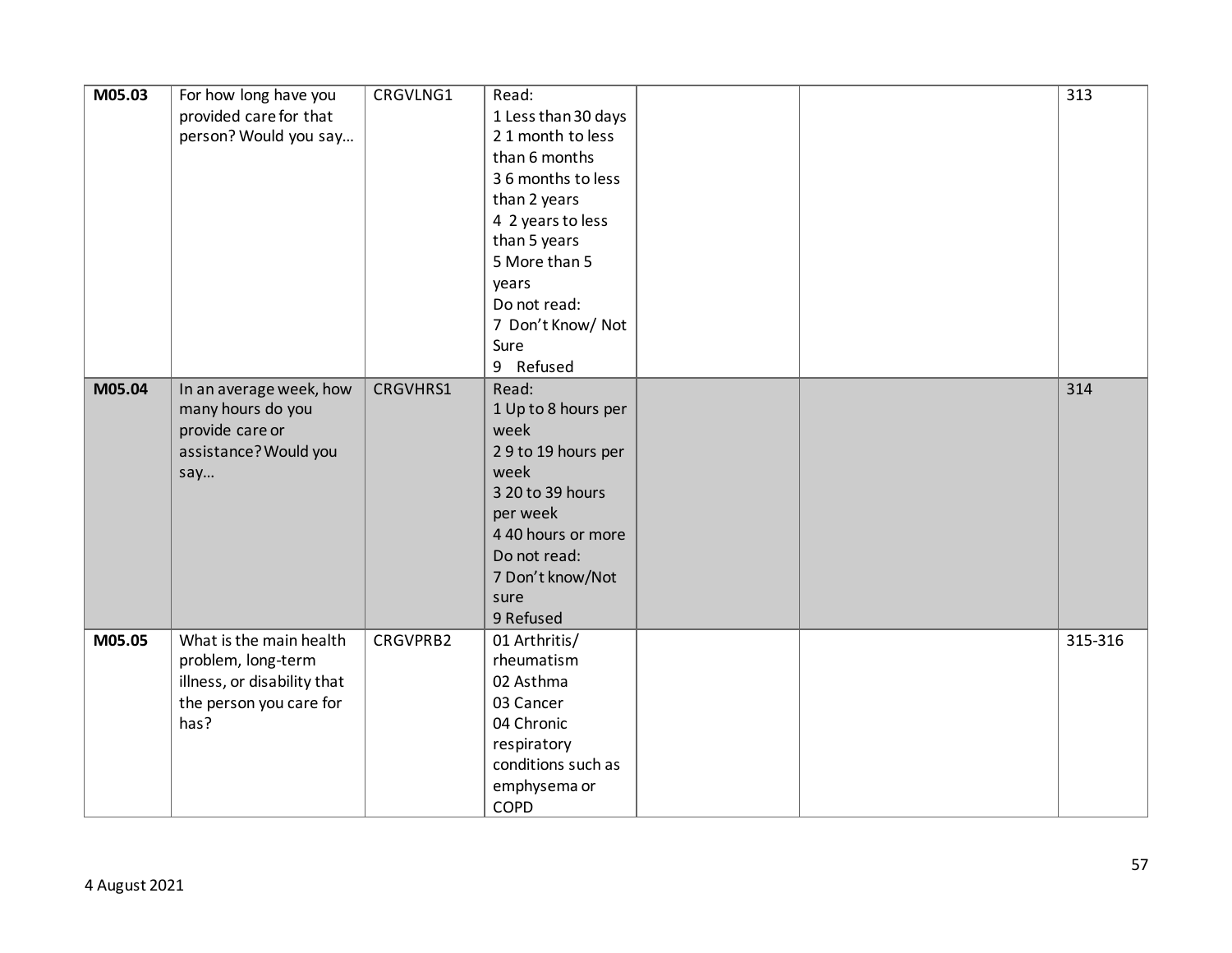| 05 Alzheimer's       |
|----------------------|
| disease, dementia    |
| or other cognitive   |
| impairment           |
| disorder             |
| 06 Developmental     |
| disabilities such as |
| autism, Down's       |
| Syndrome, and        |
| spina bifida         |
| 07 Diabetes          |
| 08 Heart disease,    |
| hypertension,        |
| stroke               |
| 09 Human             |
| Immunodeficiency     |
| Virus Infection      |
| (H.I.V.)             |
| 10 Mental            |
|                      |
| illnesses, such as   |
| anxiety,             |
| depression, or       |
| schizophrenia        |
| 11 Other organ       |
| failure or diseases  |
| such as kidney or    |
| liver problems       |
| 12 Substance         |
| abuse or addiction   |
| disorders            |
| 13 Injuries,         |
| including broken     |
| bones                |
| 14 Old age/          |
| infirmity/frailty    |
| 15 Other             |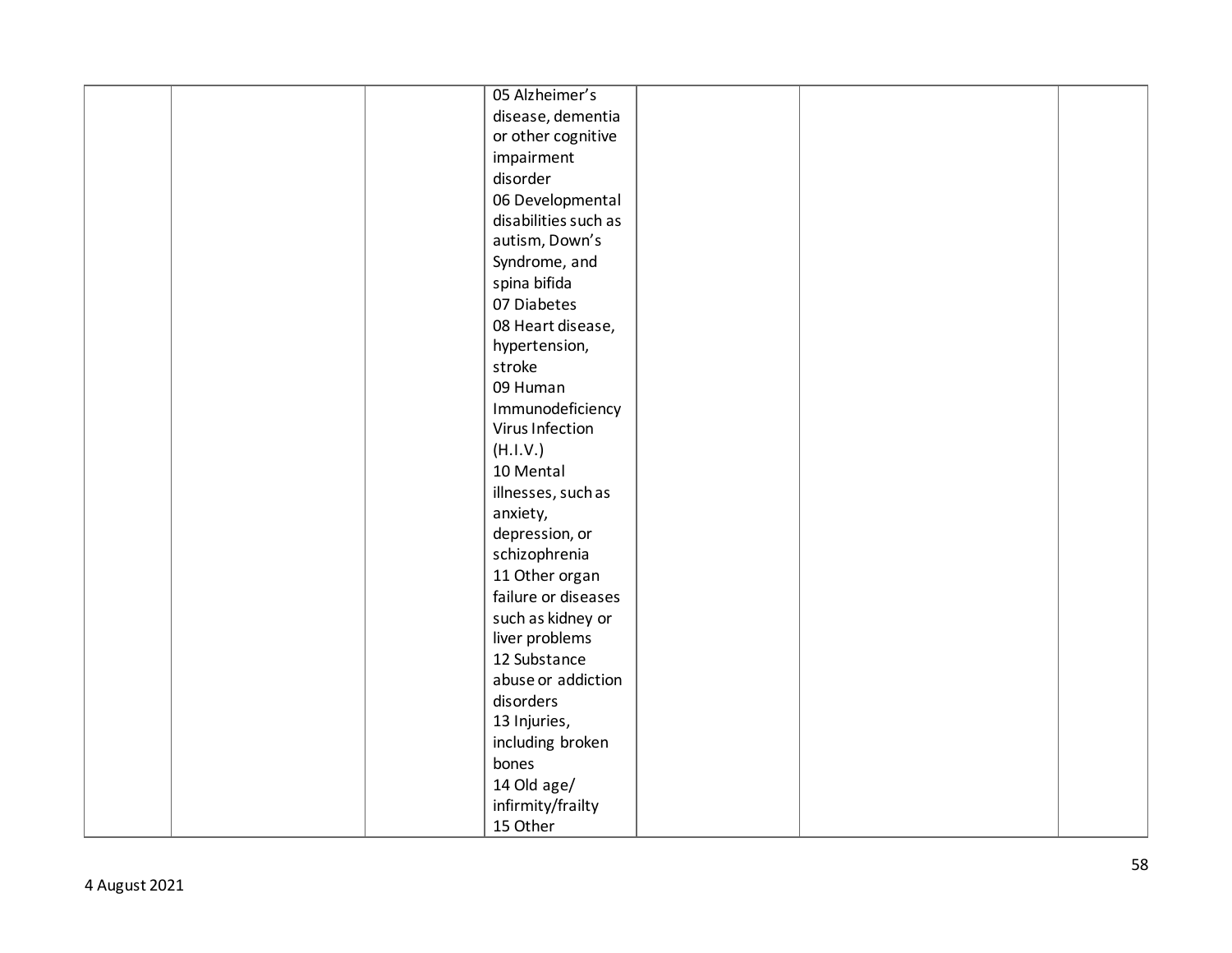|        |                                                                                                                                                                  |                 | 77 Don't<br>know/Not sure<br>99 Refused                                                                                                                                                                                                                                                                                                         |                                                                                                                            |     |
|--------|------------------------------------------------------------------------------------------------------------------------------------------------------------------|-----------------|-------------------------------------------------------------------------------------------------------------------------------------------------------------------------------------------------------------------------------------------------------------------------------------------------------------------------------------------------|----------------------------------------------------------------------------------------------------------------------------|-----|
| M05.06 | In the past 30 days, did<br>you provide care for this<br>person by managing<br>personal care such as<br>giving medications,<br>feeding, dressing, or<br>bathing? | <b>CRGVPERS</b> | 1 Yes<br>$2$ No<br>7 Don't know/ not<br>sure<br>9 Refused                                                                                                                                                                                                                                                                                       |                                                                                                                            | 317 |
| M05.07 | In the past 30 days, did<br>you provide care for this<br>person by managing<br>household tasks such as<br>cleaning, managing<br>money, or preparing<br>meals?    | <b>CRGVHOUS</b> | 1 Yes<br>$2$ No<br>7 Don't know/ not<br>sure<br>9 Refused                                                                                                                                                                                                                                                                                       |                                                                                                                            | 318 |
| M05.08 | Of the following support<br>services, which one do<br>you, as a caregiver, most<br>need that you are not<br>currently getting?                                   | <b>CRGVMST3</b> | Read:<br>1 Classes about<br>giving care, such as<br>giving medications<br>2 Help in getting<br>access to services<br>3 Support groups<br>4 Individual<br>counseling to help<br>cope with giving<br>care<br>5 Respite care, or<br>6 You don't need<br>any of these<br>support services<br>Do not read:<br>7 Don't Know /Not<br>Sure<br>9 Refused | If respondent asks what respite<br>care is read: "Respite care means<br>short-term breaks for people who<br>provide care." | 319 |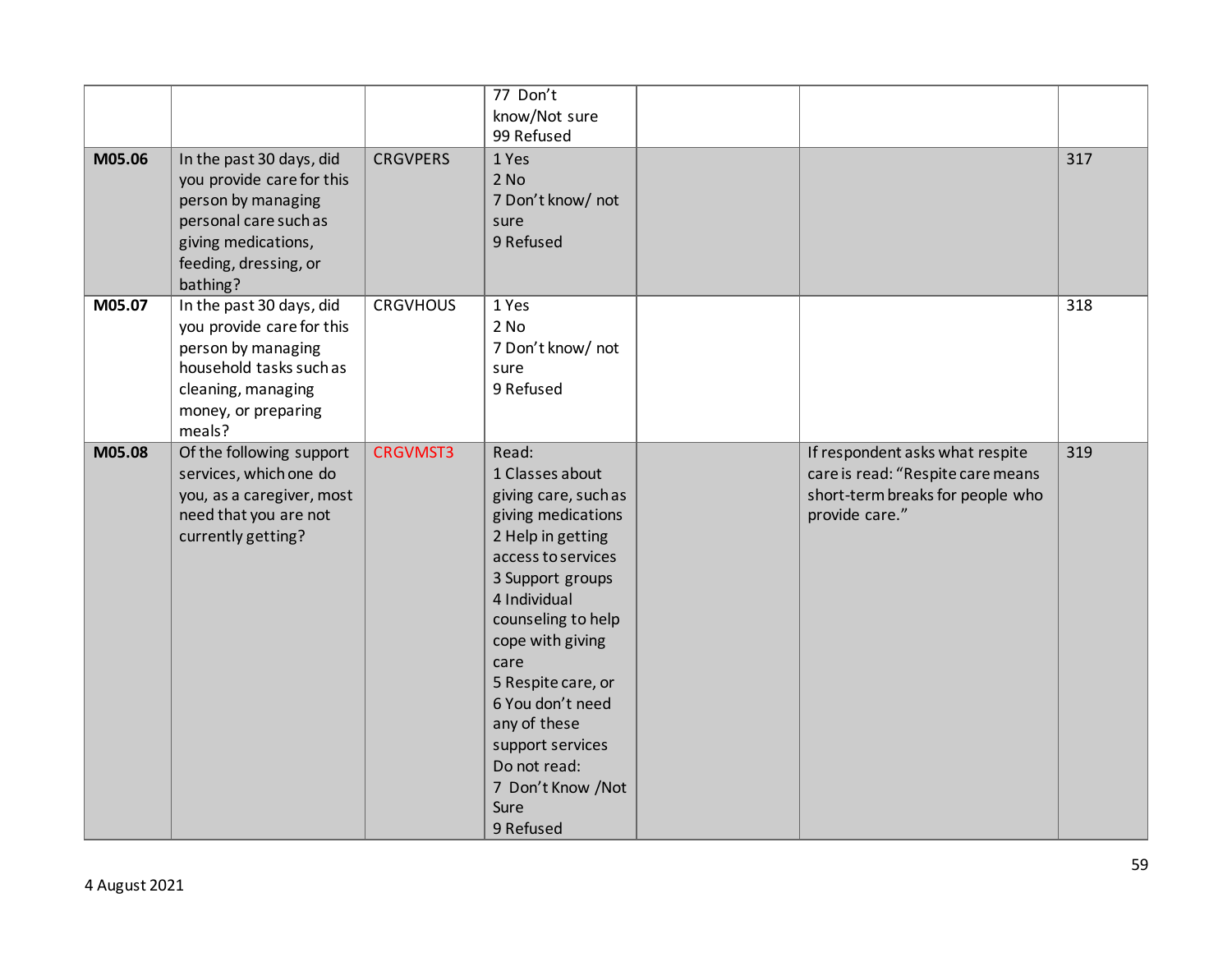| M05.09 | In the next 2 years, do | <b>CRGVEXPT</b> | 1 Yes             | If M05.01 = 1 or 8, | 320 |
|--------|-------------------------|-----------------|-------------------|---------------------|-----|
|        | you expect to provide   |                 | 2 No              | go to next module   |     |
|        | care or assistance to a |                 | 7 Don't know/ not |                     |     |
|        | friend or family member |                 | sure              |                     |     |
|        | who has a health        |                 | 9 Refused         |                     |     |
|        | problem or disability?  |                 |                   |                     |     |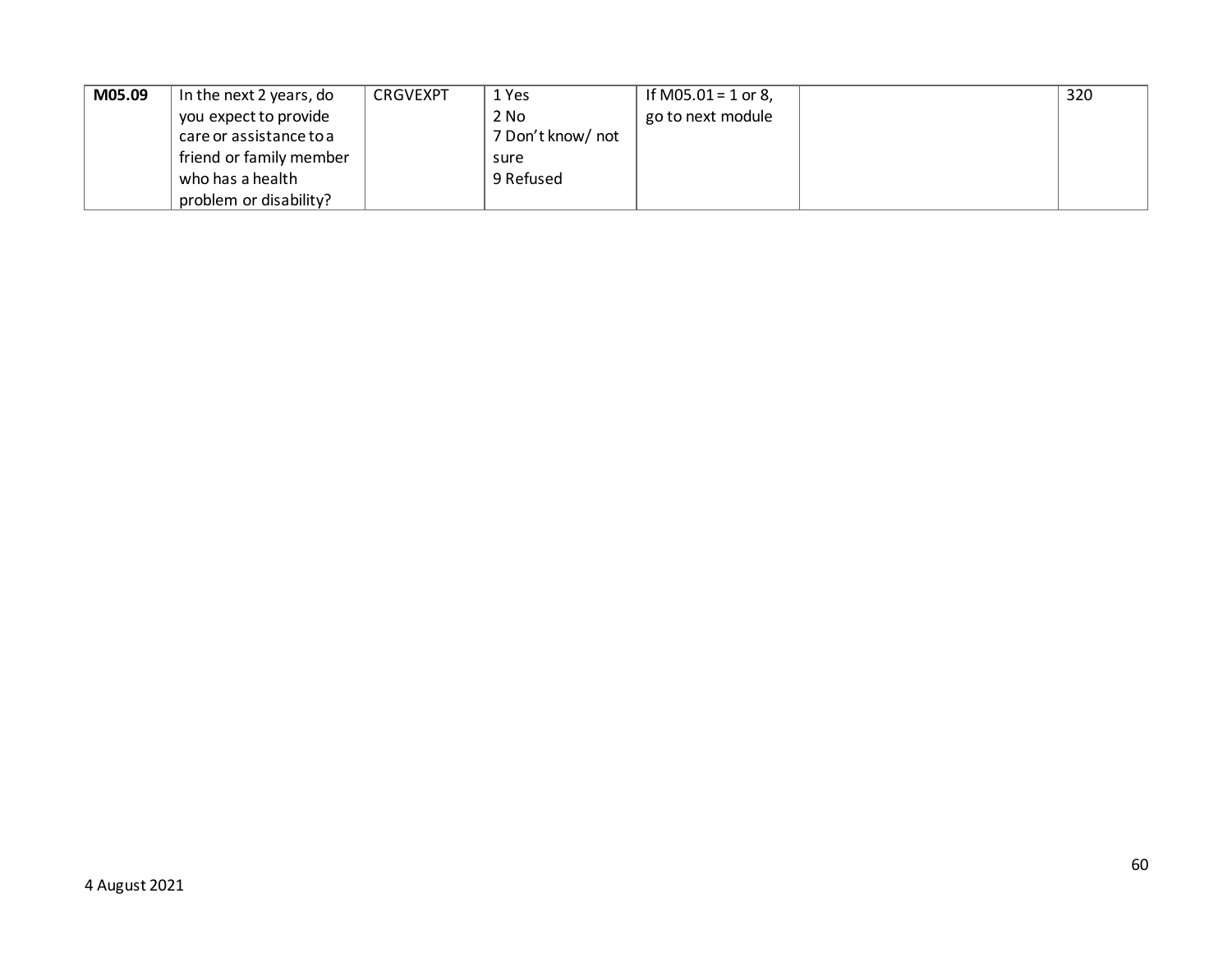### Module 6ABC: E-Cigarettes

| Question<br><b>Number</b> | <b>Question text</b>                                                                                                       | <b>Variable</b><br>names | <b>Responses</b><br><b>(DO NOT READ</b><br><b>UNLESS</b><br><b>OTHERWISE</b><br><b>NOTED)</b> | SKIPINFO/CATI<br><b>Note</b> | <b>Interviewer Note (s)</b>                                                                                                                                                                                                                                                                                                                                                                                                                                                                                    | Column(s) |
|---------------------------|----------------------------------------------------------------------------------------------------------------------------|--------------------------|-----------------------------------------------------------------------------------------------|------------------------------|----------------------------------------------------------------------------------------------------------------------------------------------------------------------------------------------------------------------------------------------------------------------------------------------------------------------------------------------------------------------------------------------------------------------------------------------------------------------------------------------------------------|-----------|
| M06.01                    | Have you ever used an<br>e-cigarette or other<br>electronic vaping<br>product, even just one<br>time, in your entire life? | <b>ECIGARET</b>          | 1 Yes<br>2 No<br>7 Don't<br>know/Not sure<br>9 Refused                                        | Go to next module            | Read if necessary: Electronic<br>cigarettes (e-cigarettes) and other<br>electronic vaping products include<br>electronic hookahs (e-hookahs),<br>vape pens, e-cigars, and others.<br>These products are battery-<br>powered and usually contain<br>nicotine and flavors such as fruit,<br>mint, or candy.<br>Interviewer note: These questions<br>concern electronic vaping products<br>for nicotine use. The use of<br>electronic vaping products for<br>marijuana use is not included in<br>these questions. | 321       |
| M06.02                    | Do you now use e-<br>cigarettes or other<br>electronic vaping<br>products every day,<br>some days, or not at all?          | <b>ECIGNOW</b>           | 1 Every day<br>2 Some days<br>3 Not at all<br>7 Don't know /<br>Not sure<br>9 Refused         |                              | Interviewer note: These questions<br>concern electronic vaping products<br>for nicotine use. The use of<br>electronic vaping products for<br>marijuana use is not included in<br>these questions.                                                                                                                                                                                                                                                                                                              | 322       |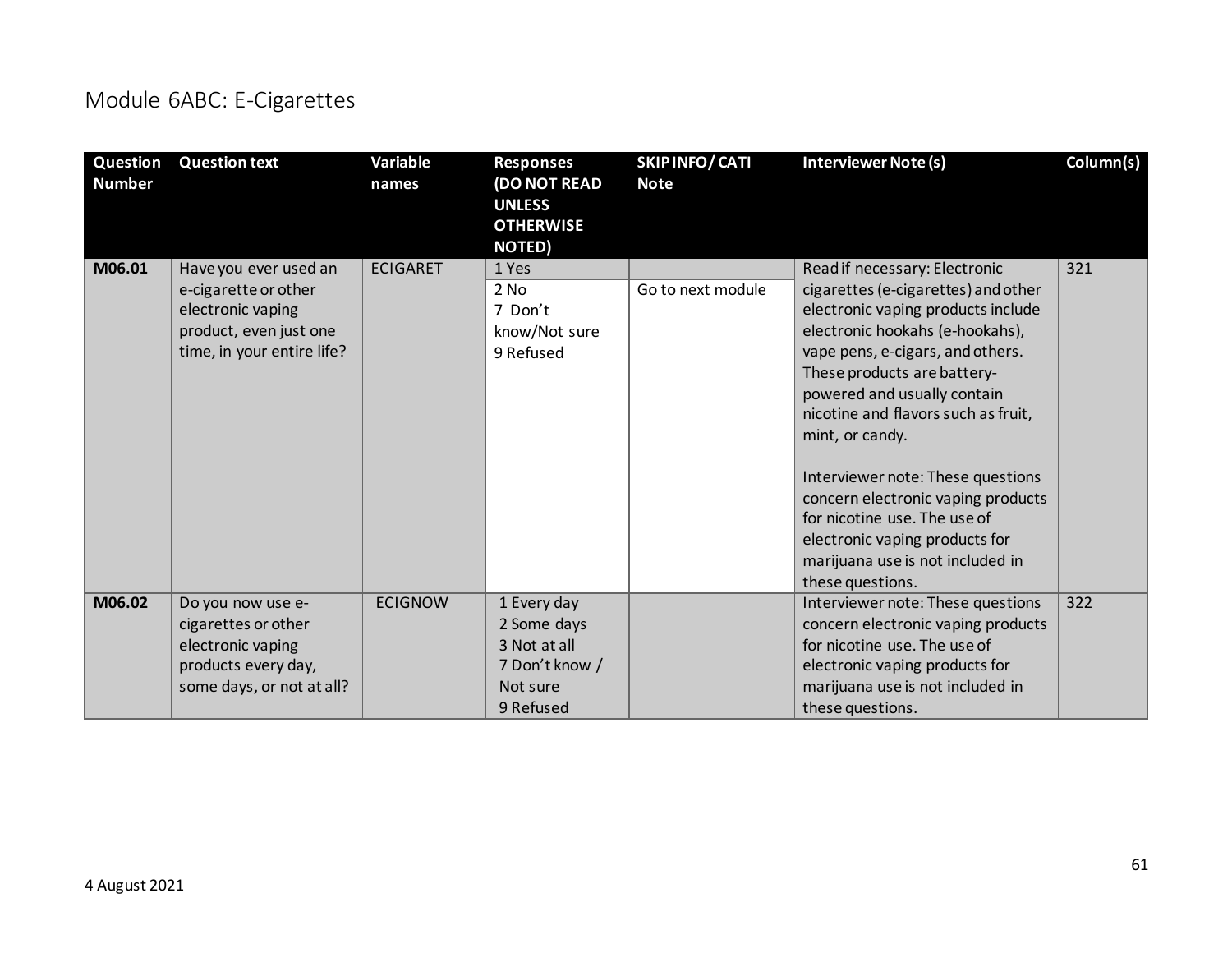# Module 20A: Industry and Occupation

| Question      | <b>Question text</b>                                                                                  | Variable        | <b>Responses</b>                                                          | SKIP INFO/ CATI Note Interviewer Note (s)                                                                                                                                                                                                                                                                                                 |                                                                                                                                    | Column(s) |
|---------------|-------------------------------------------------------------------------------------------------------|-----------------|---------------------------------------------------------------------------|-------------------------------------------------------------------------------------------------------------------------------------------------------------------------------------------------------------------------------------------------------------------------------------------------------------------------------------------|------------------------------------------------------------------------------------------------------------------------------------|-----------|
| <b>Number</b> |                                                                                                       | names           | <b>(DO NOT READ</b><br><b>UNLESS</b><br><b>OTHERWISE</b><br><b>NOTED)</b> |                                                                                                                                                                                                                                                                                                                                           |                                                                                                                                    |           |
| M20.01        | What kind of work do<br>you do? For example,<br>registered nurse, janitor,<br>cashier, auto mechanic. | <b>TYPEWORK</b> | Record<br>answer<br>99 Refused                                            | If $C08.15 = 1$ or 4<br>(Employed for wages<br>or out of work for less<br>than 1 year) or 2<br>(Self-employed),<br>continue.<br>If $CO8.15 = 4$ (Out of<br>work for less than 1<br>year) ask, "What kind<br>of work did you do?<br>For example,<br>registered nurse,<br>janitor, cashier, auto<br>mechanic."<br>Else go to next<br>module | If respondent is unclear, ask:<br>What is your job title?<br>If respondent has more than<br>one job ask: What is your main<br>job? | 389-488   |
| M20.02        | What kind of business or<br>industry do you work in?                                                  | <b>TYPEINDS</b> | Record<br>answer                                                          | If Core $Q8.15 = 4$ (Out<br>of work for less than                                                                                                                                                                                                                                                                                         |                                                                                                                                    | 489-588   |
|               | For example, hospital,<br>elementary school,                                                          |                 | 99 Refused                                                                | 1 year) ask, "What<br>kind of business or                                                                                                                                                                                                                                                                                                 |                                                                                                                                    |           |
|               | clothing manufacturing,                                                                               |                 |                                                                           | industry did you work                                                                                                                                                                                                                                                                                                                     |                                                                                                                                    |           |
|               | restaurant                                                                                            |                 |                                                                           | in? For example,                                                                                                                                                                                                                                                                                                                          |                                                                                                                                    |           |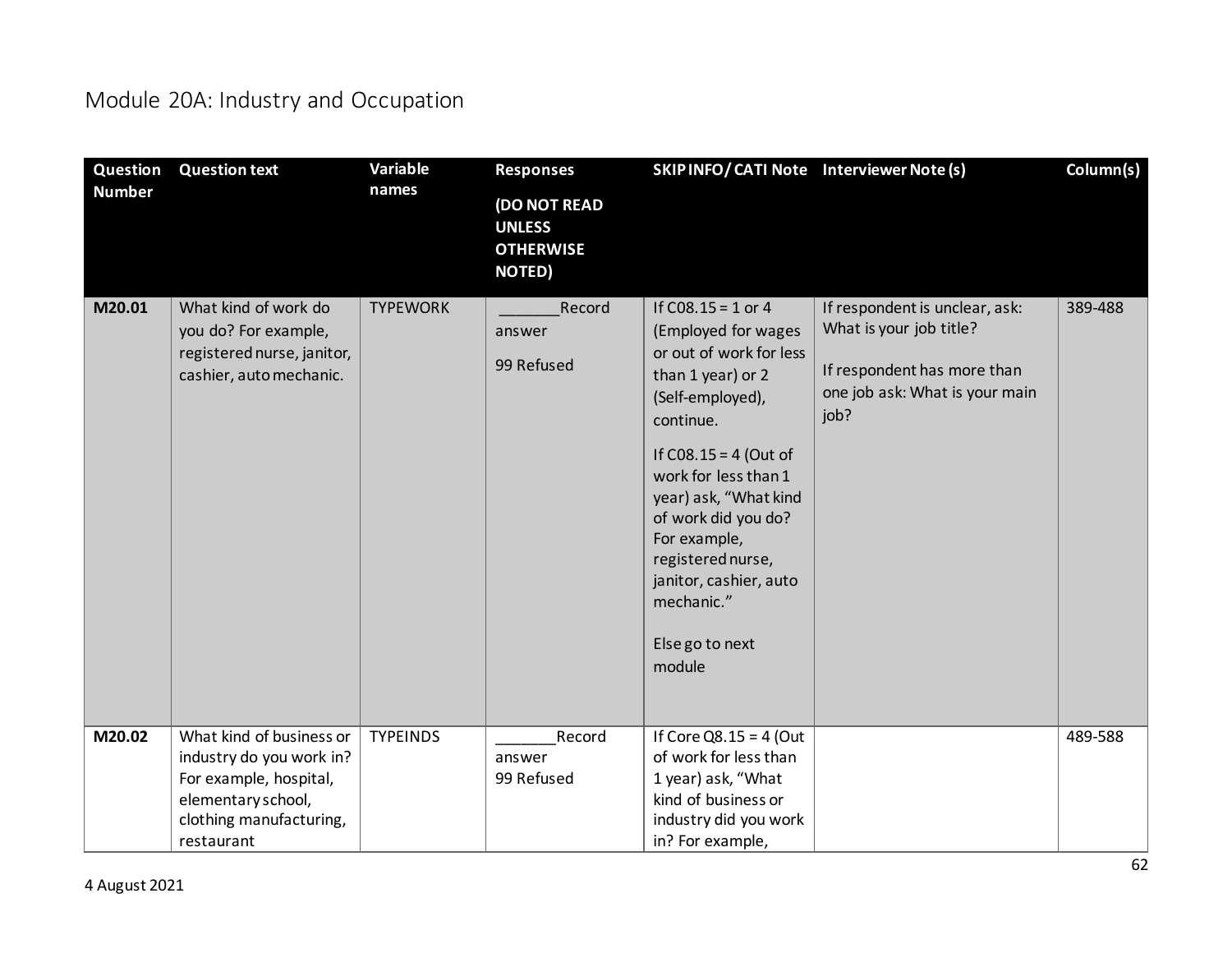|  |  | hospital, elementary<br>school, clothing<br>manufacturing,<br>restaurant." |  |
|--|--|----------------------------------------------------------------------------|--|
|  |  |                                                                            |  |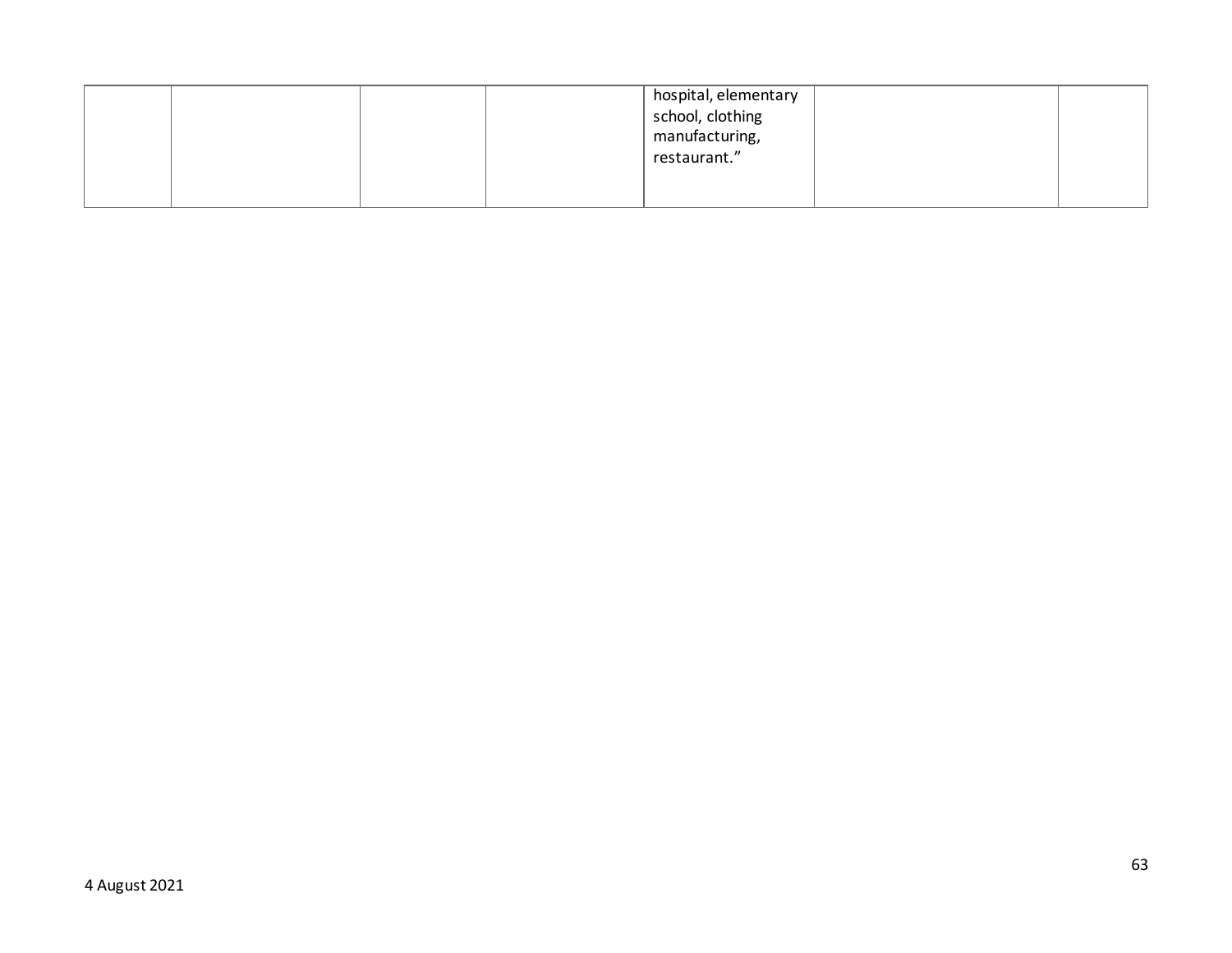### Module 21ABC: Sexual Orientation and Gender Identity (SOGI)

| Question<br><b>Number</b> | <b>Question text</b>                                                                                                                                                                               | Variable names  | <b>Responses</b>                                                                                                                                                                  | SKIPINFO/CATI<br><b>Note</b> | <b>Interviewer Note (s)</b>                                                                                                                                                                                                                                                                                                                                                                                                                                                                     | Column(s) |
|---------------------------|----------------------------------------------------------------------------------------------------------------------------------------------------------------------------------------------------|-----------------|-----------------------------------------------------------------------------------------------------------------------------------------------------------------------------------|------------------------------|-------------------------------------------------------------------------------------------------------------------------------------------------------------------------------------------------------------------------------------------------------------------------------------------------------------------------------------------------------------------------------------------------------------------------------------------------------------------------------------------------|-----------|
|                           |                                                                                                                                                                                                    |                 | (DO NOT READ<br><b>UNLESS</b><br><b>OTHERWISE</b><br><b>NOTED)</b>                                                                                                                |                              |                                                                                                                                                                                                                                                                                                                                                                                                                                                                                                 |           |
| M21.01                    | The next two questions<br>are about sexual<br>orientation and gender<br>identity.<br>Do you consider<br>yourself to be 1-<br>Straight, 2-Lesbian or<br>Gay, 3-Bisexual or 4-<br>other orientation? | <b>SXORIENT</b> | 1 Straight<br>2 Lesbian or gay<br>3 Bisexual<br>4 Other<br>7 Don't know/Not<br>sure<br>9 Refused                                                                                  |                              | Read if necessary: We ask this<br>question in order to better<br>understand the health and health<br>care needs of people with<br>different sexual orientations.<br>Please say the number before the<br>text response. Respondent can<br>answer with either the number<br>or the text/word.                                                                                                                                                                                                     | 589       |
| M21.02                    | Do you consider<br>yourself to be<br>transgender?                                                                                                                                                  | <b>TRNSGNDR</b> | 1 Yes, Transgender,<br>male-to-female<br>2 Yes, Transgender,<br>female to male<br>3 Yes, Transgender,<br>gender<br>nonconforming<br>4 No<br>7 Don't know/not<br>sure<br>9 Refused |                              | Read if necessary: Some people<br>describe themselves as<br>transgender when they<br>experience a different gender<br>identity from their sex at birth.<br>For example, a person born into a<br>male body, but who feels female<br>or lives as a woman would be<br>transgender. Some transgender<br>people change their physical<br>appearance so that it matches<br>their internal gender identity.<br>Some transgender people take<br>hormones and some have<br>surgery. A transgender person | 590       |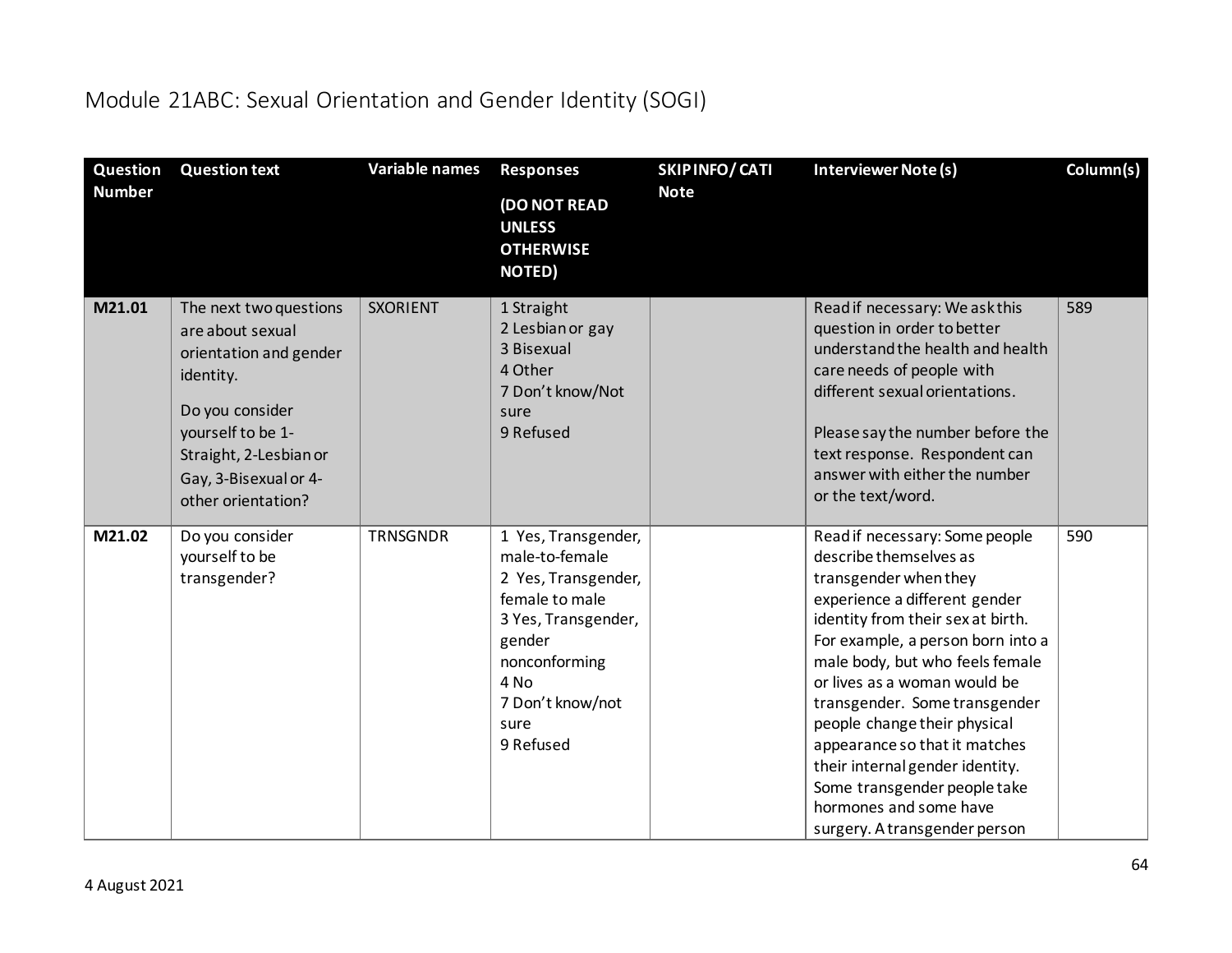|  |  | may be of any sexual orientation<br>- straight, gay, lesbian, or<br>bisexual.                                                                                                           |  |
|--|--|-----------------------------------------------------------------------------------------------------------------------------------------------------------------------------------------|--|
|  |  | If asked about definition of<br>gender non-conforming: Some<br>people think of themselves as<br>gender non-conforming when<br>they do not identify only as a<br>man or only as a woman. |  |
|  |  | If yes, ask Do you consider<br>yourself to be 1. male-to-female,<br>2. female-to-male, or 3. gender<br>non-conforming?                                                                  |  |
|  |  | Please say the number before the<br>text response. Respondent can<br>answer with either the number<br>or the text/word.                                                                 |  |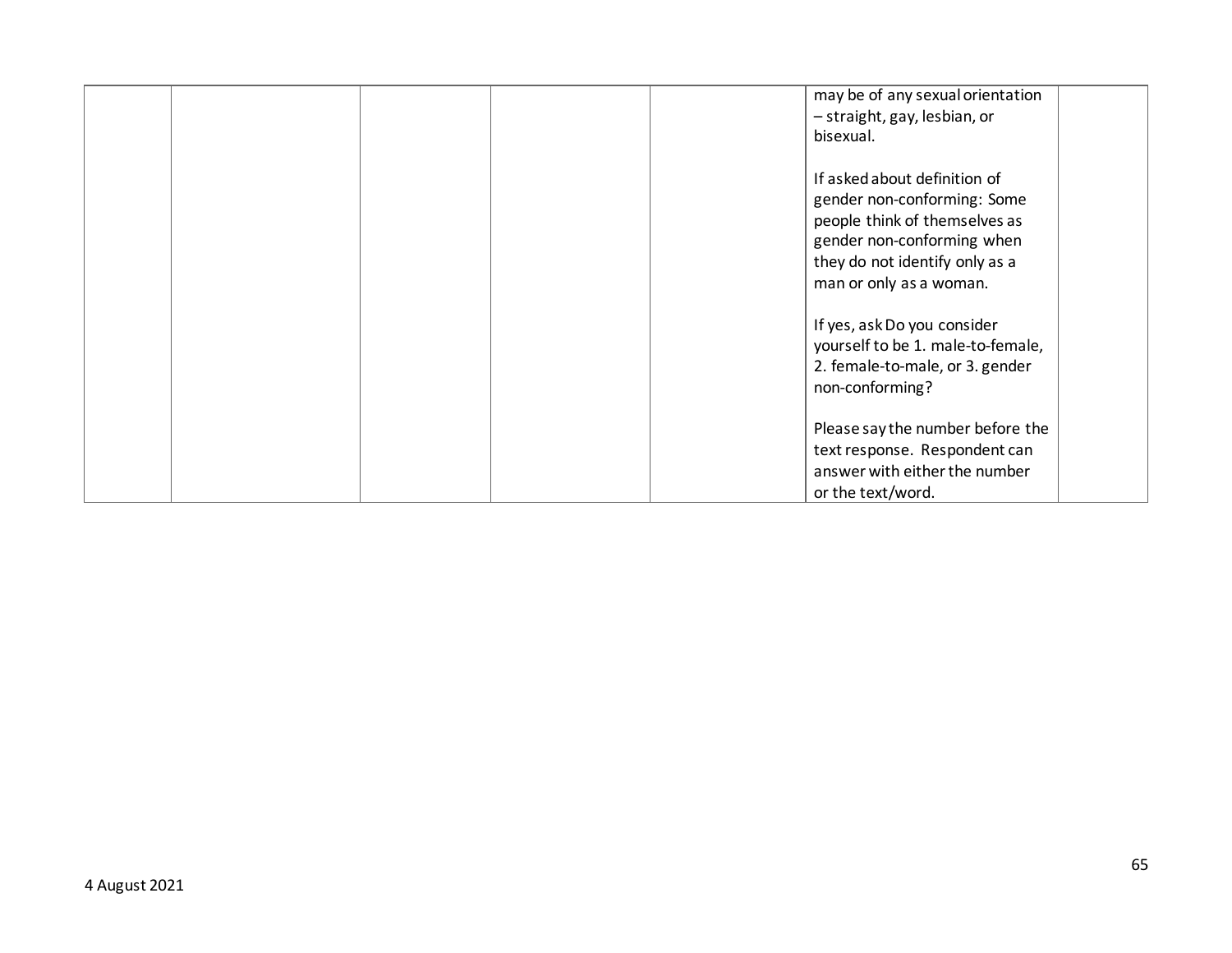#### Module 22A: Random Child Selection

| <b>Question</b> | <b>Question text</b>     | <b>Variable names</b> | <b>Responses</b>                                                   | SKIPINFO/CATI Note Interviewer Note (s) | Column(s) |
|-----------------|--------------------------|-----------------------|--------------------------------------------------------------------|-----------------------------------------|-----------|
| <b>Number</b>   |                          |                       | (DO NOT READ<br><b>UNLESS</b><br><b>OTHERWISE</b><br><b>NOTED)</b> |                                         |           |
| Intro text      | If $C08.16 = 1$ and      |                       |                                                                    | If C08.16 = 88, or 99                   |           |
| and             | C08.16 does not equal    |                       |                                                                    | (No children under                      |           |
| screening       | 88 or 99, Interviewer    |                       |                                                                    | age 18 in the                           |           |
|                 | please read:             |                       |                                                                    | household, or                           |           |
|                 | Previously, you          |                       |                                                                    | Refused), go to next                    |           |
|                 | indicated there was      |                       |                                                                    | module.                                 |           |
|                 | one child age 17 or      |                       |                                                                    |                                         |           |
|                 | younger in your          |                       |                                                                    | <b>CATI INSTRUCTION:</b>                |           |
|                 | household. I would like  |                       |                                                                    | <b>RANDOMLY SELECT</b>                  |           |
|                 | to askyou some           |                       |                                                                    | ONE OF THE                              |           |
|                 | questions about that     |                       |                                                                    | <b>CHILDREN.</b> This is the            |           |
|                 | child.                   |                       |                                                                    | Xth child. Please                       |           |
|                 |                          |                       |                                                                    | substitute Xth child's                  |           |
|                 | If $CO.16$ is $>1$ and   |                       |                                                                    | number in all                           |           |
|                 | C08.16 does not equal    |                       |                                                                    | questions below.                        |           |
|                 | 88 or 99, Interviewer    |                       |                                                                    | <b>INTERVIEWER PLEASE</b>               |           |
|                 | please read:             |                       |                                                                    | READ: I have some                       |           |
|                 | Previously, you          |                       |                                                                    | additional questions                    |           |
|                 | indicated there were     |                       |                                                                    | about one specific                      |           |
|                 | [number] children age    |                       |                                                                    | child. The child I will                 |           |
|                 | 17 or younger in your    |                       |                                                                    | be referring to is the                  |           |
|                 | household. Think about   |                       |                                                                    | Xth [CATI: please fill                  |           |
|                 | those [number]           |                       |                                                                    | in correct number]                      |           |
|                 | children in order of     |                       |                                                                    | child in your                           |           |
|                 | their birth, from oldest |                       |                                                                    | household. All                          |           |
|                 | to youngest. The         |                       |                                                                    | following questions                     |           |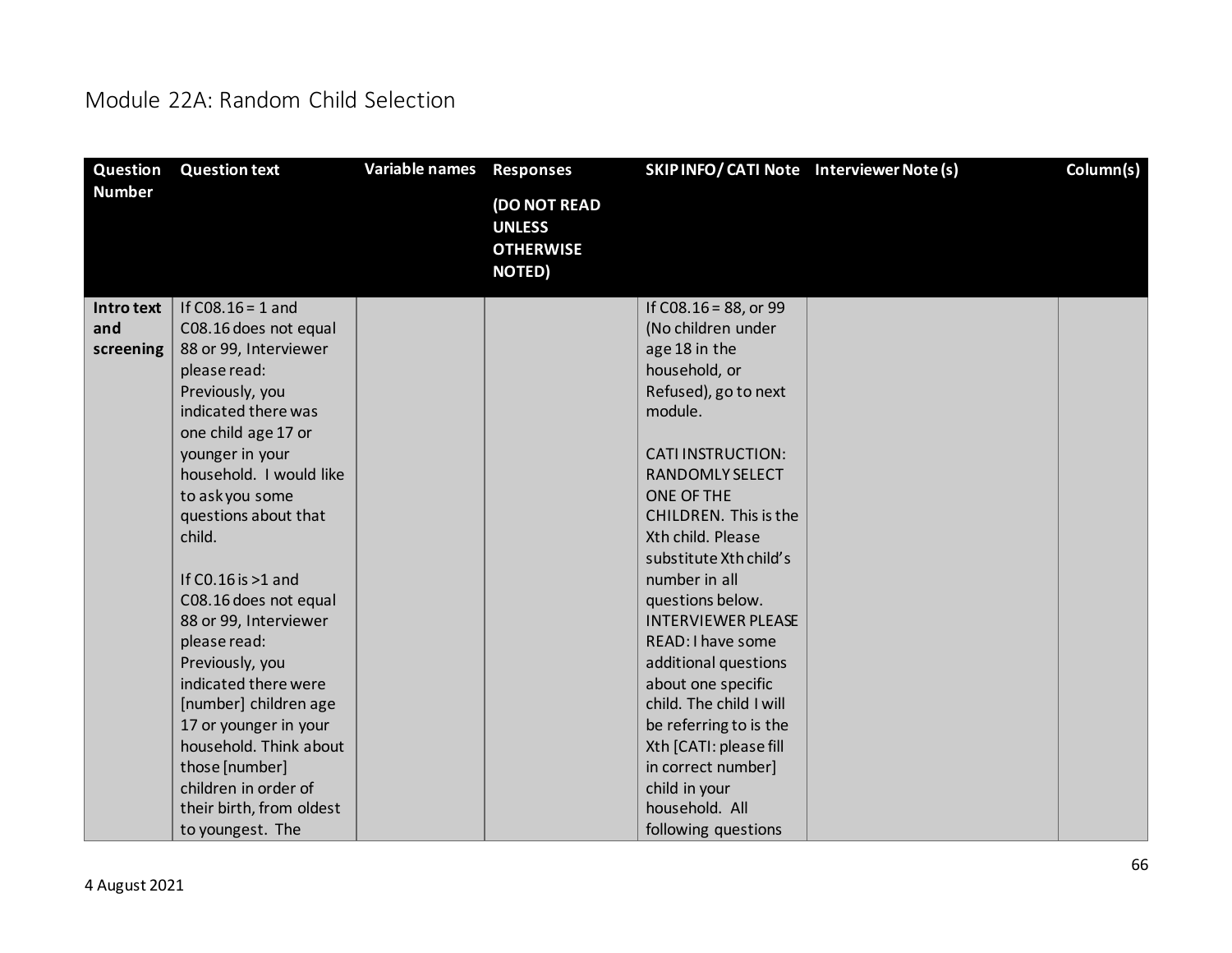|        | oldest child is the first<br>child and the youngest<br>child is the last. Please<br>include children with<br>the same birth date,<br>including twins, in the<br>order of their birth. |                 |                                                                                                                                                                                                                                      | about children will be<br>about the Xth [CATI:<br>please fill in] child.                |                                                                                         |         |
|--------|---------------------------------------------------------------------------------------------------------------------------------------------------------------------------------------|-----------------|--------------------------------------------------------------------------------------------------------------------------------------------------------------------------------------------------------------------------------------|-----------------------------------------------------------------------------------------|-----------------------------------------------------------------------------------------|---------|
| M22.01 | What is the birth<br>month and year of the<br>[Xth] child?                                                                                                                            | <b>RCSBIRTH</b> | Code<br>month and year<br>77/7777 Don't<br>know / Not sure<br>99/9999 Refused                                                                                                                                                        |                                                                                         |                                                                                         | 591-596 |
| M22.02 | Is the child a boy or a<br>girl?                                                                                                                                                      | <b>RCSGENDR</b> | 1 Boy<br>2 Girl<br>9 Refused                                                                                                                                                                                                         |                                                                                         |                                                                                         | 597     |
| M22.03 | Is the child Hispanic,<br>Latino/a, or Spanish<br>origin?                                                                                                                             | RCHISLA1        | Read if response is<br>yes:<br>1 Mexican,<br>Mexican American,<br>Chicano/a<br>2 Puerto Rican<br>3 Cuban<br>4 Another Hispanic,<br>Latino/a, or<br>Spanish origin<br>Do not read:<br>5 No<br>7 Don't know / Not<br>sure<br>9 Refused |                                                                                         | If yes, ask: Are they                                                                   | 598-601 |
| M22.04 | Which one or more of<br>the following would<br>you say is the race of<br>the child?                                                                                                   | RCSRACE1        | 10 White<br>20 Black or African<br>American<br>30 American Indian<br>or Alaska Native                                                                                                                                                | [CATI NOTE: IF MORE<br>THAN ONE RESPONSE<br>TO Q4; CONTINUE.<br>OTHERWISE, GOTO<br>Q6.] | Select all that apply<br>If 40 (Asian) or 50 (Pacific<br>Islander) is selected read and | 602-629 |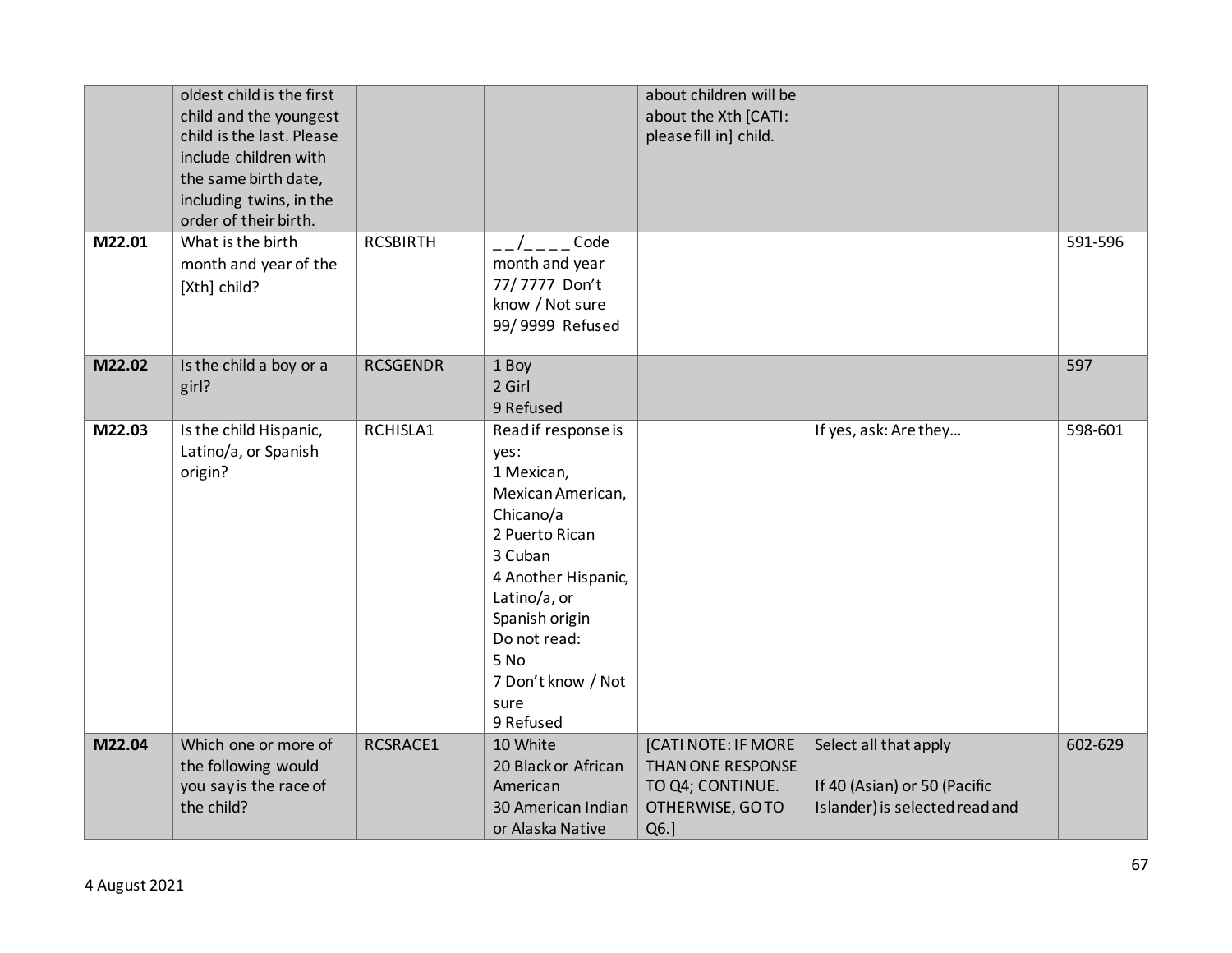|        |                      |          | 40 Asian                              | code subcategories underneath  |         |
|--------|----------------------|----------|---------------------------------------|--------------------------------|---------|
|        |                      |          | 41 Asian Indian                       | major heading.                 |         |
|        |                      |          | 42 Chinese                            |                                |         |
|        |                      |          | 43 Filipino                           |                                |         |
|        |                      |          | 44 Japanese                           |                                |         |
|        |                      |          | 45 Korean                             |                                |         |
|        |                      |          | 46 Vietnamese                         |                                |         |
|        |                      |          | 47 Other Asian                        |                                |         |
|        |                      |          | <b>50 Pacific Islander</b>            |                                |         |
|        |                      |          | 51 Native Hawaiian                    |                                |         |
|        |                      |          | 52 Guamanian or                       |                                |         |
|        |                      |          | Chamorro                              |                                |         |
|        |                      |          | 53 Samoan                             |                                |         |
|        |                      |          | 54 Other Pacific                      |                                |         |
|        |                      |          | Islander                              |                                |         |
|        |                      |          | Do not read:                          |                                |         |
|        |                      |          | 60 Other                              |                                |         |
|        |                      |          | 77 Don't know /                       |                                |         |
|        |                      |          | Not sure                              |                                |         |
|        |                      |          | 99 Refused                            |                                |         |
| M22.05 | Which one of these   | RCSBRAC2 | 10 White                              | If 40 (Asian) or 50 (Pacific   | 630-631 |
|        | groups would you say |          | 20 Black or African                   | Islander) is selected read and |         |
|        | best represents the  |          | American                              | code subcategories underneath  |         |
|        | child's race?        |          | 30 American Indian                    | major heading.                 |         |
|        |                      |          | or Alaska Native                      |                                |         |
|        |                      |          | 40 Asian                              |                                |         |
|        |                      |          | 41 Asian Indian                       |                                |         |
|        |                      |          | 42 Chinese                            |                                |         |
|        |                      |          | 43 Filipino                           |                                |         |
|        |                      |          | 44 Japanese                           |                                |         |
|        |                      |          | 45 Korean                             |                                |         |
|        |                      |          | 46 Vietnamese                         |                                |         |
|        |                      |          | 47 Other Asian<br>50 Pacific Islander |                                |         |
|        |                      |          |                                       |                                |         |
|        |                      |          | 51 Native Hawaiian                    |                                |         |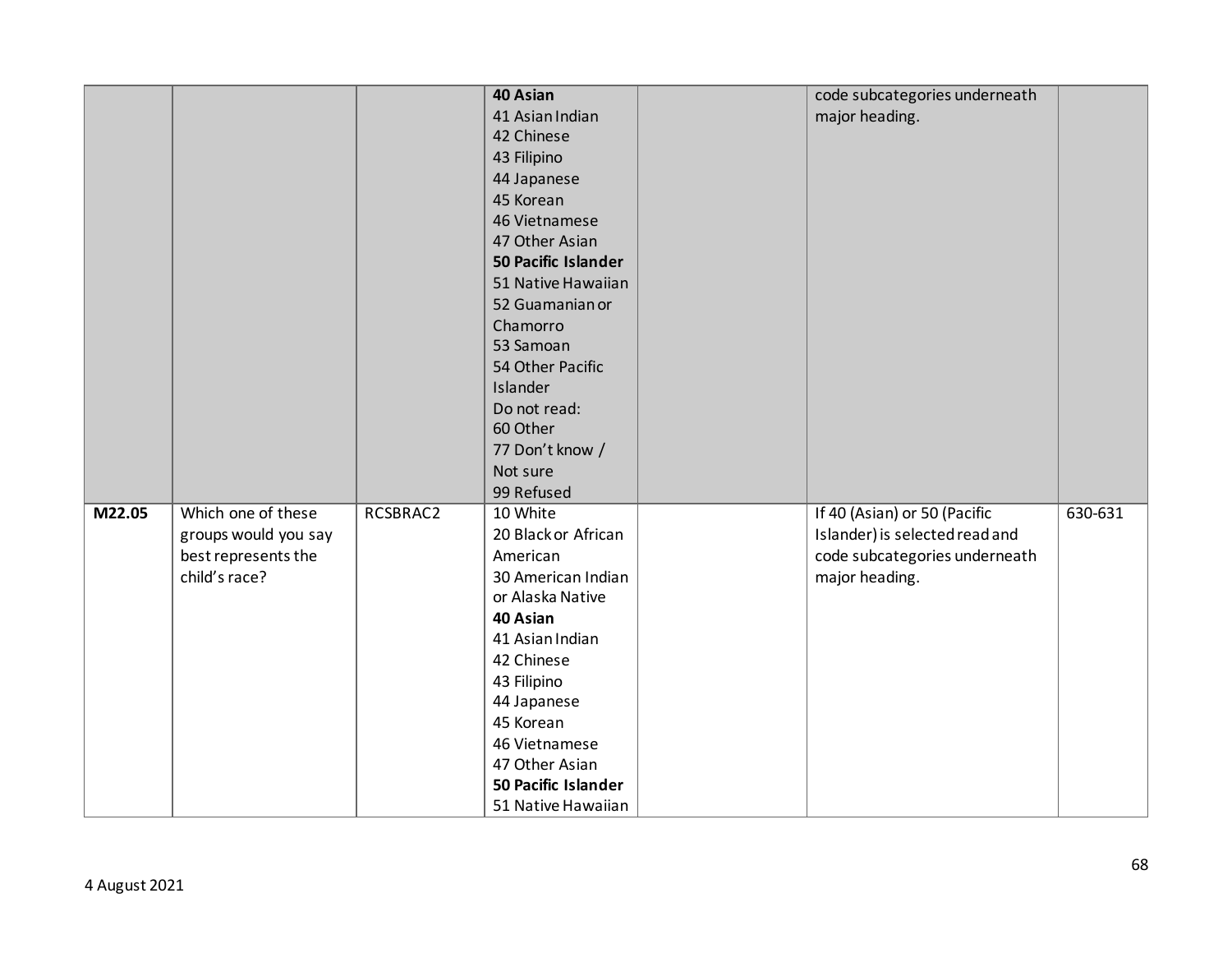|        |                        |          | 52 Guamanian or     |  |     |
|--------|------------------------|----------|---------------------|--|-----|
|        |                        |          | Chamorro            |  |     |
|        |                        |          | 53 Samoan           |  |     |
|        |                        |          | 54 Other Pacific    |  |     |
|        |                        |          | Islander            |  |     |
|        |                        |          | Do not read:        |  |     |
|        |                        |          | 60 Other            |  |     |
|        |                        |          | 88 No additional    |  |     |
|        |                        |          | choices             |  |     |
|        |                        |          | 77 Don't know /     |  |     |
|        |                        |          | Not sure            |  |     |
|        |                        |          | 99 Refused          |  |     |
| M22.06 | How are you related to | RCSRLTN2 | Please read:        |  | 632 |
|        | the child? Are you a   |          | 1 Parent (include   |  |     |
|        |                        |          | biologic, step, or  |  |     |
|        |                        |          | adoptive parent)    |  |     |
|        |                        |          | 2 Grandparent       |  |     |
|        |                        |          |                     |  |     |
|        |                        |          | 3 Foster parent or  |  |     |
|        |                        |          | guardian            |  |     |
|        |                        |          | 4 Sibling (include  |  |     |
|        |                        |          | biologic, step, and |  |     |
|        |                        |          | adoptive sibling)   |  |     |
|        |                        |          | 5 Other relative    |  |     |
|        |                        |          | 6 Not related in    |  |     |
|        |                        |          | any way             |  |     |
|        |                        |          | Do not read:        |  |     |
|        |                        |          | 7 Don't know / Not  |  |     |
|        |                        |          | sure                |  |     |
|        |                        |          | 9 Refused           |  |     |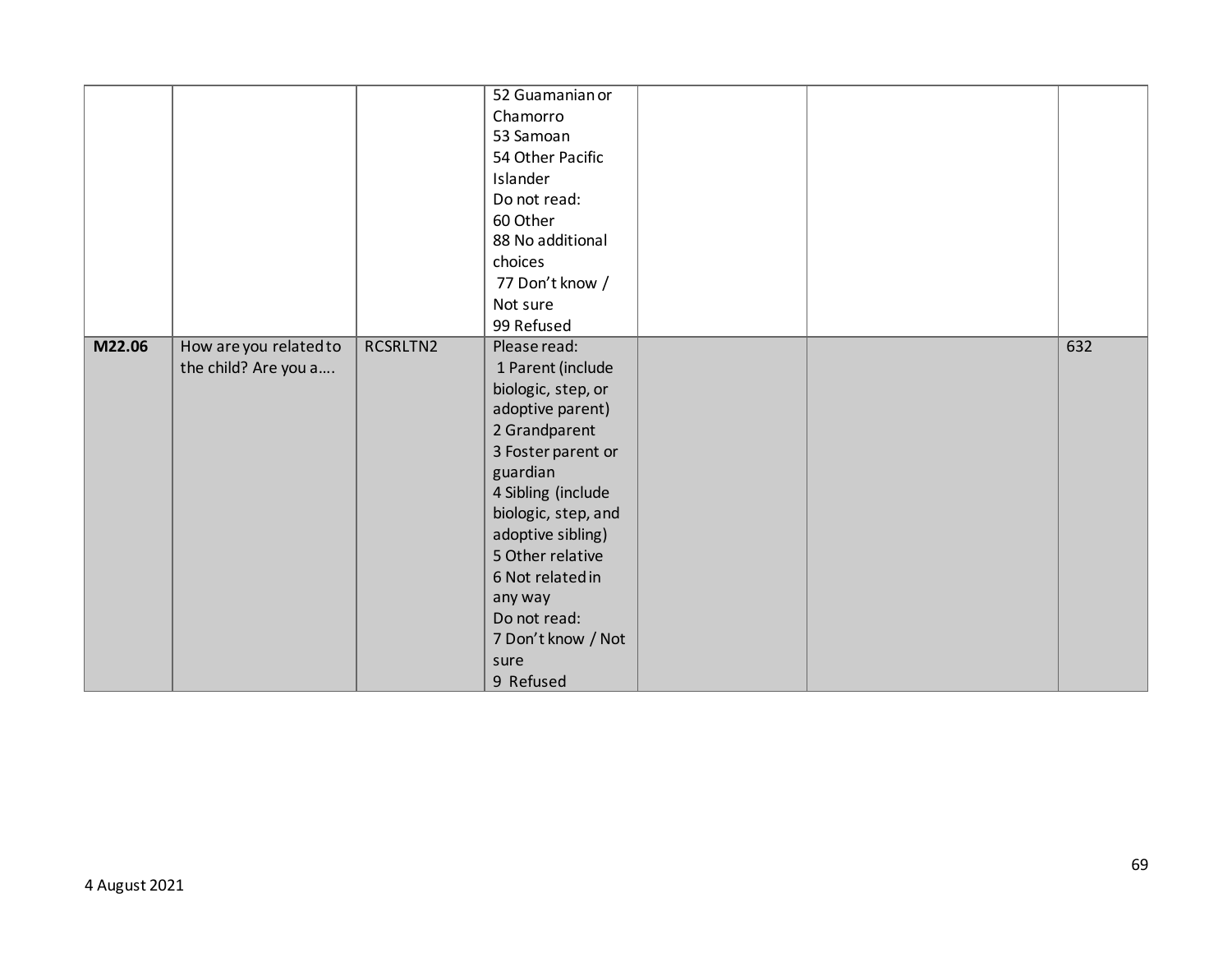#### Module 23A: Childhood Asthma Prevalence

| Question<br><b>Number</b> | <b>Question text</b>                                                                                                                                    | Variable names       | <b>Responses</b><br><b>(DO NOT READ</b><br><b>UNLESS</b><br><b>OTHERWISE</b><br><b>NOTED)</b> | SKIPINFO/CATI<br><b>Note</b>                                                                                                              | <b>Interviewer Note (s)</b> | Column(s) |
|---------------------------|---------------------------------------------------------------------------------------------------------------------------------------------------------|----------------------|-----------------------------------------------------------------------------------------------|-------------------------------------------------------------------------------------------------------------------------------------------|-----------------------------|-----------|
| M23.01                    | The next two questions<br>are about the Xth child.<br>Has a doctor, nurse or<br>other health<br>professional EVER said<br>that the child has<br>asthma? | CASTHDX2             | 1 Yes<br>2 No<br>7 Don't know/ not<br>sure<br>9 Refused                                       | If response to<br>$C08.16 = 88$ (None)<br>or 99 (Refused), go<br>to next module.<br>Fill in correct [Xth]<br>number.<br>Go to next module |                             | 633       |
| M23.02                    | Does the child still have<br>asthma?                                                                                                                    | CASTHNO <sub>2</sub> | 1 Yes<br>2 No<br>7 Don't know/ not<br>sure<br>9 Refused                                       |                                                                                                                                           |                             | 634       |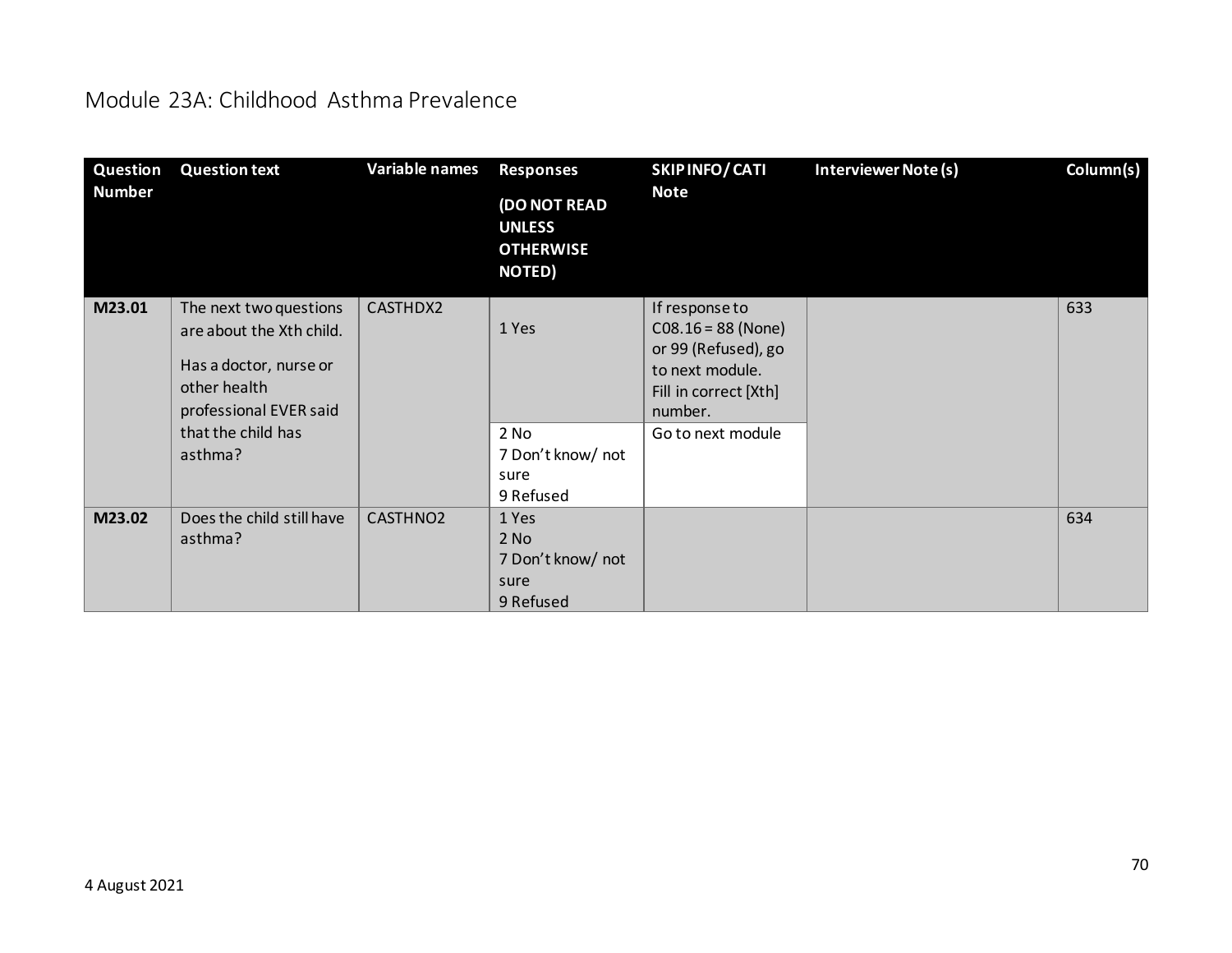### Asthma Call-Back Permission Script

| Question      | <b>Question text</b>       | Variable names | <b>Responses</b>                                                          | SKIPINFO/CATI | <b>Interviewer Note (s)</b> | Column(s) |
|---------------|----------------------------|----------------|---------------------------------------------------------------------------|---------------|-----------------------------|-----------|
| <b>Number</b> |                            |                | <b>(DO NOT READ</b><br><b>UNLESS</b><br><b>OTHERWISE</b><br><b>NOTED)</b> | <b>Note</b>   |                             |           |
| <b>Text</b>   | We would like to call      |                |                                                                           |               |                             |           |
|               | you again within the       |                |                                                                           |               |                             |           |
|               | next 2 weeks to talk in    |                |                                                                           |               |                             |           |
|               | more detail about          |                |                                                                           |               |                             |           |
|               | (your/your child's)        |                |                                                                           |               |                             |           |
|               | experiences with           |                |                                                                           |               |                             |           |
|               | asthma. The information    |                |                                                                           |               |                             |           |
|               | will be used to help       |                |                                                                           |               |                             |           |
|               | develop and improve        |                |                                                                           |               |                             |           |
|               | the asthma programs in     |                |                                                                           |               |                             |           |
|               | <state>. The</state>       |                |                                                                           |               |                             |           |
|               | information you gave us    |                |                                                                           |               |                             |           |
|               | today and any you give     |                |                                                                           |               |                             |           |
|               | us in the future will be   |                |                                                                           |               |                             |           |
|               | kept confidential. If you  |                |                                                                           |               |                             |           |
|               | agree to this, we will     |                |                                                                           |               |                             |           |
|               | keep your first name or    |                |                                                                           |               |                             |           |
|               | initials and phone         |                |                                                                           |               |                             |           |
|               | number on file, separate   |                |                                                                           |               |                             |           |
|               | from the answers           |                |                                                                           |               |                             |           |
|               | collected today. Even if   |                |                                                                           |               |                             |           |
|               | you agree now, you or      |                |                                                                           |               |                             |           |
|               | others may refuse to       |                |                                                                           |               |                             |           |
|               | participate in the future. |                |                                                                           |               |                             |           |
|               |                            |                |                                                                           |               |                             |           |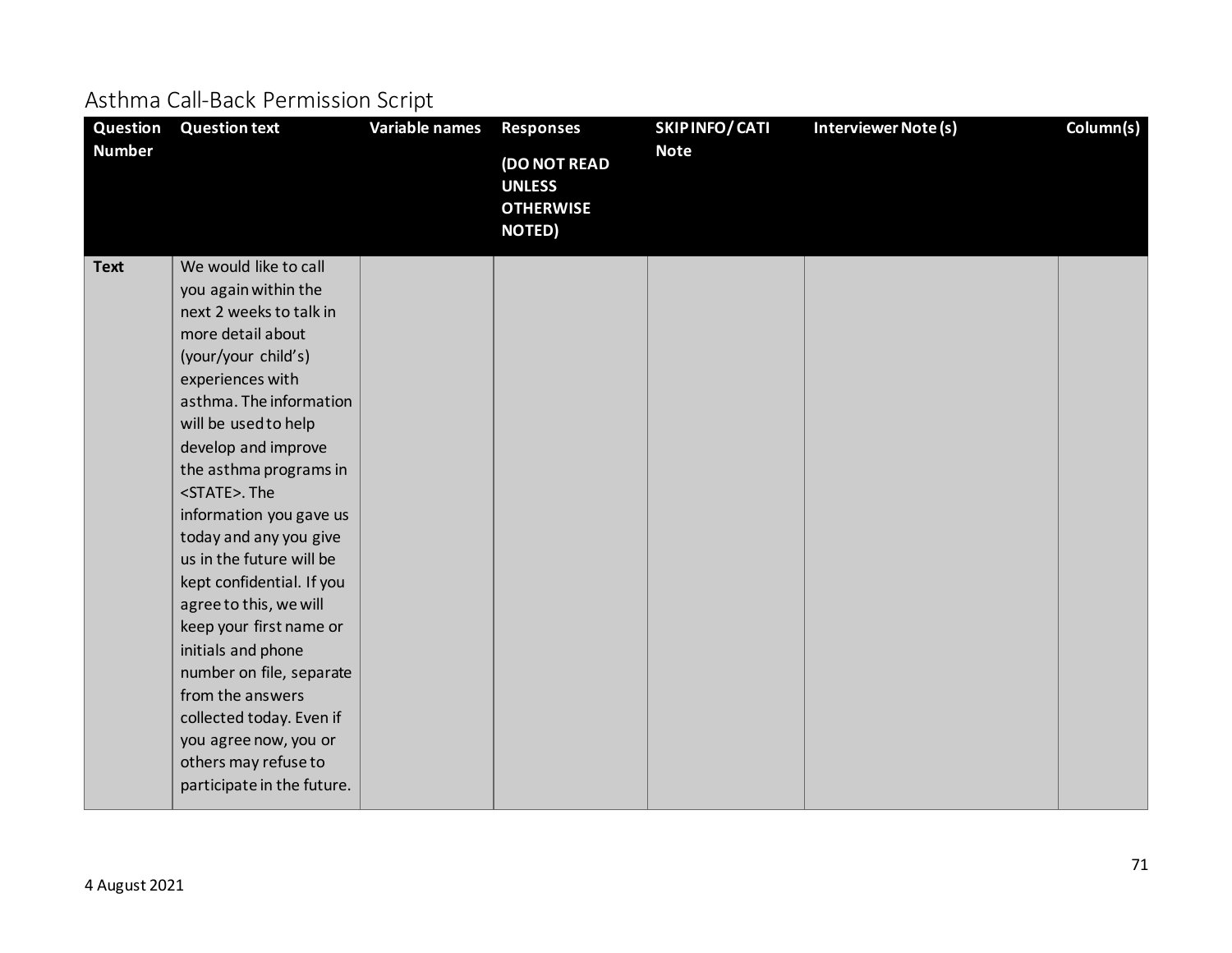| CB01.01 | Would it be okay if we | CALLBACK | 1 Yes   |  | 635 |
|---------|------------------------|----------|---------|--|-----|
|         | called you back to ask |          | 2 No    |  |     |
|         | additional asthma-     |          |         |  |     |
|         | related questions at a |          |         |  |     |
|         | later time?            |          |         |  |     |
| CB01.02 | Which person in the    | ADLTCHLD | 1 Adult |  | 636 |
|         | household was selected |          | 2 Child |  |     |
|         | as the focus of the    |          |         |  |     |
|         | asthma call-back?      |          |         |  |     |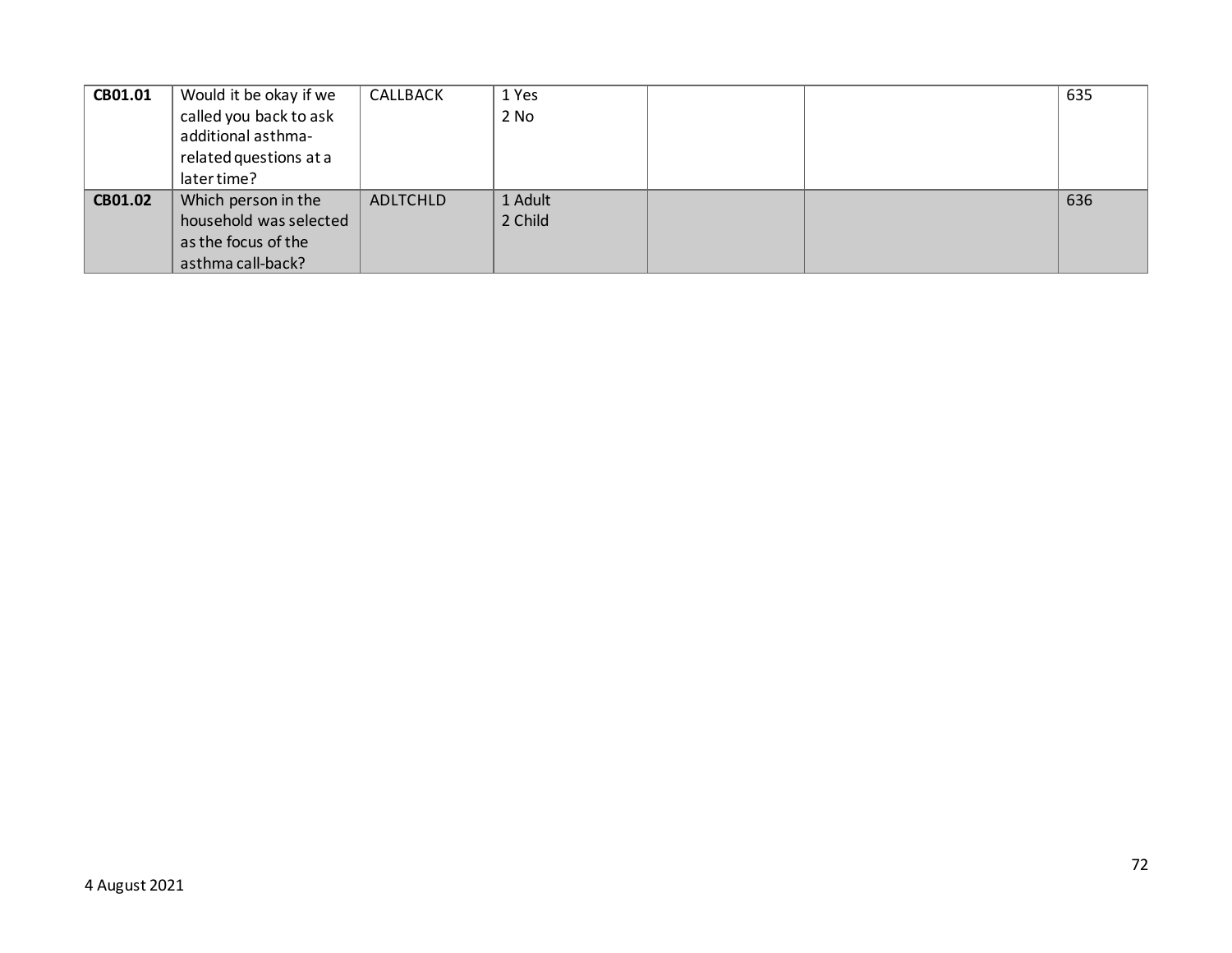#### NY State-Added Modules

#### NY State-Added Module 1A: Asthma Call-Back

| Question       | <b>Question text</b>                                                                                                                      | Variable names  | <b>Responses</b>                               | SKIPINFO/CATI                                                                                                                                       | <b>Interviewer Note (s)</b> | Column(s) |
|----------------|-------------------------------------------------------------------------------------------------------------------------------------------|-----------------|------------------------------------------------|-----------------------------------------------------------------------------------------------------------------------------------------------------|-----------------------------|-----------|
| <b>Number</b>  |                                                                                                                                           |                 | (DO NOT READ UNLESS<br><b>OTHERWISE NOTED)</b> | <b>Note</b>                                                                                                                                         |                             |           |
| SA01.01        | Would it be okay if we<br>called you back to ask<br>additional asthma-<br>related questions at a<br>later time?                           | <b>CALLBACK</b> | 1 Yes<br>2 No (Go to next<br>module)           | If response to Core<br>Q6.4=1 (Adult<br>lifetime=yes) or<br>M21Q01=1<br>(childhood<br>lifetime=yes) then<br>ask. Otherwise, skip<br>to next module. |                             | 901-901   |
| <b>SA01.02</b> | Can I please have your<br>first name, initials or<br>nickname so we will<br>know who to ask for<br>when we call back?                     | <b>FNAME</b>    | Enter<br>name/initials/nickname                | If $Q01 = 1$ :                                                                                                                                      |                             | CATI Only |
| SA01.02a       | Which person in the<br>household was<br>selected as the focus<br>of the asthma call-<br>back?                                             | <b>ADLTCHLD</b> | 1 Adult<br>2 Child                             | If $Q01 = 1$ :                                                                                                                                      |                             | 902-902   |
| SA01.03        | Can I please have the<br>child's first name,<br>initials or nickname so<br>we will know which<br>child to ask about<br>when we call back? | <b>CNAME</b>    | Enter<br>name/initials/nickname                | If $Q01 = 1$ and child<br>selected:                                                                                                                 |                             | CATI Only |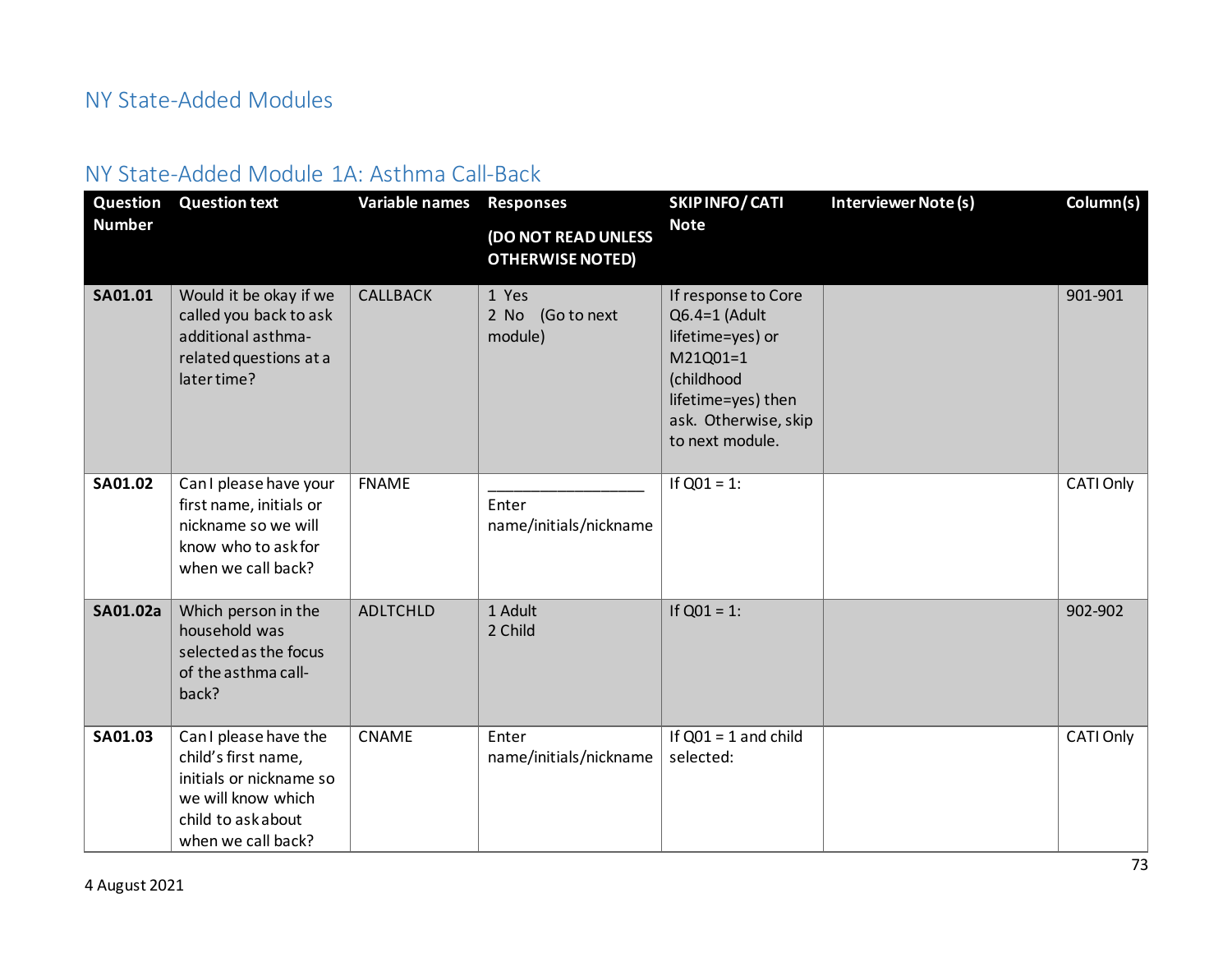| <b>SA01.04</b> | Are you the parent or<br>guardian in the<br>household who knows<br>the most about<br>(child)'s asthma?                                                                                                                                     | <b>MOSTKNOW</b> | 1 Yes<br>$2$ No<br>7 Don't know/Not sure                              | (C06.04 ne 1 AND<br>021.01 ne 1) OR<br>$SO1.01=2$                                   |                                            | 903-903   |
|----------------|--------------------------------------------------------------------------------------------------------------------------------------------------------------------------------------------------------------------------------------------|-----------------|-----------------------------------------------------------------------|-------------------------------------------------------------------------------------|--------------------------------------------|-----------|
| SA01.05        | You said someone else<br>was more<br>knowledgeable about<br>the child's asthma<br>Can I please have this<br>adult's first name,<br>initials or nickname so<br>we will know who to<br>ask for when we call<br>back regarding your<br>child. | <b>OTHNAME</b>  | Enter<br>name/initials/nickname<br>7 Don't know/Not sure<br>9 Refused | ((C06.04 ne 1 AND<br>021.01 ne 1) OR<br>S01.01=2) AND<br>S01.02a=1AND<br>$SO1.04=1$ |                                            | CATI Only |
| SA01.06        | IF Q04=1:<br>What is a good time to<br>call back and speak<br>with (OthName)? For<br>example, evenings,<br>days or weekends?<br>IF $Q04 = 2$ :<br>What is a good time to<br>call back and speak<br>with (OthName)? For                     | <b>CBTIME</b>   | <b>Enter Time</b><br>7 Don't know/Not sure<br>9 Refused               | (C06.04 ne 1 AND<br>021.01 ne 1) OR<br>$SO1.01=2$                                   | For example, evenings days or<br>weekends? | CATI Only |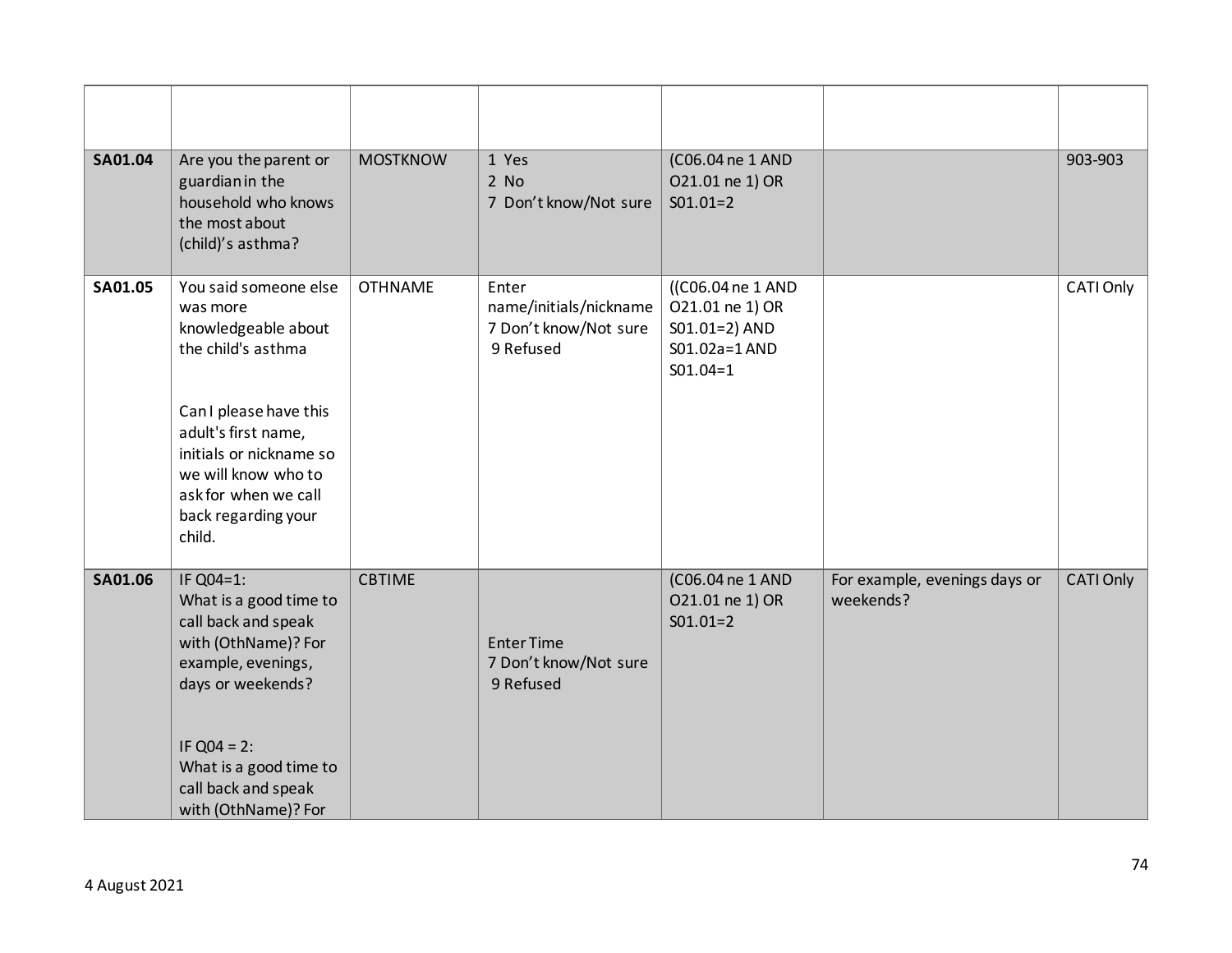| example, evenings,<br>days or weekends? |  |  |  |
|-----------------------------------------|--|--|--|
|                                         |  |  |  |
|                                         |  |  |  |
|                                         |  |  |  |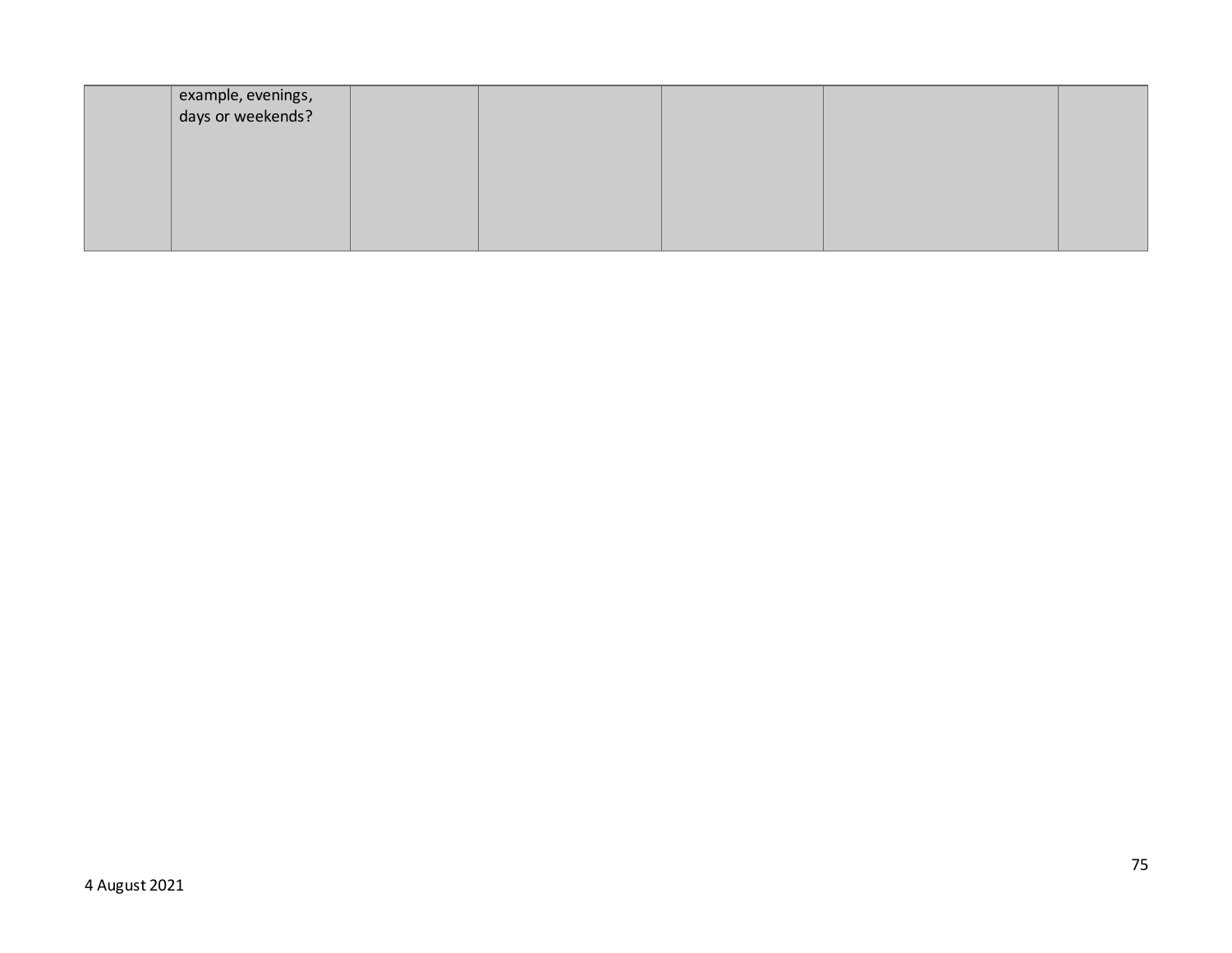## NY State-Added Module 2ABC: Healthcare Access (ask in core)

| Question<br><b>Number</b> | <b>Question text</b>                                           | Variable names  | <b>Responses</b><br><b>(DO NOT READ</b><br><b>UNLESS OTHERWISE</b><br><b>NOTED)</b>                                                                                                                                                                                                                                                                                                                             | <b>SKIPINFO/CATI</b><br><b>Note</b> | Interviewer Note (s)                                                                                                                      | Column(s) |
|---------------------------|----------------------------------------------------------------|-----------------|-----------------------------------------------------------------------------------------------------------------------------------------------------------------------------------------------------------------------------------------------------------------------------------------------------------------------------------------------------------------------------------------------------------------|-------------------------------------|-------------------------------------------------------------------------------------------------------------------------------------------|-----------|
| SA02.01                   | Do you have<br>Medicare?                                       | <b>MEDICARE</b> | 1 Yes<br>$2$ No<br>7 Don't know/Not<br>sure<br>9 Refused"                                                                                                                                                                                                                                                                                                                                                       | C03.01 ne 1                         | "Note: Medicare is a coverage<br>plan for people age 65 or over<br>and for certain disabled people.<br>ASK IN CORE SECTION 3 AFTER<br>Q1" | 904-904   |
| SA02.02                   | What is the primary<br>source of your health<br>care coverage? | HLTHCVR1        | "01 A plan<br>purchased through<br>an employer or<br>union (includes<br>plans purchased<br>through another<br>person's employer)<br>02 A plan that you<br>or another family<br>member buys on<br>your own<br>03 Medicare<br>04 Medicaid or<br>other state program<br>05 TRICARE<br>(formerly<br>CHAMPUS), VA, or<br>Military<br>06 Alaska Native,<br>Indian Health<br>Service, Tribal<br><b>Health Services</b> |                                     | Is it                                                                                                                                     | 905-906   |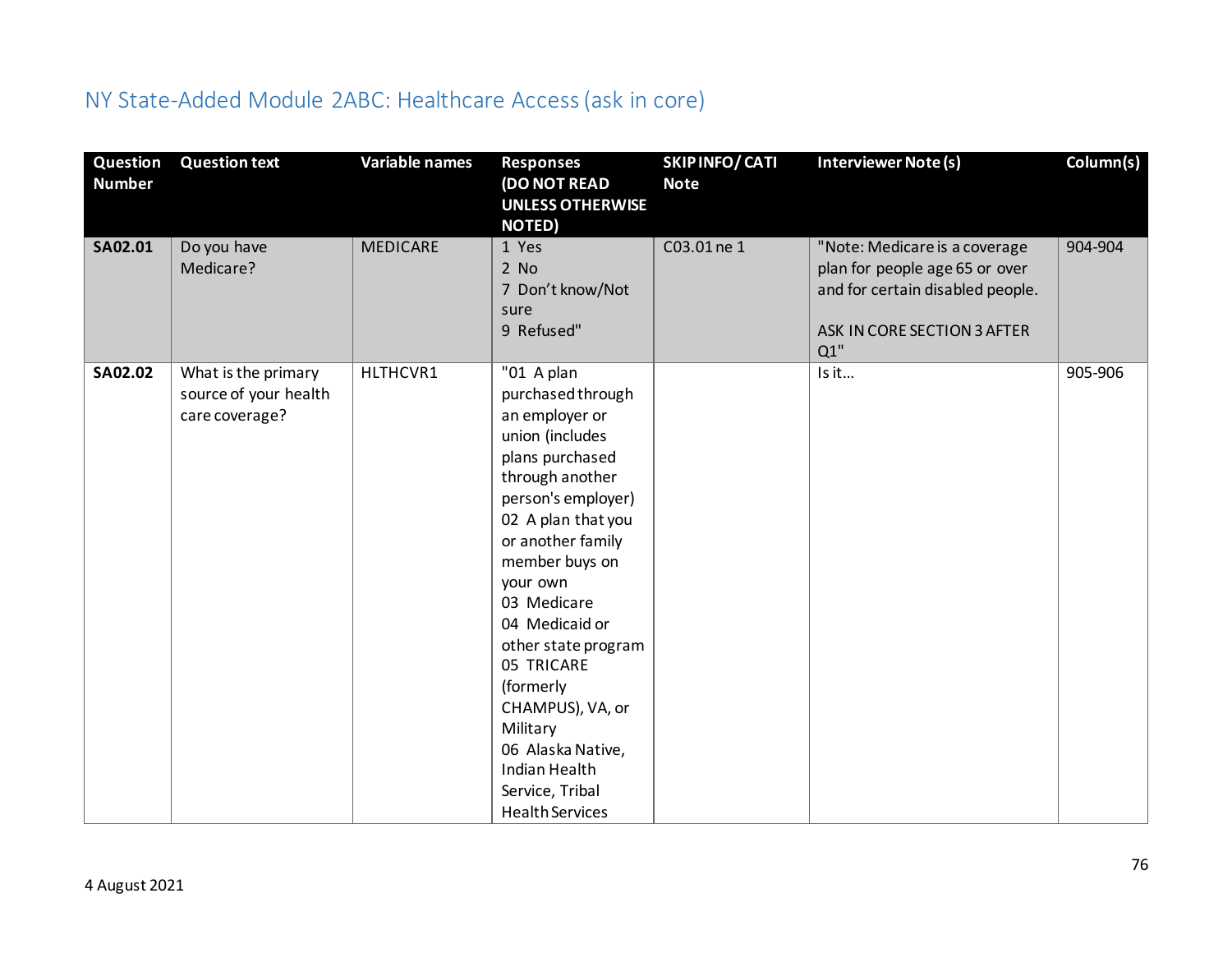|  | 07 Some other     |  |  |
|--|-------------------|--|--|
|  | source            |  |  |
|  | 08 None (no       |  |  |
|  | coverage)         |  |  |
|  | 77 Don't know/Not |  |  |
|  | sure              |  |  |
|  | 99 Refused"       |  |  |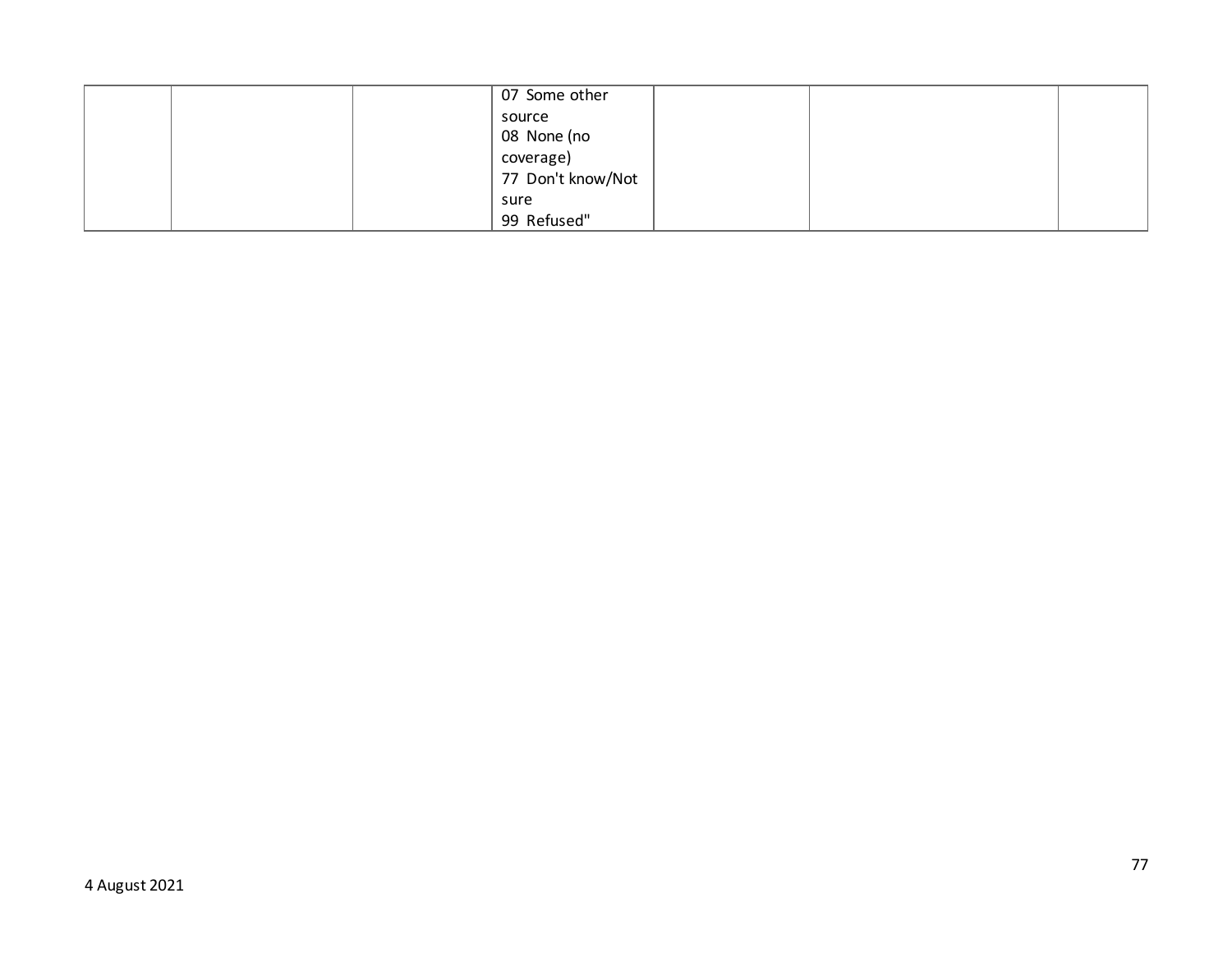### NY State-Added Module 3ABC: Limitations Status

| Question<br><b>Number</b> | <b>Question text</b>                                                                                                                                                                                       | <b>Variable names</b> | <b>Responses</b><br><b>DO NOT READ</b><br><b>UNLESS OTHERWISE</b><br><b>NOTED)</b> | <b>SKIPINFO/CATI</b><br><b>Note</b> | <b>Interviewer Note (s)</b>                                      | Column(s) |
|---------------------------|------------------------------------------------------------------------------------------------------------------------------------------------------------------------------------------------------------|-----------------------|------------------------------------------------------------------------------------|-------------------------------------|------------------------------------------------------------------|-----------|
| SA03.01                   | The following<br>questions are about<br>health problems or<br>impairments you may<br>have.<br>Are you limited in any<br>way in any activities<br>because of physical,<br>mental, or emotional<br>problems? | QLACTLM2              | $1 = Yes \mid 2 = No \mid 7$<br>= Don't know/Not<br>Sure $  9$ = Refused           |                                     |                                                                  | 907-907   |
| <b>SA03.02</b>            | Do you now have any<br>health problem that<br>requires you to use<br>special equipment,<br>such as a cane, a<br>wheelchair, a special<br>bed, or a special<br>telephone?                                   | <b>USEEQUIP</b>       | $1 = Yes \mid 2 = No \mid 7$<br>= Don't know/Not<br>Sure $ 9$ = Refused $ $        |                                     | Note: Include occasional use or<br>use in certain circumstances. | 908-908   |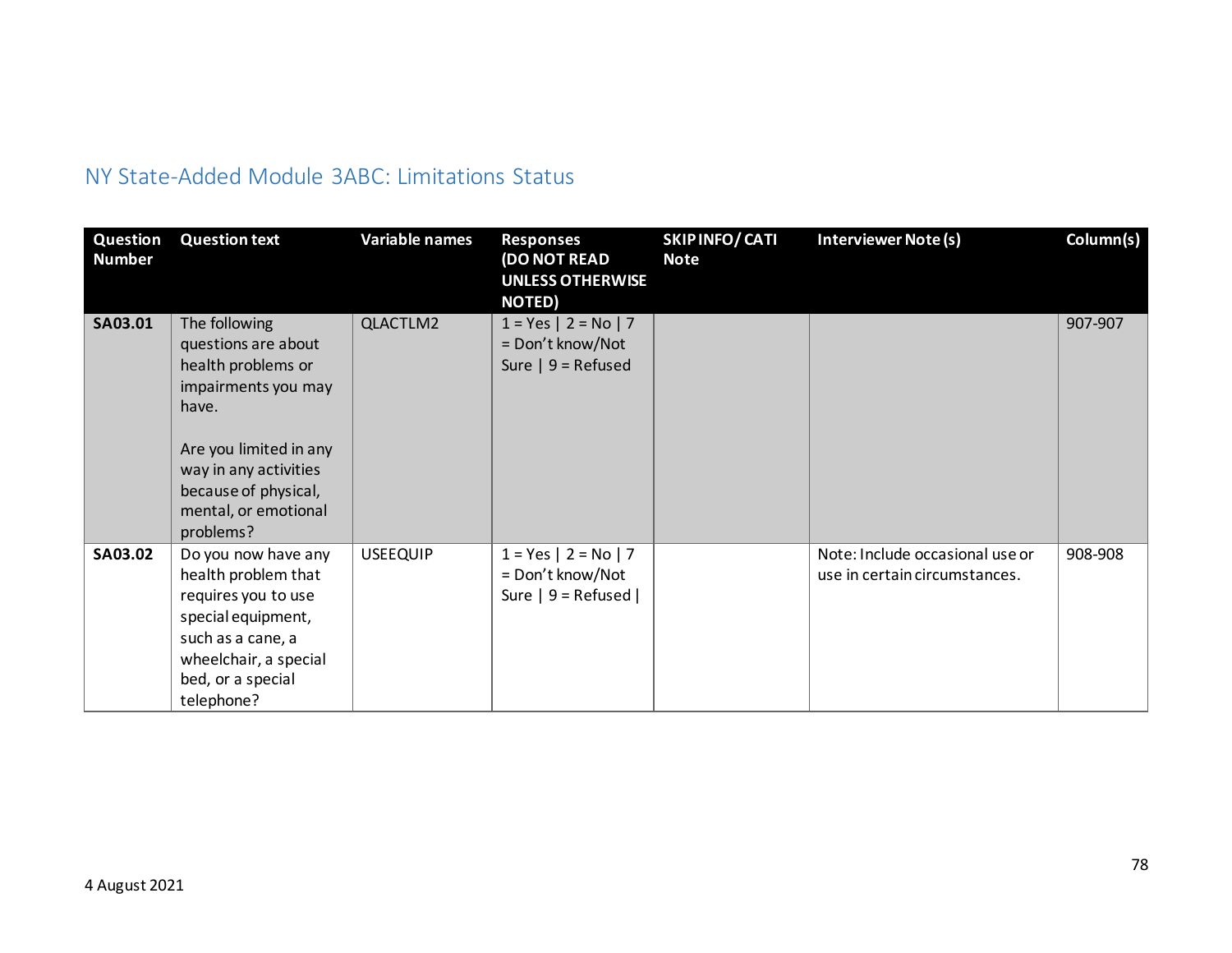## NY State-Added Module 4ABC: Marijuana Use

| Question<br><b>Number</b> | <b>Question text</b>                                                                                                                                                                                                                                                                            | <b>Variable names</b> | <b>Responses</b><br>(DO NOT READ<br><b>UNLESS OTHERWISE</b><br><b>NOTED)</b>                                                                                                                            | SKIP INFO/ CATI<br><b>Note</b> | <b>Interviewer Note (s)</b>                                                                                                         | Column(s) |
|---------------------------|-------------------------------------------------------------------------------------------------------------------------------------------------------------------------------------------------------------------------------------------------------------------------------------------------|-----------------------|---------------------------------------------------------------------------------------------------------------------------------------------------------------------------------------------------------|--------------------------------|-------------------------------------------------------------------------------------------------------------------------------------|-----------|
| SA04.01                   | The next few questions<br>are about marijuana<br>use. Please remember<br>that your answers are<br>confidential and that<br>you don't have to<br>answer every question<br>if you do not want to.<br>During the past 30<br>days, on how many<br>days did you use a<br>marijuana-based<br>product? | MJUSE30               | 01-30 Number of<br>Days 77 Don't<br>know/not sure 88<br>None 99 Refused                                                                                                                                 |                                |                                                                                                                                     | 909-910   |
| SA04.02                   | During the past 30<br>days, how did you use<br>marijuana? Please tell<br>me all that apply. Did<br>you                                                                                                                                                                                          | <b>MJHOWUSE</b>       | 1 Smoke it?(for<br>example: in a joint,<br>bong, pipe or blunt)<br>2 Eat it? (for<br>example: in<br>brownies, cakes,<br>cookies, or candy) 3<br>Drink it? (for<br>example:: in tea,<br>cola, alcohol) 4 | S04.01 in<br>(77, 88, 99)      | <b>[INTERVIEWER NOTE: Use</b><br>clarification in parentheses only<br>if needed. Please slowly read all<br>responses in succession] | 911-911   |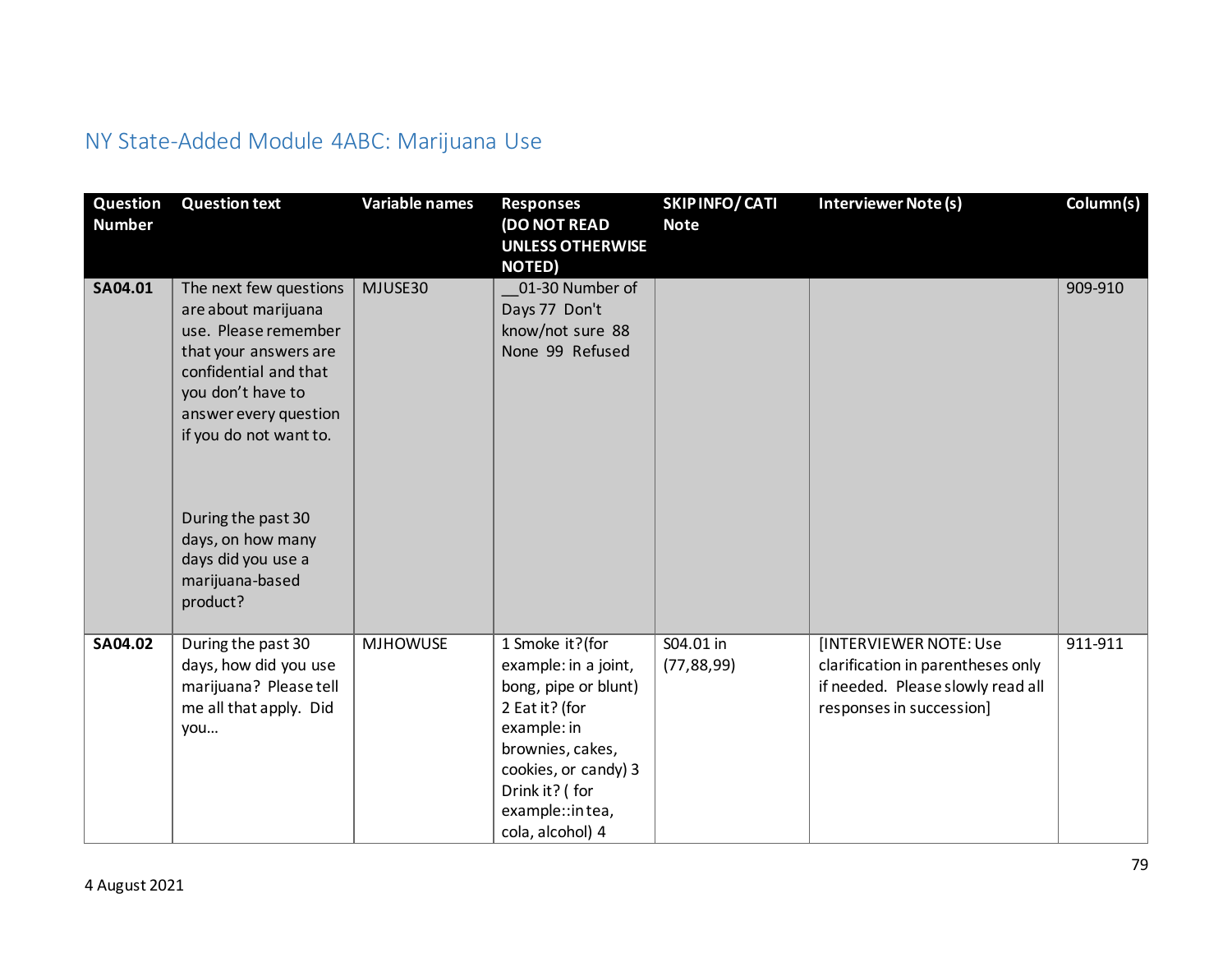|                |                                                                             |                 | Vaporize it? (for<br>example: in tea,<br>cola, alcohol) 5 Dab<br>it? (for example:<br>using butane hash<br>oil, wax or                                                                                                               |                                  |                              |         |
|----------------|-----------------------------------------------------------------------------|-----------------|--------------------------------------------------------------------------------------------------------------------------------------------------------------------------------------------------------------------------------------|----------------------------------|------------------------------|---------|
|                |                                                                             |                 | concentrates) 6 Was<br>it used some other                                                                                                                                                                                            |                                  |                              |         |
|                |                                                                             |                 | way? (Do not read)                                                                                                                                                                                                                   |                                  |                              |         |
|                |                                                                             |                 | 7 Don't know/Not                                                                                                                                                                                                                     |                                  |                              |         |
|                |                                                                             |                 | sure 9 Refused                                                                                                                                                                                                                       |                                  |                              |         |
| <b>SA04.03</b> | When you used<br>marijuana during the<br>last 30 days, was it<br>primarily: | <b>MJREASON</b> | For medical<br>1.<br>reasons (to treat or<br>decrease symptoms<br>of a health<br>condition) 2. For<br>non-medical reasons<br>(to have fun or fit in)<br>3. For both medical<br>and non-medical<br>reasons 7 Don't<br>know/Not sure 9 | S04.01 in<br>(77, 88, 99)        |                              | 912-912 |
| SA04.04        | During the past 30                                                          | <b>MJHCPREC</b> | Refused<br>Yes 2 No 7<br>$\mathbf{1}$                                                                                                                                                                                                | $SO4.01$ in                      |                              | 913-913 |
|                | days, did you use<br>medical marijuana as                                   |                 | Don't know/Not<br>sure 9 Refused                                                                                                                                                                                                     | (77, 88, 99)                     |                              |         |
|                | recommended by a                                                            |                 |                                                                                                                                                                                                                                      |                                  |                              |         |
|                | doctor or other health                                                      |                 |                                                                                                                                                                                                                                      |                                  |                              |         |
|                | care provider for<br>treatment of a medical                                 |                 |                                                                                                                                                                                                                                      |                                  |                              |         |
|                | condition?                                                                  |                 |                                                                                                                                                                                                                                      |                                  |                              |         |
| SA04.05a       | Which of the following                                                      | <b>MJALS</b>    | "1 Yes                                                                                                                                                                                                                               | (S04.01 in                       | [INTERVIEWER NOTE: Please    | 914-915 |
|                | medical condition(s) do                                                     |                 | $2$ No                                                                                                                                                                                                                               | $(77, 88, 99)$ ) OR              | slowly read all responses in |         |
|                | you use marijuana to<br>treat? You can say YES                              |                 | 7 Don't know/Not<br>sure                                                                                                                                                                                                             | (S04.03 ne 1 AND<br>S04.04 ne 1) | succession]                  |         |
|                | or NO as I readeach.                                                        |                 | 9 Refused                                                                                                                                                                                                                            |                                  |                              |         |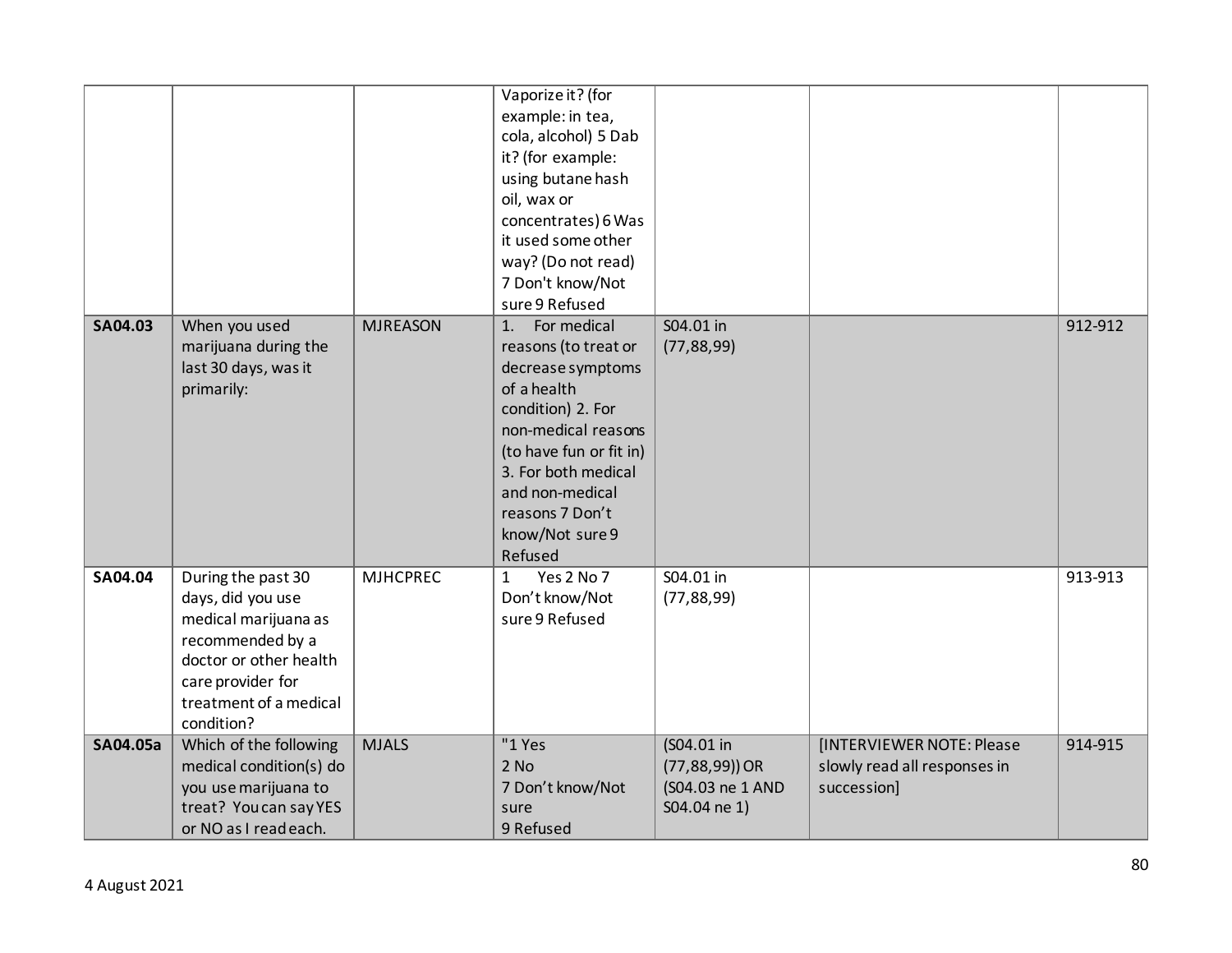|                 | ALS (Amyotrophic                 |                 | $\mathbf{H}$                                                 |                                                                       |         |
|-----------------|----------------------------------|-----------------|--------------------------------------------------------------|-----------------------------------------------------------------------|---------|
|                 | lateral sclerosis)?              |                 |                                                              |                                                                       |         |
| SA04.05b        | Cachexia or wasting<br>syndrome? | <b>MJCACHEX</b> | "1 Yes<br>$2$ No<br>7 Don't know/Not<br>sure<br>9 Refused"   | (S04.01 in<br>$(77, 88, 99)$ ) OR<br>(S04.03 ne 1 AND<br>S04.04 ne 1) | 916-917 |
| <b>SA04.05c</b> | Cancer?                          | <b>MJCANCER</b> | "1 Yes<br>$2$ No<br>7 Don't know/Not<br>sure<br>9 Refused"   | (S04.01 in<br>$(77, 88, 99)$ ) OR<br>(S04.03 ne 1 AND<br>S04.04 ne 1) | 918-919 |
| SA04.05d        | Chronic or severe<br>pain?       | <b>MJCHRPN</b>  | "1 Yes<br>$2$ No<br>7 Don't know/Not<br>sure<br>9 Refused"   | (S04.01 in<br>$(77, 88, 99)$ ) OR<br>(S04.03 ne 1 AND<br>S04.04 ne 1) | 920-921 |
| <b>SA04.05e</b> | Epilepsy?                        | <b>MJEPILEP</b> | "1 Yes<br>$2$ No<br>7 Don't know/Not<br>sure<br>9 Refused"   | (S04.01 in<br>$(77, 88, 99)$ ) OR<br>(S04.03 ne 1 AND<br>S04.04 ne 1) | 922-923 |
| <b>SA04.05f</b> | Inflammatory bowel<br>disease?   | <b>MJIBD</b>    | $"1$ Yes<br>$2$ No<br>7 Don't know/Not<br>sure<br>9 Refused" | (S04.01 in<br>$(77, 88, 99)$ ) OR<br>(S04.03 ne 1 AND<br>S04.04 ne 1) | 924-925 |
| SA04.05g        | <b>HIV or AIDS?</b>              | <b>MJAIDS</b>   | "1 Yes<br>$2$ No<br>7 Don't know/Not<br>sure<br>9 Refused"   | (S04.01 in<br>$(77, 88, 99)$ ) OR<br>(S04.03 ne 1 AND<br>S04.04 ne 1) | 926-927 |
| SA04.05h        | Huntington's<br>disease?         | <b>MJHUNTIN</b> | "1 Yes<br>2 No                                               | (S04.01 in<br>$(77, 88, 99)$ ) OR                                     | 928-929 |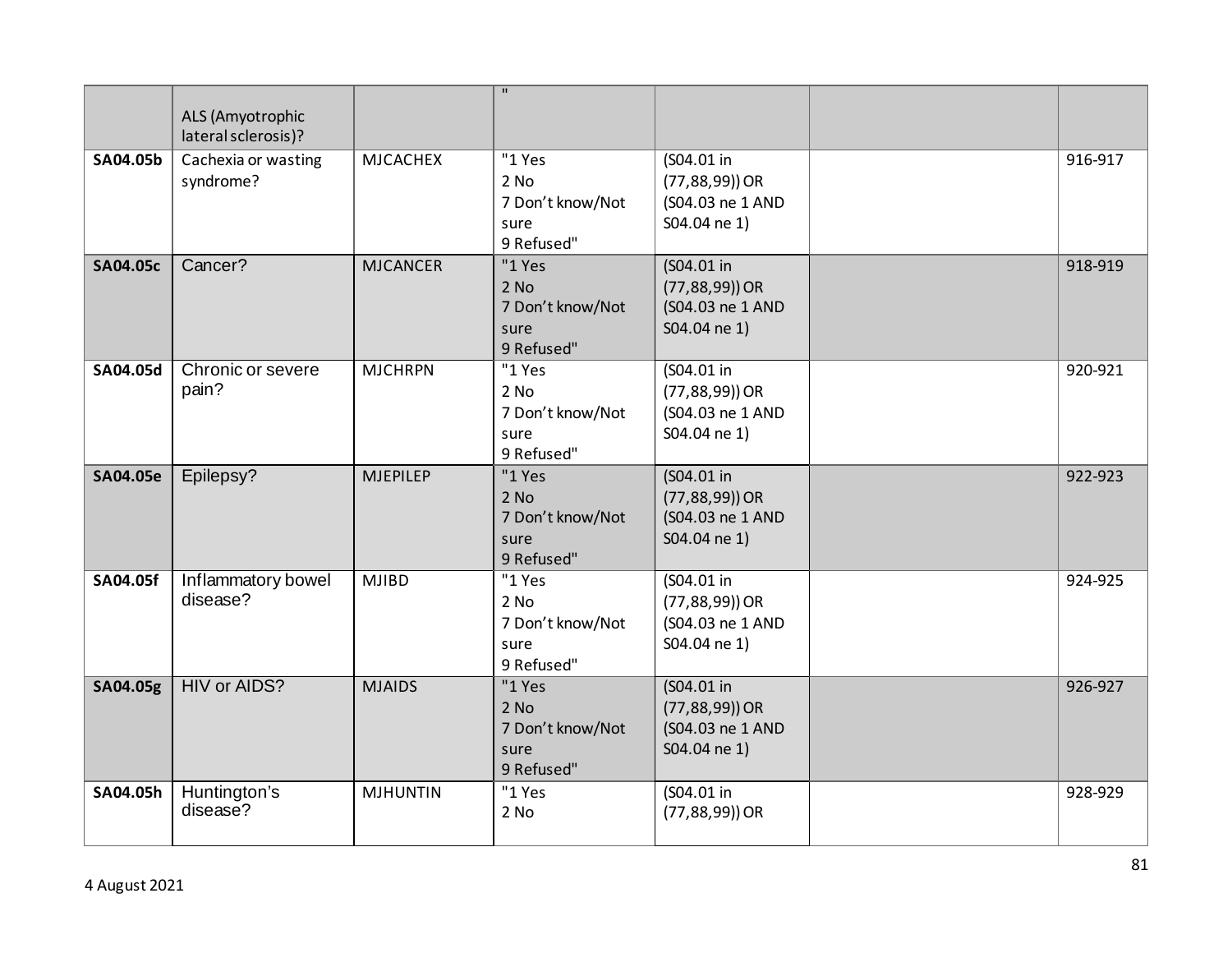|                 |                                        |                  | 7 Don't know/Not<br>sure<br>9 Refused"                     | (S04.03 ne 1 AND<br>S04.04 ne 1)                                      |         |
|-----------------|----------------------------------------|------------------|------------------------------------------------------------|-----------------------------------------------------------------------|---------|
| <b>SA04.05i</b> | Multiple sclerosis?                    | <b>MJMLTSCL</b>  | "1 Yes<br>$2$ No<br>7 Don't know/Not<br>sure<br>9 Refused" | (S04.01 in<br>$(77, 88, 99)$ ) OR<br>(S04.03 ne 1 AND<br>S04.04 ne 1) | 930-931 |
| <b>SA04.05j</b> | Neuropathy?                            | <b>MJNEUROP</b>  | "1 Yes<br>$2$ No<br>7 Don't know/Not<br>sure<br>9 Refused" | (S04.01 in<br>$(77, 88, 99)$ ) OR<br>(S04.03 ne 1 AND<br>S04.04 ne 1) | 932-933 |
| <b>SA04.05k</b> | Parkinson's disease?                   | <b>MJPARKIN</b>  | "1 Yes<br>2 No<br>7 Don't know/Not<br>sure<br>9 Refused"   | (S04.01 in<br>$(77, 88, 99)$ ) OR<br>(S04.03 ne 1 AND<br>S04.04 ne 1) | 934-935 |
| <b>SA04.05I</b> | Seizures?                              | <b>MJSEIZUR</b>  | "1 Yes<br>$2$ No<br>7 Don't know/Not<br>sure<br>9 Refused" | (S04.01 in<br>$(77, 88, 99)$ ) OR<br>(S04.03 ne 1 AND<br>S04.04 ne 1) | 936-937 |
| SA04.05m        | Severe nausea?                         | <b>MJNAUSEA</b>  | "1 Yes<br>$2$ No<br>7 Don't know/Not<br>sure<br>9 Refused" | (S04.01 in<br>$(77, 88, 99)$ ) OR<br>(S04.03 ne 1 AND<br>S04.04 ne 1) | 938-939 |
| SA04.05n        | Severe or persistent<br>muscle spasms? | <b>MJSPASMS</b>  | "1 Yes<br>$2$ No<br>7 Don't know/Not<br>sure<br>9 Refused" | (S04.01 in<br>$(77, 88, 99)$ ) OR<br>(S04.03 ne 1 AND<br>S04.04 ne 1) | 940-941 |
| <b>SA04.05o</b> | Spinal cord damage?                    | <b>MJSPCRDDM</b> | "1 Yes<br>2 No                                             | (S04.01 in<br>$(77, 88, 99)$ ) OR                                     | 942-943 |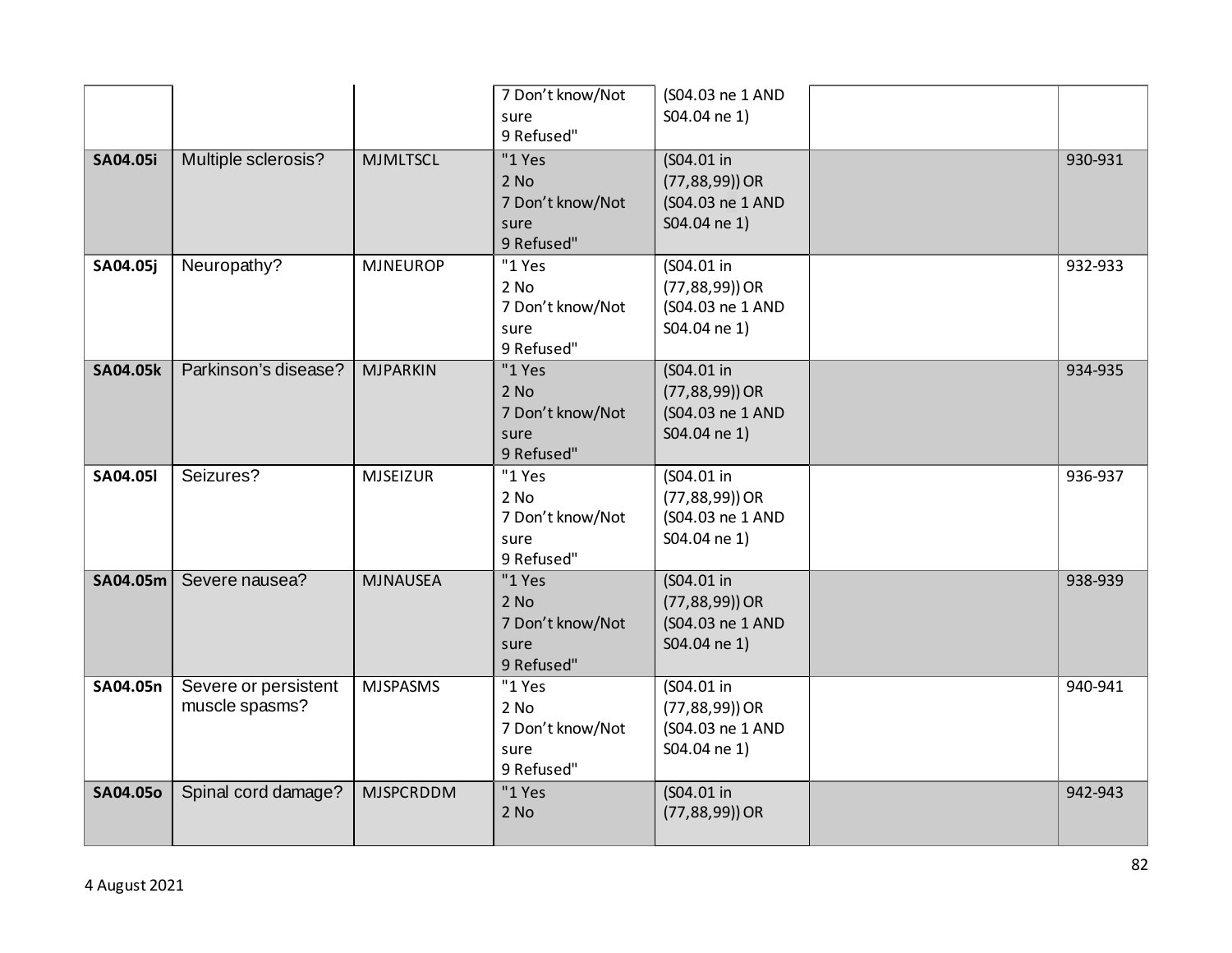|          |                                                                              |                 | 7 Don't know/Not<br>sure<br>9 Refused"                                      | (S04.03 ne 1 AND<br>S04.04 ne 1)                                                            |         |
|----------|------------------------------------------------------------------------------|-----------------|-----------------------------------------------------------------------------|---------------------------------------------------------------------------------------------|---------|
| SA04.05p | Is there anything else<br>we didn't cover?                                   | <b>MJNOTCVR</b> | $"1$ Yes<br>$2$ No<br>7 Don't know/Not<br>sure<br>9 Refused"                | (S04.01 in<br>$(77, 88, 99)$ ) OR<br>(S04.03 ne 1 AND<br>S04.04 ne 1)                       | 944-945 |
| SA04.05q | (specify)                                                                    | <b>MJSPECFY</b> | "1 Yes<br>$2$ No<br>7 Don't know/Not<br>sure<br>9 Refused"                  | ((S04.01 in<br>$(77, 88, 99)$ ) OR<br>(S04.03 ne 1 AND<br>S04.04 ne 1)) AND<br>S04.05p ne 1 | 946-975 |
| SA04.06  | Do you participate in<br>the New York State<br>medical marijuana<br>program? | <b>MJNYSMMP</b> | $"1$ Yes<br>2 No<br>7 Don't know/Not<br>sure<br>9 Refused<br>$\blacksquare$ |                                                                                             | 976-977 |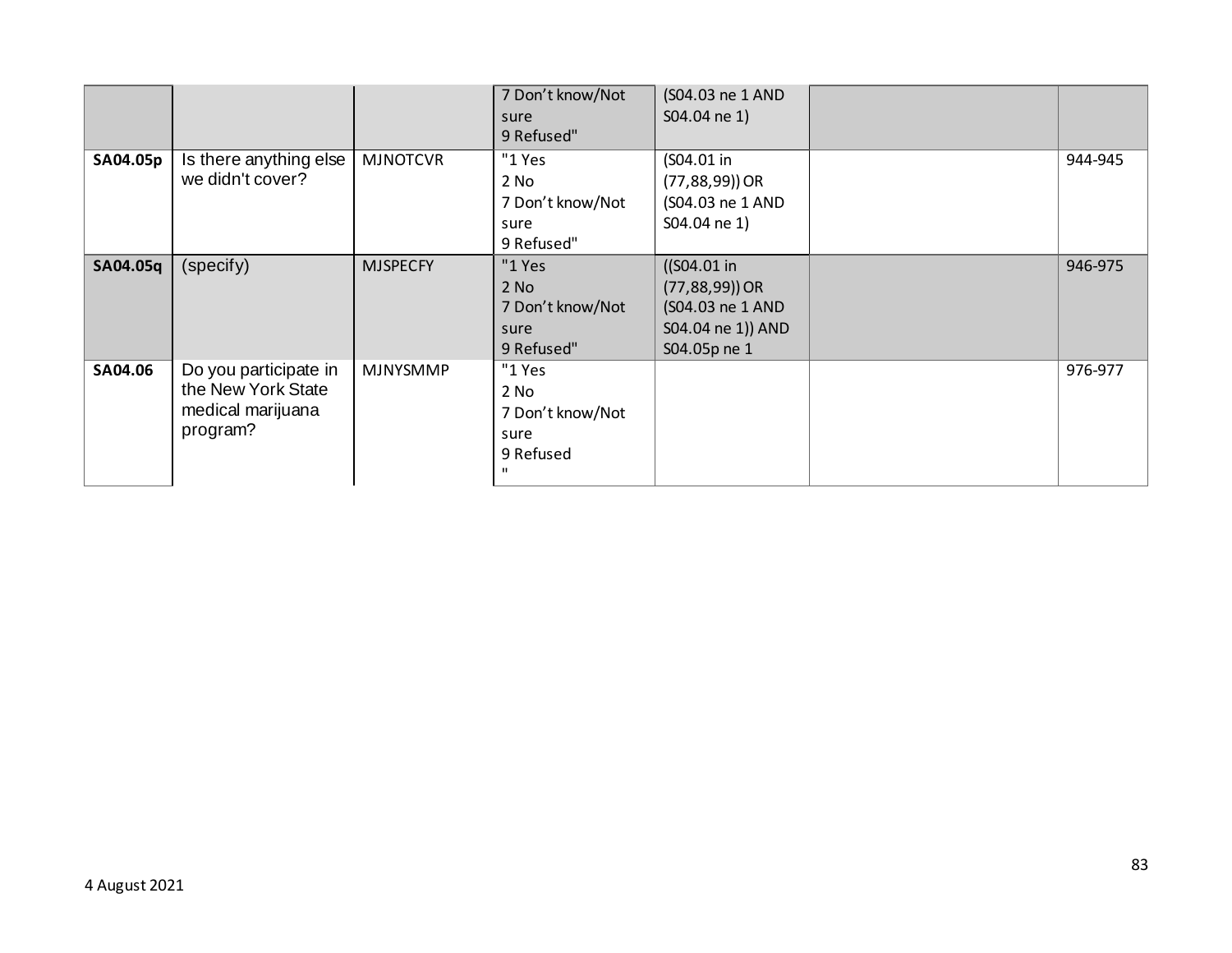## NY State-Added Module 5ABC: Colorectal Cancer Screening (ask in core)

| Question<br><b>Number</b> | <b>Question text</b>                                                                                                                                                                                                                                                                                                                                                                                                                                                 | Variable names  | <b>Responses</b><br>(DO NOT READ<br><b>UNLESS OTHERWISE</b><br><b>NOTED)</b>                                                 | SKIP INFO/ CATI<br><b>Note</b>                                                     | Interviewer Note (s) | Column(s) |
|---------------------------|----------------------------------------------------------------------------------------------------------------------------------------------------------------------------------------------------------------------------------------------------------------------------------------------------------------------------------------------------------------------------------------------------------------------------------------------------------------------|-----------------|------------------------------------------------------------------------------------------------------------------------------|------------------------------------------------------------------------------------|----------------------|-----------|
| <b>SA05.01</b>            | There are several new<br>colorectal cancer<br>screening tests. One is<br>a stool DNA test, which<br>is sometimes called<br>FIT-DNA. It is similar to<br>a blood stool test and<br>looks for blood in the<br>stool and changes in<br>DNA, which may be a<br>sign of cancer. The<br>other test is a CT or<br>virtual colonography<br>and uses a series of X-<br>rays to take pictures of<br>the inside of the colon.<br>Have you ever had<br>either of these<br>exams? | <b>CRCFITCT</b> | 1 Yes<br>2 No [go to next<br>module]<br>7 Don't know / Not<br>sure [go to next<br>module]<br>9 Refused [goto<br>next module] | <b>CATI Note: ask</b><br>after Core Section<br>16 (Colorectal<br>Cancer Screening) |                      | 962-963   |
| <b>SA05.02</b>            | Was your most<br>recent exam a stool<br>DNA test or a CT<br>colonography?                                                                                                                                                                                                                                                                                                                                                                                            | CRCWHICH        | Stool DNA test<br>$\mathbf{1}$<br>2 CT colonography<br>Don't know / Not<br>7<br>sure<br>9 Refused                            | $SO5.01 = 1$                                                                       |                      | 964-964   |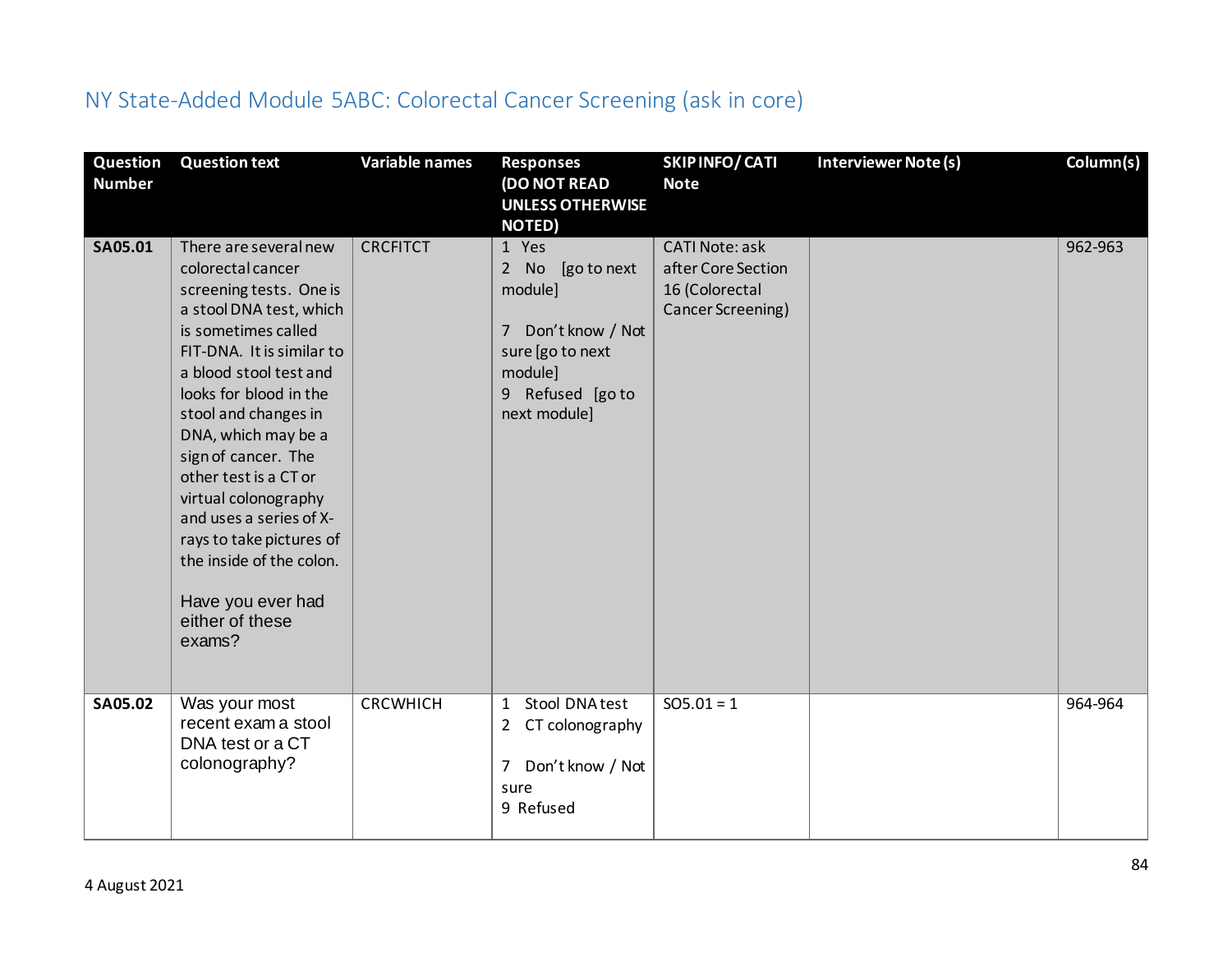| SA05.03 | How long has it been   | <b>CRCWHEN</b> | 1 Within the past              | $SO5.01 = 1$ | 965-965 |
|---------|------------------------|----------------|--------------------------------|--------------|---------|
|         | since you had your     |                | year (anytime less             |              |         |
|         | last stool DNA test or |                | than 12 months ago)            |              |         |
|         | CT colonography?       |                | 2 Within the past 2            |              |         |
|         |                        |                | years (1 year but              |              |         |
|         |                        |                | less than 2 years              |              |         |
|         |                        |                | ago)                           |              |         |
|         |                        |                | 3 Within the past 3            |              |         |
|         |                        |                | years (2 years but             |              |         |
|         |                        |                | less than 3 years              |              |         |
|         |                        |                | ago)                           |              |         |
|         |                        |                | 4 Within the past 5            |              |         |
|         |                        |                | years (3 years but             |              |         |
|         |                        |                | less than 5 years              |              |         |
|         |                        |                | ago)                           |              |         |
|         |                        |                | 5 Within the past              |              |         |
|         |                        |                | 10 years (5 years but          |              |         |
|         |                        |                | less than 10 years             |              |         |
|         |                        |                | ago)                           |              |         |
|         |                        |                | 6 10 or more years             |              |         |
|         |                        |                | ago                            |              |         |
|         |                        |                |                                |              |         |
|         |                        |                | Don't know /<br>$\overline{7}$ |              |         |
|         |                        |                | Not sure                       |              |         |
|         |                        |                | Refused<br>9                   |              |         |
|         |                        |                |                                |              |         |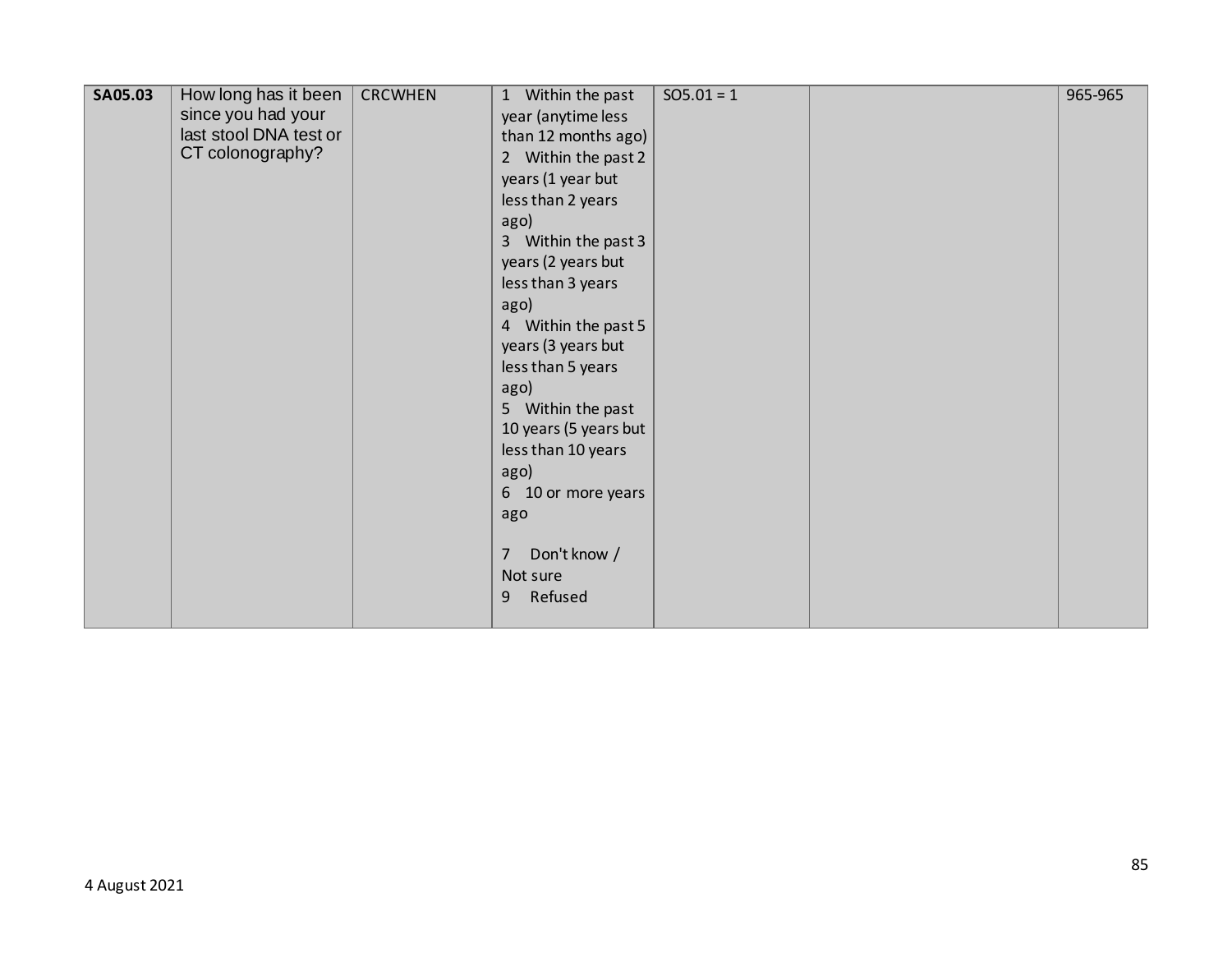## NY State-Added Module 6A: Participation in Chronic Disease Self-Management

| Question<br><b>Number</b> | <b>Question text</b>                                                                                                                                                                                                                                                                                                                                                              | <b>Variable names</b> | <b>Responses</b><br>(DO NOT READ<br><b>UNLESS OTHERWISE</b><br><b>NOTED)</b> | SKIPINFO/CATI<br><b>Note</b>                                                                                                                                        | <b>Interviewer Note (s)</b>                                                                                                                                                                                                       | Column(s) |
|---------------------------|-----------------------------------------------------------------------------------------------------------------------------------------------------------------------------------------------------------------------------------------------------------------------------------------------------------------------------------------------------------------------------------|-----------------------|------------------------------------------------------------------------------|---------------------------------------------------------------------------------------------------------------------------------------------------------------------|-----------------------------------------------------------------------------------------------------------------------------------------------------------------------------------------------------------------------------------|-----------|
| SA06.01                   | You said that a medical<br>professional has told<br>you that you have or<br>have had<br>[CATI NOTE: fill in<br>illnesses from previous<br>questions - heart<br>attack, diabetes,<br>asthma, stroke].<br>During the last 12<br>months, have you<br>taken a course or<br>class to teach you<br>about how to<br>manage problems<br>related to (this/these)<br>chronic illness (es)?" | <b>HEALTHCL1</b>      | 1 Yes<br>$2$ No<br>7 Don't know/not<br>sure<br>9 Refused                     | C06.01 ne 1 AND<br>C06.02 ne 1 AND<br>C06.03 ne 1 AND<br>C06.04 ne 1 AND<br>C06.07 ne 1 AND<br>C06.08 ne 1 AND<br>C06.09 ne 1 AND<br>C06.11 ne 1 AND<br>C06.12 ne 1 | <b>INTERVIEWER NOTE: IF</b><br>RESPONDENT SAYS "YES", ASK:<br>"Was this course or class 6<br>weeks or more (in person or<br>online)?"<br><b>INTERVIEWER NOTE: IF COURSE</b><br>OR CLASS IS LESS THAN 6 WEEKS,<br><b>SELECT NO</b> | 966-966   |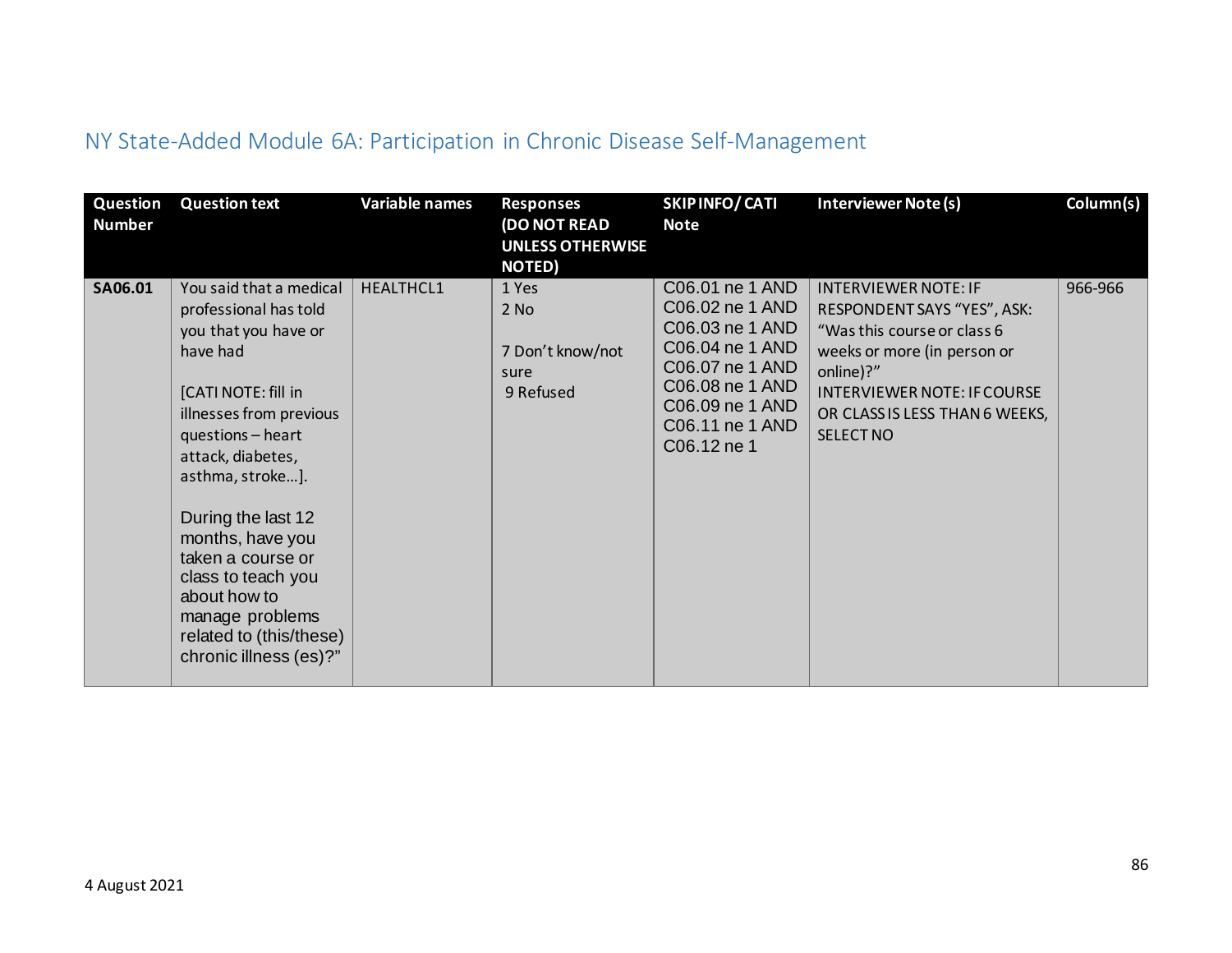## NY State-Added Module 7C: HIV Pre-Exposure Prophylaxis (PrEP)

| Question<br><b>Number</b> | <b>Question text</b>                                                                                                                                                                                                                                                                                                                                                                                          | Variable<br>names | <b>Responses</b><br>(DO NOT READ UNLESS OTHERWISE NOTED)                                                                                                                                                                      | SKIPINFO/<br><b>CATI Note</b> | <b>Interviewer Note (s)</b>                                                                                                                                                                       | Column(s) |
|---------------------------|---------------------------------------------------------------------------------------------------------------------------------------------------------------------------------------------------------------------------------------------------------------------------------------------------------------------------------------------------------------------------------------------------------------|-------------------|-------------------------------------------------------------------------------------------------------------------------------------------------------------------------------------------------------------------------------|-------------------------------|---------------------------------------------------------------------------------------------------------------------------------------------------------------------------------------------------|-----------|
| SA07.01                   | In 2012, the<br>FDA approved<br>HIV Pre-<br>Exposure<br>Prophylaxis<br>(PRO-FUH-LAK-<br>SIS) or PrEP,<br>sold under the<br>name Truvada <sup>®</sup><br>(TRU-VAH-<br>DUH), to<br>prevent HIV.<br>PrEP is a daily<br>medicine taken<br>by people who<br>do not have HIV<br>to prevent them<br>from becoming<br>infected if they<br>are engaging in<br>condomless sex<br>or other risk<br>behaviors for<br>HIV. | <b>PREPKNEW</b>   | 1. Yes, I have heard of PrEP but not sure what it is<br>used for (Go to Q2)<br>2. Yes, I have heard of PrEP and I know what it is<br>used for (Go to Q2)<br>3. No (Skip to the end)<br>7. Don't know / Not sure<br>9. Refused | $SO7.01 = 3$                  | NOTE; TRUVADA<br><b>RHYMES WITH</b><br><b>NEVADA</b><br><b>INTERVIEWER NOTE:</b><br>IF RESPONDENT<br>SAYS "YES", READ<br>OPTIONS 1 AND 2. IF<br><b>RESPONDENT SAYS</b><br>"NO", MARK OPTION<br>3. | 967-967   |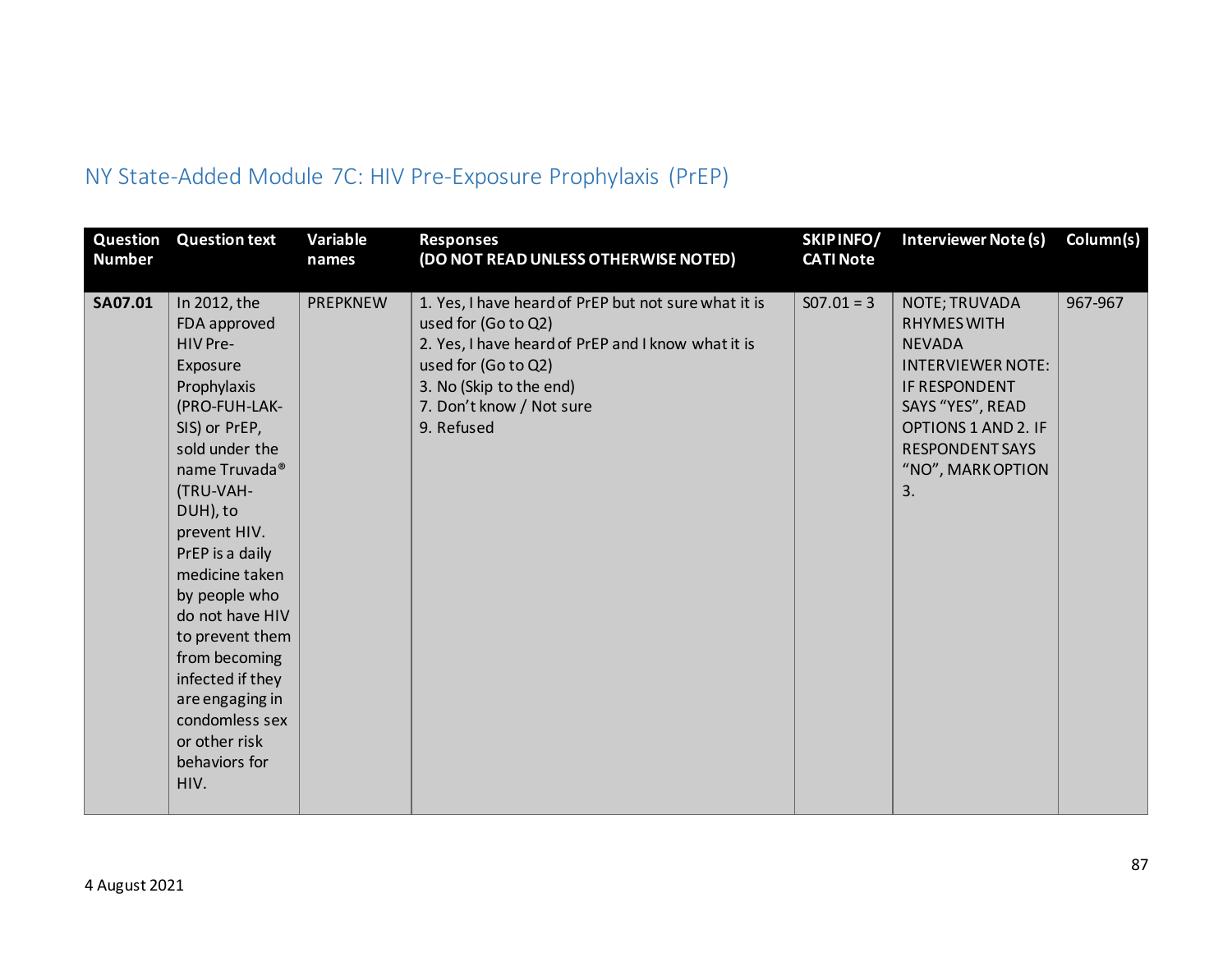|                | Before today,<br>have you ever<br>heard of PrEP<br>and knew what<br>it is used for?                                                                                                     |                 |                                                                                                                                                                                                                                                                                                                                                                                                                                |              |                                                                                                                                                                                                              |         |
|----------------|-----------------------------------------------------------------------------------------------------------------------------------------------------------------------------------------|-----------------|--------------------------------------------------------------------------------------------------------------------------------------------------------------------------------------------------------------------------------------------------------------------------------------------------------------------------------------------------------------------------------------------------------------------------------|--------------|--------------------------------------------------------------------------------------------------------------------------------------------------------------------------------------------------------------|---------|
| <b>SA07.02</b> | In the past 12<br>months, do you<br>know a friend<br>or someone<br>close to you<br>who has taken<br>PrEP?                                                                               | PREPFRND        | 1 Yes<br>$2^{\circ}$<br>No<br>7 Don't know / Not sure<br>9 Refused<br>$\mathbf{H}$                                                                                                                                                                                                                                                                                                                                             | $SO7.01 = 3$ |                                                                                                                                                                                                              | 968-968 |
| <b>SA07.03</b> | Have you ever<br>considered PrEP<br>as a way of<br>reducing your<br>own chances of<br>getting HIV?                                                                                      | <b>PREPTKOT</b> | 1. Yes, I am taking PrEP now<br>2. Yes, I have and PrEP could be a good option for<br>me<br>3. Yes, I have, but PrEP is not a good option for me<br>4. No, I have not considered using PrEP<br>5. No, I don't think I am at risk of getting HIV<br>7. Don't know / Not sure<br>9. Refused                                                                                                                                      | $SO7.01 = 3$ | <b>INTERVIEWER NOTE;</b><br>IF RESPONDENT<br>SAYS "YES", READ<br>OPTIONS 1-3. IF<br><b>RESPONDENT SAYS</b><br>"NO". READ<br><b>OPTIONS 4 AND 5.</b>                                                          | 969-969 |
| SA07.04        | "In the past 12<br>months, have<br>you discussed<br>with anyone<br>about you using<br>PrEP as a way of<br>reducing your<br>own chances of<br>getting HIV?<br>(Check all that<br>apply)" | <b>PREPTALK</b> | 1. Yes, I discussed PrEP with a doctor/medical<br>service provider (for<br>example, a Physician Assistant, Nurse<br>Practitioner, Registered Nurse)<br>2. Yes, I discussed PrEP with a human/social service<br>provider<br>3. Yes, I discussed PrEP with a personal friend or<br>family member<br>4. Yes, I discussed PrEP with my partner<br>5. Yes, I discussed PrEP with someone other than<br>the above (specify)<br>6. No | $SO7.01 = 3$ | <b>INTERVIEWER NOTE:</b><br>IF RESPONDENT<br>SAYS "YES", READ<br>OPTIONS 1-5<br>PAUSING FOR A YES<br>OR NO RESPONSE<br>ON EACH. IF<br><b>RESPONDENT SAYS</b><br>"NO", MARK OPTION<br>6.<br>Read if necessary | 970-970 |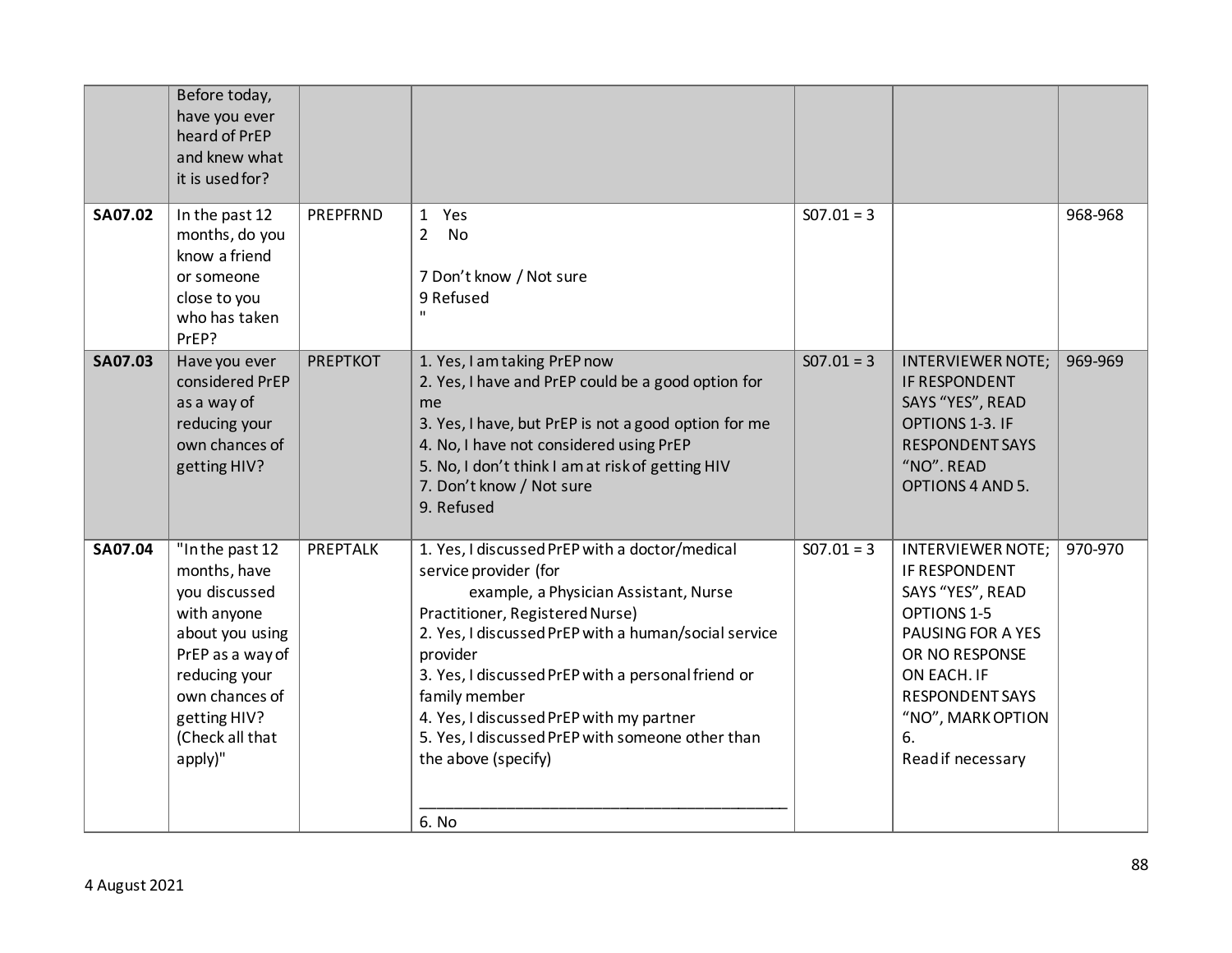|  | 17. Don't know / Not sure |  |  |
|--|---------------------------|--|--|
|  | 9. Refused                |  |  |
|  |                           |  |  |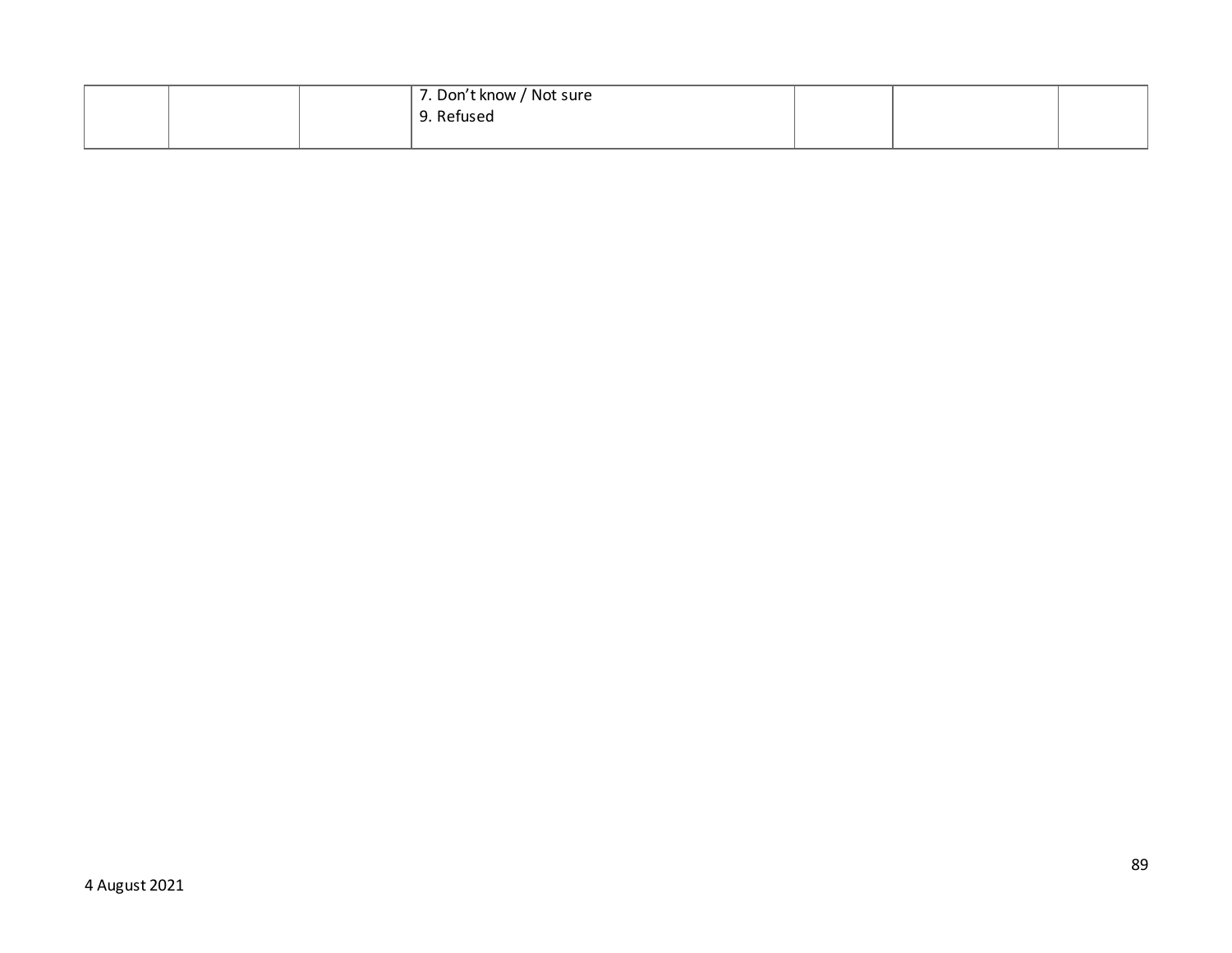## NY State-Added Module 8ABC: Opioid Use

| Question<br><b>Number</b> | <b>Question text</b>                                                                                                                                                                                                                                                                                                                                                                                                                                                                                                                                                                                                                                | Variable names  | <b>Responses</b><br><b>(DO NOT READ</b><br><b>UNLESS OTHERWISE</b><br><b>NOTED)</b> | <b>SKIPINFO/CATI</b><br><b>Note</b> | Interviewer Note (s)                                                                                                                                                                                                                                                                                                                                                                      | Column(s) |
|---------------------------|-----------------------------------------------------------------------------------------------------------------------------------------------------------------------------------------------------------------------------------------------------------------------------------------------------------------------------------------------------------------------------------------------------------------------------------------------------------------------------------------------------------------------------------------------------------------------------------------------------------------------------------------------------|-----------------|-------------------------------------------------------------------------------------|-------------------------------------|-------------------------------------------------------------------------------------------------------------------------------------------------------------------------------------------------------------------------------------------------------------------------------------------------------------------------------------------------------------------------------------------|-----------|
| <b>SA08.01</b>            | The next health topic is<br>about the use of<br>prescription pain<br>medicine and drugs.<br>We are not interested<br>in your use of "over-<br>the-counter" pain<br>relievers such as<br>aspirin, Tylenol, or<br>Advil that can be<br>bought in drug stores<br>or grocery stores<br>without a doctor's<br>prescription. Please<br>keep in mind that your<br>answers are strictly<br>confidential and you<br>do not have to answer<br>any question you do<br>not want to.<br>In the past 12 months,<br>have you used<br>prescription pain<br>medicine without a<br>healthcare provider's<br>prescription or<br>differently than how<br>the healthcare | <b>USEPNMED</b> | "1 Yes<br>2 No<br>7 Don't Know/Not<br>Sure<br>9 Refused<br>$\mathbf{H}$             |                                     | INTERVIEWER NOTE, IF NEEDED<br>SAY: "morphine (MOR-FEEN),<br>vicodin (VEYE-KAH-DIN),<br>oxycontin (OX-E-CON-TIN),<br>Lortab (LORE-TAB), Percocet<br>(PERK-KAH-SET), Tramadol<br>(TRAM-UH-DOLL), Tylenol #3,<br>Demerol (DEM-ER-ALL),<br>methadone (METH-UH-DOAN),<br>buprenorphine (BYOO-PREN-<br>NOR-FEEN) (Butrans, Belbuca,<br>Buprenex) are considered<br>prescription pain medicine. | 971-971   |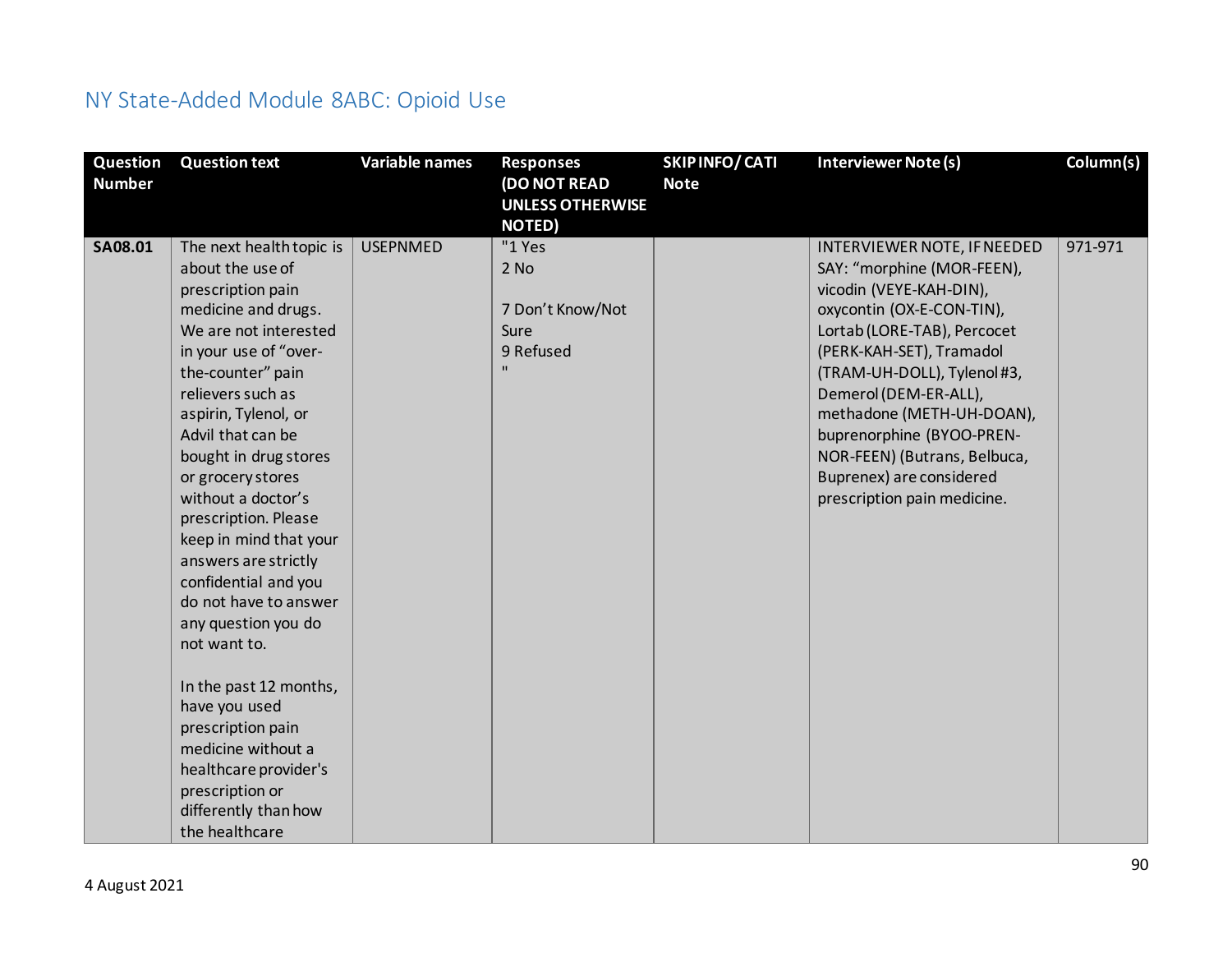|                | provider told you to<br>use it? (Count drugs<br>such as hydrocodone<br>(HI-DRO-KO-DOAN),<br>oxycodone, (OX-E-KO-<br>DOAN) and codeine<br>(KO-DEEN).)? |                 |                                             |  |         |
|----------------|-------------------------------------------------------------------------------------------------------------------------------------------------------|-----------------|---------------------------------------------|--|---------|
| <b>SA08.02</b> | In the past 12<br>1.<br>months, have you used<br>heroin?                                                                                              | <b>USEHROIN</b> | 1 Yes<br>$2$ No<br>7 Don't Know/Not<br>Sure |  | 972-972 |
|                |                                                                                                                                                       |                 | 9 Refused                                   |  |         |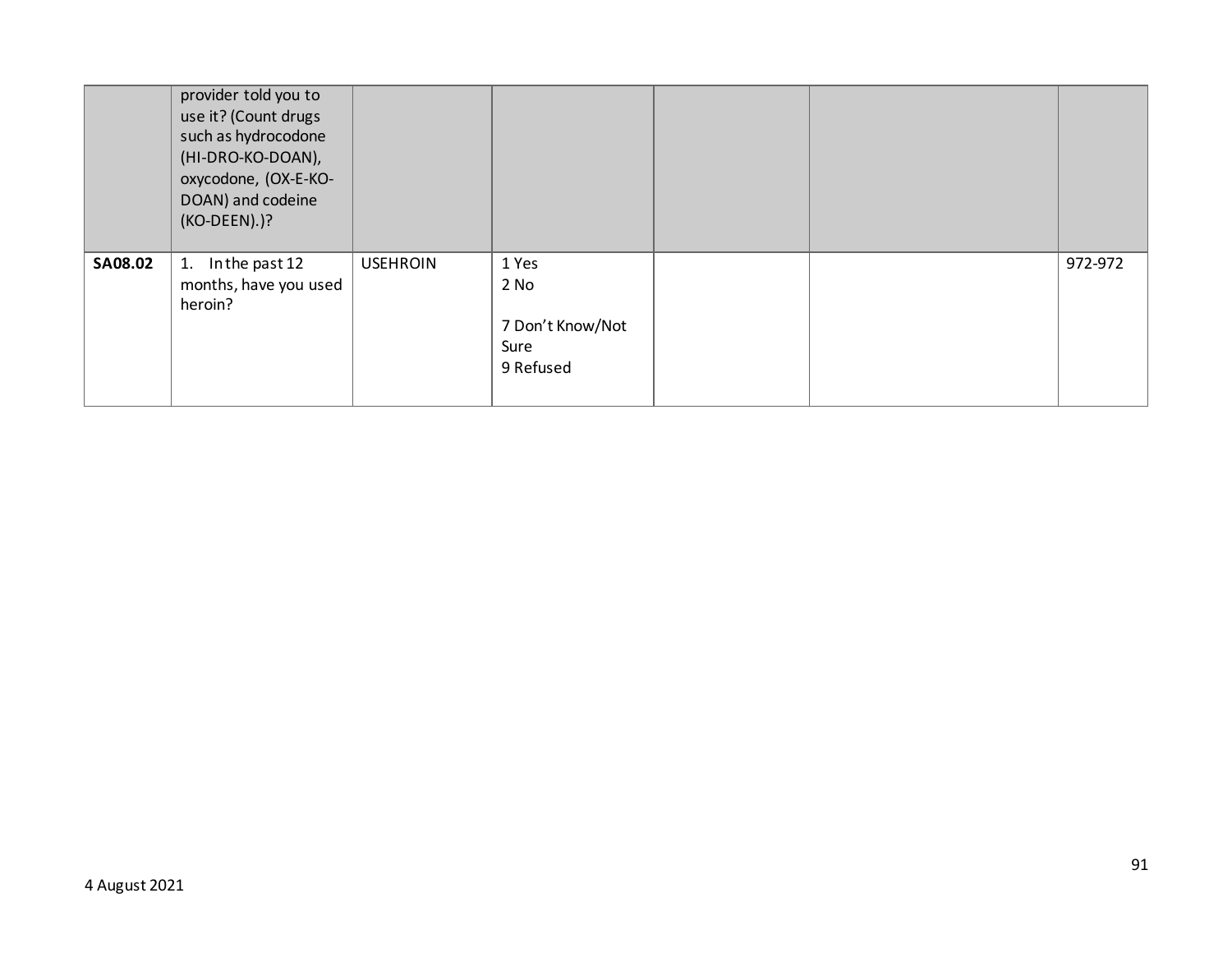## NY State-Added Module 9C: Drug User Health

| Question<br><b>Number</b> | <b>Question text</b>                                                                                                                                                                                                                                             | Variable<br>names | <b>Responses</b><br>(DO NOT READ UNLESS OTHERWISE<br><b>NOTED)</b>                                    | SKIPINFO/<br><b>CATI Note</b> | Interviewer Note (s)                                        | Column(s) |
|---------------------------|------------------------------------------------------------------------------------------------------------------------------------------------------------------------------------------------------------------------------------------------------------------|-------------------|-------------------------------------------------------------------------------------------------------|-------------------------------|-------------------------------------------------------------|-----------|
| SA09.01                   | Many communities<br>are experiencing<br>increased use of<br>opioid and<br>prescription drugs<br>resulting in<br>elevated reports of<br>opioid overdose.<br>Have you ever<br>witnessed or<br>encountered an<br>opioid or<br>prescription drug<br>overdose?        | <b>DRHEWDOD</b>   | 1 Yes<br>$2$ No<br>7 Don't Know/Not Sure<br>9 Refused                                                 |                               |                                                             | 973-973   |
| SA09.02                   | Naloxone, also<br>known as Narcan <sup>®</sup> ,<br>is an FDA-approved<br>medication that<br>reverses an opioid<br>overdose.<br>Have you attended<br>any training to<br>learn how to<br>administer<br>naloxone in the<br>case of a suspected<br>opioid overdose? | <b>DRUHENAR</b>   | 1. Yes (Go to Q3)<br>2. No (Go to Q4)<br>7. Don't know / Not sure (Go to Q4)<br>9. Refused (Go to Q4) |                               | <b>INTERVIEWER NOTE:</b><br>NALOXONE: NA-LOX-<br><b>OWN</b> | 974-974   |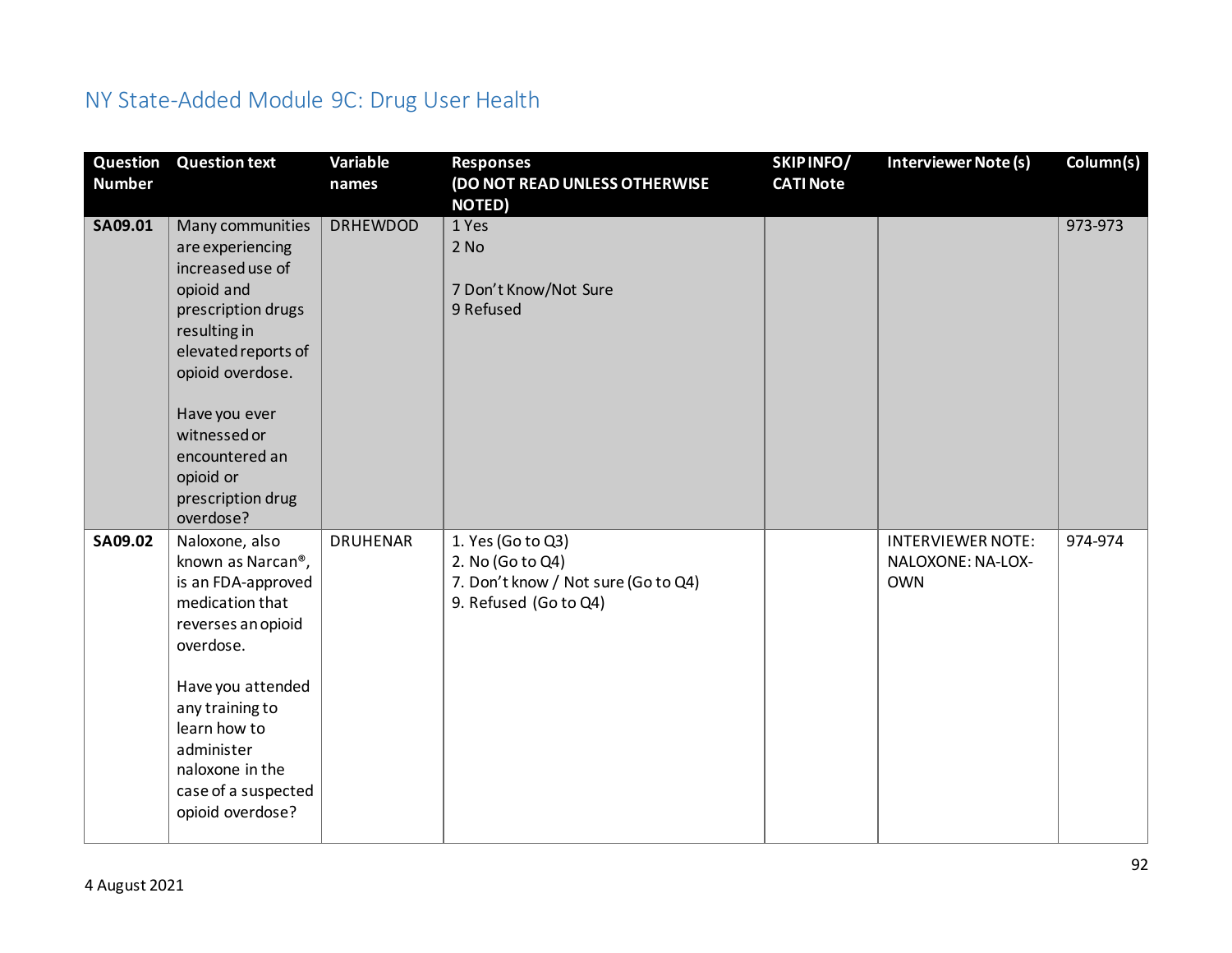| SA09.03        | Have you ever<br>used naloxone<br>(Narcan®) on<br>anyone in the case<br>of a suspected<br>opioid overdose?                                                                                                                                                                                                  | <b>DRHEODNA</b> | 1. Yes, just once<br>2. Yes, a couple of times<br>3. Yes, more than a couple of times<br>4. No<br>Don't know / Not sure<br>7.<br>9. Refused                                                                                                                                                                                                                                                                                                 | S09.02 ne 1               | "Interviewer note: If<br>respondent says Yes,<br>read options 1-3. If<br>respondent says "no",<br>Mark option 4.<br>Read if necessary"                                                                           | 975-975 |
|----------------|-------------------------------------------------------------------------------------------------------------------------------------------------------------------------------------------------------------------------------------------------------------------------------------------------------------|-----------------|---------------------------------------------------------------------------------------------------------------------------------------------------------------------------------------------------------------------------------------------------------------------------------------------------------------------------------------------------------------------------------------------------------------------------------------------|---------------------------|------------------------------------------------------------------------------------------------------------------------------------------------------------------------------------------------------------------|---------|
| SA09.04        | Buprenorphine,<br>also known as<br>Suboxone <sup>®</sup> , is an<br>FDA-approved<br>medication-<br>assisted treatment<br>to help people<br>reduce or quit their<br>use of heroin or<br>other opiates, such<br>as pain relievers<br>like morphine.<br>Have you ever<br>used<br>buprenorphine<br>(Suboxone®)? | <b>DRHEUBUP</b> | "1. Yes, I have used buprenorphine<br>prescribed to me (Go to Q5)<br>2. Yes, I have used buprenorphine<br>prescribed to someone else (Go to Q5)<br>3. No, I have had difficulties getting on<br>buprenorphine (Go to Q5)<br>4. No, I have not used buprenorphine (Skip<br>Q5 and go to the next module)<br>5. Never heard of Buprenorphine (Skip Q5<br>and go to the next module)<br>7. Don't know / Not sure<br>9. Refused<br>$\mathbf{u}$ |                           | "Interviewer note:<br>Byou-pre-NOR-feen,<br>sub-ox-own<br><b>INTERVIEWER NOTE: IF</b><br><b>RESPONDENT SAYS</b><br>"YES", READ OPTIONS<br>1 AND 2. IF<br><b>RESPONDENT SAYS</b><br>"NO" READ OPTIONS3<br>AND 4." |         |
| <b>SA09.05</b> | What barrier did<br>you experience<br>when you tried to<br>get on<br>buprenorphine<br>(Suboxone®)?                                                                                                                                                                                                          | <b>DRGUPBUP</b> | 1. I had no problem getting on it<br>2. I haven't been able to find a provider to<br>prescribe it<br>3. I didn't have the money/insurance to<br>cover payment of it<br>4. I was told I had to stop using other drugs<br>I was taking before getting on it<br>5. I was told I had to attend groups and/or<br>counseling<br>6. I worried how people would think of me<br>if I used it                                                         | S09.04 in<br>(4, 5, 7, 9) | (Check all that apply.)                                                                                                                                                                                          |         |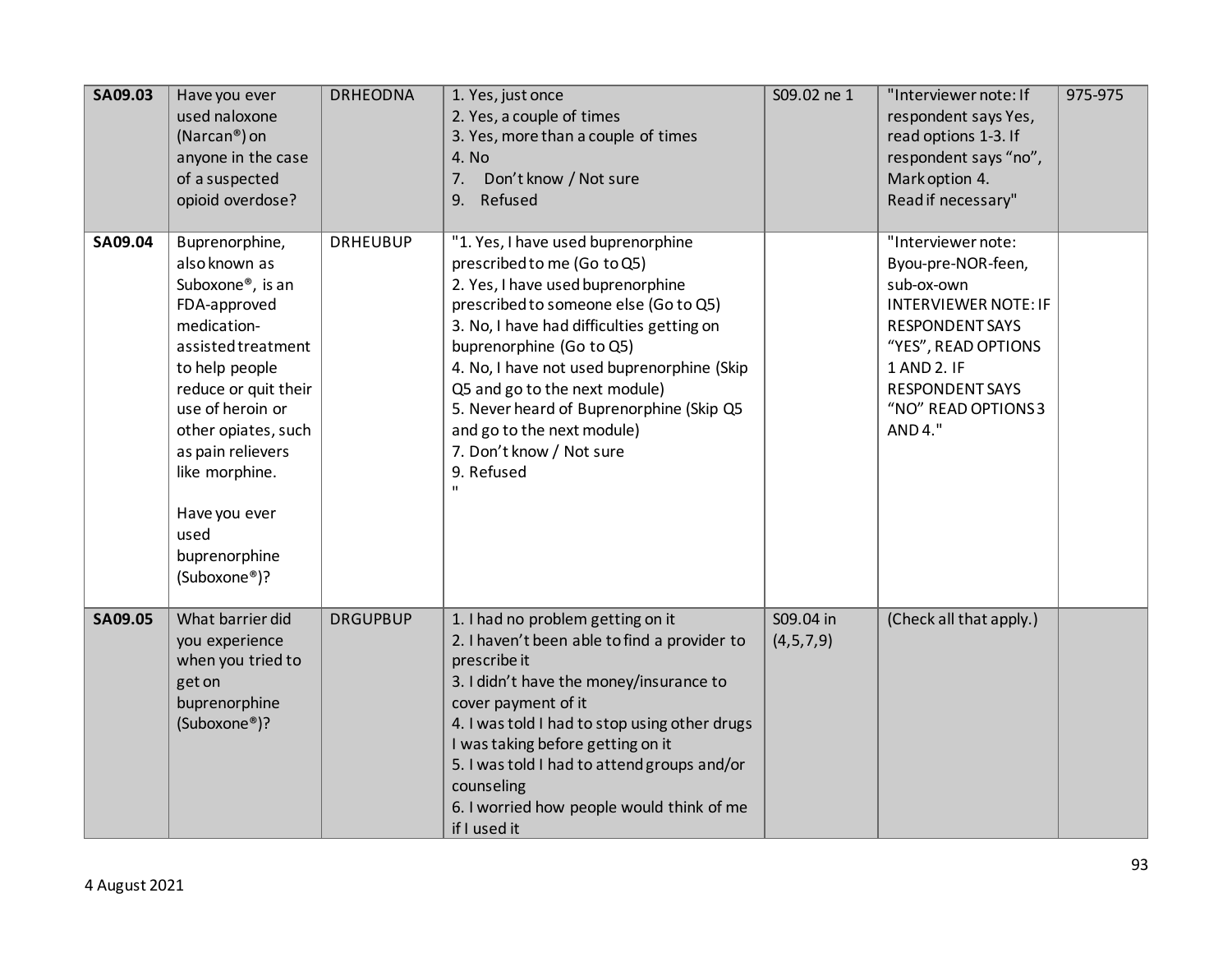|  | 7. I was unable to get transport to get to |  |  |
|--|--------------------------------------------|--|--|
|  | provider                                   |  |  |
|  | 8. Other. Please                           |  |  |
|  | specify                                    |  |  |
|  | 77. Don't know / Not sure                  |  |  |
|  | 99. Refused                                |  |  |
|  |                                            |  |  |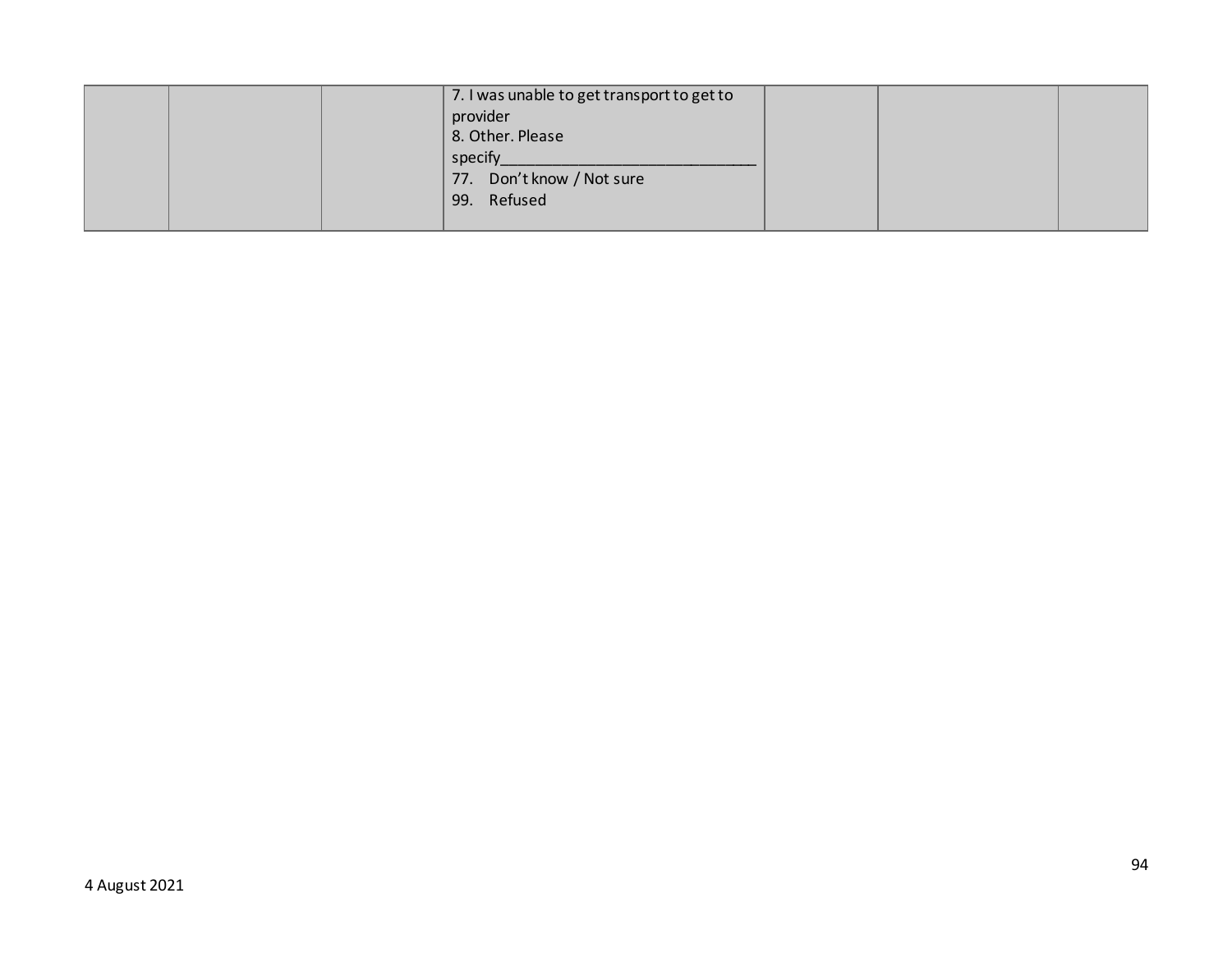## NY State-Added Module 10ABC: Active Transportation (Walking/Biking)

| <b>Question</b><br>Number | <b>Question text</b>                                                                                                                                                                                                     | <b>Variable names</b> | <b>Responses</b><br><b>(DO NOT READ</b><br><b>UNLESS OTHERWISE</b><br><b>NOTED)</b> | SKIPINFO/CATI<br><b>Note</b> | <b>Interviewer Note (s)</b> | Column(s) |
|---------------------------|--------------------------------------------------------------------------------------------------------------------------------------------------------------------------------------------------------------------------|-----------------------|-------------------------------------------------------------------------------------|------------------------------|-----------------------------|-----------|
| SA010.01                  | Active transportation<br>includes such activities<br>as walking or biking for<br>at least ten minutes to<br>get from one place to<br>another.<br>In a typical month, do<br>you walk to get from<br>one place to another? | <b>EVERWALK</b>       | 1 Yes<br>2 No<br>7 Don't know/Not<br>sure<br>9 Refused                              |                              |                             | 979-979   |
| SA10.02                   | In a typical month, do<br>you ride a bike to get<br>from one place to<br>another place?                                                                                                                                  | <b>EVERBIKE</b>       | 1 Yes<br>2 No<br>7 Don't know/Not<br>sure<br>Refused<br>9<br>980-980                |                              |                             | 980-980   |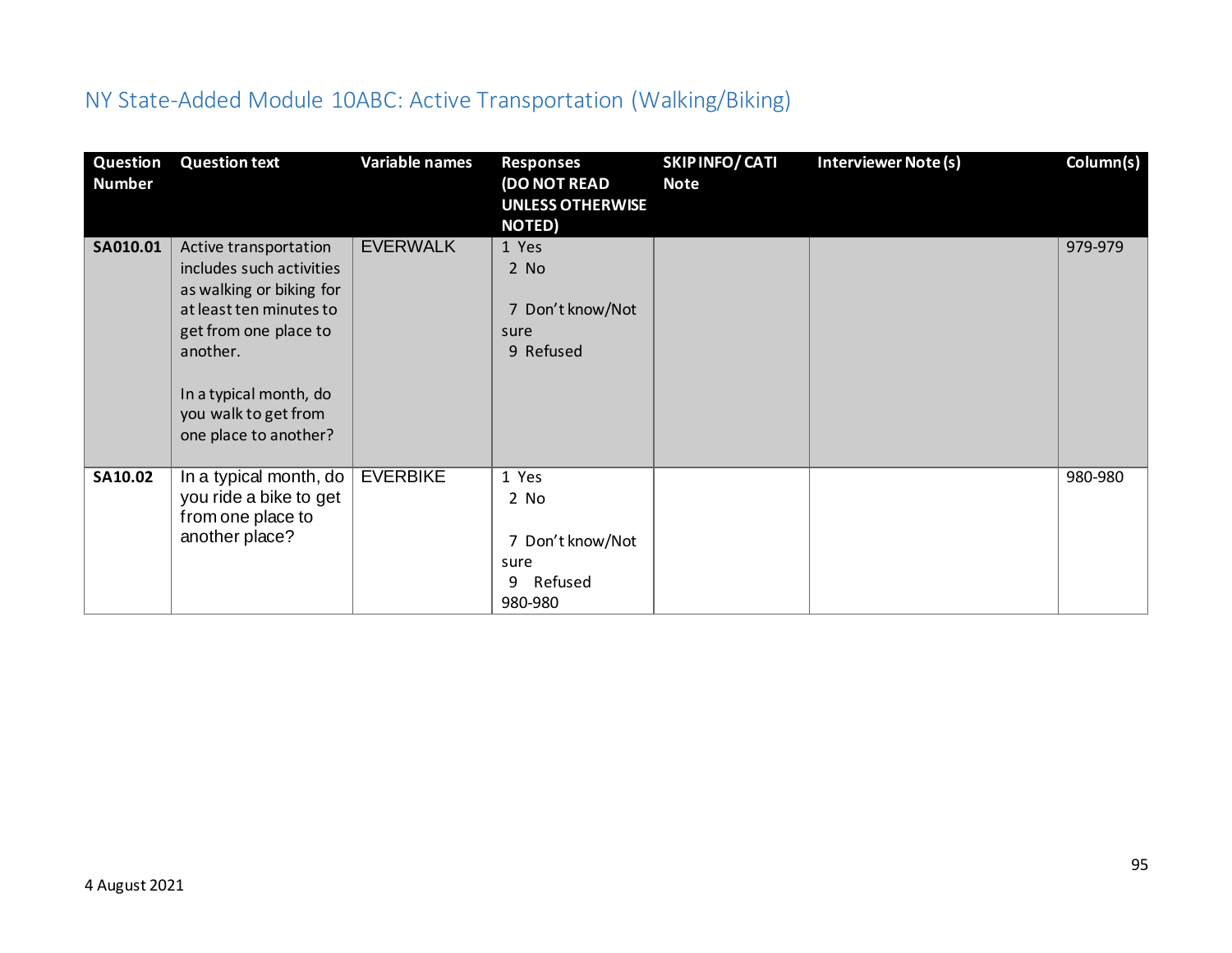## NY State-Added Module 11ABC: Preconception Health/Family Planning

| Question<br><b>Number</b> | <b>Question text</b>                                                                                                                                                                                                                                                                  | <b>Variable names</b> | <b>Responses</b><br>(DO NOT READ<br><b>UNLESS OTHERWISE</b><br><b>NOTED)</b>                                                                                                                                                                                                                      | SKIPINFO/CATI<br><b>Note</b>                                                                                                                                                                      | <b>Interviewer Note (s)</b>                                                                                                                                                                                                                                      | Column(s) |
|---------------------------|---------------------------------------------------------------------------------------------------------------------------------------------------------------------------------------------------------------------------------------------------------------------------------------|-----------------------|---------------------------------------------------------------------------------------------------------------------------------------------------------------------------------------------------------------------------------------------------------------------------------------------------|---------------------------------------------------------------------------------------------------------------------------------------------------------------------------------------------------|------------------------------------------------------------------------------------------------------------------------------------------------------------------------------------------------------------------------------------------------------------------|-----------|
| SA11.01                   | The next set of<br>questions asks you<br>about your thoughts<br>and experiences with<br>family planning. Please<br>remember that all your<br>answers will be kept<br>confidential.<br>Did you or your<br>partner do anything<br>the last time you had<br>sex to prevent<br>pregnancy? | <b>BRTHCNTL4</b>      | 1 Yes<br>2 No [GO TO Q3]<br>3 No partner/not<br>sexually active [GO<br>TO NEXT MODULE]<br>4 Same sex partner<br><b>IGO TO NEXT</b><br>MODULE]<br>5 Have you or your<br>partner had a<br>Hysterectomy [GO<br>TO NEXT MODULE]<br>7 Don't know/Not<br>sure [GO TO Q3]<br>9 Refused [GO TO<br>$Q3$ ]. | [CATI NOTE: IF<br><b>RESPONDENTIS</b><br><b>FEMALE AND</b><br><b>GREATER THAN 49</b><br>YEARS OF AGE, HAS<br><b>HADA</b><br>HYSTERECTOMY,<br>OR IS PREGNANT,<br><b>GO TO THE NEXT</b><br>MODULE.] |                                                                                                                                                                                                                                                                  | 981-981   |
| SA11.02                   | What did you or your<br>partner do the last<br>time you had sex to<br>prevent pregnancy?                                                                                                                                                                                              | TYPCNTRL3             | Read only if<br>necessary:<br>01 Female<br>sterilization (ex.<br>Tubal ligation,<br>Essure, Adiana) [GO<br>TO NEXT MODULE]<br>02 Male sterilization<br>(vasectomy) [GO TO<br><b>NEXT MODULE]</b><br>03 Contraceptive                                                                              |                                                                                                                                                                                                   | <b>INTERVIEWER NOTE: IF</b><br>RESPONDENT REPORTS USING<br>MORE THAN ONE METHOD,<br>PLEASE CODE THE METHOD<br>THAT OCCURS FIRST ON THE<br>LIST.<br><b>INTERVIEWER NOTE: IF</b><br>RESPONDENT REPORTS USING<br>"CONDOMS," PROBE TO<br><b>DETERMINE IF "FEMALE</b> | 982-983   |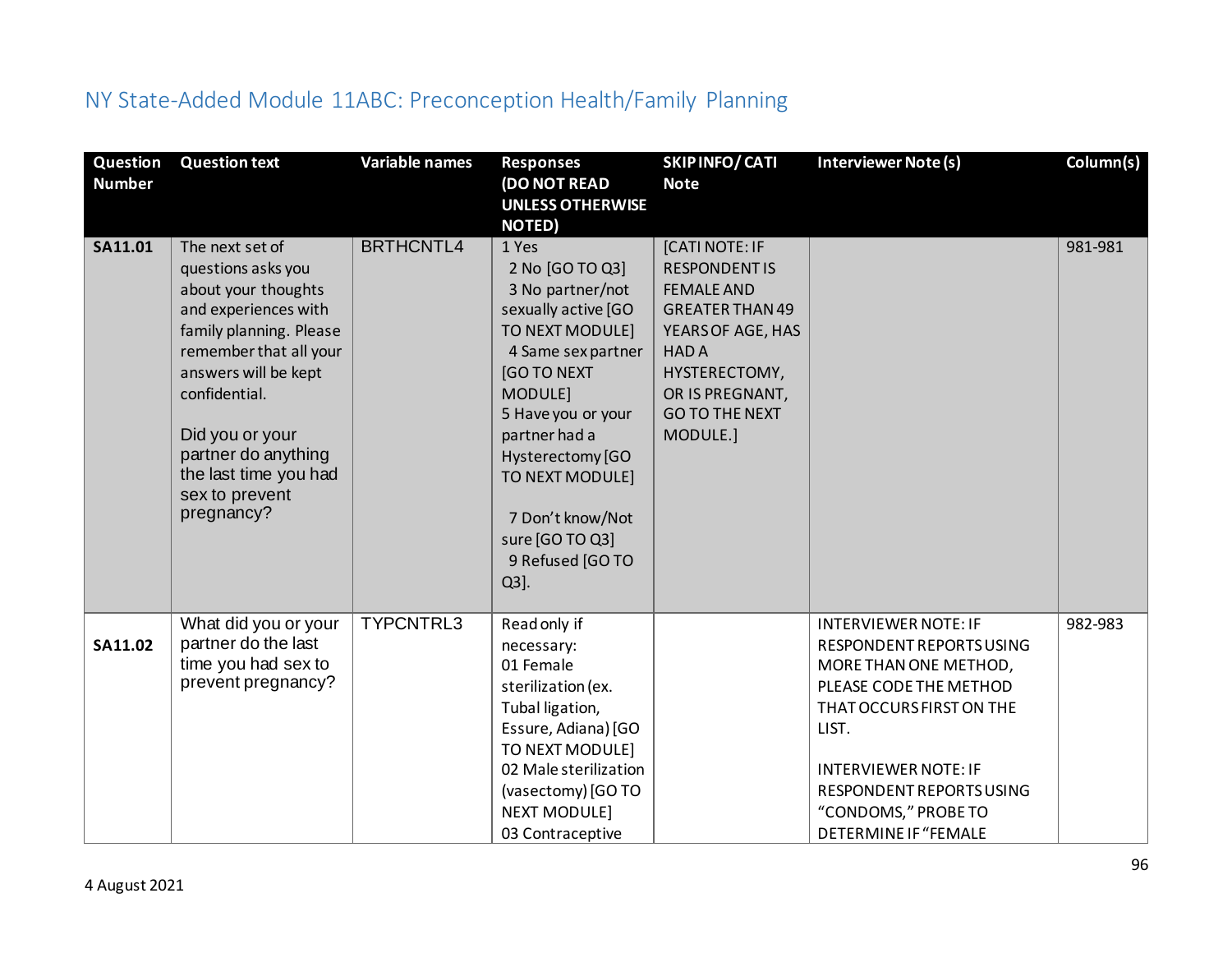|  | implant (ex.            | <b>CONDOMS" OR MALE</b>           |  |
|--|-------------------------|-----------------------------------|--|
|  | Implanon) [GO TO        | CONDOMS."                         |  |
|  | <b>NEXT MODULE]</b>     |                                   |  |
|  | 04 Levonorgestrel       | <b>INTERVIEWER NOTE: IF</b>       |  |
|  | (LEE-voe-nor-JES-       | RESPONDENT REPORTS USING          |  |
|  | trel) or hormonal       | AN "IUD" PROBE TO DETERMINE       |  |
|  | IUD (ex. Mirena)        | IF "LEVONORGESTRELIUD" OR         |  |
|  | [GO TO NEXT             | "COPPER-BEARING IUD."             |  |
|  | MODULE]                 |                                   |  |
|  | 05 Copper-bearing       | <b>INTERVIEWER NOTE: IF</b>       |  |
|  | IUD (ex. ParaGard)      | <b>RESPONDENT REPORTS "OTHER</b>  |  |
|  | [GO TO NEXT             | METHOD," ASK RESPONDENT TO        |  |
|  | MODULE]                 | "PLEASE BE SPECIFIC" AND          |  |
|  | 06 IUD, type            | <b>ENSURE THAT THEIR RESPONSE</b> |  |
|  | unknown [GO TO          | DOES NOT FIT INTO ANOTHER         |  |
|  | <b>NEXT MODULE]</b>     | CATEGORY. IF RESPONSE DOES        |  |
|  | 07 Shots (ex. Depo-     | FIT INTO ANOTHER CATEGORY,        |  |
|  | Provera) [GO TO         | PLEASE MARK APPROPRIATELY.        |  |
|  | <b>NEXT MODULE]</b>     |                                   |  |
|  | 08 Birth control pills, |                                   |  |
|  | any kind [GO TO         |                                   |  |
|  | <b>NEXT MODULE]</b>     |                                   |  |
|  | 09 Contraceptive        |                                   |  |
|  | patch (ex. Ortho        |                                   |  |
|  | Evra) [GO TO NEXT       |                                   |  |
|  | MODULE]                 |                                   |  |
|  | 10 Contraceptive        |                                   |  |
|  | ring (ex. NuvaRing)     |                                   |  |
|  | [GO TO NEXT             |                                   |  |
|  | MODULE]                 |                                   |  |
|  | 11 Male condoms         |                                   |  |
|  | [GO TO NEXT             |                                   |  |
|  | MODULE]                 |                                   |  |
|  | 12 Diaphragm,           |                                   |  |
|  | cervical cap, sponge    |                                   |  |
|  | [GO TO NEXT             |                                   |  |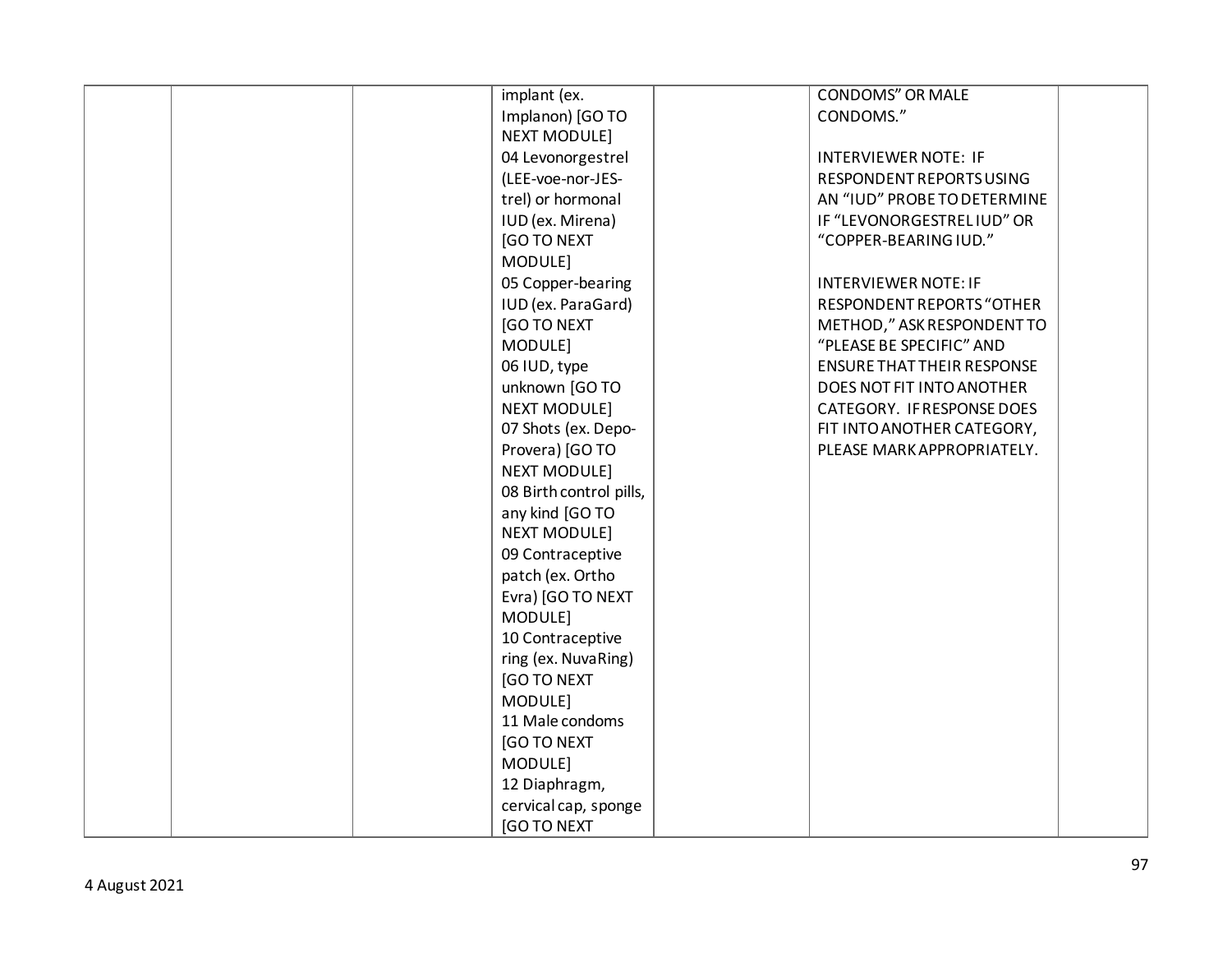|                |                                                                                                                                                                      |          | MODULE]<br>13 Female condoms<br><b>[GO TO NEXT</b><br>MODULE]<br>14 Not having sex at<br>certain times<br>(rhythm or natural<br>family planning) [GO<br>TO NEXT MODULE]<br>15 Withdrawal (or<br>pulling out) [GO TO<br><b>NEXT MODULE]</b><br>16 Foam, jelly, film,<br>or cream [GO TO<br><b>NEXT MODULE]</b><br>17 Emergency<br>contraception<br>(morning after pill)<br>[GO TO NEXT<br>MODULE]<br>18 Other method<br><b>[GO TO NEXT</b><br>MODULE] |                                                                                                                                                                                                                       |         |
|----------------|----------------------------------------------------------------------------------------------------------------------------------------------------------------------|----------|------------------------------------------------------------------------------------------------------------------------------------------------------------------------------------------------------------------------------------------------------------------------------------------------------------------------------------------------------------------------------------------------------------------------------------------------------|-----------------------------------------------------------------------------------------------------------------------------------------------------------------------------------------------------------------------|---------|
|                |                                                                                                                                                                      |          | DO NOT READ:<br>77 Don't know/Not<br>sure<br>99 Refused                                                                                                                                                                                                                                                                                                                                                                                              |                                                                                                                                                                                                                       |         |
| <b>SA11.03</b> | Some reasons for not<br>doing anything to keep<br>you or your partner<br>from getting pregnant<br>the last time you had<br>sex might include<br>wanting a pregnancy, | NOBCUSE2 | Read only if<br>necessary:<br>01 You or your<br>partner didn't think<br>you were going to<br>have sex/no regular                                                                                                                                                                                                                                                                                                                                     | <b>INTERVIEWER NOTE: IF</b><br><b>RESPONDENT REPORTS "OTHER</b><br>REASON," ASK RESPONDENT TO<br>"PLEASE SPECIFY" AND ENSURE<br>THAT THEIR RESPONSE DOES<br>NOT FIT INTO ANOTHER<br><b>CATEGORY. IF RESPONSE DOES</b> | 984-985 |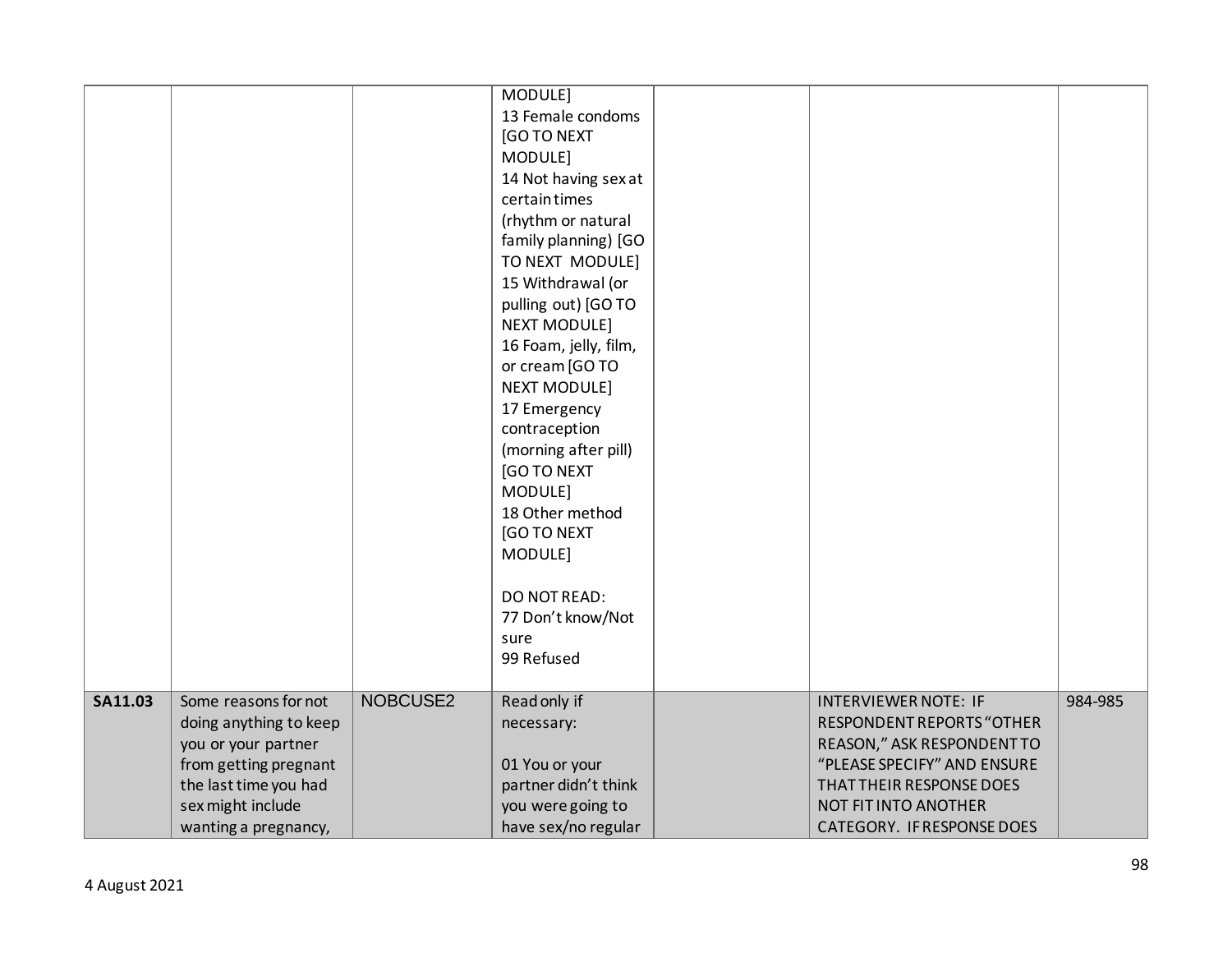| not being able to pay     | partner                | FIT INTO ANOTHER CATEGORY, |
|---------------------------|------------------------|----------------------------|
| for birth control, or not | 02 You just didn't     | PLEASE MARK APPROPRIATELY. |
| thinking that a           | think about it         |                            |
| pregnancy could           | 03 Don't care if       |                            |
| happen.                   | pregnancy occurs       |                            |
|                           | 04 You or your         |                            |
| What was your main        | partner want a         |                            |
| reason for not doing      | pregnancy              |                            |
| anything the last time    | 05 You or your         |                            |
| you had sex to            | partner don't want     |                            |
| prevent pregnancy?        | to use birth control   |                            |
|                           | 06 You or your         |                            |
|                           | partner don't like     |                            |
|                           | birth control/side     |                            |
|                           | effects                |                            |
|                           | 07 Unable to pay for   |                            |
|                           | birth control          |                            |
|                           | 08 Encountered a       |                            |
|                           | problem getting        |                            |
|                           | birth control when     |                            |
|                           | you needed it          |                            |
|                           | 09 Religious reasons   |                            |
|                           | 10 Lapse in use of a   |                            |
|                           | method                 |                            |
|                           | 11 Don't think you     |                            |
|                           | or your partner can    |                            |
|                           | get pregnant           |                            |
|                           | (infertile or too old) |                            |
|                           | 12 You or your         |                            |
|                           | partner had tubes      |                            |
|                           | tied (sterilization)   |                            |
|                           | 13 You or your         |                            |
|                           | partner had a          |                            |
|                           | hysterectomy           |                            |
|                           | 14 You or your         |                            |
|                           | partner had a          |                            |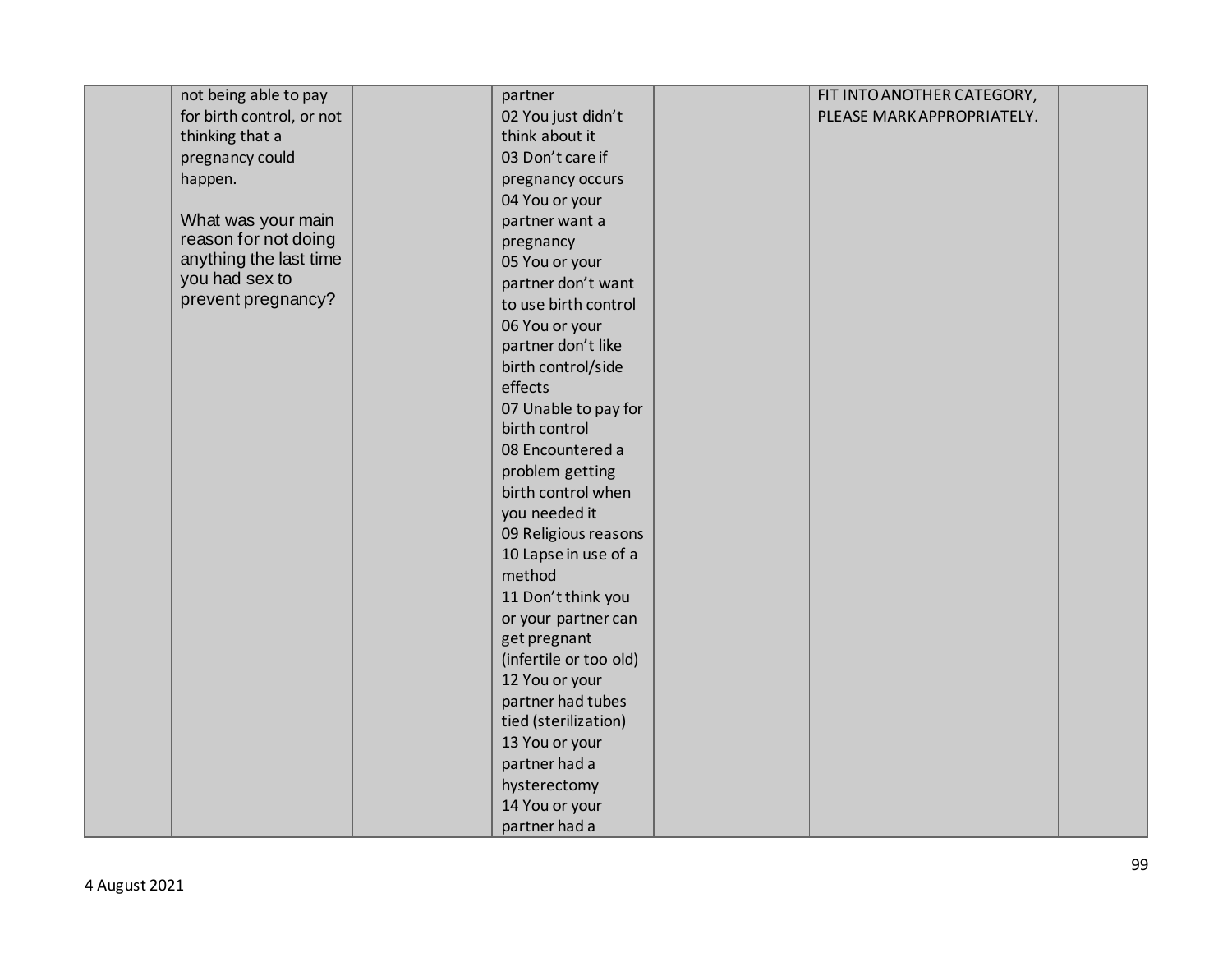|  | vasectomy<br>(sterilization)<br>15 You or your<br>partner are<br>currently breast-<br>feeding<br>16 You or your<br>partner just had a<br>baby/postpartum<br>17 You or your<br>partner are<br>pregnant now<br>18 Same sex partner<br>19 Other reasons<br>77 Don't know/Not<br>sure<br>99 Refused |  |  |  |
|--|-------------------------------------------------------------------------------------------------------------------------------------------------------------------------------------------------------------------------------------------------------------------------------------------------|--|--|--|
|--|-------------------------------------------------------------------------------------------------------------------------------------------------------------------------------------------------------------------------------------------------------------------------------------------------|--|--|--|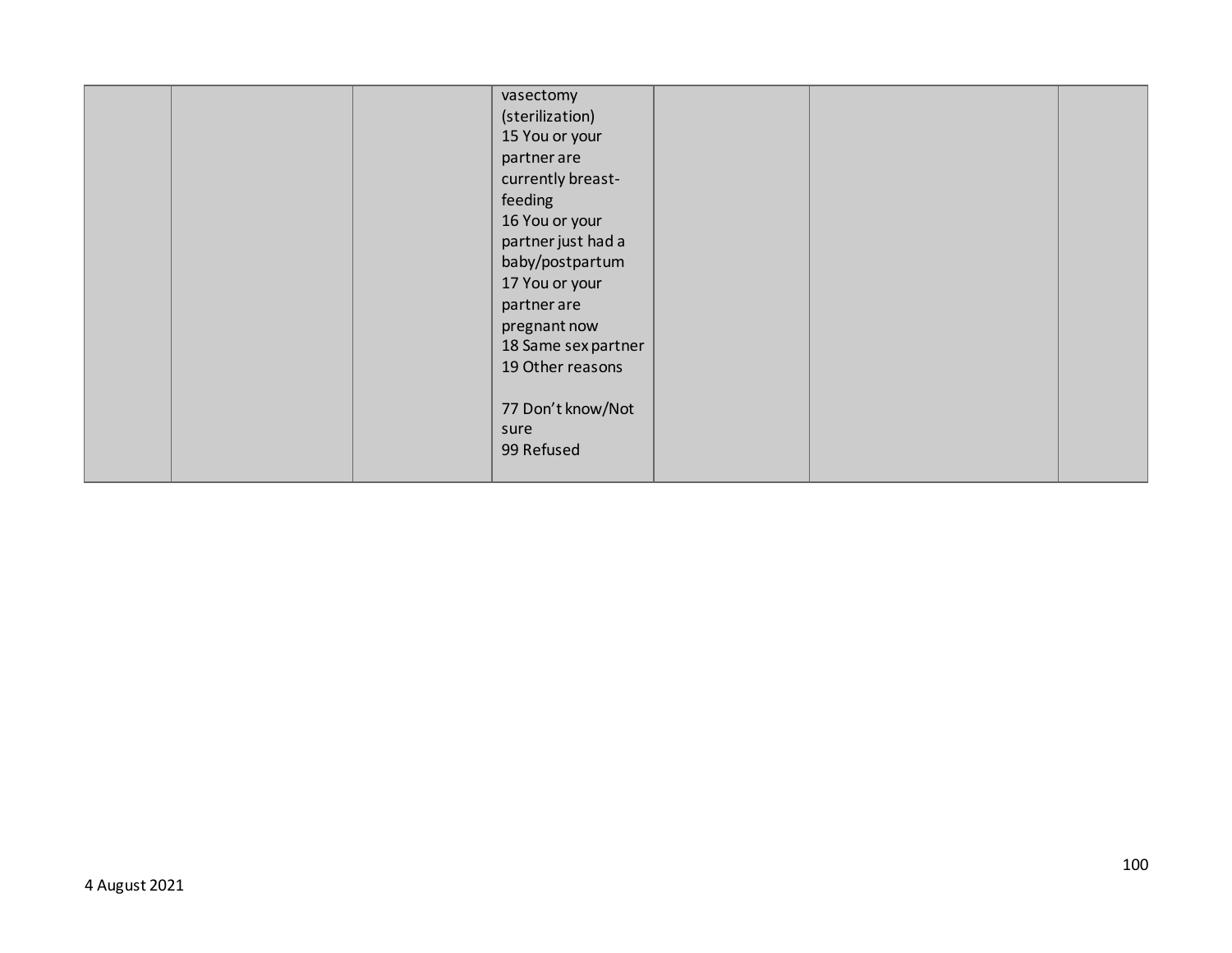## NY State-Added Module 12ABC: Sugar Sweetened Beverages

| Question<br><b>Number</b> | <b>Question text</b>                                                                                                                                                                                                                                                                                               | <b>Variable names</b> | <b>Responses</b><br><b>(DO NOT READ</b><br><b>UNLESS OTHERWISE</b><br><b>NOTED)</b>                                                                               | SKIPINFO/CATI<br><b>Note</b> | <b>Interviewer Note (s)</b>                                                                                                 | Column(s) |
|---------------------------|--------------------------------------------------------------------------------------------------------------------------------------------------------------------------------------------------------------------------------------------------------------------------------------------------------------------|-----------------------|-------------------------------------------------------------------------------------------------------------------------------------------------------------------|------------------------------|-----------------------------------------------------------------------------------------------------------------------------|-----------|
| SA12.01                   | Now I would like to<br>ask you some<br>questions about<br>sugary beverages<br>During the past 30<br>days, how often did<br>you drink regular<br>soda or pop that<br>contains sugar? Do<br>not include diet soda<br>or diet pop.                                                                                    | SSBSUGR1              | $1_{-}$ Times per day<br>$2 -$ Times per<br>week<br>$3 -$ Times per<br>month<br>Do not read:<br>888 None<br>777 Don't know /<br>Not sure<br>999 Refused           |                              | Please read: You can answer<br>times per day, week, or<br>month: for example, twice a<br>day, once a week, and so<br>forth. | 986-986   |
| SA12.02                   | During the past 30<br>days, how often did<br>you drink sugar-<br>sweetened fruit<br>drinks (such as Kool-<br>aid™ and lemonade),<br>sweet tea, and sports<br>or energy drinks<br>(such as Gatorade™<br>and Red Bull™)? Do<br>not include 100%<br>fruit juice, diet drinks,<br>or artificially<br>sweetened drinks. | SSBFRUT2              | $1_{-}$ Times per day<br>$2 -$ Times per<br>week<br>3 <sub>_</sub> _Times per<br>month<br>Do not read:<br>888 None<br>777 Don't know /<br>Not sure<br>999 Refused |                              | Please read: You can answer<br>times per day, week, or<br>month: for example, twice a<br>day, once a week, and so<br>forth. | 989-991   |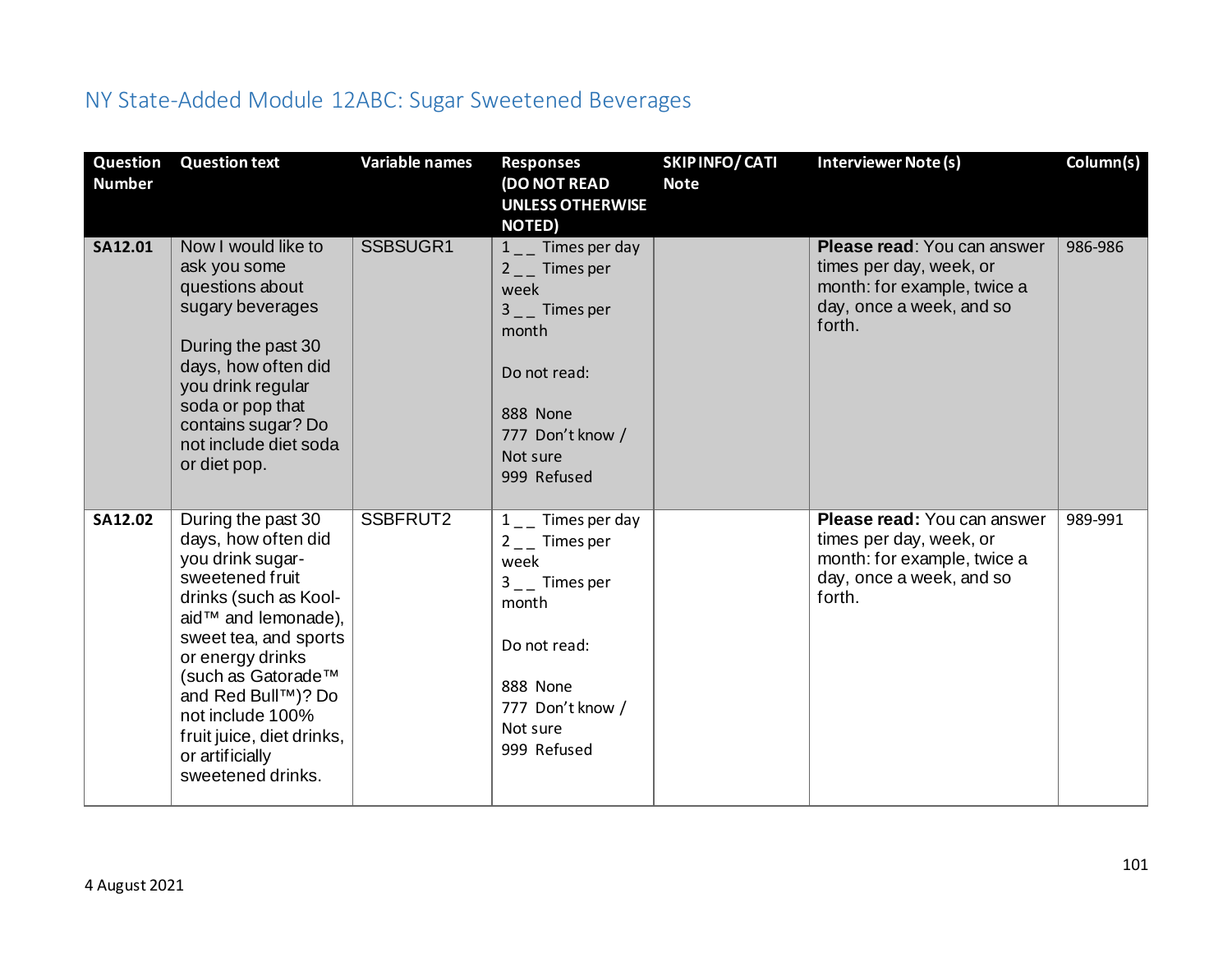## NY State-Added Module 13ABC: Fruits and Vegetables

| Question<br><b>Number</b> | <b>Question text</b>                                                               | <b>Variable names</b> | <b>Responses</b><br><b>(DO NOT READ</b><br><b>UNLESS OTHERWISE</b><br><b>NOTED)</b>                                        | <b>SKIPINFO/CATI</b><br><b>Note</b> | <b>Interviewer Note (s)</b> | Column(s) |
|---------------------------|------------------------------------------------------------------------------------|-----------------------|----------------------------------------------------------------------------------------------------------------------------|-------------------------------------|-----------------------------|-----------|
| SA13.01                   | How often do you eat<br>fruits, excluding juice?                                   | <b>EATFRUIT</b>       | 1 Every day<br>2 At least once a<br>week<br>3 Less than once a<br>week<br>4 Never<br>7 Don't know/Not<br>sure<br>9 Refused |                                     |                             | 992-992   |
| SA13.02                   | How often do you eat<br>vegetables or salad<br>(excluding juices and<br>potatoes)? | <b>EATVEGET</b>       | 1 Every day<br>2 At least once a<br>week<br>3 Less than once a<br>week<br>4 Never<br>7 Don't know/Not<br>sure<br>9 Refused |                                     |                             | 993-993   |
|                           |                                                                                    |                       |                                                                                                                            |                                     |                             |           |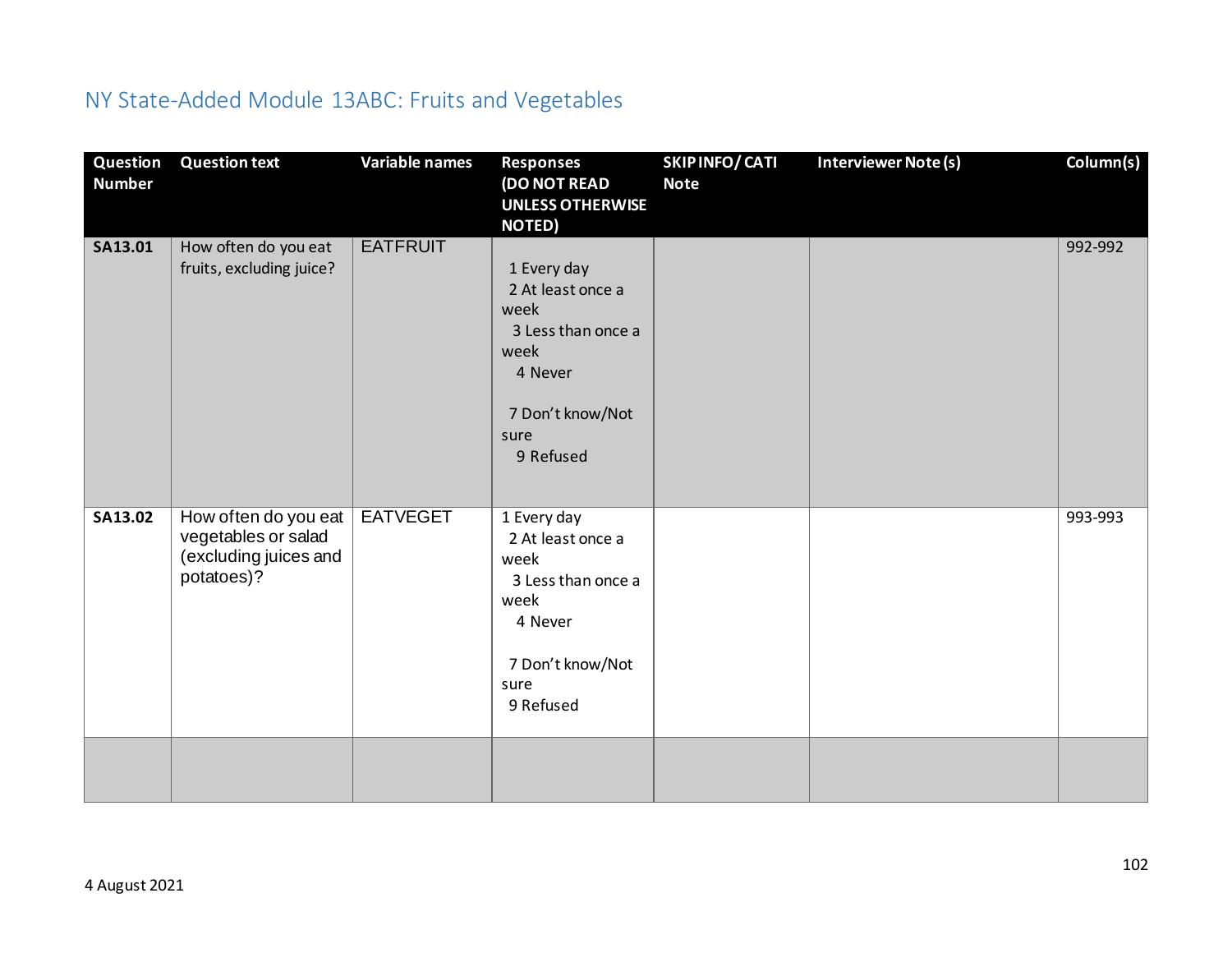## SA14.01NY State-Added Module 14C: Access to Fruits and Vegetables

| Question<br><b>Number</b> | <b>Question text</b>                                                                                                                                | <b>Variable names</b> | <b>Responses</b><br>(DO NOT READ UNLESS<br><b>OTHERWISE NOTED)</b>                                                                                                        | SKIP INFO/<br><b>CATI Note</b> | <b>Interviewer Note (s)</b> | Column(s) |
|---------------------------|-----------------------------------------------------------------------------------------------------------------------------------------------------|-----------------------|---------------------------------------------------------------------------------------------------------------------------------------------------------------------------|--------------------------------|-----------------------------|-----------|
| <b>SA14.01</b>            | When you or<br>someone in your<br>household shops for<br>fresh fruits or<br>vegetables, do you<br>buy them in your<br>community or<br>neighborhood? | <b>FRUITVEG</b>       | 1 Yes, in my community or<br>neighborhood [Go to next module]<br>2 No, someplace else<br>7 Don't know/Not sure<br>[Go<br>to next module]<br>9 Refused [Go to next module] |                                |                             | 994-994   |
| SA14.02                   | What is the main<br>reason you or<br>someone in your                                                                                                | <b>NOVEGFRU</b>       | 01 No stores in my community or<br>neighborhood<br>02 Stores in my community or                                                                                           |                                |                             | 995-995   |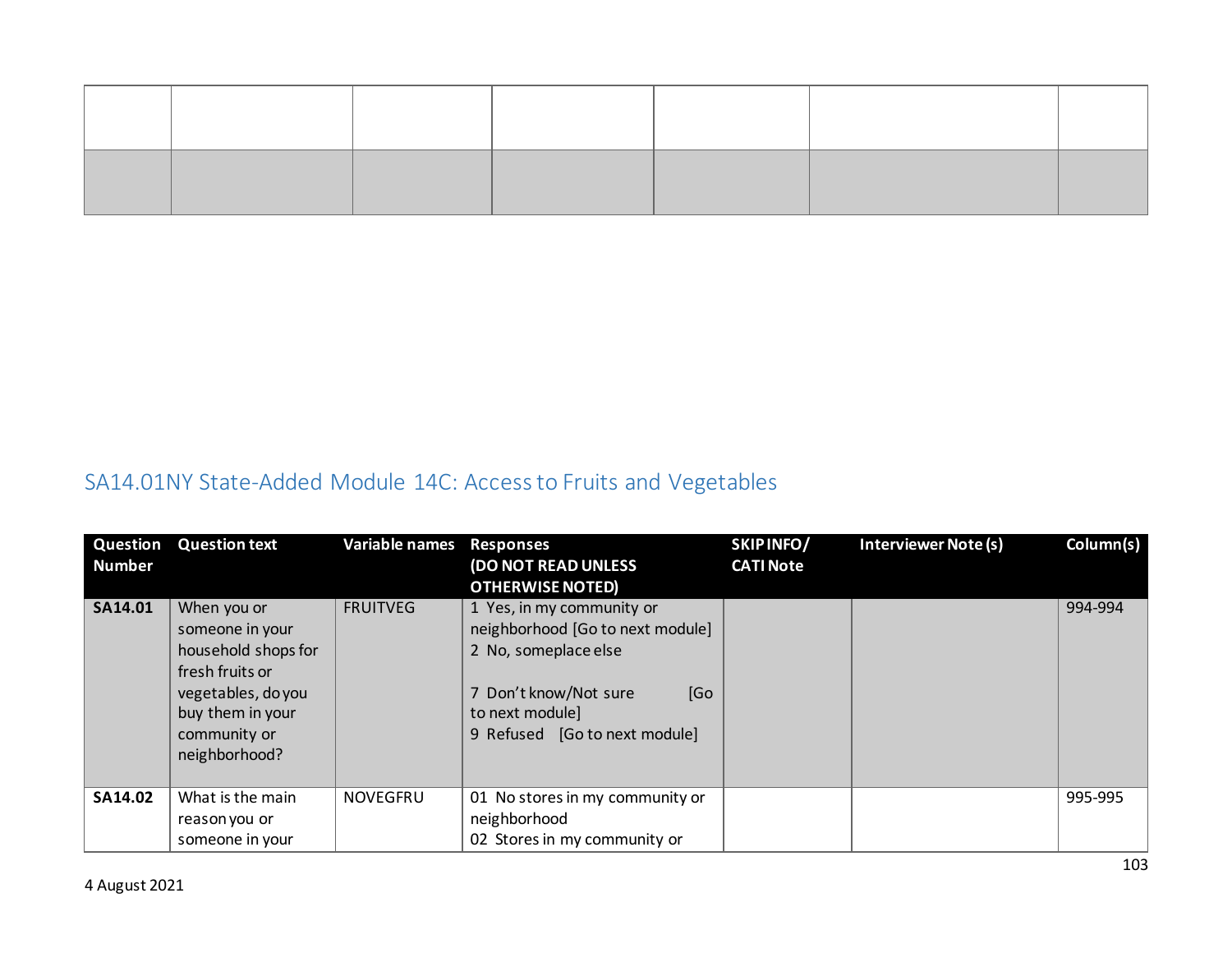| household does not   | neighborhood have poor quality    |  |
|----------------------|-----------------------------------|--|
| buy fresh fruits and | fruits and vegetables             |  |
| vegetables in your   | 03 Stores in my community or      |  |
| community or         | neighborhood are too expensive    |  |
| neighborhood?        | 04 Stores in my community or      |  |
|                      | neighborhood have poor quality    |  |
|                      | service                           |  |
|                      | 05 I feel uncomfortable in stores |  |
|                      | in my community or neighborhood   |  |
|                      | 06 Don't cook                     |  |
|                      | 07 Don't eat fresh fruits or      |  |
|                      | vegetables                        |  |
|                      | 08 Other                          |  |
|                      | (SPECIFY)                         |  |
|                      | 77 Don't know/Not sure            |  |
|                      | 99 Refused                        |  |
|                      |                                   |  |
|                      |                                   |  |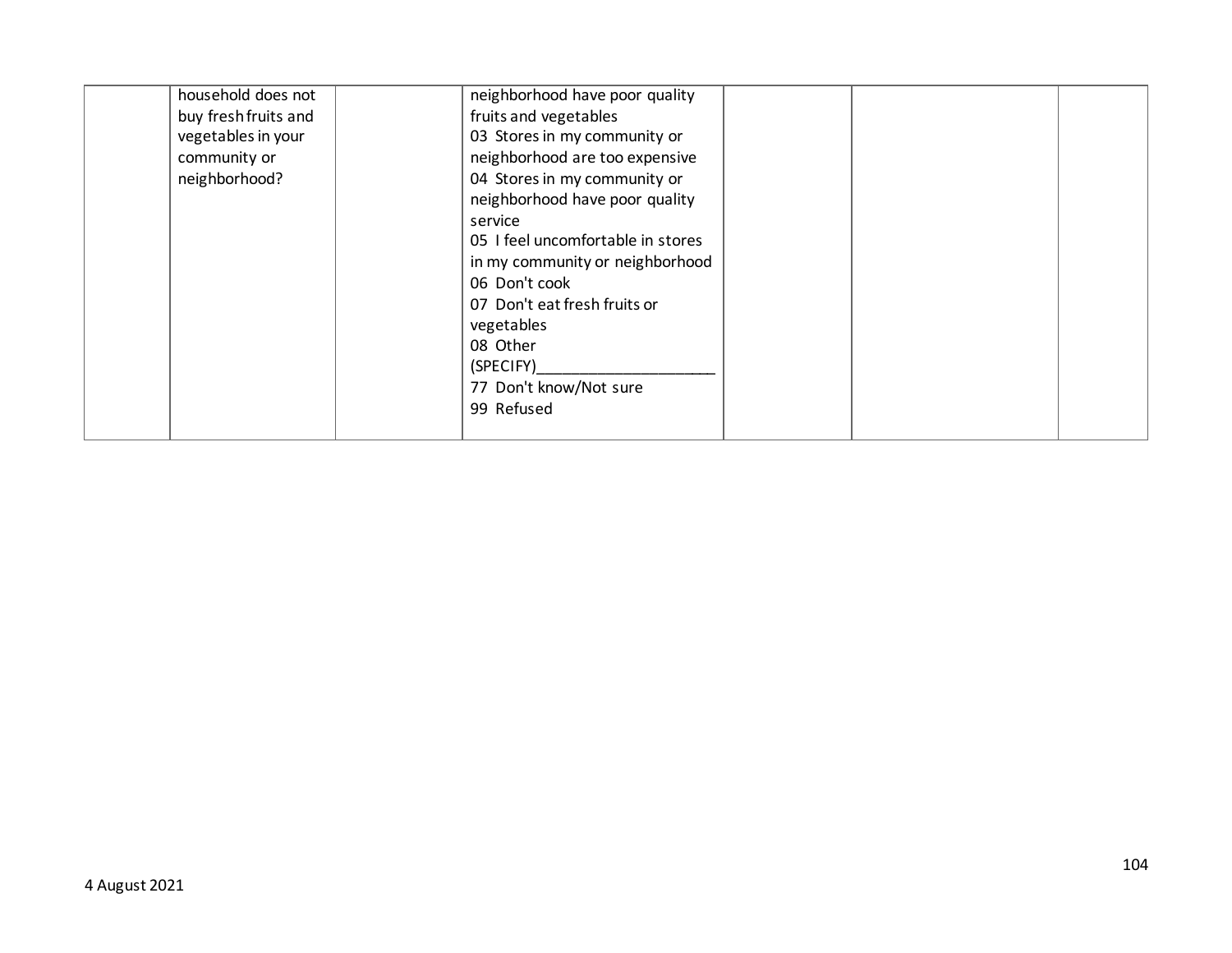# NY State-Added Module 15C: Food Security

| <b>Question</b><br><b>Number</b> | <b>Question text</b>  | <b>Variable names</b> | <b>Responses</b><br><b>(DO NOT READ</b> | SKIPINFO/CATI<br><b>Note</b> | <b>Interviewer Note (s)</b> | Column(s) |
|----------------------------------|-----------------------|-----------------------|-----------------------------------------|------------------------------|-----------------------------|-----------|
|                                  |                       |                       | <b>UNLESS OTHERWISE</b>                 |                              |                             |           |
|                                  |                       |                       | <b>NOTED)</b>                           |                              |                             |           |
| SA15.01                          | How often in the past | <b>STRSMEAL</b>       | 1 Always                                |                              |                             | 997-997   |
|                                  | 12 months would you   |                       | 2 Usually                               |                              |                             |           |
|                                  | say you were worried  |                       | 3 Sometimes                             |                              |                             |           |
|                                  | or stressed about     |                       | 4 Rarely                                |                              |                             |           |
|                                  | having enough money   |                       | 5 Never                                 |                              |                             |           |
|                                  | to buy nutritious     |                       |                                         |                              |                             |           |
|                                  | meals? Would you say  |                       | Do not read:                            |                              |                             |           |
|                                  | ---                   |                       |                                         |                              |                             |           |
|                                  |                       |                       | 8 Not applicable                        |                              |                             |           |
|                                  |                       |                       | 7 Don't know/Not                        |                              |                             |           |
|                                  |                       |                       | sure                                    |                              |                             |           |
|                                  |                       |                       | 9 Refused                               |                              |                             |           |
|                                  |                       |                       |                                         |                              |                             |           |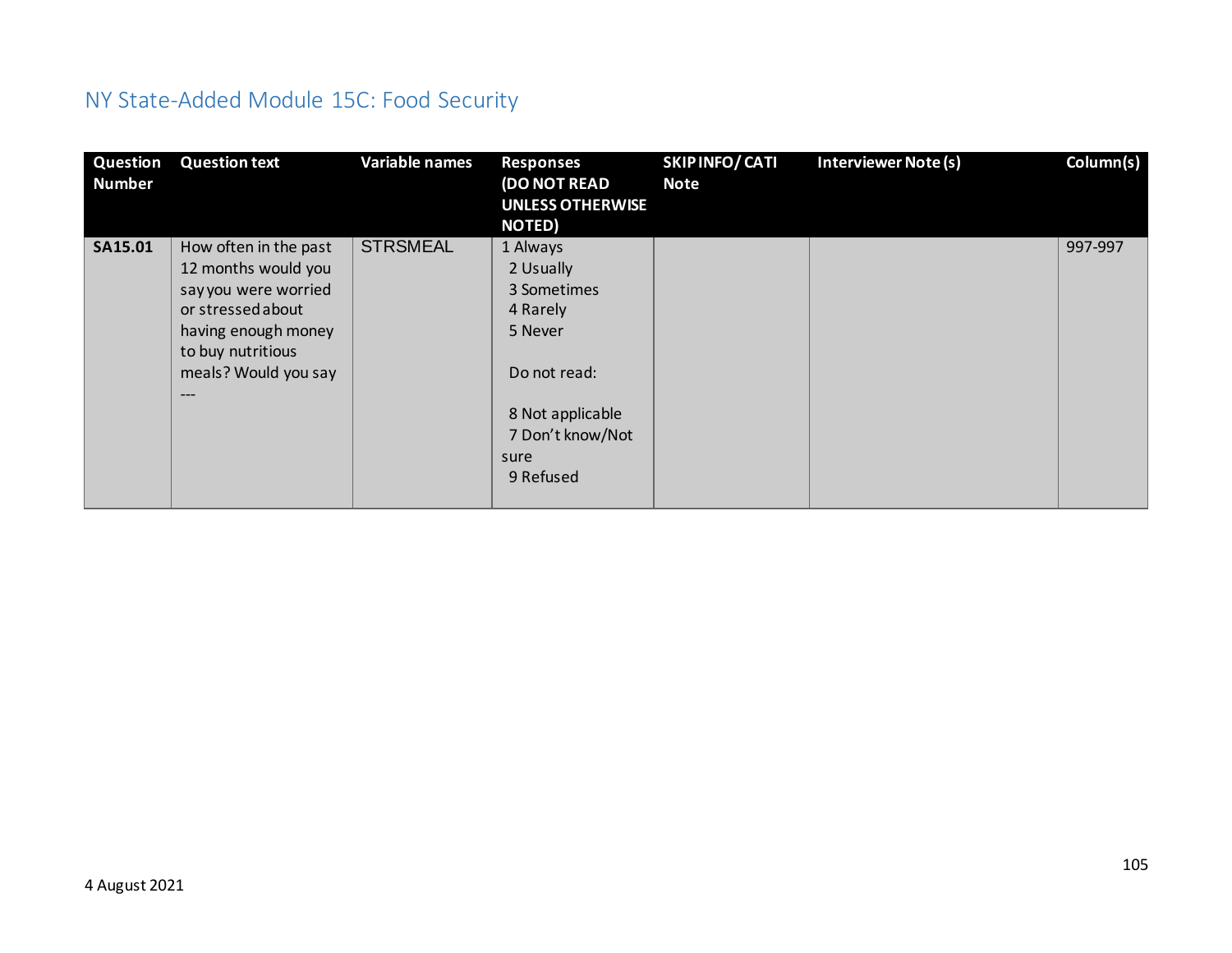## NY State-Added Module 16C: Air Conditioning

| Question<br><b>Number</b> | <b>Question text</b>                                                                                                                                      | Variable names    | <b>Responses</b><br>(DO NOT READ<br><b>UNLESS OTHERWISE</b><br><b>NOTED)</b>                                                                                                                                                                       | <b>SKIPINFO/CATI</b><br><b>Note</b> | Interviewer Note (s)                                       | Column(s) |
|---------------------------|-----------------------------------------------------------------------------------------------------------------------------------------------------------|-------------------|----------------------------------------------------------------------------------------------------------------------------------------------------------------------------------------------------------------------------------------------------|-------------------------------------|------------------------------------------------------------|-----------|
| SA16.01                   | The next question is<br>about air conditioning<br>use.<br>Do you have air<br>conditioning?                                                                | <b>AIRCONDI</b>   | 1 Yes, a central air<br>conditioning system<br>[Go to next<br>question]<br>2 Yes, 1 individual<br>room unit [Go to<br>next question]<br>3 Yes, 2 or more<br>types of cooling<br>systems[Gotonext<br>question]<br>4 No<br>7 Don't know<br>9 Refused |                                     | <b>INTERVIEWER NOTE: if yes,</b><br>probe for which answer | 998-998   |
| SA16.02                   | If you have air<br>conditioning but did<br>not use it all or most of<br>the time during, what<br>were your most<br>important reasons for<br>not using it? | <b>AIRCONDUSE</b> | 1 I did not feel hot<br>2 The electricity<br>bill would be too<br>high<br>3 I want to<br>conserve energy<br>4 I don't like air<br>conditioning<br>5 I used air<br>conditioning<br>sometimes<br>6 I prefer to use a<br>fan<br>8<br>Other:           |                                     |                                                            | 999-999   |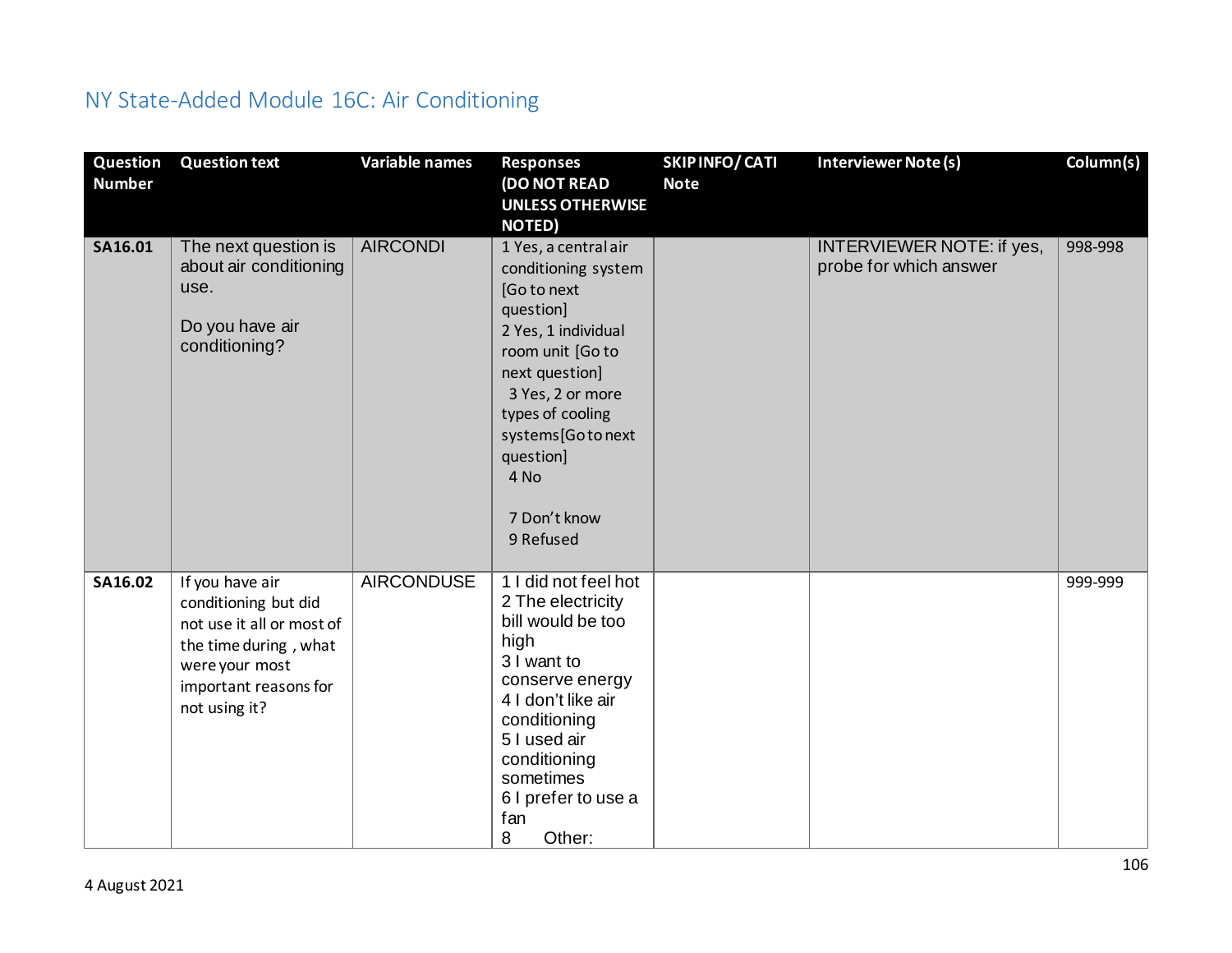|          |                |                | 7 Don't know/Not<br>sure<br>Refused<br>9 |  |  |
|----------|----------------|----------------|------------------------------------------|--|--|
| SA16.02a | (Other reason) | <b>ACOTHER</b> | After<br>$S_{\perp}$                     |  |  |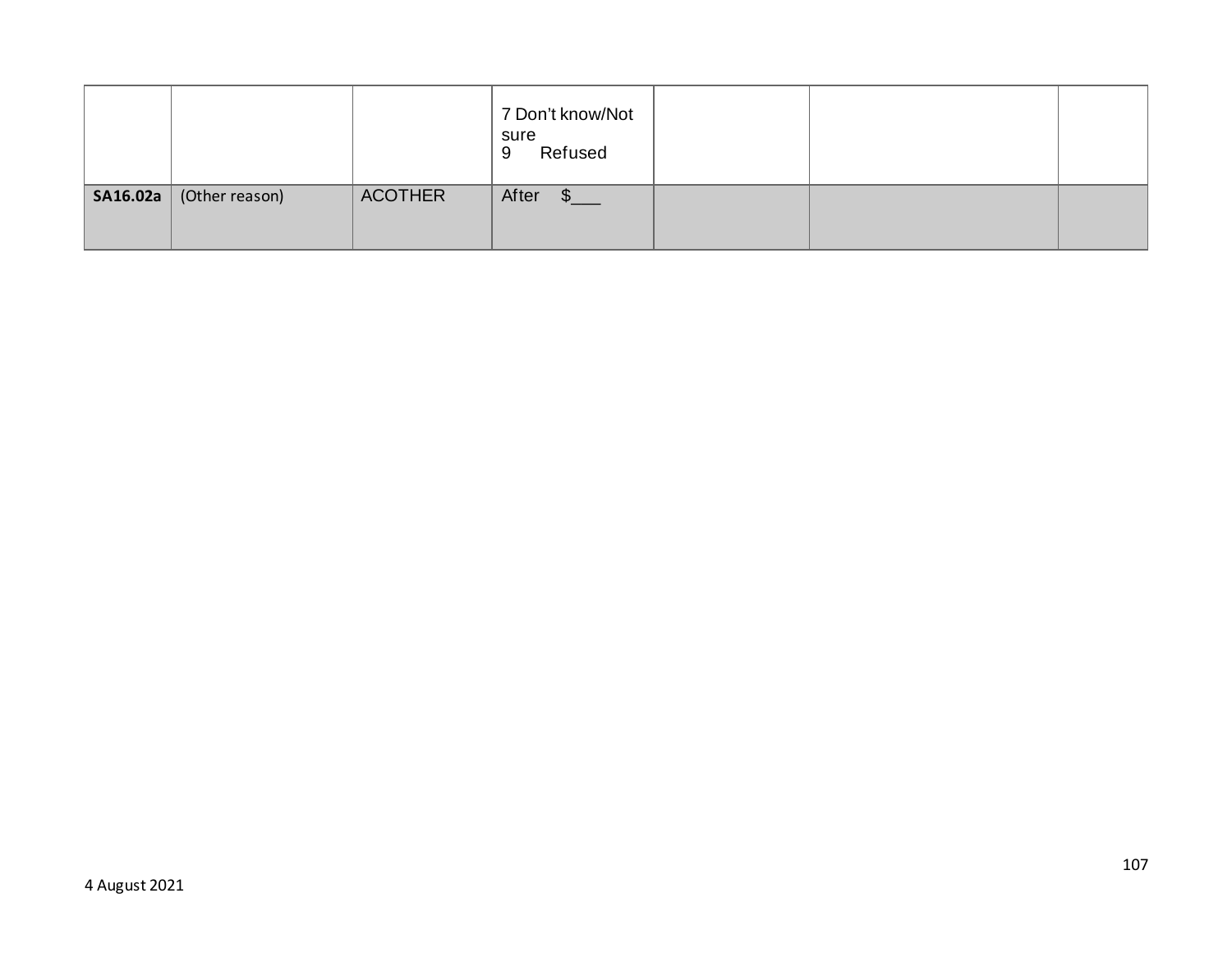## NY State-Added Module 17C: Renewable Energy

| Question<br><b>Number</b> | <b>Question text</b>                                                                             | Variable names  | <b>Responses</b><br><b>(DO NOT READ</b><br><b>UNLESS OTHERWISE</b><br><b>NOTED)</b>                                                                                                                                                                                                                                                              | SKIPINFO/CATI<br><b>Note</b> | <b>Interviewer Note (s)</b> | Column(s) |
|---------------------------|--------------------------------------------------------------------------------------------------|-----------------|--------------------------------------------------------------------------------------------------------------------------------------------------------------------------------------------------------------------------------------------------------------------------------------------------------------------------------------------------|------------------------------|-----------------------------|-----------|
| SA17.01                   | Do you have any<br>following renewable<br>energy system installed<br>in your home?               | <b>RENEWINS</b> | 1 Wind turbine<br>[Go to next<br>question]<br>2 Solar water heater<br>[Go to next<br>question]<br>3 Solar electricity<br>generator [Go to<br>next question]<br>4 Biomass boiler<br>[Go to next<br>question]<br>5 Ground source<br>hear pump [Go to<br>next question]<br>6 Other [Go to<br>next question]<br>8 No<br>7 Don't know<br>9<br>Refused |                              |                             | 130-130   |
| SA17.02a                  | What is your average<br>monthly utility bill<br>before and after<br>using a renewable<br>energy? | <b>REBILBEF</b> | Before \$                                                                                                                                                                                                                                                                                                                                        |                              |                             |           |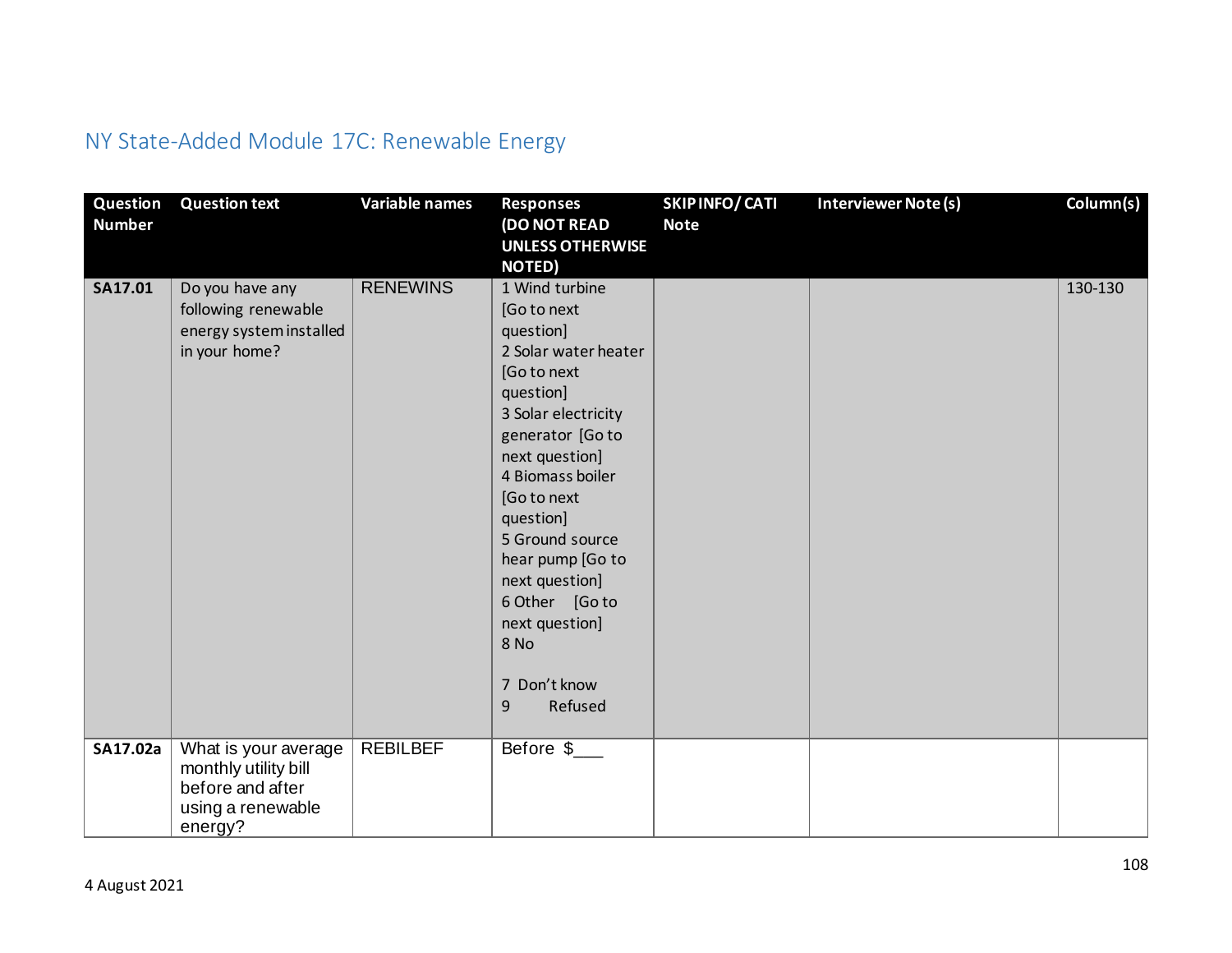| SA07.02b | <b>REBILAFT</b> | After \$___ |  |  |
|----------|-----------------|-------------|--|--|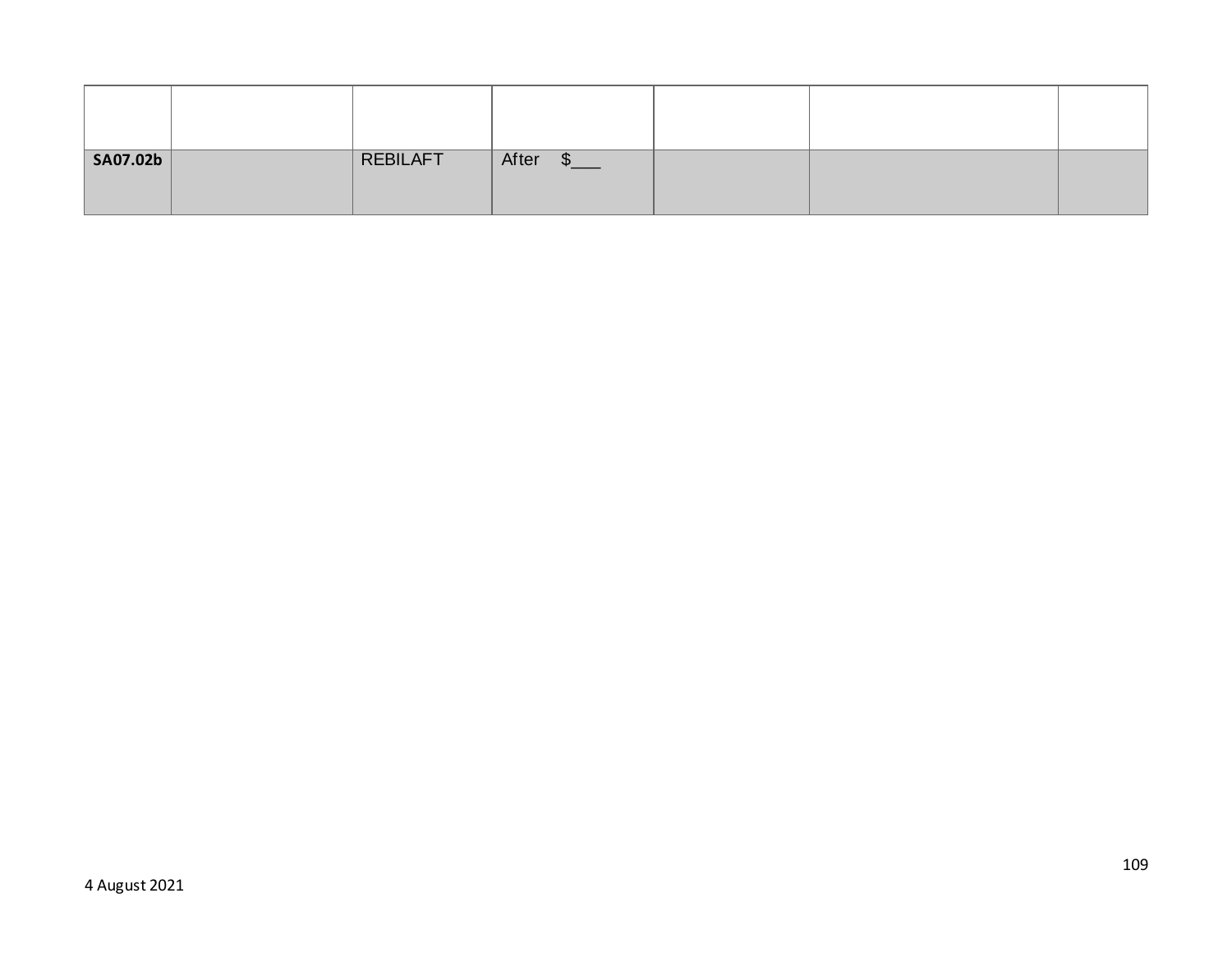## NY State-Added Module 18B: Nearest Intersetion

| Question<br><b>Number</b> | <b>Question text</b>                                                                                                                                                                                                                                                                                                                                                                                                                                                         | <b>Variable names</b> | <b>Responses</b><br>(DO NOT READ UNLESS                                                         | <b>SKIPINFO/CATI</b><br><b>Note</b> | <b>Interviewer Note (s)</b> | Column(s)     |
|---------------------------|------------------------------------------------------------------------------------------------------------------------------------------------------------------------------------------------------------------------------------------------------------------------------------------------------------------------------------------------------------------------------------------------------------------------------------------------------------------------------|-----------------------|-------------------------------------------------------------------------------------------------|-------------------------------------|-----------------------------|---------------|
| SA18.01                   | To help us learn more<br>about health in your<br>community, we'd like<br>to know what the<br>nearest corner to your<br>home is. This<br>information will not<br>be used to identify<br>you or to determine<br>your address. It will<br>be grouped with other<br>responses from your<br>community to<br>investigate local<br>health issues. Please<br>remember that you do<br>not have to answer<br>this question if you do<br>not want to.<br>What street do you<br>live on? | <b>STREETON</b>       | <b>OTHERWISE NOTED</b><br>77777=Don't Know/Not Sure<br>[SKIP 18.2]<br>99999=Refused [SKIP 18.2] |                                     |                             | 1039-<br>1088 |
| SA18.02                   | What is the cross<br>street at the nearest<br>corner to your<br>house/apartment?                                                                                                                                                                                                                                                                                                                                                                                             | <b>STREETCR</b>       | 77777=Don't Know/Not Sure<br>99999=Refused                                                      |                                     |                             | 1089-<br>1138 |